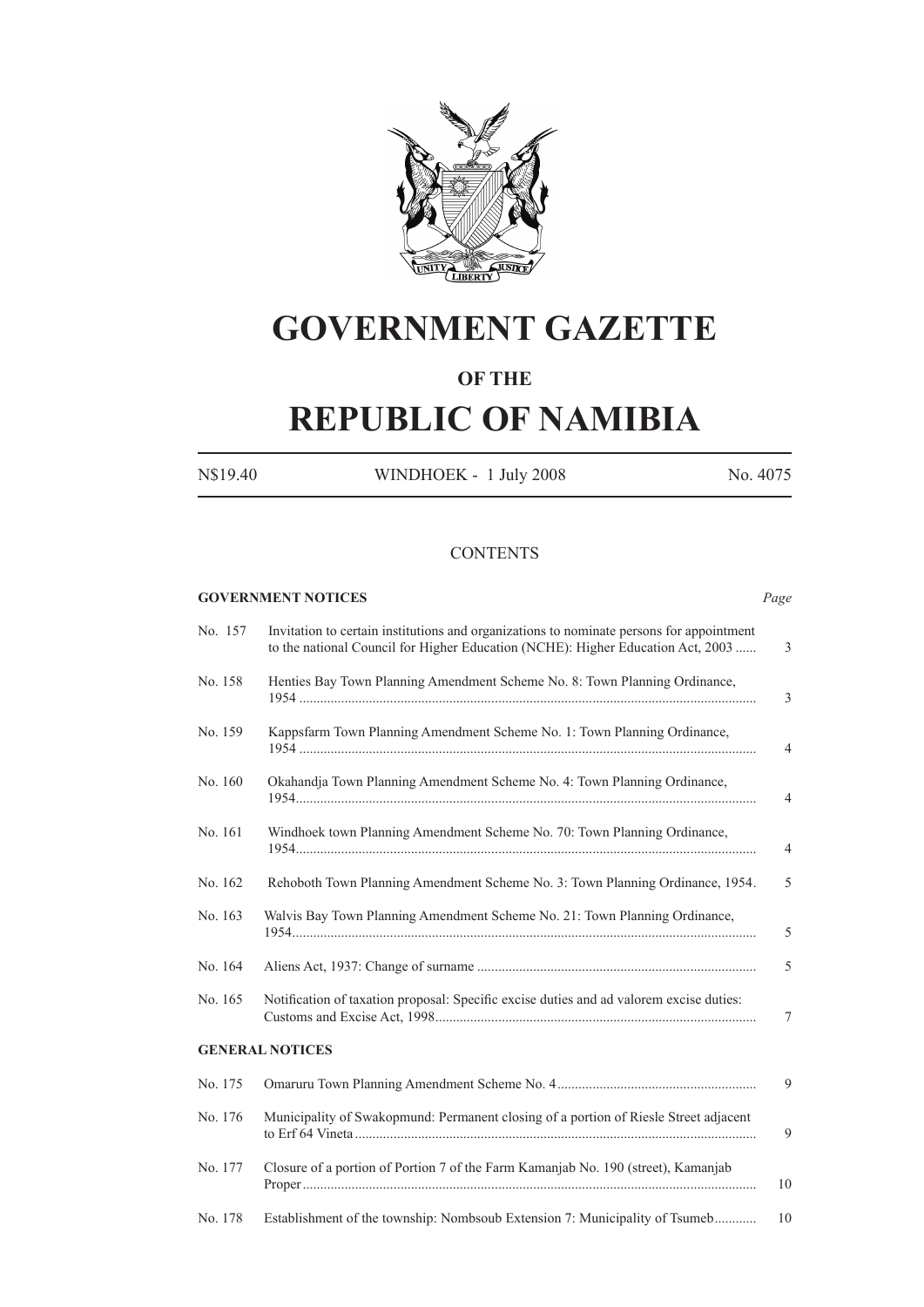| No. 179 | Establishment of the township: Benguela Extension 3: Town council of Lüderitz        | 11 |
|---------|--------------------------------------------------------------------------------------|----|
| No. 180 | Establishment of the township: Outapi Extension 11: Town Council of Outapi           | 11 |
| No. 181 |                                                                                      | 12 |
| No. 182 |                                                                                      | 12 |
| No. 183 |                                                                                      | 12 |
| No. 184 |                                                                                      | 13 |
| No. 185 |                                                                                      | 13 |
| No. 186 | Municipal Council of Windhoek: Determination of interest payable on unpaid debts     | 14 |
| No. 187 |                                                                                      | 15 |
| No. 188 | Helao Nafidi Town Council: Tariff Structure: Determined of charges, fees, rates and  | 16 |
| No. 189 |                                                                                      | 20 |
| No. 190 |                                                                                      | 21 |
| No. 191 | Municipality of Karasburg: Amendment of water supply regulations                     | 22 |
| No. 192 |                                                                                      | 22 |
| No. 193 |                                                                                      | 23 |
| No. 194 |                                                                                      | 24 |
| No. 195 | Okakarara Town Council: Tariff Structure 2008/2009 financial year                    | 26 |
| No. 196 | Stampriet Village Council: Water supply tariffs, fees and other charges              | 32 |
| No. 197 | Stampriet Village Council: Levying of rates and rateable property                    | 34 |
| No. 198 | Stampriet Village Council: Summary of applicable tariffs for 2008/2009               | 35 |
|         | No. 199 Municipality of Henties Bay: Tariff Structure: 2008/2009 fiscal year         | 36 |
| No. 200 | Ondangwa Town Council: Tariff Stucture for the financial year ending 30 June 2009    | 41 |
| No. 201 | Ruacana Village Council: Amendment of charges, fees, rates and other charges         | 46 |
| No. 202 | Aroab Village Council: Tariff increments for the financial year 2008/2009            | 48 |
| No. 203 |                                                                                      | 52 |
| No. 204 | Bethanie Village Council: Amendment of charges, fees, rates and other charges fiscal | 57 |
| No. 205 | Berseba Village Council: Determination of charges, fees, rates and other moneys      | 62 |
| No. 206 |                                                                                      | 68 |
| No. 207 |                                                                                      | 73 |
| No. 208 |                                                                                      | 85 |
| No. 209 | Bank of Namibia: Statement of Assets and Liabilities as at close of business on      | 96 |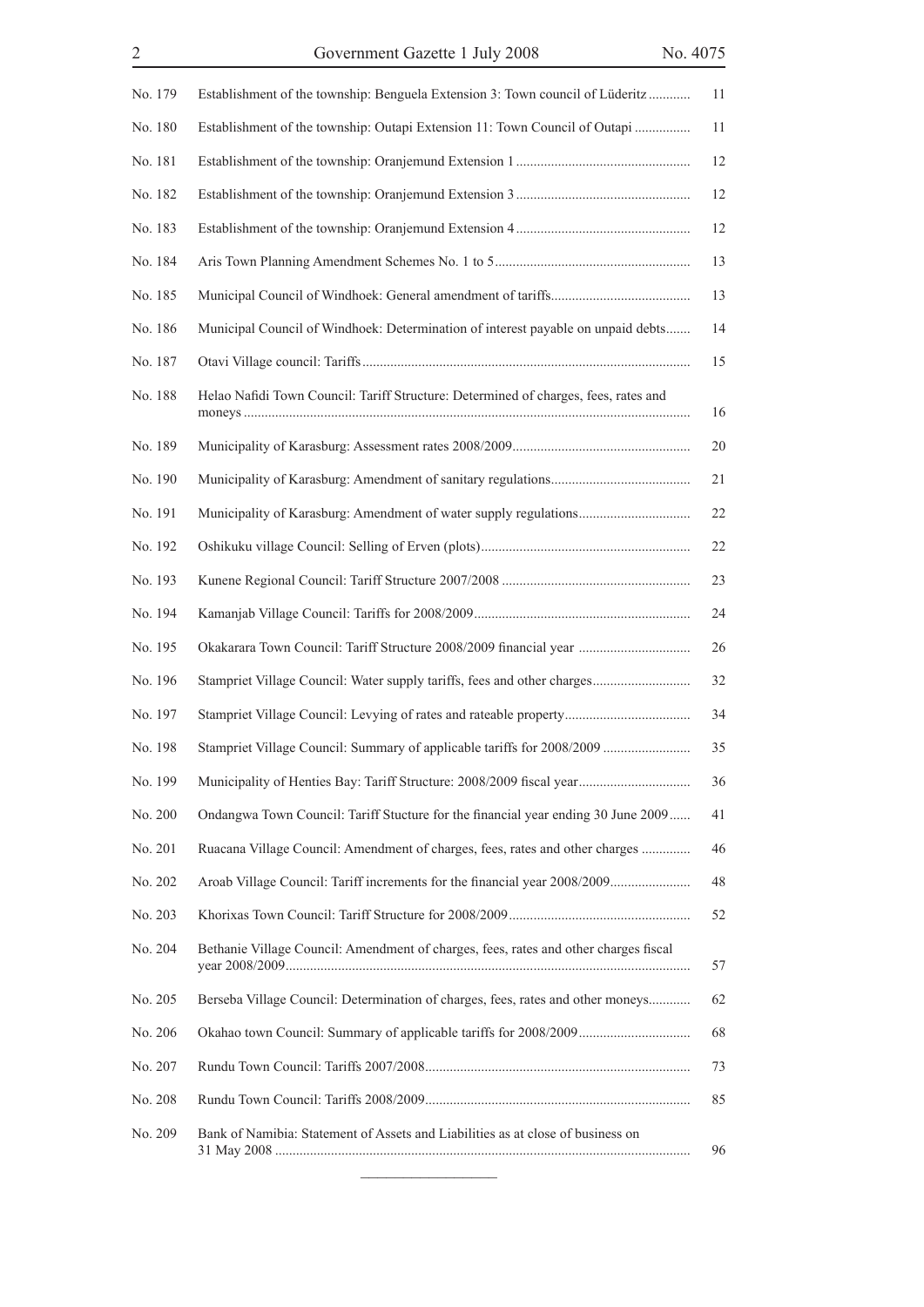### **Government Notices**

#### **MINISTRY OF EDUCATION**

No. 157 2008

#### INVITATION TO CERTAIN INSTITUTIONS AND ORGANIZATIONS,TO NOMINATE PERSONS FOR APPOINTMENT TO THE NATIONAL COUNCIL FOR HIGHER EDUCATION (NCHE): HIGHER EDUCATION ACT, 2003

- (a) In terms of subsection (2) (b) of section 7 of the Higher Education Act, 2003 (Act No.26 of 2003), read with section 8 of that Act, I hereby invite-
	- (i) higher education institutions other than the University of Namibia and the Polytechnic of Namibia; and
	- (ii) organizations representing
		- (aa) students;
		- (bb) academic employees;
		- (cc) non academic employees;
		- (dd) persons living with disabilities;
		- (ee) churches;
		- (ff) organized business;
		- (gg) organized labour,

 to each nominate three persons, of whom at least one must be a female, for purposes of the appointment of the members of the NCHE referred to in subsection  $(1)$   $(d)$ (iv) of the said section 7 and the alternates of such members.

(b) Any higher education institution or organization referred to in paragraph (a) that wishes to submit nominations, as contemplated in that paragraph is requested to submit such nominations, within the period extending from 23 June 2008 to 20 July 2008, inclusive, to my office for consideration.

#### N. MBUMBA **MINISTER OF EDUCATION** Windhoek, 6 June 2008

#### **MINISTRY OF REGIONAL AND LOCAL GOVERNMENT, HOUSING AND RURAL DEVELOPMENT**

 $\frac{1}{2}$ 

No.158 2008

#### HENTIES BAY TOWN PLANNING AMENDMENT SCHEME NO. 8: TOWN PLANNING ORDINANCE, 1954

In terms of subsection (2) of section 26 of the Town Planning Ordinance, 1954 (Ordinance No. 18 of 1954), I give notice that I have under subsection (1) of that section, read with section 27(1) of that Ordinance, approved the Henties Bay Town Planning Amendment Scheme No. 8 of the Municipality of Henties Bay.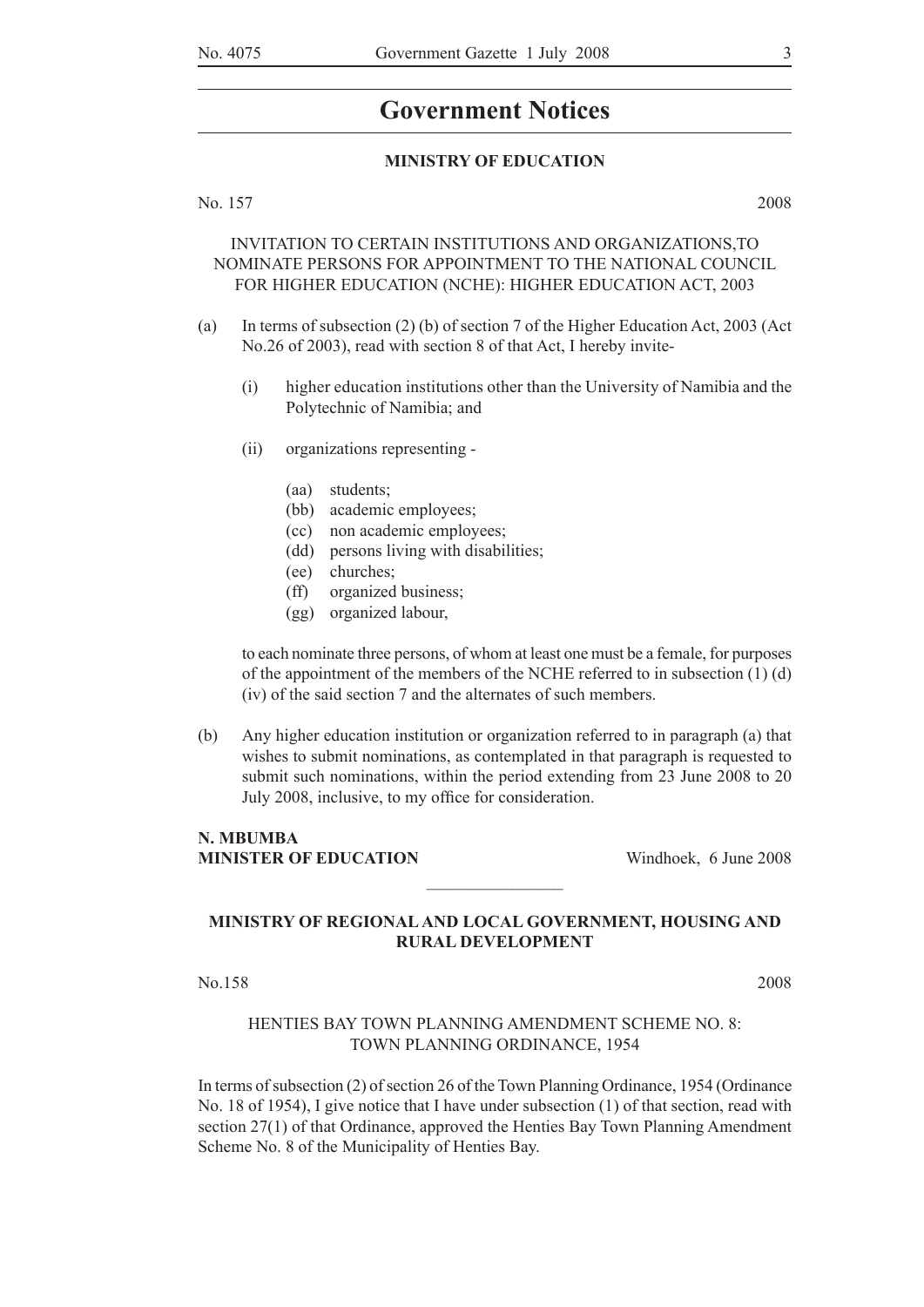#### **K. KAZENAMBO MINISTER OF REGIONAL AND LOCAL GOVERNMENT, HOUSING AND RURAL DEVELOPMENT** Windhoek, 10 June 2008

#### **MINISTRY OF REGIONAL AND LOCAL GOVERNMENT, HOUSING AND RURAL DEVELOPMENT**

 $\frac{1}{2}$  , where  $\frac{1}{2}$  , where  $\frac{1}{2}$ 

No. 159 2008

#### KAPPSFARM TOWN PLANNING AMENDMENT SCHEME NO. 1: TOWN PLANNING ORDINANCE, 1954

In terms of section 26(2) of the Town Planning Ordinance, 1954 (Ordinance No. 18 of 1954), I give notice that I have under section 26(1) of that Ordinance, read with section 27(1) thereof, approved the Kappsfarm Town Planning Amendment Scheme No.1 of the Khomas Regional Council.

**K. KAZENAMBO MINISTER OF REGIONAL AND LOCAL GOVERNMENT, HOUSING AND RURAL DEVELOPMENT** Windhoek, 10 June 2008

#### **MINISTRY OF REGIONAL AND LOCAL GOVERNMENT, HOUSING AND RURAL DEVELOPMENT**

 $\frac{1}{2}$ 

#### No.160 2008

#### OKAHANDJA TOWN PLANNING AMENDMENT SCHEME NO. 4: TOWN PLANNING ORDINANCE, 1954

In terms of subsection (2) of section 26 of the Town Planning Ordinance, 1954 (Ordinance No. 18 of 1954), I give notice that I have under subsection (1) of that section, read with section 27(1) of that Ordinance, approved the Okahandja Town Planning Amendment Scheme No. 4 of the Municipality of Okahandja.

**K. KAZENAMBO MINISTER OF REGIONAL AND LOCAL GOVERNMENT, HOUSING AND RURAL DEVELOPMENT** Windhoek, 10 June 2008

#### **MINISTRY OF REGIONAL AND LOCAL GOVERNMENT, HOUSING AND RURAL DEVELOPMENT**

 $\frac{1}{2}$ 

No. 161 2008

#### WINDHOEK TOWN PLANNING AMENDMENT SCHEME NO. 70: TOWN PLANNING ORDINANCE, 1954

In terms of section 26(2) of the Town Planning Ordinance, 1954 (Ordinance No. 18 of 1954), I give notice that I have under section 26(1) of that Ordinance, read with section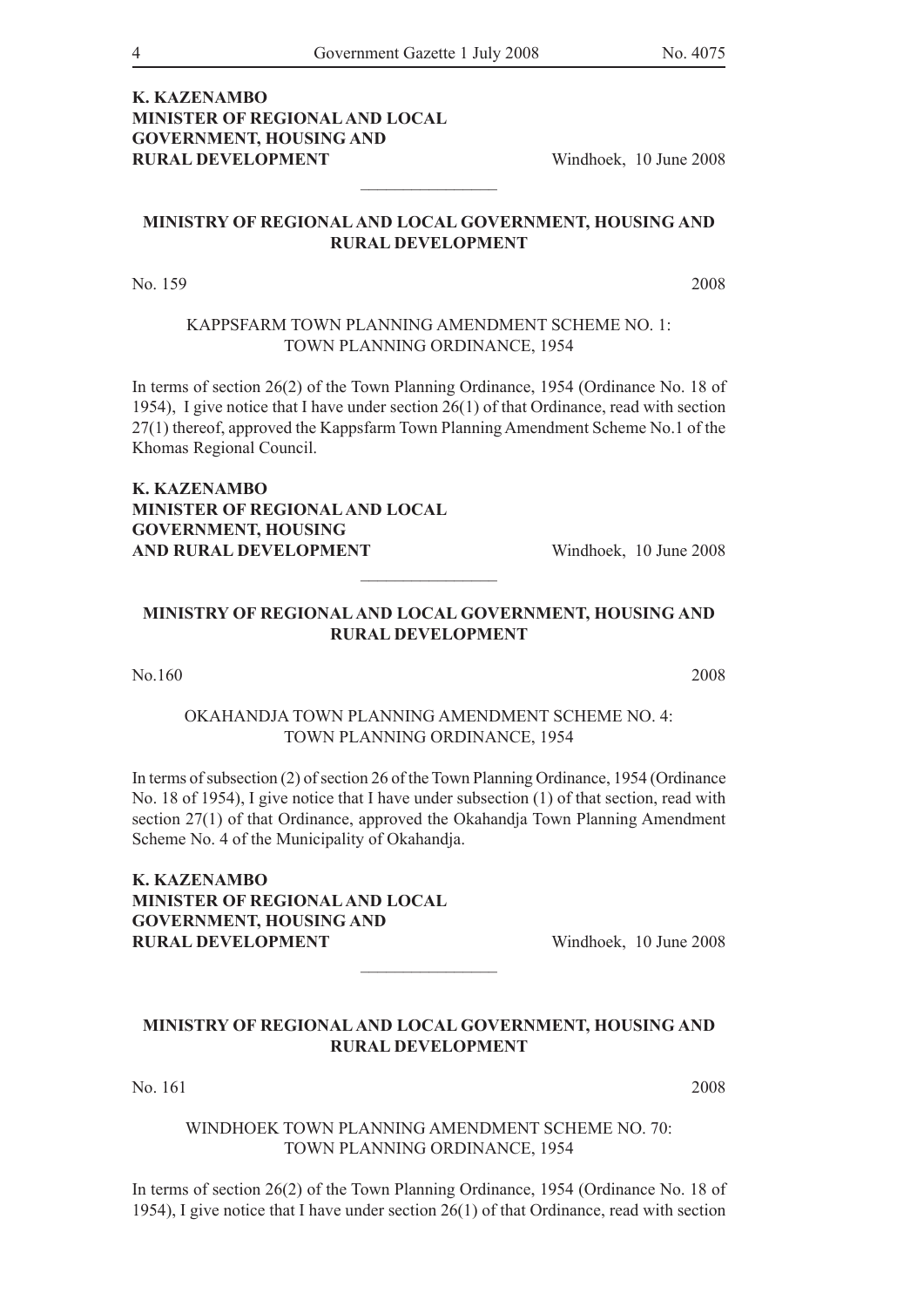27(1) thereof, approved the Windhoek Town Planning Amendment Scheme No. 70 of the City of Windhoek.

#### **K. KAZENAMBO MINISTER OF REGIONAL AND LOCAL GOVERNMENT, HOUSING AND RURAL DEVELOPMENT** Windhoek, 10 June 2008

#### **MINISTRY OF REGIONAL AND LOCAL GOVERNMENT, HOUSING AND RURAL DEVELOPMENT**

 $\frac{1}{2}$ 

No. 162 2008

REHOBOTH TOWN PLANNING AMENDMENT SCHEME NO. 3: TOWN PLANNING ORDINANCE, 1954

In terms of subsection (2) of section 26 of the Town Planning Ordinance, 1954 (Ordinance No. 18 of 1954), I give notice that I have under subsection (1) of that section, read with section 27(1) of that Ordinance, approved the Rehoboth Town Planning Amendment Scheme No. 3 of the Rehoboth Town Council.

#### **K. KAZENAMBO MINISTER OF REGIONAL AND LOCAL GOVERNMENT, HOUSING AND RURAL DEVELOPMENT** Windhoek, 10 June 2008

#### **MINISTRY OF REGIONAL AND LOCAL GOVERNMENT, HOUSING AND RURAL DEVELOPMENT**

 $\frac{1}{2}$ 

No. 163 2008

#### WALVIS BAY TOWN PLANNING AMENDMENT SCHEME N0.21 TOWN PLANNING ORDINANCE, 1954

In terms of subsection (2) of section 26 of the Town Planning Ordinance, 1954 (Ordinance No. 18 of 1954), I give notice that I have under subsection (1) of that section, read with section 27(1) of that Ordinance, approved the Walvis Bay Town Planning Amendment Scheme No. 21 of the Municipality of Walvis Bay.

**K. KAZENAMBO MINISTER OF REGIONAL AND LOCAL GOVERNMENT, HOUSING AND RURAL DEVELOPMENT** Windhoek, 10 June 2008

#### **MINISTRY OF HOME AFFAIRS AND IMMIGRATION**

 $\frac{1}{2}$ 

No. 164 2008

#### ALIENS ACT, 1937, CHANGE OF SURNAME

In terms of section 9 (1) of the Aliens Act, 1937 (Act No. 1 of 1937), it is hereby made known that the Minister of Home Affairs and Immigration has under the said section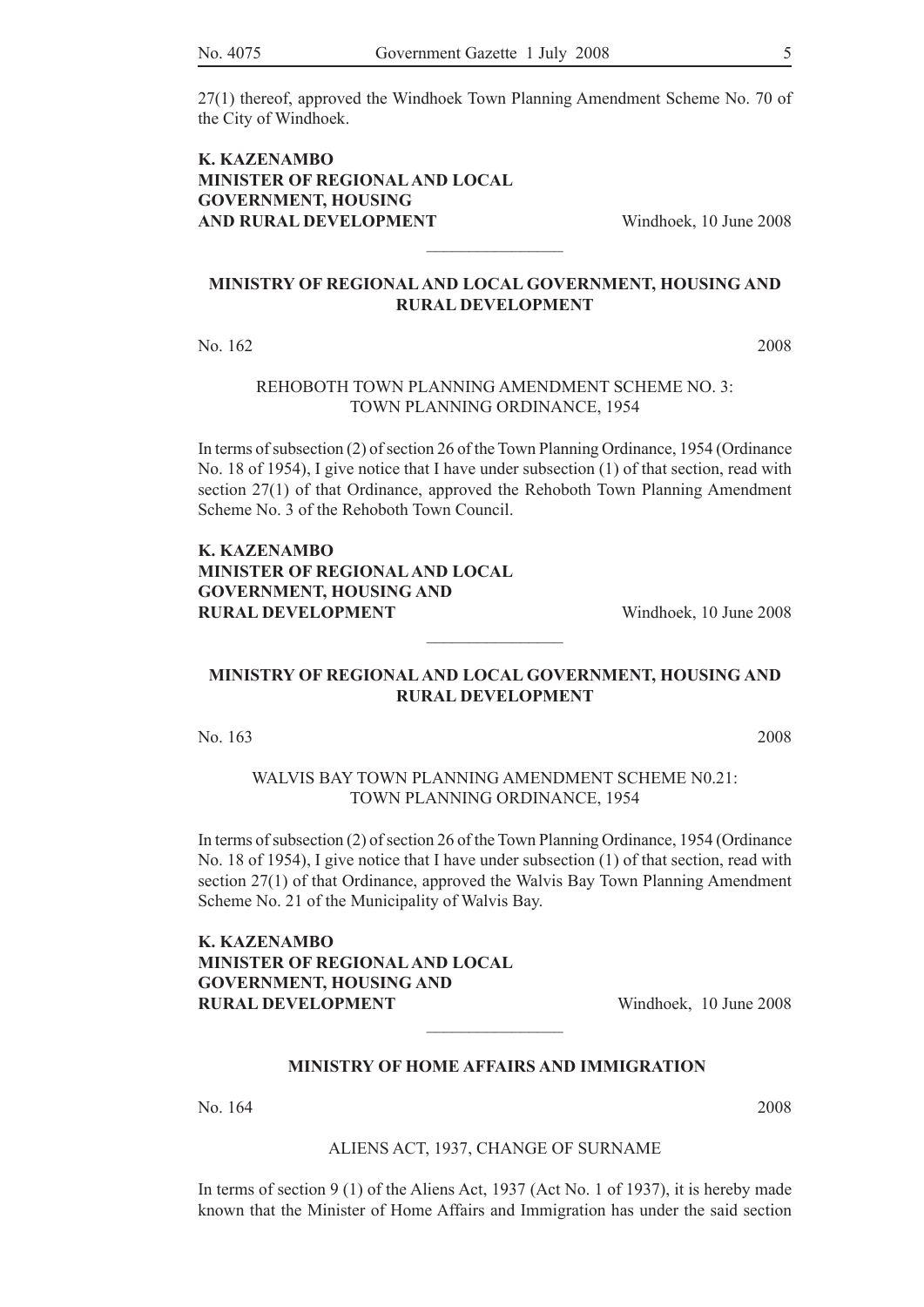authorized each person whose name and residential address appear in column 1 of the schedule hereto assume the surname mentioned in column 2 of the schedule opposite his or her name in column 1.

| <b>SURNAME</b>      | <b>NAME (S)</b>           | <b>RESIDENTIAL</b><br><b>ADDRESS</b>        | <b>SURNAME</b>      |
|---------------------|---------------------------|---------------------------------------------|---------------------|
| Amoni               | Vilho Ashali              | 19 Bengwela Street<br>Lüderitz              | Haixwena            |
| Andreas             | Simeon Jaloo              | Erf 1209 Sali Spring Street<br>Goreagab Dam | Jeconia             |
| Galasiana           | Ndayakohambo<br>Galasiana | P.O. Box 66 Blue Camp                       | Haufiku             |
| Immanuel            | Johannes                  | Erf 6365 Madawasa Street<br>Khomasdal       | Mushambe            |
| Iyamba              | Lavinia                   | Onheleiwa<br>Ohangwena Region               | Haihambo            |
| Leo                 | Johanna Neelo             | Erf 411 15 Monte Cresto<br>Katutura         | Stefanus            |
| Mateus              | Demetria                  | Oshikushashipya<br>Omusati Region           | Amuhongo            |
| Matheus             | Ndjimba                   | Omuntele Village<br>Otjikoto Region         | Amutenya            |
| Nghilungwilwa       | Tusnerde Sonia            | Olyamunyandi<br>Ohangwena Region            | Mwandingi           |
| Nghituwamata        | Immanuel                  | <b>Suiderhof Military Base</b><br>Windhoek  | Kleopas             |
| Ngomashenja         | Helena                    | Erf 50 Bismark Street<br>Windhoek Central   | Luhondo             |
| Paulus              | Lydia                     | Otwilo Ohangwena<br>Region                  | Shiteta             |
| Petrus              | Pius Nemwati              | OnawaVillage<br>Omusati Region              | Hilukwa             |
| Simon               | Samwel                    | Epoko Ombalantu<br>Omusati Region           | Iikuyu              |
| Teofilus            | Andreas                   | Erf 2163 Sirkoon Street<br>Khomasdal        | Nuguulu             |
| Van<br>Niewenhuizen | Jacques Rudolf            | Zambezi River Lodges<br>Katima Mulilo       | JansenVan<br>Vuuren |
| Wilhelm             | Lotto<br>Ndeshipanda      | Erf 8246 Klipbok Street<br>Grysbok          | Nanghonda           |

#### **SCHEDULE**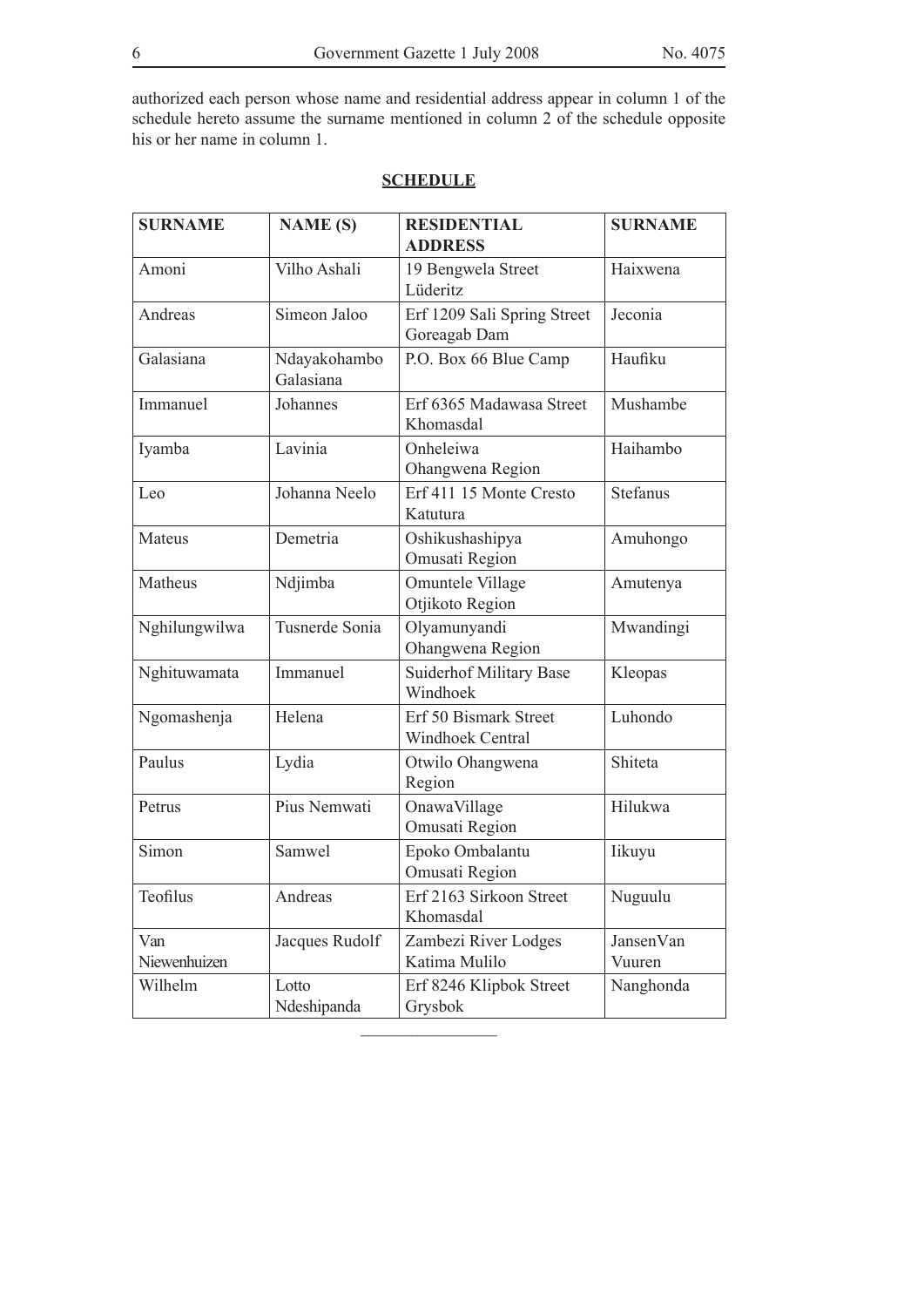#### **MINISTRY OF FINANCE**

#### No.165 2008

#### NOTIFICATION OF TAXATION PROPOSAL: SPECIFIC EXCISE DUTIES AND AD VALOREM EXCISE DUTIES: CUSTOMS AND EXCISE ACT, 1998

In terms of section 13 of the Interpretation of Laws Proclamation, 1920 (Proclamation No. 37 of 1920), 1 give notice that, under section 65(1) of the Customs and Excise Act, 1998 (Act No. 20 of 1998), 1 have tabled, on 5 March 2008, a taxation proposal specific excise duties and ad valorem excise duties in the National Assembly to be levied on goods as specified in the Schedule, and is effective from that date.

| <b>Tariff</b> | <b>Tariff</b> | <b>Description</b>                                                                                                                                                                                                                                                                                                                                                                                                                                                                | Rate of duty                      |                                   |
|---------------|---------------|-----------------------------------------------------------------------------------------------------------------------------------------------------------------------------------------------------------------------------------------------------------------------------------------------------------------------------------------------------------------------------------------------------------------------------------------------------------------------------------|-----------------------------------|-----------------------------------|
| item          | heading       |                                                                                                                                                                                                                                                                                                                                                                                                                                                                                   | <b>Excise</b>                     | <b>Customs</b>                    |
| 104.00        |               | Prepared foodstuffs; beverages,                                                                                                                                                                                                                                                                                                                                                                                                                                                   |                                   |                                   |
|               |               | spirits and vinegar; tobacco                                                                                                                                                                                                                                                                                                                                                                                                                                                      |                                   |                                   |
| 104.01        | 19.01         | Malt extract; food preparations<br>of flour, grout, meal starch or<br>malt extract not containing cocoa<br>or containing less than 40 per<br>cent by mass of cocoa calculated<br>on totally defatted basis, not<br>elsewhere specified or included;<br>food preparations of goods of<br>heading 04.01 to 04.04, not<br>containing cocoa or containing<br>less than 5 per cent by mass<br>of cocoa calculated on totally<br>defatted basis not elsewhere<br>specified or included: |                                   |                                   |
| .10           |               | Traditional beer powder as<br>defined in Additional Note 1<br>to Chapter 19.                                                                                                                                                                                                                                                                                                                                                                                                      | 34.7c/kg                          | 34.7c/kg                          |
| 104.10        | 22.03         | Beer made from malt.                                                                                                                                                                                                                                                                                                                                                                                                                                                              |                                   |                                   |
| .10           |               | Traditional beer in Additional<br>Note 1 to Chapter 22.                                                                                                                                                                                                                                                                                                                                                                                                                           | 7.82c/1                           | 7.82c/1                           |
| .20           |               | Other                                                                                                                                                                                                                                                                                                                                                                                                                                                                             | N\$42.38/1 of<br>absolute alcohol | N\$42.38/1 of<br>absolute alcohol |
| 104.15        | 22.04         | Wine of fresh grapes, including<br>fortified wines; grape must, other<br>than that of heading no. 20.09.                                                                                                                                                                                                                                                                                                                                                                          |                                   |                                   |
| 22.05         |               | Vermouths and other wine of<br>fresh grapes flavoured with<br>plants or aromatic substances                                                                                                                                                                                                                                                                                                                                                                                       |                                   |                                   |
| .02           |               | Sparkling wine                                                                                                                                                                                                                                                                                                                                                                                                                                                                    | N\$5.63/1                         | N\$5.63/1                         |
| .04           |               | Unfortified wine                                                                                                                                                                                                                                                                                                                                                                                                                                                                  | N\$1.84/1                         | N\$1.84/1                         |
| 06            |               | Fortified wine                                                                                                                                                                                                                                                                                                                                                                                                                                                                    | N\$3.40/1                         | N\$3 40/1                         |
| 104.17        | 22.06         | Other fermented beverages, (for<br>example, cider, perry and mead);<br>mixtures of fermented beverages<br>and mixtures of fermented<br>beverages and non-alcoholic<br>beverages, not elsewhere<br>specified or included:                                                                                                                                                                                                                                                          |                                   |                                   |

#### **SCHEDULE**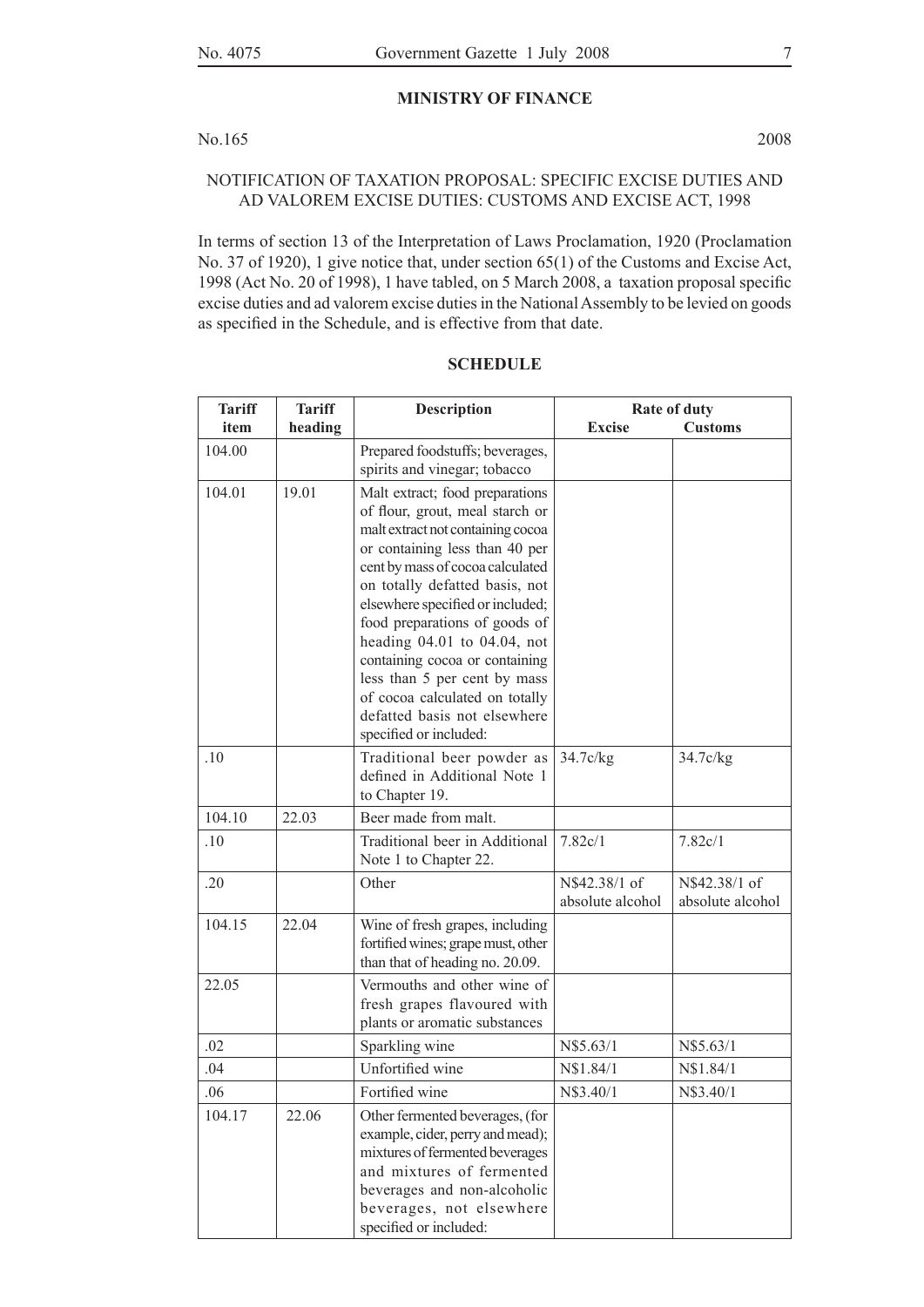| .05    |       | Traditional beer as defined in<br>Additional Note 1 to Chapter<br>22.                                                                                                    | 7.82c/1                            | 7.82c/1                           |
|--------|-------|--------------------------------------------------------------------------------------------------------------------------------------------------------------------------|------------------------------------|-----------------------------------|
| .15    |       | Other fermented beverages,<br>unfortified                                                                                                                                | N\$2.12/1                          | N\$2.12/1                         |
| .17    |       | Other fermented beverages,<br>fortified                                                                                                                                  | N\$4.32/1                          | N\$4.32/1                         |
| .22    |       | Mixtures of fermented<br>beverages and mixture of<br>fermented beverages and non-<br>alcoholic beverages                                                                 | N\$2.12/1                          | N\$2.12/1                         |
| .90    |       | Other                                                                                                                                                                    | N\$4.32/1                          | N\$4.32/1                         |
| 104.20 | 22.07 | Undenatured ethyl alcohol<br>of an alcoholic strength by<br>volume of 80 per cent volume<br>or higher, ethyl alcohol and<br>other spirits, denatured of any<br>strength. |                                    |                                   |
|        | 22.08 | Undenatured ethyl alcohol<br>of an alcoholic strength by<br>volume of less than 80 per cent<br>volume; spirits, liqueurs and<br>other spirituous beverages:              |                                    |                                   |
| .10    |       | Wine spirits, manufactured by<br>the distillation of wine.                                                                                                               | N\$67.72/1 of<br>absolute alcohol  | N\$67.72/1 of<br>absolute alcohol |
| .15    |       | Spirits, manufactured by<br>the distillation of any grain<br>product.                                                                                                    | N\$67.72/1 of<br>absolute alcohol  | N\$67.72/1 of<br>absolute alcohol |
| .25    |       | Spirits, manufactured by<br>the distillation of any grain<br>product.                                                                                                    | N\$67.72/1 of<br>absolute alcohol  | N\$67.72/1 of<br>absolute alcohol |
| .29    |       | Other spirits                                                                                                                                                            | N\$67.72/1 of<br>absolute alcohol  | N\$67.72/1 of<br>absolute alcohol |
| .40    |       | Liqueurs and other spirituous<br>beverages                                                                                                                               | N\\$67.72/1 of<br>absolute alcohol | N\$67.72/1 of<br>absolute alcohol |
| 104.30 | 24.02 | Cigars, cheroots, cigarillos<br>and cigarettes, of tobacco or<br>of tobacco substitutes                                                                                  |                                    |                                   |
| .10    |       | Cigars, cheroots and cigarillos,<br>of tobacco or of tobacco<br>substitutes                                                                                              | N\$1 726.92/kg<br>net              | N\$1 726.92/kg<br>net             |
| .20    |       | Cigarettes, of tobacco<br>substitutes                                                                                                                                    | N\$3.41/10<br>cigarettes           | N\$3.41/10<br>cigarettes          |
| 104.35 | 24.03 | Other manufactured tobacco<br>and manufactured tobacco<br>substitutes; "homogenized"<br>or "reconstituted" tobacco;<br>tobacco extracts and essences:                    |                                    |                                   |
| .10    |       | Cigarette tobacco and<br>substitutes thereof                                                                                                                             | N\$173.49/kg                       | N\$173.49/kg                      |
| .20    |       | Pipe tobacco and substitutes<br>thereof                                                                                                                                  | N\$92.15/kg net                    | N\$92.15/kg net                   |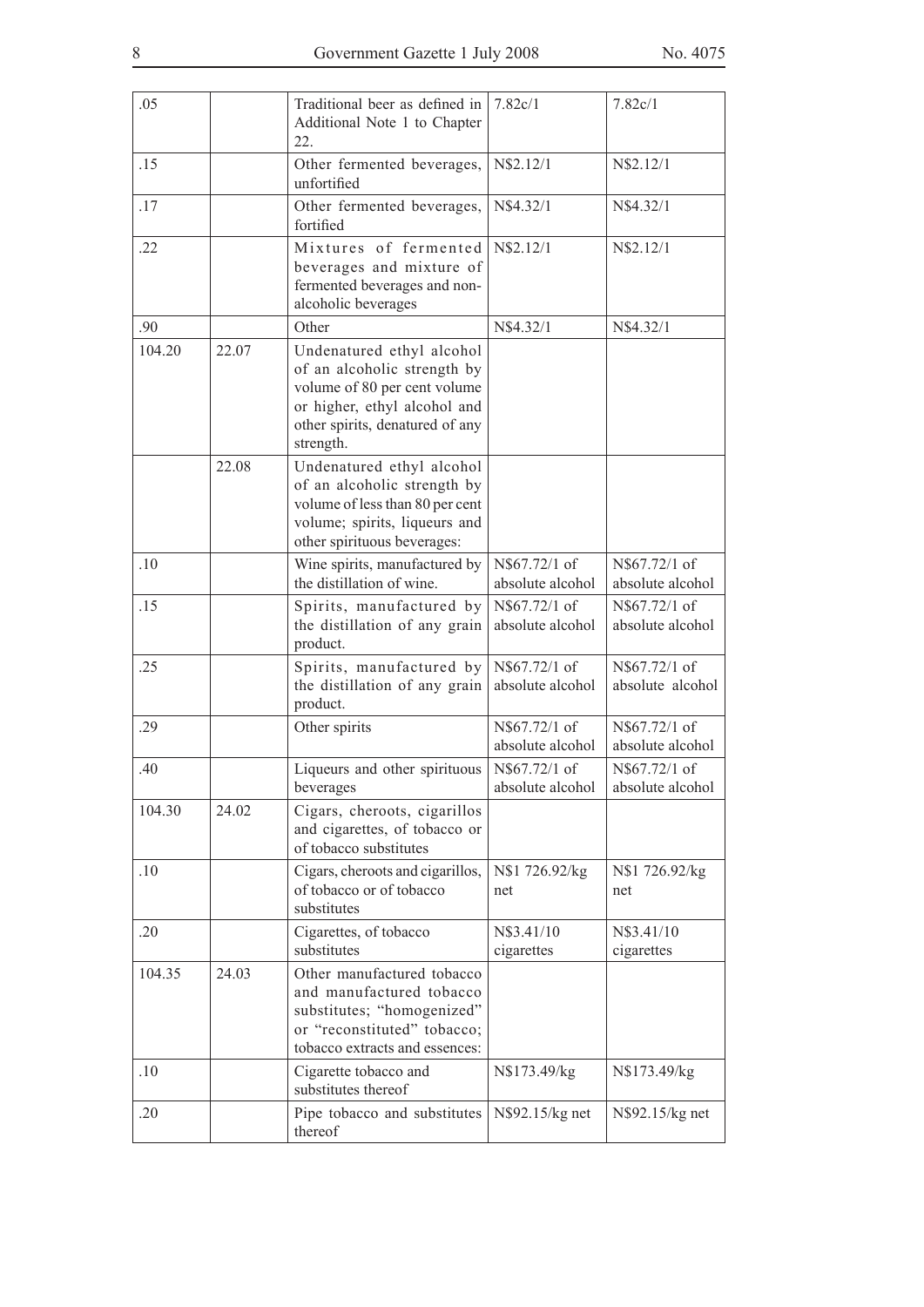| Ad valorem excise duties to be abolished, 2008/09 |                          |                               |                                                                                                                                                                                                                               |  |  |
|---------------------------------------------------|--------------------------|-------------------------------|-------------------------------------------------------------------------------------------------------------------------------------------------------------------------------------------------------------------------------|--|--|
| <b>Tariff</b> item                                | <b>Tariff</b><br>heading | Sub<br><b>Heading</b>         | <b>Description</b>                                                                                                                                                                                                            |  |  |
| 124.45                                            | 85.19                    | 8519.20<br>8519.30<br>8519.81 | Sound recording or reproducing apparatus<br>operated by coins, banknotes, bank cards, tokens<br>or by other means of payment<br>Turntables (record-decks)<br>Sound recording or reproducing apparatus using<br>magnetic media |  |  |
| 124.55                                            | 85.19                    | 8521.10                       | Magnetic tape-type (excluding those for use<br>with magnetic tape of a width exceeding 25 mm<br>and video tape duplicators, cassette-type, not<br>incorporating a video reproducing device)                                   |  |  |
| 130.10                                            | 96.04                    | 9504.90                       | Video games with self contained screen and games<br>of skill or change with an electronic display,<br>including parts thereof.                                                                                                |  |  |

#### **S Kuugongelwa-Amadhila MINISTER OF FINANCE** Windhoek, 6 June 2008

## **General Notices**

 $\overline{\phantom{a}}$  , where  $\overline{\phantom{a}}$ 

No. 175 2008

#### OMARURU TOWN PLANNING AMENDMENT SCHEME NO. 4

Notice is hereby given in terms of Section 23 of the Town Planning Ordinance 1954, (Ordinance 18 of 1954), as amended, that the Omaruru Town Planning Amendment Scheme No. 4, has been submitted to the Minister of Regional and Local Government, Housing and Rural Development for approval.

Copies of the Omaruru Town Planning Amendment Scheme No. 4 and the maps, plans, documents and other relevant matters are lying for inspection during office hours at the Municipality of Omaruru and also at the Namibia Planning Advisory Board (NAMPAB), Ministry of Regional and Local Government, Housing and Rural Development, 2nd Floor, Room 234, GRN Office Park, Windhoek

Any person who wishes to object to the approval of the Town Planning Scheme, should lodge objections in writing to the Secretary, Namibia Planning Advisory Board (NAMPAB), Private Bag 13289, Windhoek on or before 1 August 2008.

 $\frac{1}{2}$ 

#### **MUNICIPALITY OF SWAKOPMUND**

No. 176 2008

#### PERMANENT CLOSING OF A PORTION OF RIESLE STREET ADJACENT TO ERF 64 VINETA

In terms of the provisions of Section  $50(1)(c)$  of the Local Authorities Act, No. 23 of 1992, ( as amended) notice is hereby given that the Municipal Council of Swakopmund proposes to Permanently close a portion of Riesie Street as indicated, on the relevant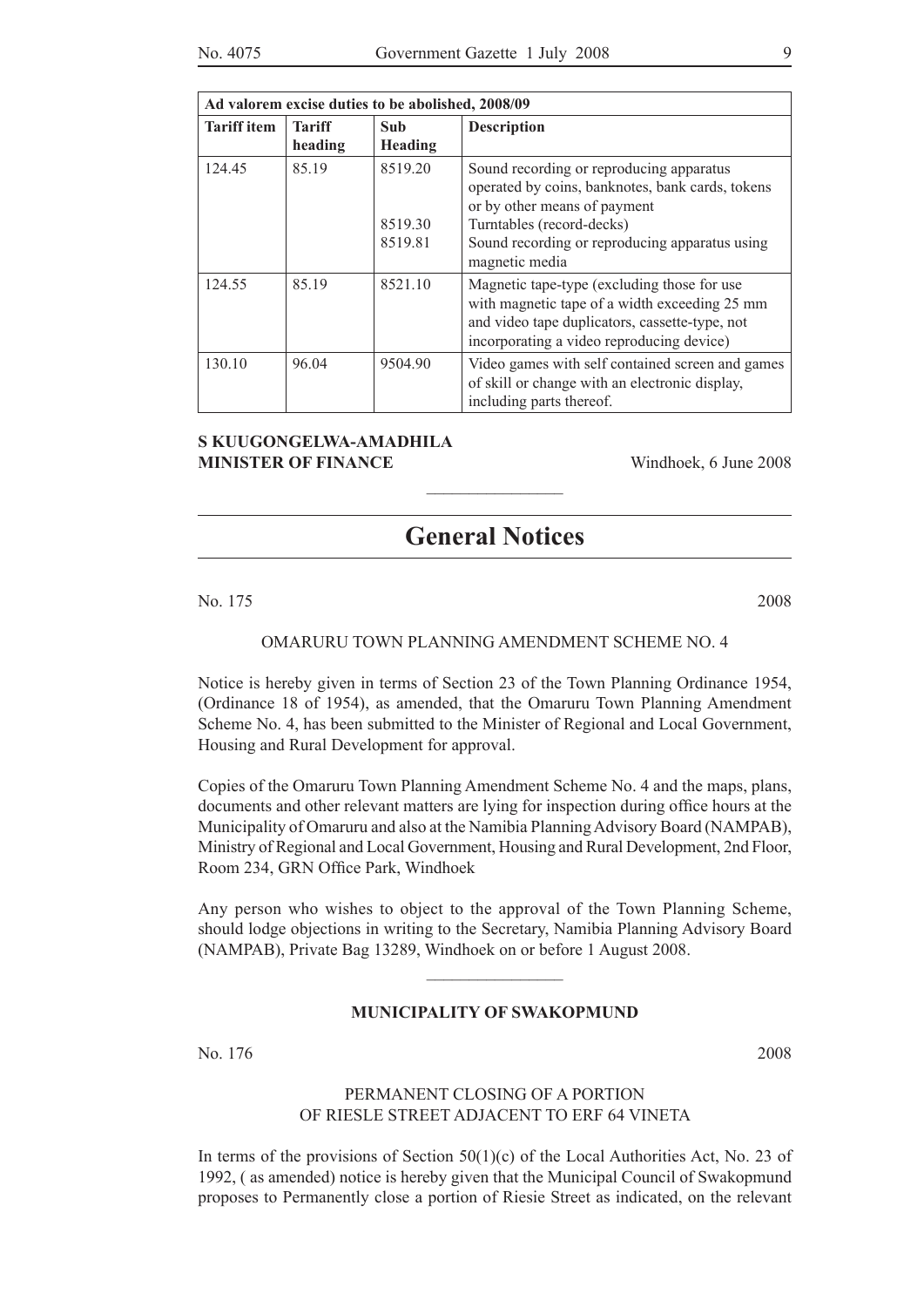drawing which lies open for inspection during ordinary office hours in room 31, Main Municipal Building, Daniel Tjongarero Avenue.

A Portion of Riesie Street in Vineta

Any person Objecting to the proposed Street closure may lodge duly motivated objections in writing with the Chief Executive Officer, P.O. Box 53 Swakopmund, to reach him within 14 days after appearance of this notice in accordance with Section 50(3)(a) of the abve Act.

 $\frac{1}{2}$ 

**I.U.W. DOMASUIS CHIEF EXECUTIVE OFFICER**

No. 177 2008

#### CLOSURE OF A PORTION OF PORTION 7 OF THE FARM KAMANJAB NO. 190 (STREET), KAMANJAB PROPER

Notice is hereby given in terms of Section  $53(1)(a)(c)$  of the Local Authorities Act of 1992, (Act No. 23 of 1992), that the Village Council of Kamanjab proposes to close permanently a portion of the Portion 7 of the Farm Kamanjab No. 190 (Street) as indicated on plan *Street Closure* which lies for inspection during office hours at the offices of the Kamanjab Village Council.

#### PERMANENT CLOSURE OF A PORTION OF PORTION 7 OF THE FARM KAMANJAB NO. 190 (STREET), KAMANJAB PROPER

Objections to the proposed closing are to be served on the Secretary: Townships Board, Private Bag 13289, and the Village Secretary, Village Council of Kamanjab, P.O. Box 81, Kamanjab, within 14 days after the appearance of this notice (18 July 2008) in accordance with Section 50(3)(a)(iv) of the Local Authorities Act of 1992, (Act No. 23 of 1992).

#### **D. Bergh Acting Village Secretary Kamanjab Village Council**

#### **MINISTRY OF REGIONAL AND LOCAL GOVERNMENT, HOUSING AND RURAL DEVELOPMENT**

 $\frac{1}{2}$  , where  $\frac{1}{2}$  , where  $\frac{1}{2}$ 

No. 178 2008

#### ESTABLISHMENT OF THE TOWNSHIP: NOMTSOUB EXTENSION 7: MUNICIPALITY OF TSUMEB

Notice is hereby given in terms of subsection (5) of section 5 of the Townships and Division of Land Ordinance, 1963 (Ordinance 11of 1963) as amended that application has been made for the establishment of the Township Nomtsoub Extension 7 situated on Consolidated Erf "X" (comprising of Erven 549/Rem, 1886, Portion 1/1156 and Portion A/1281), Nomtsoub Extension 2 and that the application is lying open to inspection at the office of the Division Planning, 2nd Floor, GRN Office Park in Windhoek, the Surveyor-General in Windhoek, and at the Office of the Chief Executive Officer, Town Council of Tsumeb.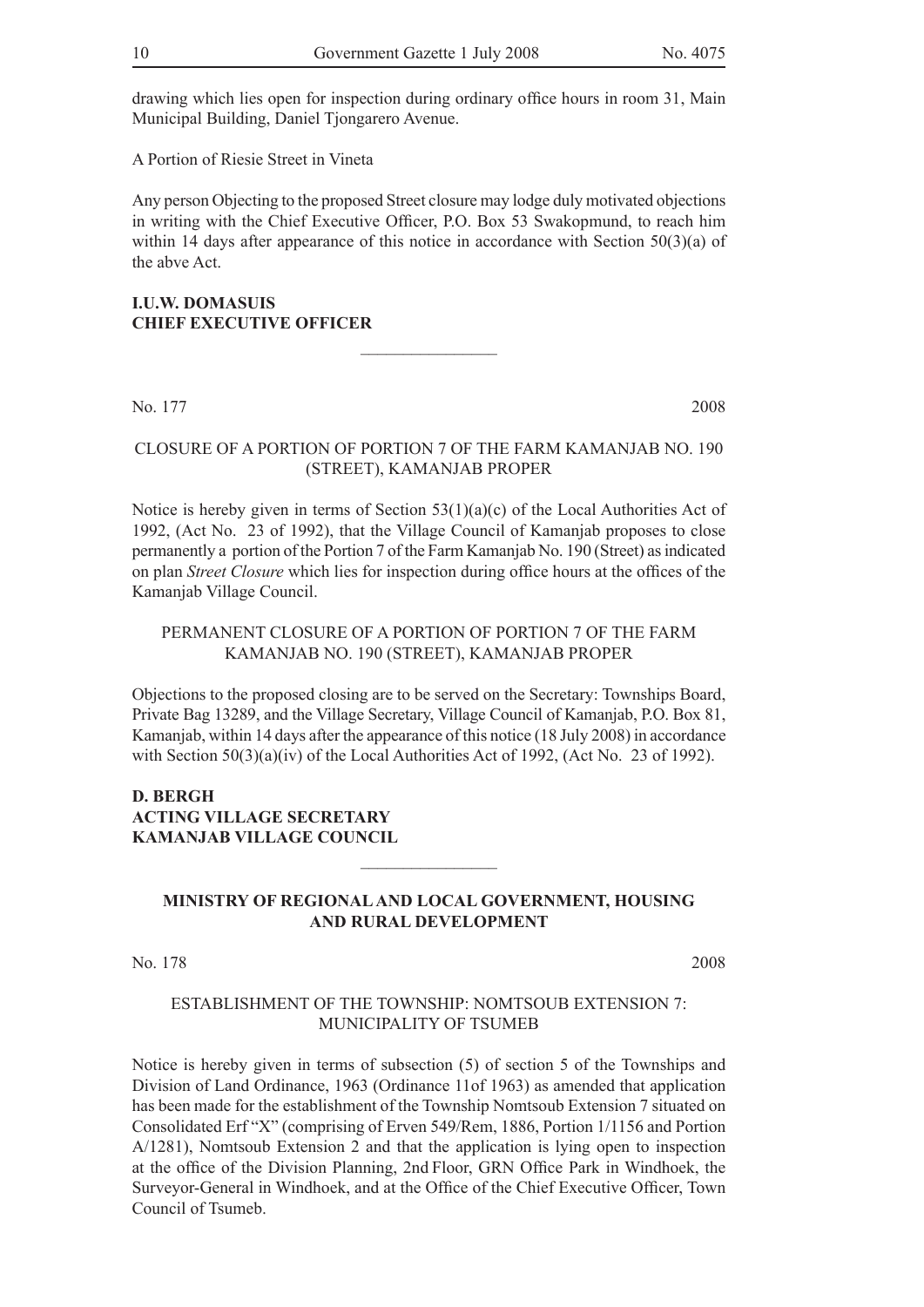Any person who wishes to object to the application, may submit written evidence to the Townships Board, Private Bag 13289, Windhoek: Provided that such written evidence shall reach the Secretary of the Townships Board not later than **30 July 2008**, or who is desirous of being heard or making representations at the Townships Board meeting which will be held on **5 August 2008 at 09h00** in Windhoek.

#### **P.D. SWART CHAIRMAN: TOWNSHIPS BOARD**

#### **MINISTRY OF REGIONAL AND LOCAL GOVERNMENT, HOUSING AND RURAL DEVELOPMENT**

 $\frac{1}{2}$ 

No. 179 2008

#### ESTABLISHMENT OF THE TOWNSHIP: BENGUELA EXTENSION 3: TOWN COUNCIL OF LÜDERITZ

Notice is hereby given in terms of subsection (5) of section 5 of the Townships and Division of Land Ordinance, 1963 (Ordinance 11 of 1963) as amended that application has been made for the establishment of the Township Benguela Extension 3 situated on Consolidated Portion "Z"(comprising of Portion 88 of the Remainder of the Farm Lüderitz Town and Townlands No. 11 and Portion 87 of Portion 41 of the Farm Lüderitz Town and Townlands No. 11) and that the application is lying open to inspection at the office of the Division Planning, 2nd Floor, GRN Office Park in Windhoek, the Surveyor-General in Windhoek, and at the Office of the Chief Executive Officer, Town Council of Lüderitz.

Any person who wishes to object to the application, may submit written evidence to the Townships Board, Private Bag 13289, Windhoek: Provided that such written evidence shall reach the Secretary of the Townships Board not later than **30 July 2008** or who is desirous of being heard or making representations at the Townships Board meeting which will be held on **5 August 2008 at 09h00** in Windhoek.

#### **P.D. SWART CHAIRMAN: TOWNSHIPS BOARD**

No. 180 2008

#### ESTABLISHMENT OF THE TOWNSHIP: OUTAPI EXTENSION 11: TOWN COUNCIL OF OUTAPI

 $\frac{1}{2}$ 

Notice is hereby given in terms of subsection (5) of section 5 of the Townships and Division of Land Ordinance, 1963 (Ordinance 11 of 1963) as amended that application has been made for the establishment of the Township Outapi Extension 11 situated on Portion 13 of Outapi Town and Townlands No. 860 and that the application is lying open to inspection at the office of the Division Planning, 2nd Floor, GRN Office Park in Windhoek, the Surveyor-General in Windhoek, and at the Office of the Chief Executive Officer, Town Council of Outapi.

Any person who wishes to object to the application, may submit written evidence to the Townships Board, Private Bag 13289, Windhoek: Provided that such written evidence shall reach the Secretary of the Townships Board not later than **30 July 2008**, or who is desirous of being heard or making representations at the Townships Board meeting which will be held on **5 August 2008 at 09h00** in Windhoek.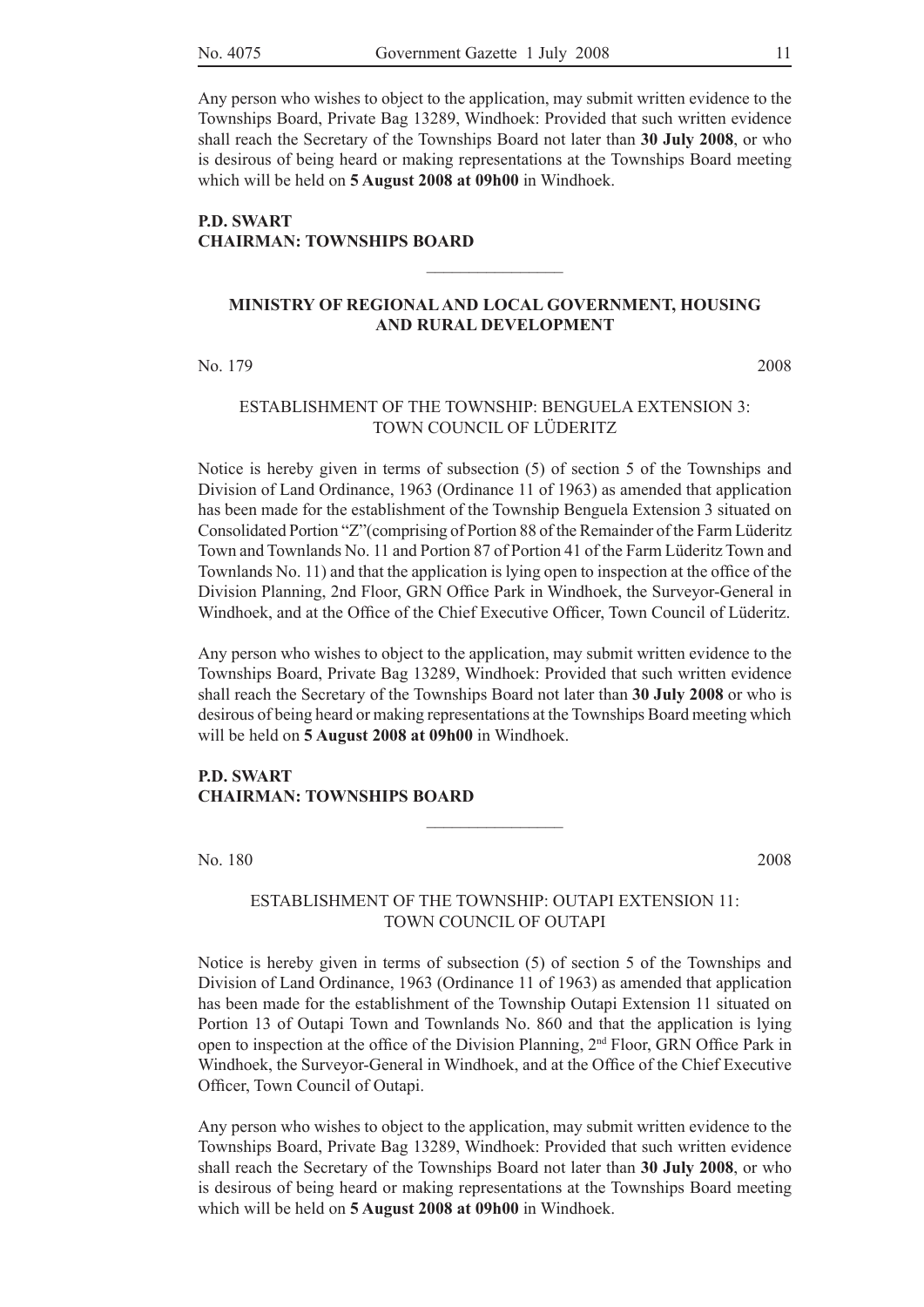#### **P.D. SWART CHAIRMAN: TOWNSHIPS BOARD**

No. 181 2008

#### **ESTABLISHMENT OF THE TOWNSHIP: ORANJEMUND EXTENSION 1**

 $\frac{1}{2}$ 

Notice is hereby given in terms of subsection (5) of section 5 of the Townships and Division of Land Ordinance, 1963 (Ordinance 11 of 1963) as amended that application has been made for the establishment of the Oranjemund Extension 1 situated on the Portion 17 (a Portion of Portion 1) of the Farm Oranjemund Townlands No. 165 and that the application is lying open to inspection at the office of the Division Planning, 2nd Floor, GRN Office Park in Windhoek, the Surveyor-General in Windhoek, and at the Regional Officer, Karas Regional Council.

Any person who wishes to object to the application may submit written evidence to the Townships Board, Private Bag 13289, Windhoek. Provided that such written evidence shall reach the Secretary of the Townships Board not later than **30 July 2008** or who is desirous of being heard or making representations at the Townships Board meeting which will be held on **5 August 2008 at 09h00** in Windhoek.

#### **P.D. SWART CHAIRMAN: TOWNSHIPS BOARD**

No. 182 2008

ESTABLISHMENT OF THE TOWNSHIP: ORANJEMUND EXTENSION 3

 $\frac{1}{2}$ 

Notice is hereby given in terms of subsection (5) of section 5 of the Townships and Division of Land Ordinance, 1963 (Ordinance 11 of 1963) as amended that application has been made for the establishment of the Oranjemund Extension 3 situated on the Portion 19 (a Portion of Portion 1) of the Farm Oranjemund Townlands No. 165 and that the application is lying open to inspection at the office of the Division Planning, 2nd Floor, GRN Office Park in Windhoek, the Surveyor-General in Windhoek, and at the Regional Officer, Karas Regional Council.

Any person who wishes to object to the application may submit written evidence to the Townships Board, Private Bag 13289, Windhoek. Provided that such written evidence shall reach the Secretary of the Townships Board not later than **30 July 2008** or who is desirous of being heard or making representations at the Townships Board meeting which will be held on **5 August 2008 at 09h00** in Windhoek.

#### **P.D. SWART CHAIRMAN: TOWNSHIPS BOARD**

No. 183 2008

#### ESTABLISHMENT OF THE TOWNSHIP: ORANJEMUND EXTENSION 4

 $\frac{1}{2}$ 

Notice is hereby given in terms of subsection (5) of section 5 of the Townships and Division of Land Ordinance, 1963 (Ordinance 11 of 1963) as amended that application has been made for the establishment of the Oranjemund Extension 4 situated on the Portion 20 (a Portion of Portion 1) of the Farm Oranjemund Townlands No. 165 and that the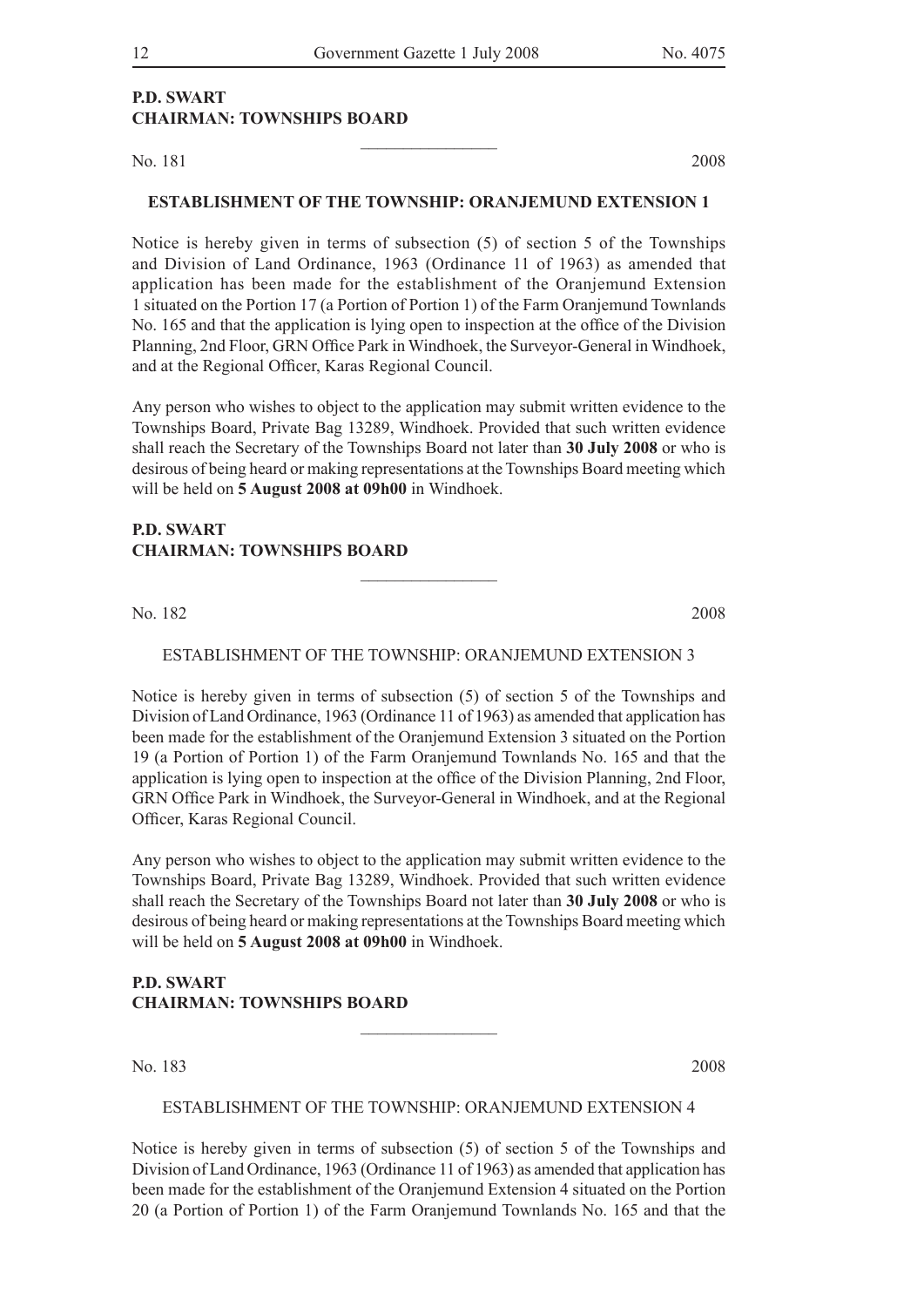application is lying open to inspection at the office of the Division Planning, 2nd Floor, GRN Office Park in Windhoek, the Surveyor-General in Windhoek, and at the Regional Officer, Karas Regional Council.

Any person who wishes to object to the application may submit written evidence to the Townships Board, Private Bag 13289, Windhoek. Provided that such written evidence shall reach the Secretary of the Townships Board not later than **30 July 2008** or who is desirous of being heard or making representations at the Townships Board meeting which will be held on **5 August 2008 at 09h00** in Windhoek.

#### **P.D. SWART CHAIRMAN: TOWNSHIPS BOARD**

No. 184 2008

#### ARIS TOWN PLANNING AMENDMENT SCHEMES NO. 1 TO 5

 $\frac{1}{2}$ 

Notice is hereby given in terms of Section 17 of the Town Planning Ordinance No. 18 of 1954 as amended that the Khomas Regional Council intends submitting for approval with the Namibia Planning Advisory Board certain amendments to the Aris Town Planning Scheme.

The amendments will include the rezoning and reservation of land.

The Honorable Minister of Regional and Local Government, Housing and Rural Development have granted approval for the compilation and submission of Aris Town Planning Amendment Schemes No. 1 to 5.

#### **The Chief Executive Officer Khomas Regional Council P.O. Box 3379 Windhoek**

#### **MUNICIPAL COUNCIL OF WINDHOEK**

 $\frac{1}{2}$ 

No.185 2008

#### GENERAL AMENDMENT OF TARIFFS

The Council of the Municipality of Windhoek, under Section  $30(1)(u)$  of the Local Authorities Act, 1992 (Act No. 23 of 1992), amends the rental fees for the stalls in the new extension of the SME Incubation Centre, as shown in the Schedule below:

#### **SCHEDULE**

#### **1. Amendment to rental fees for Informal Markets**

Table 3.13 below is added after Table 3.12 and amends the Regulations relating to Rental Fees at the Markets, Retail and Industrial Stalls promulgated under General Notice 21 of 2005.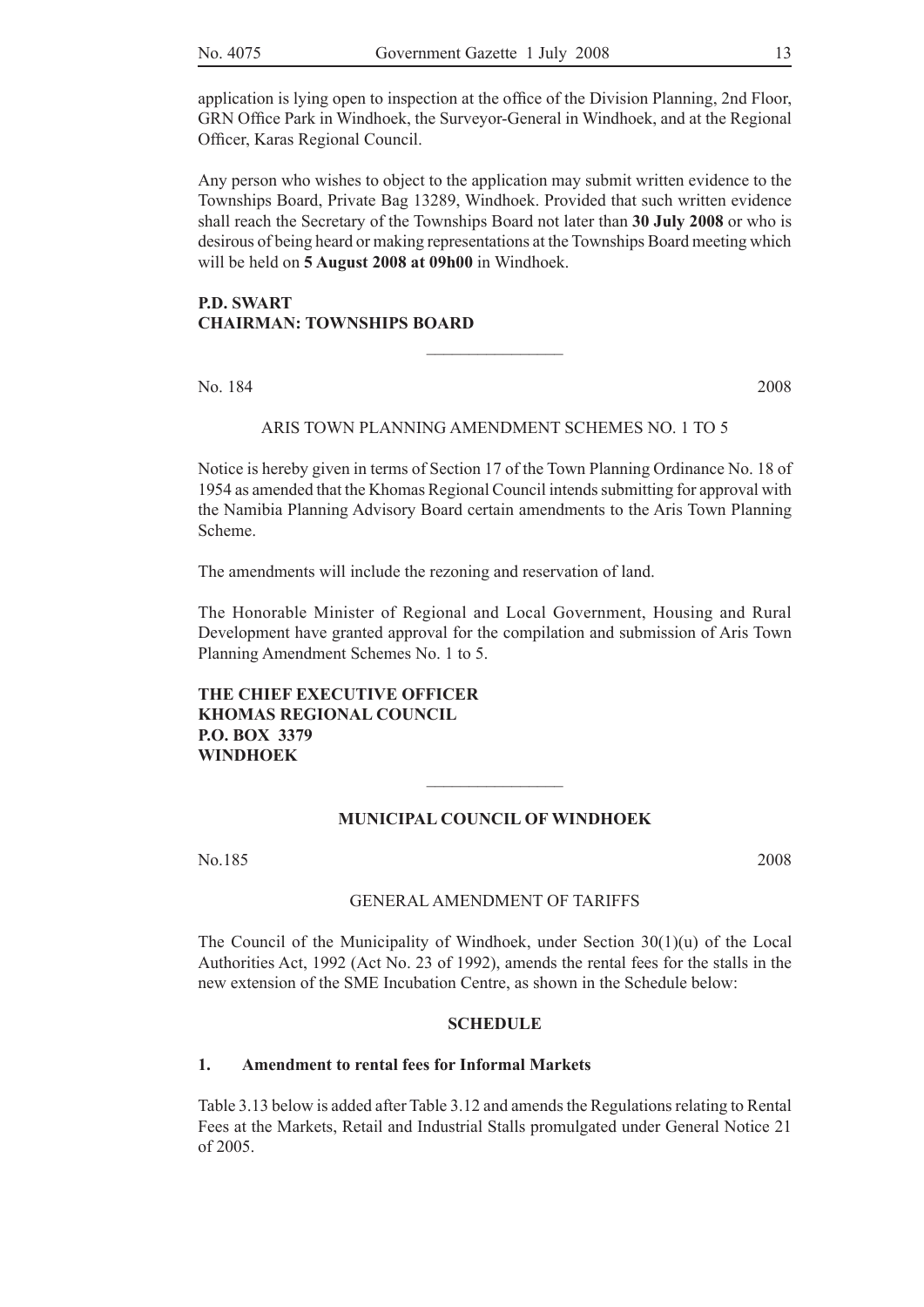#### 3.13 Okahandja Park Market

| <b>Stalls</b>                           | Size in $m^2$            | Rental<br>rate/m <sup>2</sup><br>(N <sub>s</sub> ) | <b>Monthly</b><br>rental<br>$(N\mathcal{S})$ | <b>VAT</b><br>$(N\mathcal{S})$ | <b>Total</b> per<br>month<br>$(N\mathcal{S})$ |
|-----------------------------------------|--------------------------|----------------------------------------------------|----------------------------------------------|--------------------------------|-----------------------------------------------|
| Open stands                             | 6.25                     |                                                    | 25.50                                        | 4.50                           | 30.00                                         |
| Fire wood                               | $\overline{\phantom{0}}$ | -                                                  | 8.70                                         | 1.30                           | 10.00                                         |
| Live chicken                            | -                        | -                                                  | 8.70                                         | 1.30                           | 10.00                                         |
| Barbeque stands                         | 2.8                      |                                                    | 34.00                                        | 6.00                           | 40.00                                         |
| Kiosks 1 to 10                          | 9.2                      | 25.00                                              | 230.00                                       | 34.50                          | 264.50                                        |
| Barbershops (with<br>water) per cubicle | 2.8                      | 27.19                                              | 76.13                                        | 11.42                          | 87.55                                         |

#### **2. Amendment to rental fees for the stalls in the new extension of the SME Incubation Centre**

Table 6.2 below is added after Table 6.1 and amend the Regulations relating to Rental Fees at the Markets, Retail and Industrial Stalls promulgated under General Notice 21 of 2005.

Table 6.2

| No.<br>of<br>stalls | Size of<br>stall<br>excl.<br>vard | Rental/<br>m <sup>2</sup><br>(N <sub>s</sub> ) | Rental<br>(N <sub>S</sub> ) | Yard<br>(N <sub>S</sub> )  | Rental/<br>m <sup>2</sup><br>(N <sub>s</sub> ) | Yard<br>rental<br>(N <sub>s</sub> ) | Rental<br>(N <sub>S</sub> ) | <b>VAT</b><br>(15%)<br>(N <sub>S</sub> ) | <b>Total</b><br>rental<br>(VAT<br>inclusive)<br>(N <sub>S</sub> ) |
|---------------------|-----------------------------------|------------------------------------------------|-----------------------------|----------------------------|------------------------------------------------|-------------------------------------|-----------------------------|------------------------------------------|-------------------------------------------------------------------|
| 8                   | $72 \text{ m}^2$                  | 25.00                                          | 1800.00                     | $11.9 \text{ m}^2$   11.50 |                                                | 136.90                              | 1936.90                     | 290.50                                   | 2227.40                                                           |
| $\overline{4}$      | $122 \text{ m}^2$                 | 25.00                                          | 3 0 5 0 .00                 | $11.9 \text{ m}^2$         | 11.50                                          | 136.90                              | 3186.90                     | 478.00                                   | 3 6 6 4 9 0                                                       |

#### **BY ORDER OF THE COUNCIL**

#### **M.K. SHIKONGO CHAIRPERSON: COUNCIL** Windhoek, 29 May 2008

#### **MUNICIPAL COUNCIL OF WINDHOEK**

 $\frac{1}{2}$  , where  $\frac{1}{2}$  , where  $\frac{1}{2}$ 

#### No. 186 2008

#### DETERMINATION OF INTEREST PAYABLE ON UNPAID DEBTS

The Council of the Municipality of Windhoek has

1. Under section  $30(1)(u)(ii)$  of the Local Authorities Act, 1992 (Act No. 23 of 1992) determined that on unpaid debts in respect of charges, fees, rates and/or other moneys as determined and payable under the Local Authorities Act, 1992 (Act No. 23 of 1992) or on unpaid debts under any other law, the Council will charge interest, at a rate, not exceeding the rate prescribed under the provisions of the Prescribed Rate of Interest Act, 1975 (Act No. 55 of 1975), which may be charged in respect of a judgement debt of a magistrate's court and which will be adjusted in line with the same as determined and adjusted from time to time. The fixed interest rate is thus for the time being determined at 20% per annum. All previous notices in respect of payment of late fees or interest rates on late payments are hereby rescinded.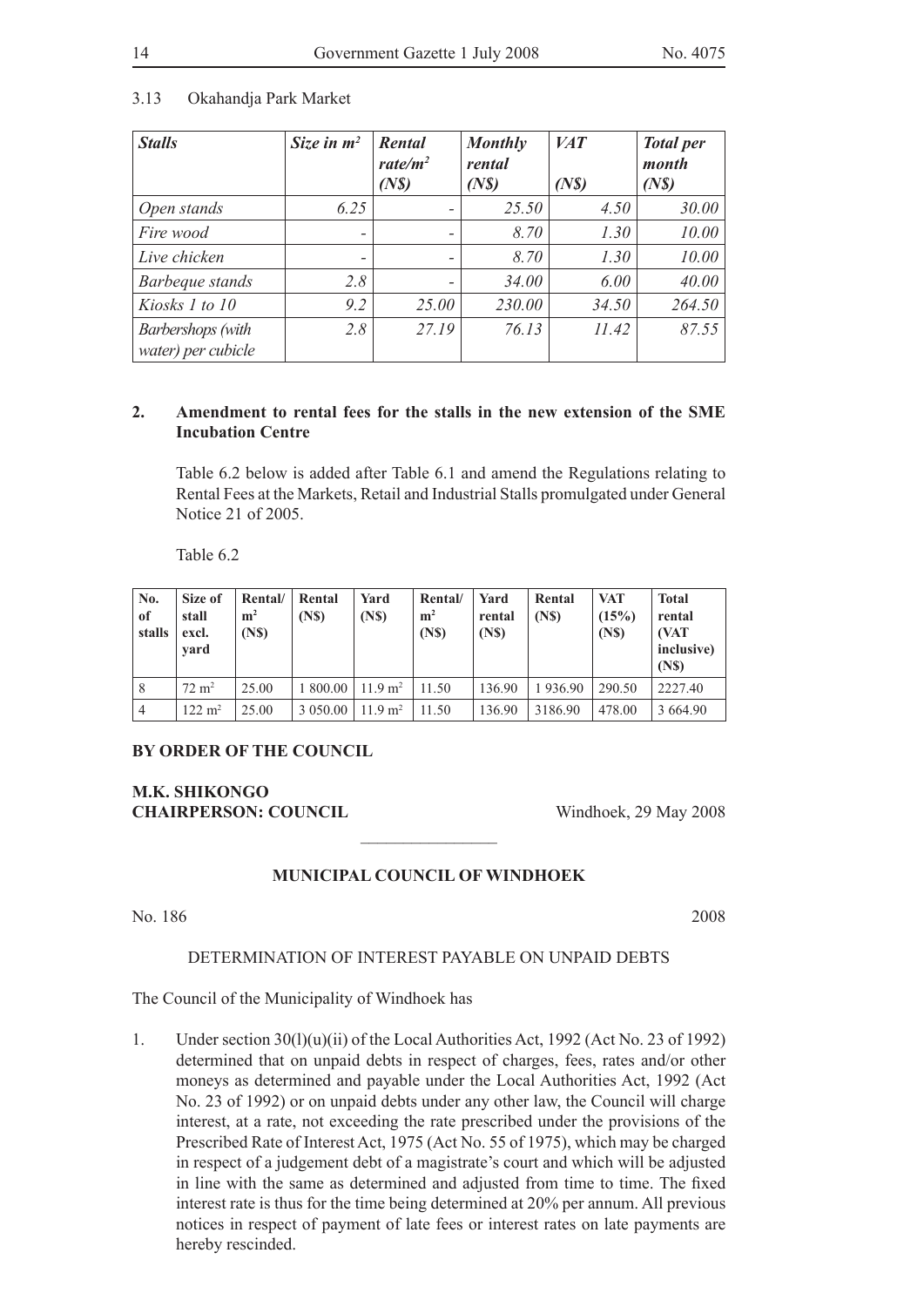2. Under section 76(1)(d) of the Local Authorities Act, 1992 (Act No. 23 of 1992) determined that a rate levied under section 73 shall, as from 1 July 2008, be paid in respect of a financial year or any part of a financial year in monthly instalments as on the 1st day of each month or the first day of the month following the month in which such owner is so required to pay such levy after transfer into such owners name and, thereafter, on the first day of each succeeding month.

#### **BY ORDER OF THE COUNCIL**

#### **M.K. SHIKONGO CHAIRPERSON OF THE COUNCIL** Windhoek, 6 June 2008

#### **OTAVI VILLAGE TOWN COUNCIL**

 $\frac{1}{2}$ 

No. 187 2008

#### **TARIFFS**

#### **GENERAL**

Where a consumer rents a property and where such consumer fails to pay any levy in accordance with the respective tariff, the Council shall have the right to recover the outstanding fees from the owner of the property.

#### **POUNDING REGULATIONS**

#### **DETENTION FEES**

In respect of all animals, including goats, sheep's, horses, donkeys and cattle per animal per day or part thereof.

| <b>Existing Tariff</b> | Proposed Tariff |
|------------------------|-----------------|
| N\$25.00               | N\$30.25        |
|                        |                 |

#### **Animals not collected after seven days will be confiscated.**

| PHOTO COPIES - COPY            | <b>Existing Tariff</b> | Proposed Tariff |
|--------------------------------|------------------------|-----------------|
| A4 Copy                        | N\$2.50                | N\$2.60         |
| A3 Copy                        | N\$3.00                | N\$3.50         |
| Incoming Fax                   | N\$3.00                | N\$3.50         |
| Outgoing Fax                   | N\$4.00                | N\$4.50         |
| Copies of Monthly invoices     | N\$5.00                | N\$5.50         |
| <b>CERTIFICATES ON REQUEST</b> |                        |                 |
| Clearance certificate          | N\$45.00               | N\$100.00       |
| Valuation Certificate          | N\$45.00               | N\$100.00       |

#### **ILLEGAL CONNECTIONS**

For replacement of a seal which has been tampered with on a meter on the premises of a consumer a penalty of N\$2000.00 is payable or imprisonment of (6) six months.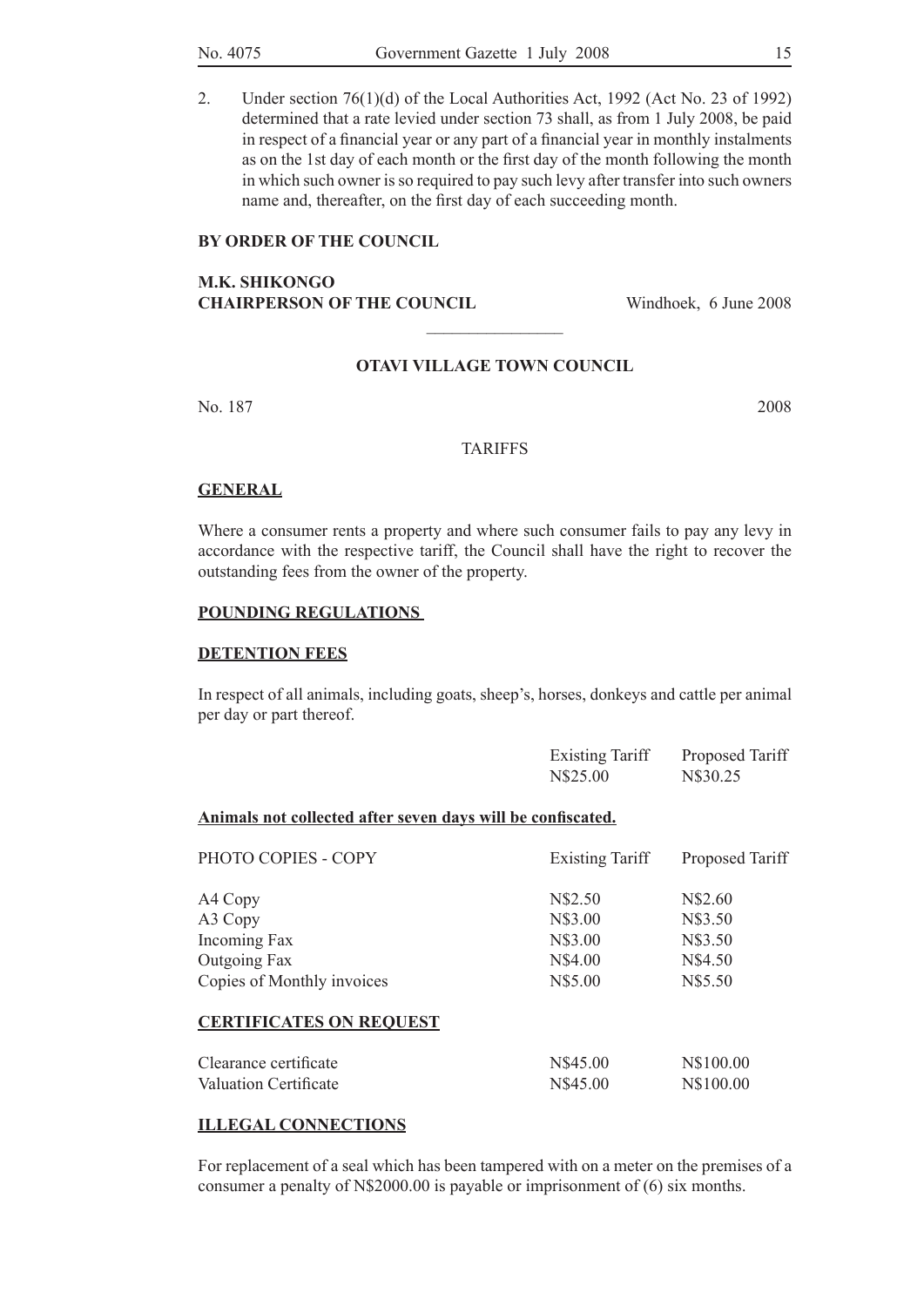| 16                                                                  | Government Gazette 1 July 2008 |                      | No. 4075             |
|---------------------------------------------------------------------|--------------------------------|----------------------|----------------------|
| <b>MISCALLANEOUS CHARGES</b>                                        | Existing Tariff                |                      | Proposed Tariff      |
| Drain rods rent per day<br>Pensioners to be assisted by the council |                                | N\$20.00<br>N\$00.00 | N\$25.00<br>N\$00.00 |

#### **DRAINPUMPINGS AFTER HOURS AND OUTSIDE BOUNDARIES OF OTAVI**

Normal charges of N\$40.00 per load plus overtime charges of employees after hours. Normal charges times two (N\$80.00) plus overtime, S/T of employees and Kilometer rate of N\$8.00 per kilometer.

| 2007/2008 | 2008/2009 |
|-----------|-----------|
| N\$3.30   | N\$7.50   |
| N\$6.60   | N\$20.00  |
| N\$6.60   | N\$25.00  |
|           |           |

#### **SALE OF ERVEN**

- 1. If an residential erf or plot is purchased deposit of fifty percent of cost price must be paid upon application of such plot/erf.
- 2. Business and Industrial plots/ erf are strictly cash Building to commence within six months after application or transfer of such erf or plot. When building is erected or constructed or after completion of such building inspection has to be done by the council.
- 3. No building of any kind shall be erected, if the building plans are not approved of new buildings and alterations.
- 4. All undeveloped plots / erven must be developed in two years after purchase.

#### **BY ORDER OF THE COUNCIL**

**N. N. NAMBILI CHAIRPERSON OF THE COUNCIL**

#### **HELAO NAFIDI TOWN COUNCIL**

**\_\_\_\_\_\_\_\_\_\_\_\_\_\_\_**\_

No. 188 2008

#### TARIFF STRUCTURE: DETERMINED OF CHARGES, FEES, RATES AND MONEYS<sup>.</sup>

The Helao Nafidi Town Council has under sections 30(1)(u) and 73(1) of the Local Authorities Act of 1992 (Act No. 23 of 1992)determined the charges, fees, rates, and other moneys payable in respect of services rendered by the Council as set out in the Schedule below, with effect from 1st July 2008.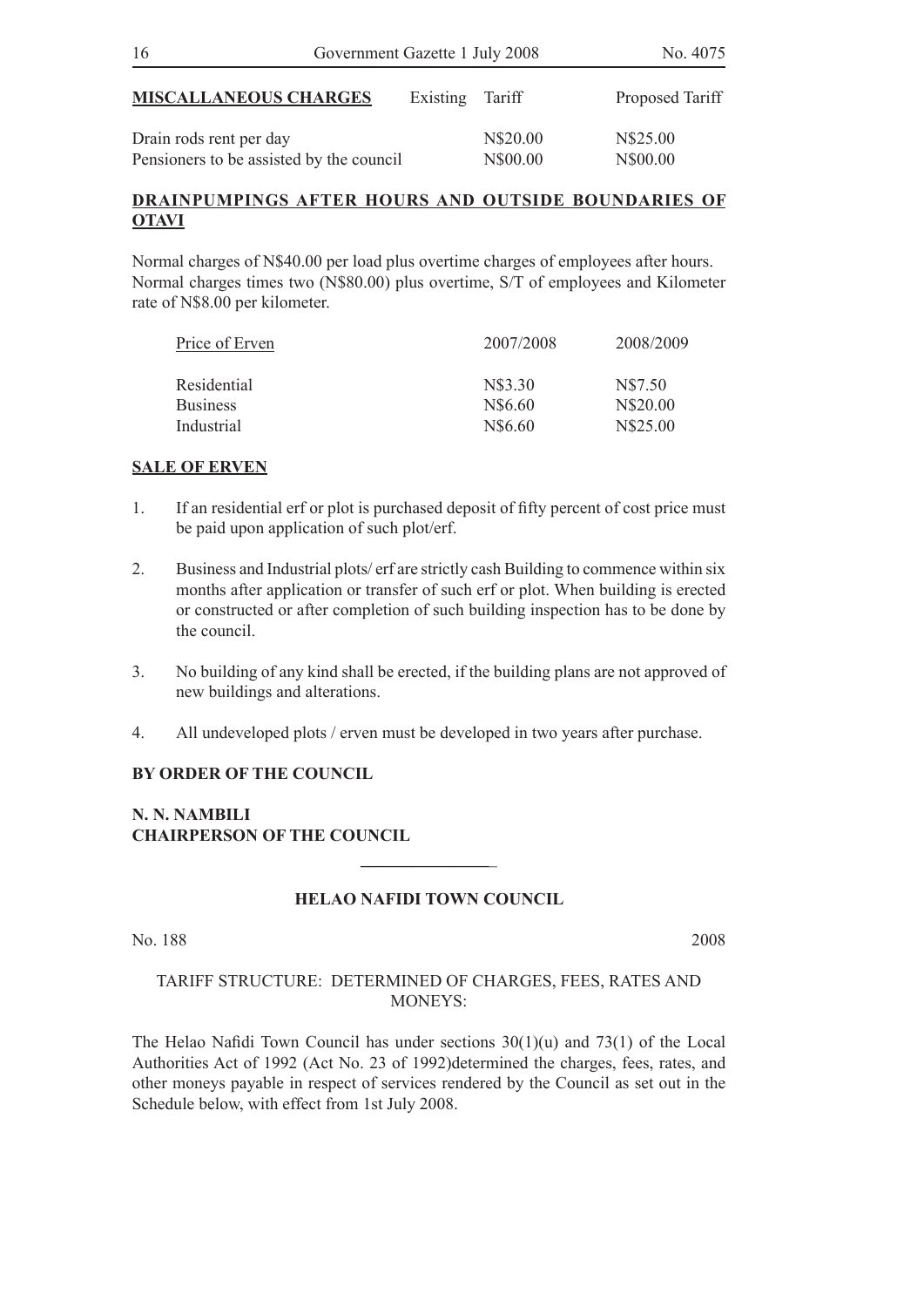|  | . . |
|--|-----|
|  |     |
|  |     |

| <b>SCHEDULE</b> |
|-----------------|
|-----------------|

| <b>A: WATER</b>                                                              | 2007/2008 | 2008/2009 |
|------------------------------------------------------------------------------|-----------|-----------|
| 1. Water Basic Charges                                                       |           |           |
| a) Residential Consumers per Month                                           | 39.40     | 39.40     |
| b) All other consumers per month                                             | 147.00    | 147       |
| c) Community water points                                                    | 25.00     | 25        |
| d) Homesteads                                                                | 20.00     | 20        |
| 2. Unit Charges                                                              |           |           |
| a) Per Cubic Meter                                                           | 9.14      | 10.10     |
| 3. Service Fees                                                              |           |           |
| a) Deposit-Residential                                                       | 293.75    | 293.75    |
| b) Deposit- all other Consumers                                              | 705.00    | 705.00    |
| c) Deposit-All Temporary consumers                                           | 2,937.50  | 2,937.50  |
| d) Connection Fee- water pipe of 20mm                                        | 399.50    | 399.50    |
| e) Connection Fees-water pipe of 25mm                                        | 540.50    | 540.50    |
| f) Connection Fees - water pipe of more than 25mm                            | 2,232.50  | 2,232.50  |
| g) Reconnection Fees -Household                                              | 120.00    | 120.00    |
| h) Reconnection Fees-Other consumers                                         | 317.25    | 317.25    |
| i) Re/Disconnection on request                                               | 94.00     | 94.00     |
| j) Reallocation of water meter after approval                                | 1,000.00  | 1,000.00  |
| (NB: Late payments will attract a 5% interest rate pm)                       |           |           |
| 4. Illegal Connections through bypass, sabotage, or<br>Tempering with meter: |           |           |
| a) First Offence (Plus consumption)                                          | 2,000.00  | 2,000.00  |
| b) Second Offence (Plus Legal Action, Costs and<br>Consumption)              | 2,000.00  | 2,000.00  |
| 5. Call Out Fees                                                             |           |           |
| a) Repairing Water reticulation - Customer's fault                           | 189.00    | 189.00    |

| <b>B: SANITATION SERVICES</b>                             | 2007/2008 | 2008/2009         |
|-----------------------------------------------------------|-----------|-------------------|
| 6. Domestic and Garden Refuse Removal Basic Charges       |           |                   |
| a) Domestic Refuse Per Bin per Month                      | 28        | 28.00             |
| b) Cuca Shops                                             | 28        | 28.00             |
| c) All other consumers per Bin per Month                  | 60        | 60.00             |
| d) Heavy construction materials per load                  | 300.5     | 300.50            |
| e) Renting Refuse Skip Container and Removal              | 275       | 275.00            |
| f) Illegal dumping of Refuse                              | 2000      | 2,000.00          |
| g) Removal of Garden refuse per load                      | 100       | 100.00            |
| 7. Cutting and Removing of Trees:                         |           |                   |
| a) Small or Bushes                                        | 125       | 125.00            |
| b) Big Trees                                              | 241.5     | 241.50            |
| c) Illegal Cutting of Trees (Penalty)                     | 375-1000  | $375.00 - 1000 +$ |
|                                                           |           | $15\%$ as per its |
|                                                           |           | value             |
| <b>8. Sewerage Services</b>                               |           |                   |
| a) Sewerage - Residential Basic Charges per Month         | 25.00     | 25.00             |
| b) Sewerage - All other Consumers basic charges per Month | 68.25     | 68.25             |
| c) Sewerage - Residential per Toilet per Month            | 26.25     | 26.25             |
| d) Sewerage - All other Consumers per Toilet per Month    | 41.80     | 41.80             |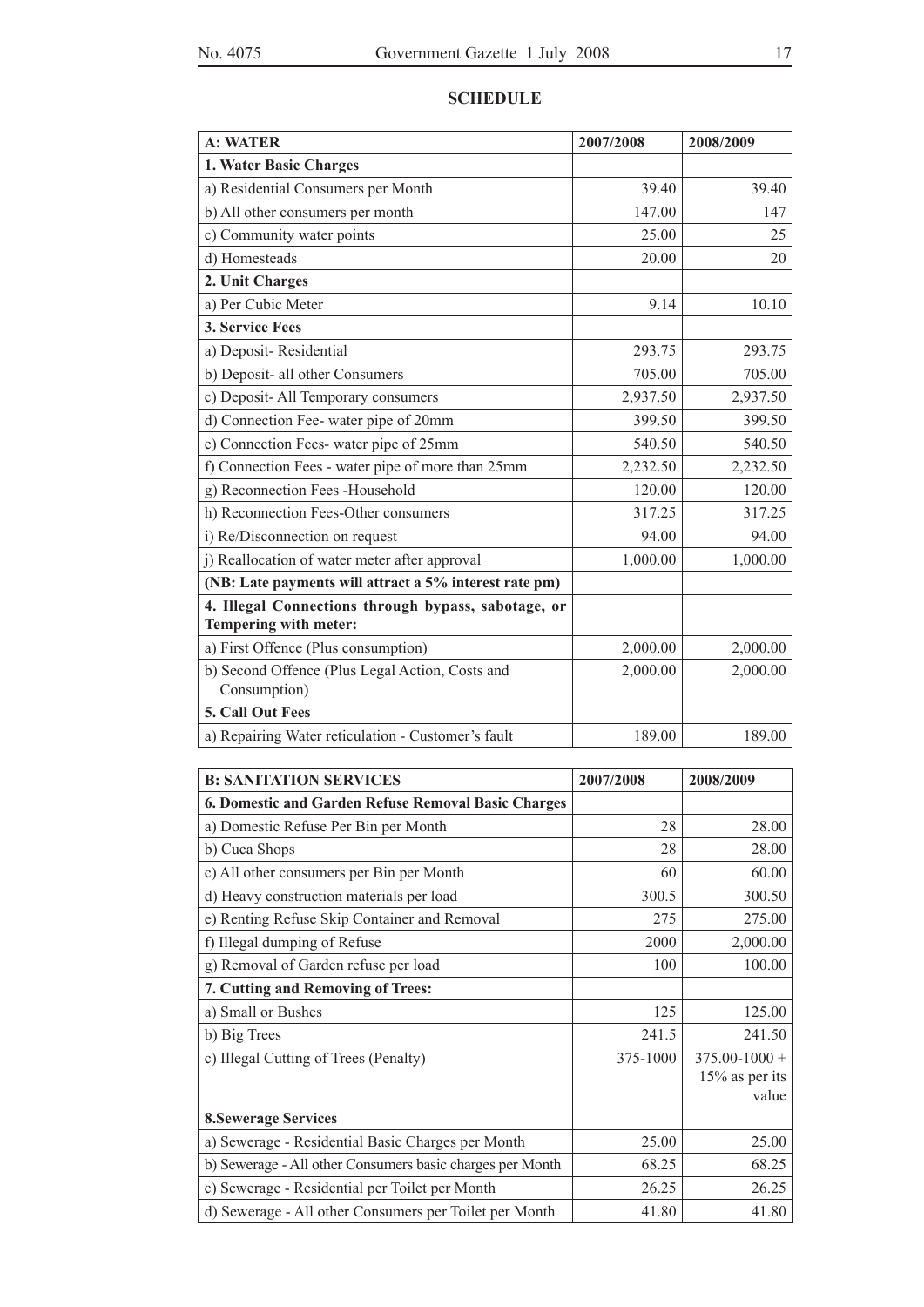| e) Sewerage Connection - Residential           | 375.00 | 375.00 |
|------------------------------------------------|--------|--------|
| f) Sewerage Connection - All other consumers   | 472.50 | 472.50 |
| 9. Removal of Sewerage Water:                  |        |        |
| a) Helao Nafidi Town and Town Lands per load   | 200.00 | 200.00 |
| b) Per - Urban (plus $N$7.50$ per Km)          | 250.00 | 250.00 |
| c) Sewer - Line Blockage (plus N\$7.50 per Km) | 225.00 | 225.00 |
| d) Hiring of Chemical Toilets per day          | 150.00 | 150.00 |
|                                                |        |        |

| <b>C: ENVIRONMENTAL HEALTH</b>                     | 2007-2008 | 2008-2009 |
|----------------------------------------------------|-----------|-----------|
| 10. Abattoir Inspection Fees:                      |           |           |
| a) Cattle, Horses, Donkeys or Mules per head       | 10.00     | 10.00     |
| b) Per Calf                                        | 5.00      | 5.00      |
| c) Per Sheep                                       | 4.00      | 4.00      |
| d) Per Goat                                        | 4.00      | 4.00      |
| e) Per Pig                                         | 2.00      | 2.00      |
| f) Slaughtering without permission                 | 100.00    | 100.00    |
| 11. Fitness Certificate                            |           |           |
| a) Hawkers per year                                | 50.00     | 50.00     |
| b) Peddlers per year                               | 50.00     | 50.00     |
| c) Business per year-small                         | 262.50    | 262.50    |
| d) Business per year- medium                       | 315.00    | 315.00    |
| e) Business per year-large                         | 840.00    | 840.00    |
| f) Business per year-chain                         | 1,280.00  | 1,280.00  |
| 12. Malaria Control (Pest Control Services):       |           |           |
| For every 20 square meter airspace or part thereof |           |           |
| a) Domestic                                        | 20.00     | 20.00     |
| b) Business and other Institutions                 | 30.00     | 30.00     |

| <b>D. POUNDS</b>                                                                            | 2007-2008 | 2008-2009 |
|---------------------------------------------------------------------------------------------|-----------|-----------|
| <b>13. Detention Fees</b>                                                                   |           |           |
| a) In respect of all animals except Sheep and Goats, per<br>animal, per day or part thereof | 5.00      | 5.00      |
| b) Per Sheep or Goat per day or part thereof                                                | 2.00      | 2.00      |
| 14. Grazing Fees:                                                                           |           |           |
| a) In respect of all animals, except Sheep and Goats, per<br>animal per day or part thereof | 25.00     | 25.00     |
| b) Per Sheep or Goat per day or part thereof                                                | 1.50      | 1.50      |
| 15. Feeding Fees:                                                                           |           |           |
| a) In respect of all animals except Sheep and Goats, per<br>animal per day or part thereof  | 7.50      | 7.50      |
| b) Per sheep or Goats per day or part thereof                                               | 2.00      | 2.00      |
| 16. Driving Fees:                                                                           |           |           |
| a) Delivering of animal to the Pound per animal (Irrespective<br>of distance)               | 1.00      | 1.00      |

| E: RATES ON RATEABLE PROPERTIES AND<br><b>RENTALS:</b> | 2007-2008 | 2008-2009 |  |
|--------------------------------------------------------|-----------|-----------|--|
| 17. Rate and Taxes                                     |           |           |  |
| a) On Site Value per N\$1.00 per year                  | 0.015     | 0.015     |  |
| b) On Improvement Value per N\$1.00 per year           | 0.0095    | 0.0095    |  |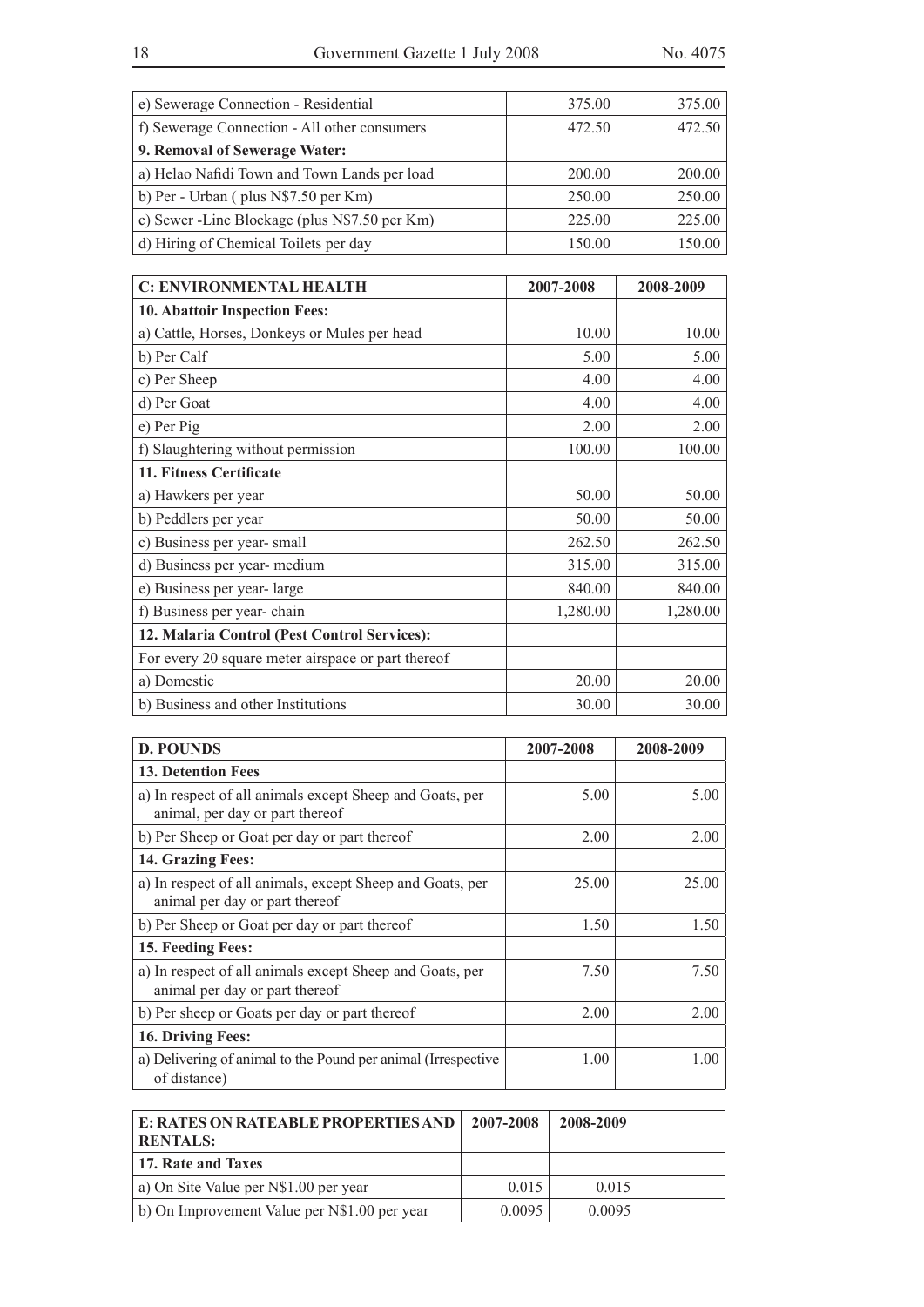| E.g. Site value x rate (tariff)/ by 12 months equal to<br>monthly payment                 |          |          |  |
|-------------------------------------------------------------------------------------------|----------|----------|--|
| 18. Renting of Informal Settlement                                                        |          |          |  |
| a) Residential Consumers per plot per month                                               | 20.00    | 20.00    |  |
| b) All other Consumers basic charge per Month                                             | 73.50    | 73.50    |  |
| 19. Approval of Building Plans Fees;                                                      |          |          |  |
|                                                                                           |          |          |  |
| a) Submission of Building Plan basic charge                                               | 40.25    | 43.00    |  |
| b) Building Plan Per Sq. Meter (residential and<br>Institutions)                          |          | 2.50     |  |
| b) Building Plan per Sq. meter (Business)                                                 | 2        | 3.00     |  |
| c) Boundary wall per Sq. meter                                                            | 1.5      | 1.50     |  |
| d) Searching of Erf Boundary pegs per Erf                                                 | 78.75    | 80.00    |  |
| e) Construction without an approved Building<br>Plan                                      | 2000     | 2,000.00 |  |
| f) Excavation on Land without permission                                                  | 2000     | 2,000.00 |  |
| 20. Sales of Immovable and Other Properties:                                              |          |          |  |
| a) Administration & Advertisement cost                                                    | 600      | 600.00   |  |
| 21. Town Maps                                                                             |          |          |  |
| a) Per large map A3 downward                                                              | 63.00    | 63.00    |  |
| b) Per small map A4 upward                                                                | 31.50    | 31,50    |  |
| c) Building Plans copies per Big one                                                      | 28.00    | 28.00    |  |
| d) Building Plans copies per small one                                                    | 21.00    | 21.00    |  |
| 22. Grave Space:                                                                          |          |          |  |
| a) Child                                                                                  | 20.00    | 20.00    |  |
| b) Adult                                                                                  | 30.00    | 30.00    |  |
| c) Digging of grave is on purchaser's account                                             |          |          |  |
| 23. Business Registration and Inspections                                                 |          |          |  |
| a) Registration per year                                                                  | 50.00    | 50.00    |  |
| b) Inspection (plus N\$4.00 per Km)                                                       | 25.00    | 25.00    |  |
| 24. Open Market:                                                                          |          |          |  |
| a) Stall per year                                                                         | 120.00   | 120.00   |  |
| b) Public Toilets per Month                                                               | 20.00    | 20.00    |  |
| c) Open Space per Month                                                                   | 20.00    | 20.00    |  |
| d) Peddlers sale fee per day                                                              | 15.75    | 15.75    |  |
| 25. Business Advertisement Levies:                                                        |          |          |  |
| a) Big Board per month                                                                    | 850.00   | 1,800.00 |  |
| b) Medium Board per month                                                                 | 350.00   | 350.00   |  |
| b) Small Board per month or part thereof                                                  | 150.00   | 150.00   |  |
| c) Illegal advertisement regardless of size of the<br>bill boards plus monthly rental fee | 2,000.00 | 2,000.00 |  |
| 26. Renting of Council's immovable and movable                                            |          |          |  |
| properties                                                                                |          |          |  |
| a) Council's staff houses per month                                                       | 750      | 750.00   |  |
| b) Public Toilets per month                                                               | 300      | 300.00   |  |
| c) Tents                                                                                  | $\theta$ | 0.00     |  |
| d) Council Housing & Flats                                                                | 300      | 300.00   |  |
| 27. Occupational Rent                                                                     |          |          |  |
| i) Unregistered Area                                                                      |          |          |  |
| a) Cuca shops                                                                             | 21       | 21.00    |  |
| b) Small business                                                                         | 70       | 70.00    |  |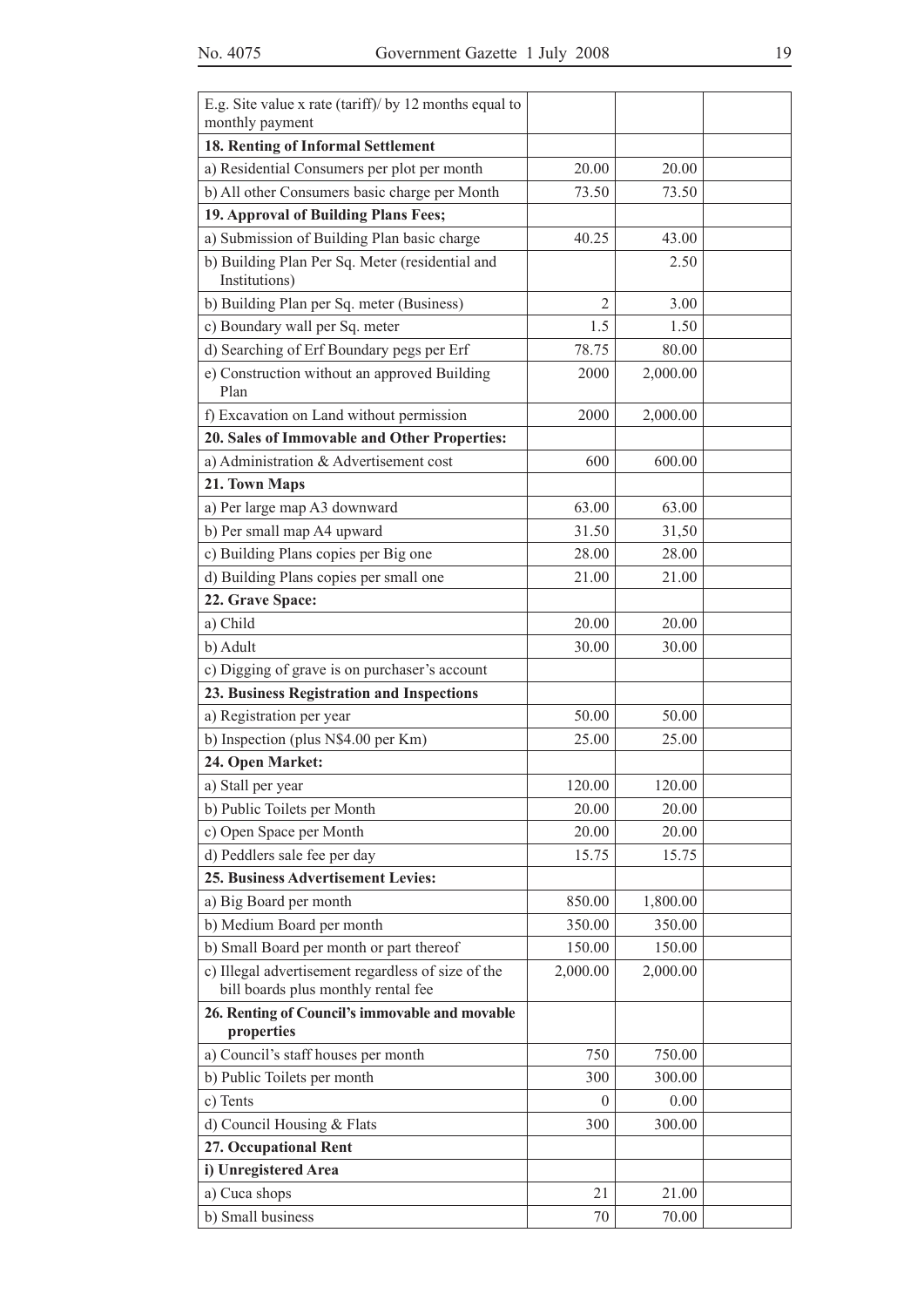| c) Medium business                              | 150    | 150.00   |            |
|-------------------------------------------------|--------|----------|------------|
| d) Large business                               | 300    | 300.00   |            |
| e) Chain                                        | 1500   | 1,500.00 |            |
| ii) Registered Area                             |        |          |            |
| a) Cuca shops                                   | 43     | 43.00    |            |
| b) Small business                               | 140    | 140.00   |            |
| c) Medium business                              | 300    | 300.00   |            |
| d) Large business                               | 610    | 610.00   |            |
| e) Chain                                        | 2300   | 2,300.00 |            |
| 28. Plant Hire                                  |        |          |            |
| a) Hydro Blast per Hour                         | 150.00 | 150.00   | $5.60$ /km |
| b) Septic Tank per Hour                         | 150.00 | 150.00   | 14.00/km   |
| c) Excavator Pock Lain per Hour                 | 375.00 | 375.00   |            |
| d) Tractor, Trailer per Trip                    | 150.00 | 150.00   |            |
| e) Welding Plant per Hour                       | 60.00  | 60.00    |            |
| f) Water Pump per Hour                          | 120.00 | 120.00   |            |
| g) Building Sand per cubic meter                | 150.00 | 150.00   |            |
| h) Refuse Compactor Truck p/h                   | 375.00 | 375.00   |            |
| i) Skip - container Trailer & Tractor per month | 525.00 | 525.00   |            |
| j) Tipper Truck per load                        | 300.00 | 300.00   | 14.00/km   |
| k) Grader per hour                              | 395.00 | 395.00   | 14.60/km   |
| l) Backhoe Loader                               | 189.00 | 189.00   | 12.00 p.km |

#### **BY ORDER OF THE COUNCIL**

#### **P.G. CAROLISSEN CHAIRPERSON OF THE COUNCIL HELAO NAFIDI TOWN COUNCIL**

#### **MUNICIPALITY OF KARASBURG**

**\_\_\_\_\_\_\_\_\_\_\_\_\_\_\_**\_

No. 189 2008

#### ASSESSMENT RATES 2008/2009

The Council of the Municipality of Karasburg, under Section 33(1) of the Local Authorities Act, 1992 (Act No. 23 of 1992) determinded the assessment rates payable, in respect of rateable properties for the financial year ending 30 June 2009 as set out in the Schedule.

#### **Schedule**

On land valuation: "N\$ 0,055" in the Namibian Dollar and on improvement valuation "N\$ 0,015" in the Namibian Dollar monthly installments will be payable on or before the fifteenth day of the month following the month in which the levy was done.

**\_\_\_\_\_\_\_\_\_\_\_\_\_\_\_**\_

Interest at a rate of 12% will be payable on amounts paid after the due date.

#### **By order of the council**

**J. KALOPA CHAIRPERson of the council** Karasburg, 16 April 2008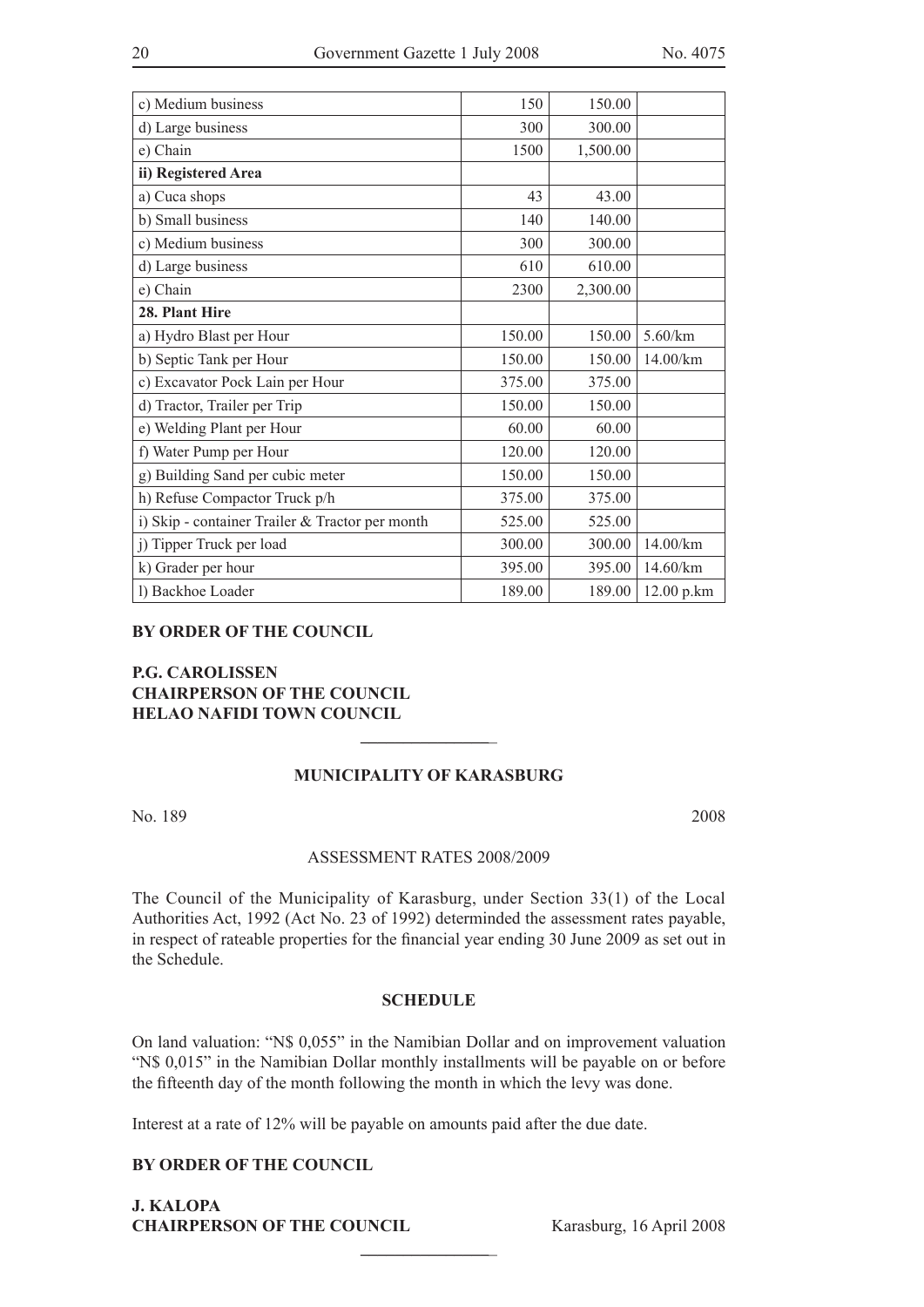#### **MUNICIPALITY OF KARASBURG**

No. 190 2008

#### AMENDMENT OF SANITARY REGULATIONS

The Council of the Municipality of Karasburg, under Section  $30(1)(u)$  of the Local Authorities Act, 1992 (Act No. 23 of 1992) further amends the sanitary regulations promulgated under Government Notice 160 of 1939 as set out in the schedule.

#### **Schedule**

The schedule is hereby amended:

- a) By the substitution in item (a)(i) for the amount "N\$ 49,00" of the amount of "N\$ 56,00".
- b) By the substitution in item (b)(i) for the amounts "N\$ 48,00" and "N\$ 62,00" of the amounts "N\$ 55, 00" and "N\$ 71,00" respectively.
- c) By the substitution in item  $(c)(i)$  for the amount "N\$ 35,00" of the amount "N\$ 40,00".

By the substitution in item  $(c)(i)$  for the amount "N\$ 54,00" of the amount "N\$ 68,00".

By the substitution in item  $(c)(ii)(a)$  for the amount "N\$ 14,50" of the amount "N\$ 16, 70".

By the substitution in item  $(c)(ii)(b)$  for the amount "N\$ 14,50" of the amount "N\$ 16,70".

By the substitution in item  $(c)(ii)(c)$  for the amount "N\$ 31,50" of the amount "N\$ 36,00".

By the substitution in item  $(c)(ii)(d)$  for the amount "N\$ 14,50" of the amount "N\$ 16,70".

By the substitution, in item  $(c)(ii)(e)$  for the amount "N\$ 14,50" of the amount "N\$ 16,70".

By the substitution, in item  $(c)(ii)(f)$  for the amount "N\$ 52,50" of the amount "N\$ 60,00".

By the substitution, in item  $(c)(ii)(g)$  for the amount "N\$ 2 970,00" of the amount "N\$ 3 415,00".

By the substitution, in item  $(c)(ii)(h)$  for the amount "N\$ 5 870,00" of the amount "N\$ 6 750,00".

By the substitution, in item (c)(ii)(i & ii) for the amount "N\$ 14,50" of the amount "N\$ 16,70".

By the substitution, in item  $(c)(ii)(j)$  for the amount "N\$ 14,50" of the amount "N\$ 16,70".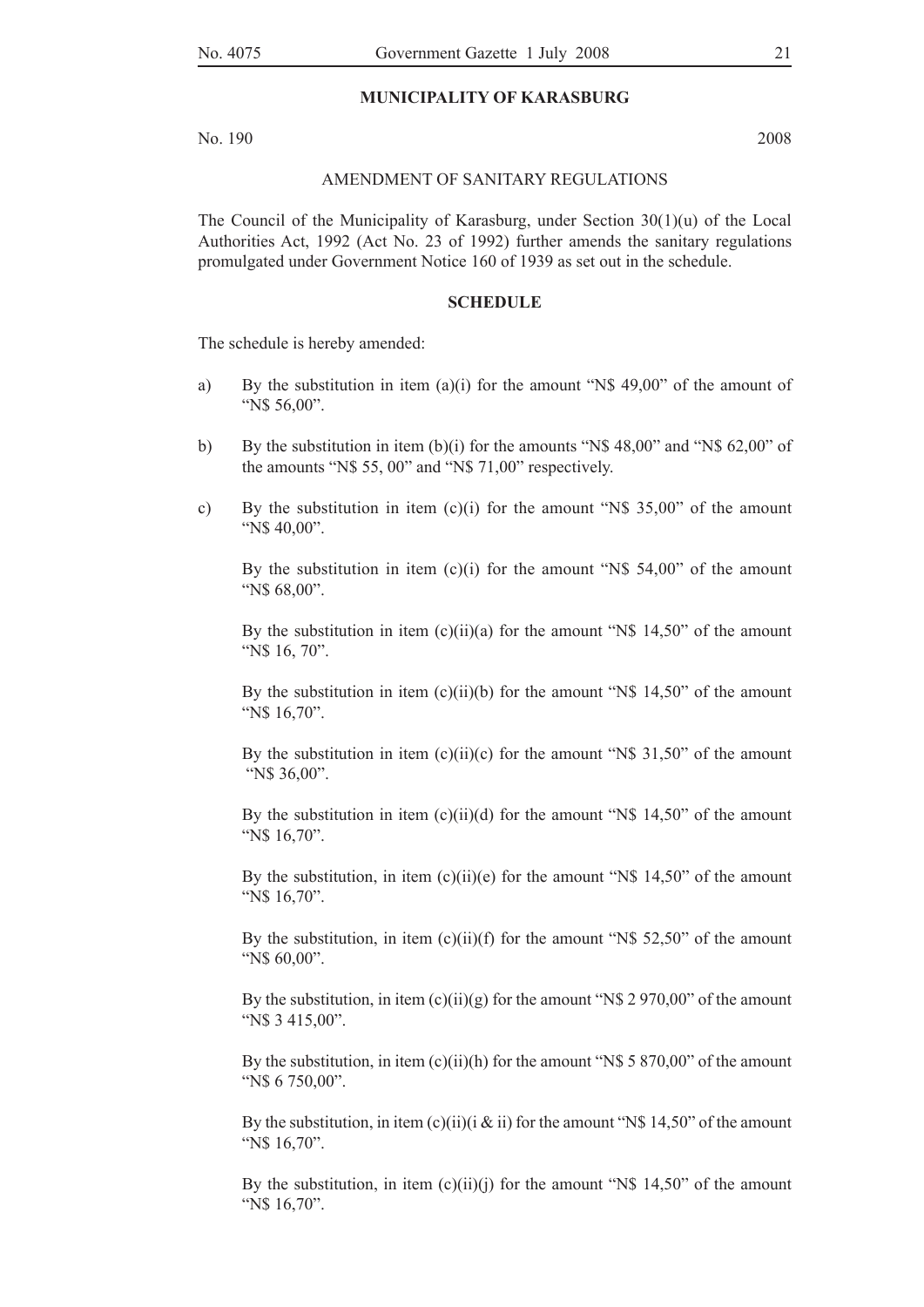#### **By order of the council**

#### **J. KALOPA CHAIRPERson of the council** Karasburg, 16 April 2008

#### **MUNICIPALITY OF KARASBURG**

**\_\_\_\_\_\_\_\_\_\_\_\_\_\_\_**\_

No. 191 2008

#### AMENDMENT OF WATER SUPPLY REGULATIONS

The Council of the Municipality of Karasburg, under Section  $30(1)(u)$  of the Local Authorities Act, 1992 (Act No. 23 of 1992) further amends the water supply regulations promulgated under Government Notice 186 of 2006 as set out in the Schedule.

#### SCHEDULE

The Schedule is hereby amended:

By the substitution in item 1 for the amount of "N\$ 10,10" to the amount of "N\$10,61".

#### **By order of the council**

**J. KALOPA CHAIRPERSON OF THE COUNCIL** Karasburg, 6 April 2008

#### **OSHIKUKU VILLAGE COUNCIL**

**\_\_\_\_\_\_\_\_\_\_\_\_\_\_\_**\_

No. 192 2008

#### SELLING OF ERVEN (PLOTS)

Oshikuku Village Council has determined the tariff for Selling of Erven under Section  $30(1)(u)$  and  $73(1)$  of the Local Authorities Act of 1992 as amended, with effect from 1 July 2008 as follow:

| (i) Residential Plots         | Per Square<br><b>Meters</b> | <b>Increase</b><br>(%) | Amount<br>increase        | Per Square<br><b>Meters</b> |
|-------------------------------|-----------------------------|------------------------|---------------------------|-----------------------------|
| (a) Low cost - Build Together | 11.50                       | 35                     | 4.00                      | 15.50                       |
| (b) Luxury Suburb             | 20.00                       | 98                     | 19.50                     | 39.50                       |
| (c) Standard                  | 15.50                       | 155                    | 24.00                     | 39.50                       |
| (d) No Services               | 11.50                       | 35                     | 4.00                      | 15.50                       |
| (e) Extension 2 low cost      | 3.00                        | 333                    | 10.00                     | 13.00                       |
| (ii) Business Plots           | Per Square<br><b>Meters</b> | <b>Increase</b><br>(%) | <b>Amount</b><br>increase | Per Square<br><b>Meters</b> |
| (a) Non-Strategic positions   | 29.00                       | 67                     | 19.50                     | 48.50                       |
|                               |                             |                        |                           |                             |
| (b) Strategic positions       | 33.00                       | 47                     | 15.50                     | 48.50                       |
| (c) No Services               | 20.00                       | 140                    | 20.00                     | 40.00                       |
| (d) Non Strategic Extension 2 | 9.50                        | 216                    | 20.50                     | 30.00                       |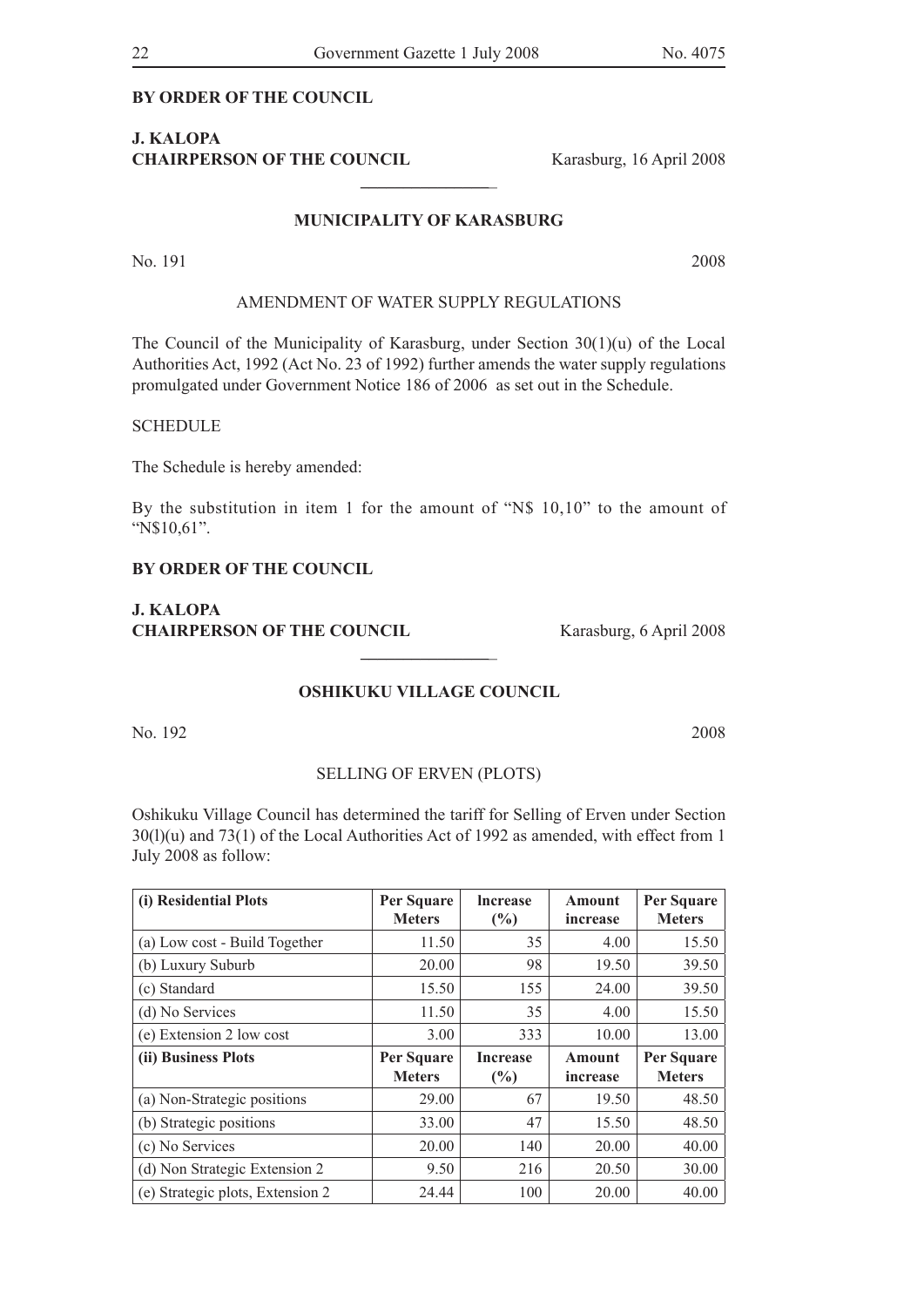#### **H N SHINANA CHAIRPERSON: OSHIKUKU VILLAGE COUNCIL**

#### **KUNENE REGIONAL COUNCIL**

**\_\_\_\_\_\_\_\_\_\_\_\_\_\_\_**\_

No. 193 2008

#### KUNENE REGION SETTLEMENT AREAS TARIFFS: TARRIFFS STRUCTURE 2007/2008

The Kunene Regional council establish its tariffs structure in terms of Section 29(2)(c) of the Regional Councils Act, 1992 (Act No. 22 of 1992).

| <b>Monthly Basic Charges</b>           |          |
|----------------------------------------|----------|
| Residential                            | N\$9.50  |
| <b>Business</b>                        | N\$18.50 |
| Government Institutions and Parastatal | N\$18.50 |
| <b>Unit Charges:</b>                   |          |
| Per cubic meter: Residential           | N\$6.95  |
| <b>Business</b>                        | N\$7.15  |
| Government Institutions and            | N\$7.15  |
| Parastatal                             |          |
| Pre-paid water                         | N\$8.20  |
| Bulk water $p/m^2$                     | N\$8.10  |
| <b>Sundry water fees:</b>              |          |
| Reconnection on request of customer    | N\$35.00 |
| Disconnection on request of customer   | N\$35.00 |
| Reconnection (cut off for non-payment) | N\$55.00 |
| New connection                         | N\$40.00 |

**1. Water**

#### **2. REFUSE REMOVAL**

| Per month: Residential                                       | N\$13.50 |
|--------------------------------------------------------------|----------|
| <b>Business</b>                                              | N\$23.00 |
| Government Institutions and Parastatals                      | N\$23.00 |
| Building ruble on request, per load                          | N\$55.00 |
| Penalties for dumping of domestic on the side walk N\\$80.00 |          |
| (pavement)                                                   |          |

#### **3. SANITATION**

| Per month: Sewerage pump                              | N\$25.00 |
|-------------------------------------------------------|----------|
| Night soil per house                                  | N\$23.00 |
| Sewerage: Basic                                       | N\$10.00 |
| Residential per toilet                                | N\$12.00 |
| Business per toilet                                   | N\$12.00 |
| Government Institutions and Parastatals<br>per toilet | N\$24.00 |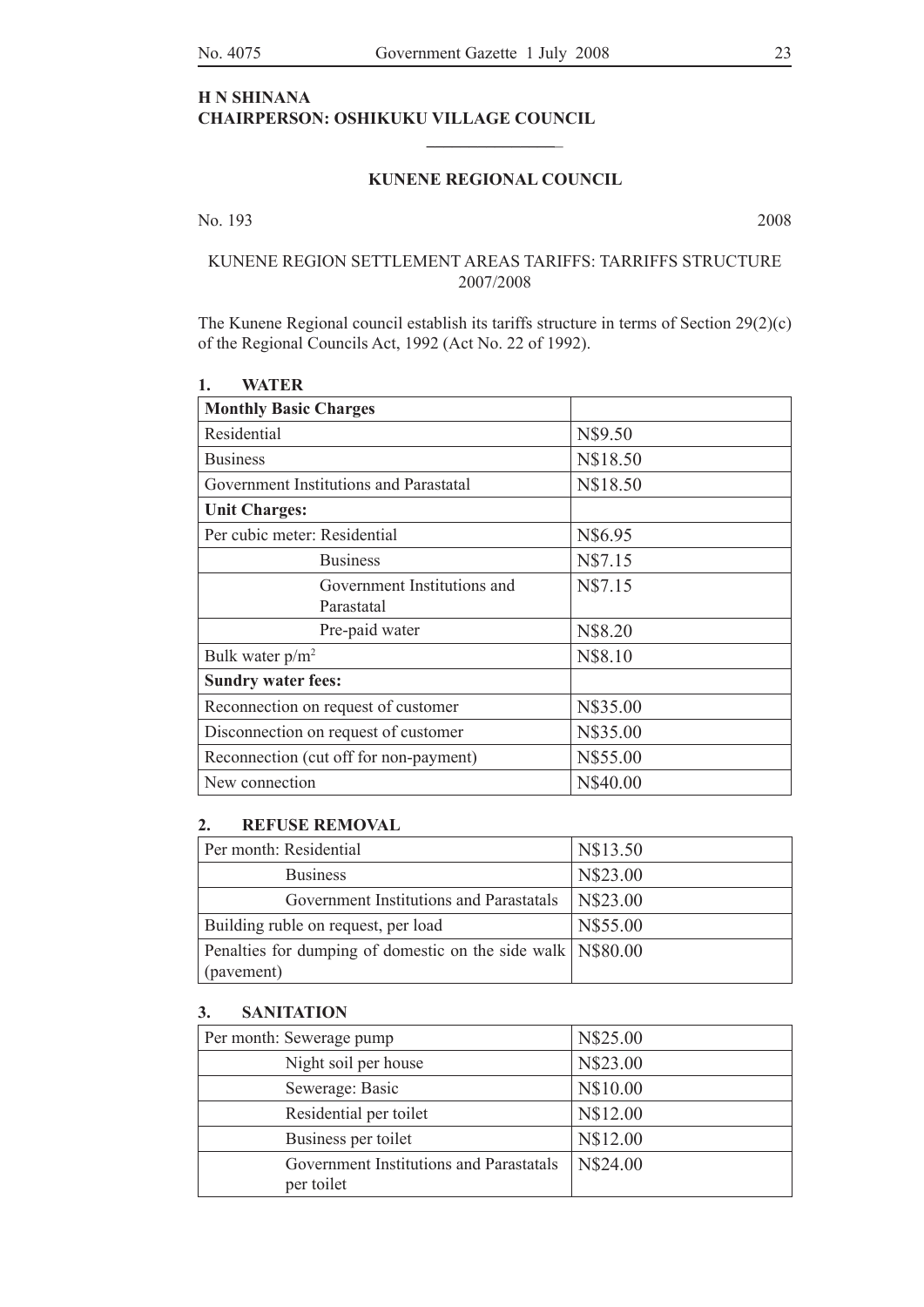#### **4. CEMETERY**

| Grave fees: Adults           | N\$30.00 |
|------------------------------|----------|
| Children under six (6) years | N\$15.00 |

#### **5. SITE RENTALS**

| Per month: One $(1)$ | N\$15.00 |
|----------------------|----------|
|----------------------|----------|

#### **6. RENTALS**

| Per month:                           | <b>Local Authority</b> | <b>Settlement</b> |
|--------------------------------------|------------------------|-------------------|
| One (1) Bedroom                      | N\$200.00              | N\$90.00          |
| Two (2) Bedroom                      | N\$400.00              | N\$130.00         |
| Three (3) Bedroom                    | N\$600.00              | N\$195.00         |
| Business, offices per m <sup>2</sup> | N\$40.00               | N\$20.00          |

#### **7. SOCIAL HOUSING**

| Per month | N\\$50.00 (only for senior |
|-----------|----------------------------|
|           | citizens)                  |

#### **8. BUSINESS**

| Registration per year | N\$50.00 |
|-----------------------|----------|
|-----------------------|----------|

#### **9. DEPOSITS**

| Residential customer                    | N\$150.00 |
|-----------------------------------------|-----------|
| <b>Business</b>                         | N\$400.00 |
| Government Institutions and Parastatals | None      |

#### **10. GUEST HOUSE**

| Per month: | <b>Local Authority</b> | <b>Settlement</b> |
|------------|------------------------|-------------------|
|            | N\$100.00              | N\$85.00          |

#### **11. RENTAL HALL**

One day/night N\$400.00

#### **12. P.T.O. / LEASE AGREEMENT**

Per year (to be agreed upon between the client and the Regional Council)

#### **K.D. MURORUA CHAIRPERSON: KUNENE REGIONAL COUNCIL** 28 May 2008

#### **KAMANJAB VILLAGE COUNCIL**

**\_\_\_\_\_\_\_\_\_\_\_\_\_\_\_**\_

No. 194 2008

#### Tariffs for 2008/09

Kamanjab Village Council has under section 30 (1) (u) and 73 (1) of the Local Authority Act of 1992 (Act No. 23 of 1992) determined the tarrif structure for the 2008 /2009 fiscal year, during the meeting held on 23 April 2008. These tarrifs will be applicable as from 01 July 2008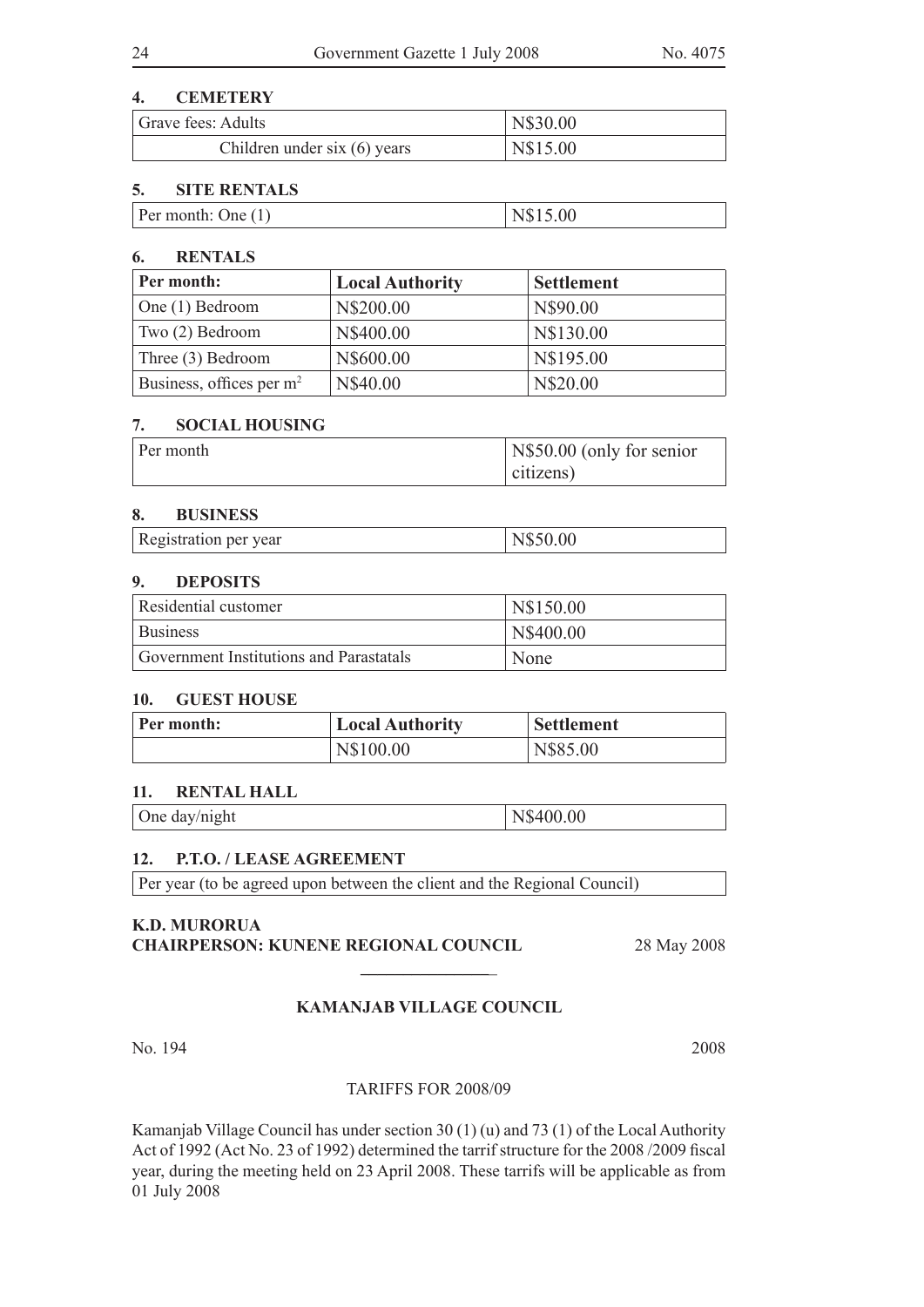| <b>Tariff Description</b>               | <b>Note</b>          | <b>Existing</b><br><b>Tariff NS</b> | <b>Proposed</b><br><b>Tariff N\$</b> | <b>Increase</b><br>$\frac{0}{0}$ |
|-----------------------------------------|----------------------|-------------------------------------|--------------------------------------|----------------------------------|
| <b>A. WATER</b>                         |                      |                                     |                                      |                                  |
| per cubic meter                         |                      | 8.55                                | 8.55                                 | $0\%$                            |
| prepaid per cubic meter                 |                      | 8.55                                | 8.55                                 | $0\%$                            |
| Stand Pipe (per 200 ltr)                |                      | 20.00                               | 20.00                                | $0\%$                            |
| <b>Basic charges per month</b>          |                      |                                     |                                      |                                  |
| Business/Institution                    |                      | 166.94                              | 166.95                               | $0\%$                            |
| Residential                             |                      | 49.62                               | 49.65                                | $0\%$                            |
| <b>Connection fees</b>                  |                      |                                     |                                      |                                  |
| 20-25mm pipe                            |                      | 336.00                              | 352.80                               | $5\%$                            |
| Above 25mm                              | plus actual<br>costs | 300.00                              | 300.00                               | $0\%$                            |
| Reconnection fees                       |                      | 115.00                              | 120.75                               | $5\%$                            |
| late payment                            |                      | 2.5%                                | 2.5%                                 | $0\%$                            |
| Repairing water reticulation            | consumer's<br>fault  | 100.00                              | 105.00                               | 5%                               |
| Testing water meter                     |                      | 100.00                              | 105.00                               | 5%                               |
| <b>Consumer deposits</b>                |                      |                                     |                                      |                                  |
| Business/Institution                    |                      | 444.36                              | 466.60                               | 5%                               |
| Residential                             |                      | 369.60                              | 388.05                               | 5%                               |
| Temporary consumers                     |                      | 560.00                              | 588.00                               | 5%                               |
| <b>B. SEWERAGE</b>                      |                      |                                     |                                      |                                  |
| <b>Basic charges per month</b>          |                      |                                     |                                      |                                  |
| Business/Institution                    |                      | 68.05                               | 68.05                                | $0\%$                            |
| Residential                             |                      | 43.13                               | 43.15                                | $0\%$                            |
| <b>Connection fees</b>                  |                      |                                     |                                      |                                  |
| Business/Institution                    |                      | 400.00                              | 400.00                               | $0\%$                            |
| Residential                             |                      | 400.00                              | 400.00                               | $0\%$                            |
| Per additional toilet per month         |                      |                                     |                                      |                                  |
| Business/Institution                    |                      | 38.46                               | 38.45                                | $0\%$                            |
| Residential                             |                      | 23.84                               | 23.85                                | $0\%$                            |
| <b>C. SANITATION</b>                    |                      |                                     |                                      |                                  |
| <b>Basic charges per month</b>          |                      |                                     |                                      |                                  |
| Business/Institution                    |                      | 73.46                               | 73.45                                | $0\%$                            |
| Residential                             |                      | 41.99                               | 41.95                                | $0\%$                            |
| Garden and stable liter                 | per load             | 57.50                               | 60.35                                | $5\%$                            |
| Building rubbles (per load)             |                      | 126.50                              | 132.85                               | $5\%$                            |
| Refuse skip & removal                   |                      | 76.04                               | 79.85                                | $5\%$                            |
| <b>Cutting and removal of trees</b>     |                      |                                     |                                      |                                  |
| Small trees and shrubs                  |                      | 70.00                               | 70.00                                | $0\%$                            |
| Big tree and bushes                     |                      | 90.00                               | 90.00                                | $0\%$                            |
| <b>D. PROPERTY</b><br><b>MANAGEMENT</b> |                      |                                     |                                      |                                  |
| Social Houses                           |                      | 126.50                              | 132.85                               | 5%                               |
| Council Houses                          |                      | 506.00                              | 531.30                               | $5\%$                            |
| Admin and advert costs                  |                      | 429.00                              | 450.00                               | $5\%$                            |
| Clearance certificate                   |                      | 30.61                               | 32.15                                | $5\%$                            |
| Business registration                   | p.a                  | 150.00                              | 150.00                               | $0\%$                            |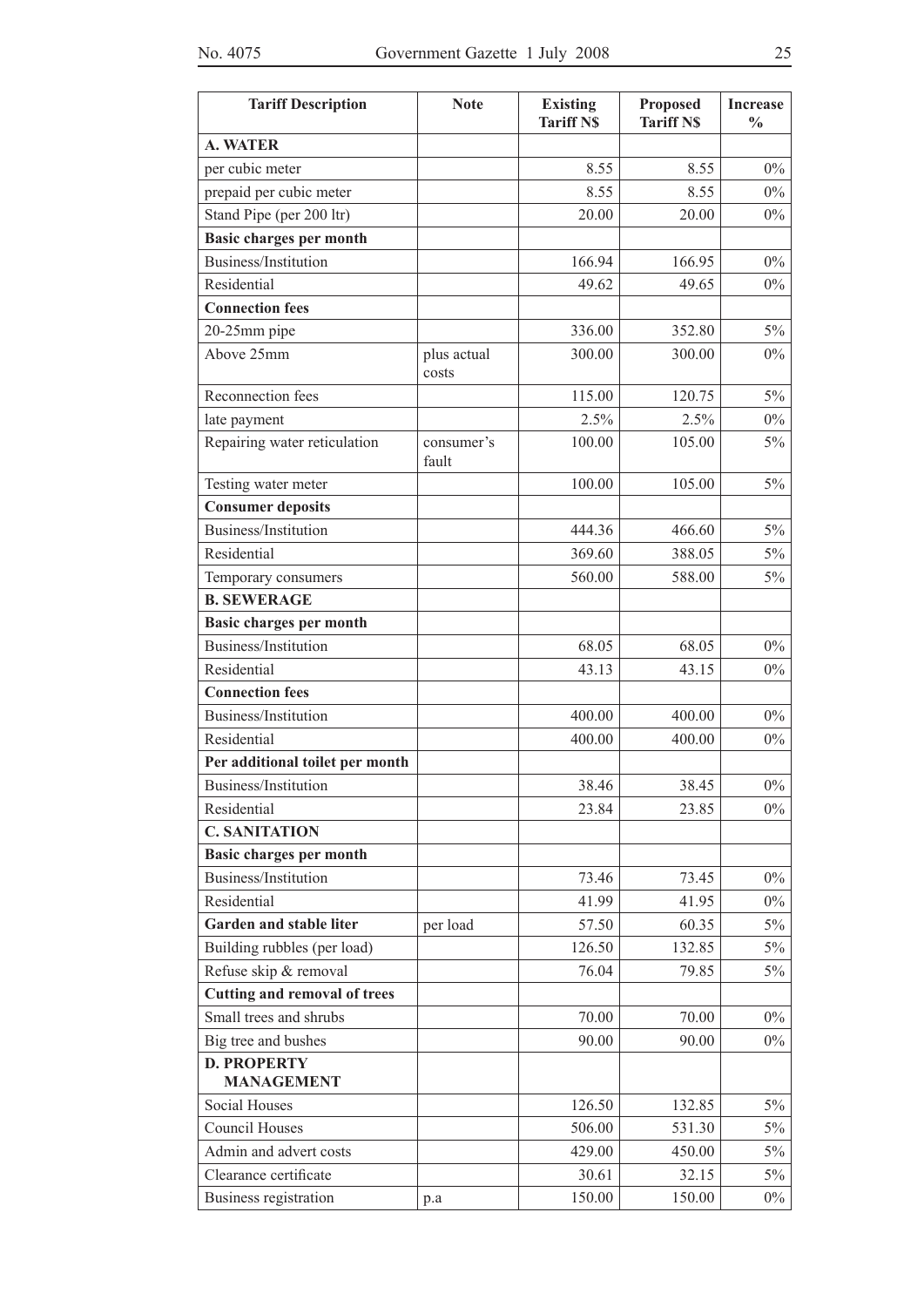| Business inspection               |                         | 20.00  | 20.00  | $0\%$ |
|-----------------------------------|-------------------------|--------|--------|-------|
| Assessment rate per annum         |                         |        |        |       |
| Business/Institution/Residential  |                         | 0.03   | 0.0300 | $0\%$ |
| on site value                     |                         |        |        |       |
| on improvement value              |                         | 0.01   | 0.0100 | $0\%$ |
| <b>Approval of building plans</b> |                         |        |        |       |
| Submission                        |                         | 250.00 | 262.50 | $5\%$ |
| Building plan                     | per m <sup>2</sup>      | 0.92   | 0.95   | 3%    |
| Boundary wall                     | per m <sup>2</sup>      | 0.92   | 0.95   | 3%    |
| Business/Institution              | per m <sup>2</sup>      | 10.90  | 11.45  | $5\%$ |
| Residential                       | per m <sup>2</sup>      | 2.91   | 3.05   | $5\%$ |
| <b>E. GRAVE FEES</b>              |                         |        |        |       |
| Adult                             |                         | 126.00 | 144.90 | 15%   |
| Children under 16 years           |                         | 88.20  | 101.43 | 15%   |
| <b>OPEN MARKET</b>                |                         |        |        |       |
| Stall                             |                         | 100.00 | 100.00 | $0\%$ |
| Open space                        | m <sup>2</sup>          | 290.40 | 290.40 | $0\%$ |
| <b>F. MISCELLANEOUS</b>           |                         |        |        |       |
| <b>Copies and fascimile</b>       |                         |        |        |       |
| A4 Ordinary paper                 | one side                | 1.00   | 1.00   | $0\%$ |
| A4 Map                            |                         | 11.50  | 12.05  | $5\%$ |
| Sending of fax - National         | per page                | 5.00   | 5.00   | $0\%$ |
| Sending of fax - International    | per page                | 8.00   | 8.00   | $0\%$ |
| Receiving of fax                  | per page                | 2.00   | 2.00   | $0\%$ |
| Dishonoured cheques               |                         |        |        |       |
| Rental of Chamber                 | per day/part<br>thereof | 101.00 | 106.05 | 5%    |
| Rentinf of informal settlement    | p.a                     | 151.80 | 159.35 | $5\%$ |
| Sand                              |                         | 250.00 | 250.00 | $0\%$ |
| <b>Sand Business</b>              |                         | 350.00 | 350.00 | $0\%$ |
| <b>GRAZING FEES</b>               | per animal              | 10.00  | 10.50  | 5%    |
| Small stock                       |                         |        |        |       |
| Large stock                       |                         | 15.00  | 15.75  | $5\%$ |

#### **E. TJARITJE CHAIRPERSON OF THE COUNCIL**

#### **OKAKARARA TOWN COUNCIL**

**\_\_\_\_\_\_\_\_\_\_\_\_\_\_\_\_**

No. 195 2008

#### TARIFF STRUCTURE FOR 2008/2009 FINANCIAL YEAR

The Okakarara Town Council has under section  $30(1)(u)$  and  $73(1)$  of the Local Authorities Act of 1992 ( Act No. 23 of 1992) determined the tarrifs structure for the financial year 2007/2008 in the meeting held on 15/04/ 2008. These tariffs will be in force with effect from July 01, 2008.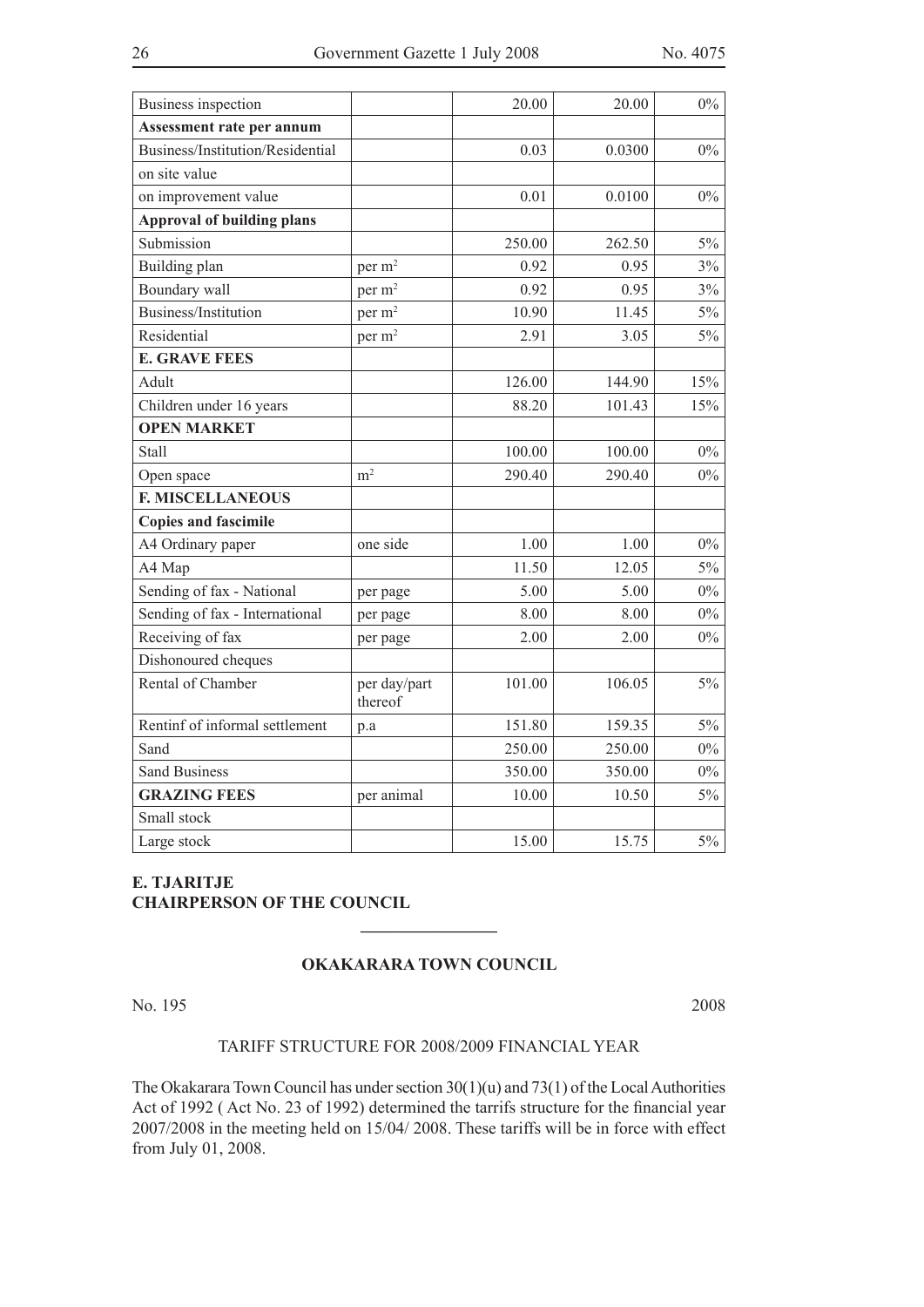| <b>WATER</b>                                    |                                      |                                      |
|-------------------------------------------------|--------------------------------------|--------------------------------------|
| <b>CATEGORY</b>                                 | <b>Previous Tariffs</b><br>2007/2008 | <b>Proposed Tariffs</b><br>2008/2009 |
| <b>BASIC CHARGES</b>                            |                                      |                                      |
| Residential                                     | 50.72                                | 53.26                                |
| <b>Informal Business</b>                        | 0.00                                 | 60.00                                |
| <b>Formal Business</b>                          | 0.00                                 | 200.00                               |
| <b>Other Government Institution</b>             | 188.90                               | 300.00                               |
| Non-Profit Organisation                         | 79.70                                | 83.69                                |
| <b>UNIT CHARGES</b>                             |                                      |                                      |
| Cost Per Cubic Meter - Residential              | 8.53                                 | 8.53                                 |
| Cost Per Cubic Meter - Informal business        | 0.00                                 | 7.65                                 |
| Cost Per Cubic Meter - Formal business          | 0.00                                 | 10.65                                |
| Cost Per Cubic Meter - Government               | 0.00                                 | 11.65                                |
| Cost Per Cubic Meter - Non -Profit Organisation | 0.00                                 | 7.65                                 |
| <b>Deposits</b>                                 |                                      |                                      |
| Residential                                     | 101.52                               | 101.52                               |
| <b>Business</b>                                 | 373.59                               | 373.59                               |
| Municipal Services (New Acc.) Residential       | 367.50                               | 367.50                               |
| Municipal Services (New Acc.) Business          | 1,575.00                             | 1,575.00                             |
| <b>Services</b>                                 |                                      |                                      |
| Disconnection/Reconnection                      | 95.39                                | 150.00                               |
| <b>Installation of Water - Residential</b>      | 380.42                               | 380.42                               |
| <b>Installation of Water - Business</b>         | 380.42                               | 380.42                               |
| Connection of New Services - Residential        | 401.31                               | 401.31                               |
| <b>Connection of New Services - Business</b>    | 472.50                               | 472.50                               |
| Material Cost 20 % above actual cost            | 20%                                  | 20%                                  |
| Call Out Fees (only on customer's side)         | 72.75                                | 75.75                                |
| NB:<br>15 % vat excluded                        |                                      |                                      |
| <b>SEWERAGE</b>                                 |                                      |                                      |
| <b>CATEGORY</b>                                 | <b>Previous Tariffs</b><br>2007/2008 | <b>Proposed Tariffs</b><br>2008/2009 |

#### **COST PER TOILET**

#### **BASIC CHARGES:**

| Per Toilet - Residential                     | 23.94 | 23.94 |
|----------------------------------------------|-------|-------|
| Per Toilet - Business                        | 36.10 | 36.10 |
| Per Toilet - Non Profit Making Organisations | 31.40 | 31.40 |
| <b>Sewerage Charges</b>                      |       |       |
| <b>Basic Charges:</b>                        |       |       |
| Residential                                  | 36.10 | 36.10 |
| <b>Business</b>                              | 72.21 | 72.21 |
| Non Profit Making Organisations              | 43.47 | 43.47 |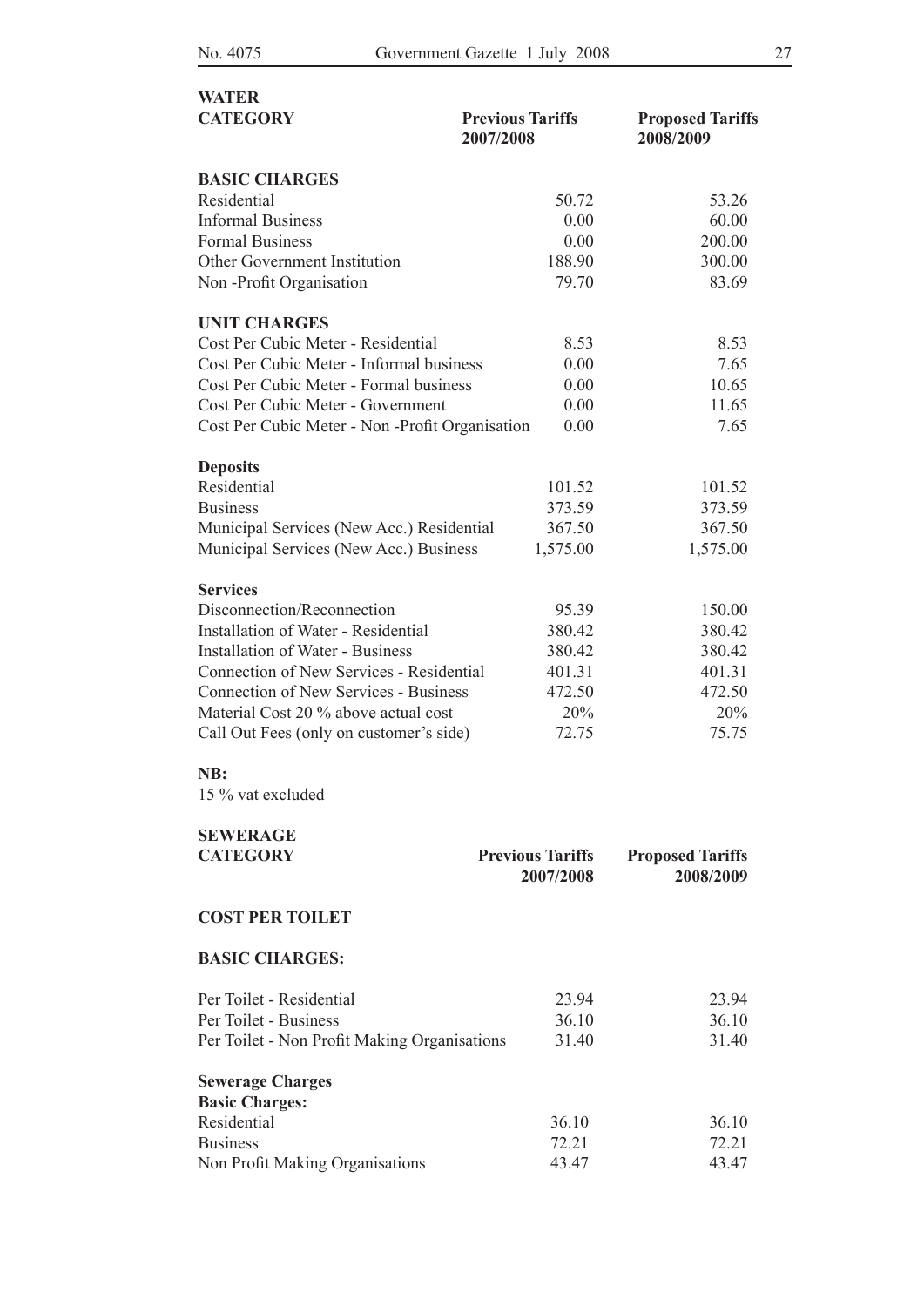| 28                                                                                                            | Government Gazette 1 July 2008 | No. 4075                |
|---------------------------------------------------------------------------------------------------------------|--------------------------------|-------------------------|
| <b>Services Fees</b>                                                                                          |                                |                         |
| Connection of New Services - Residential                                                                      | 479.07                         | 479.07                  |
| <b>Connection of New Services - Business</b>                                                                  | 857.59                         | 857.59                  |
| Material cost 20 % above actual cost                                                                          | 20%                            | 20%                     |
| Call out fees (only on customers' side)                                                                       | 78.75                          | 78.75                   |
| Cost Per Load                                                                                                 | 124.95                         | 124.95                  |
| Peri-Urban                                                                                                    | 124.95                         | 124.95                  |
| Cost Per Km                                                                                                   | 6.83                           | 6.83                    |
| Travelling Cost p/h                                                                                           | 78.75                          | 78.75                   |
| Sewerage Line Blockage                                                                                        | 89.25                          | 89.25                   |
| Labour Fee p/h                                                                                                | 105.00                         | 105.00                  |
| <b>NB: NOTES</b><br>(i) An part of the hour is equal to one hour<br>(ii) 15 $\%$ VAT excluded in this tariffs |                                |                         |
|                                                                                                               |                                |                         |
| <b>SANITATION</b><br><b>CATEGORY</b>                                                                          | <b>Previous Tariffs</b>        | <b>Proposed Tariffs</b> |
|                                                                                                               | 2007/2008                      | 2008/2009               |
| <b>COST PER DUST BIN</b>                                                                                      |                                |                         |
| <b>BASIC CHARGES:</b>                                                                                         |                                |                         |
| Residential                                                                                                   | 45.80                          | 48.09                   |
| <b>Business</b>                                                                                               | 45.82                          | 48.11                   |
| Non Profit Making Organisations                                                                               | 45.82                          | 45.82                   |
| <b>REFUSE REMOVAL</b><br><b>BASIC CHARGES:</b>                                                                |                                |                         |
| Business and other refuse removal                                                                             | 45.82                          | 48.11                   |
| Material Construction per load                                                                                | 152.74                         | 160.38                  |
| <b>Service Fees</b>                                                                                           |                                |                         |
| Sand per load                                                                                                 | 146.11                         | 146.11                  |
| <b>Rental Refuse</b>                                                                                          | 159.39                         | 159.39                  |
| Skip and Removal                                                                                              |                                |                         |
| <b>NB: NOTES</b><br>(i) An part of the hour is equal to one hour<br>$(ii)$ 15 % VAT excluded in this tariffs  |                                |                         |
| <b>RATES AND TAXES</b>                                                                                        |                                |                         |
| <b>CATEGORY</b>                                                                                               | <b>Previous Tariffs</b>        | <b>Proposed Tariffs</b> |
|                                                                                                               | 2007/2008                      | 2008/2009               |
| <b>RATES AND TAXES - RESIDENTIAL</b>                                                                          |                                |                         |
| <b>Improvement Value</b>                                                                                      | 0.083                          | 0.083                   |
| Site/Land                                                                                                     | 0.022                          | 0.022                   |
| <b>RATES AND TAXES - BUSINESS</b>                                                                             |                                |                         |
| <b>Improvement Value</b>                                                                                      | 0.075                          | 0.075                   |
| Site/Land                                                                                                     | 0.012                          | 0.012                   |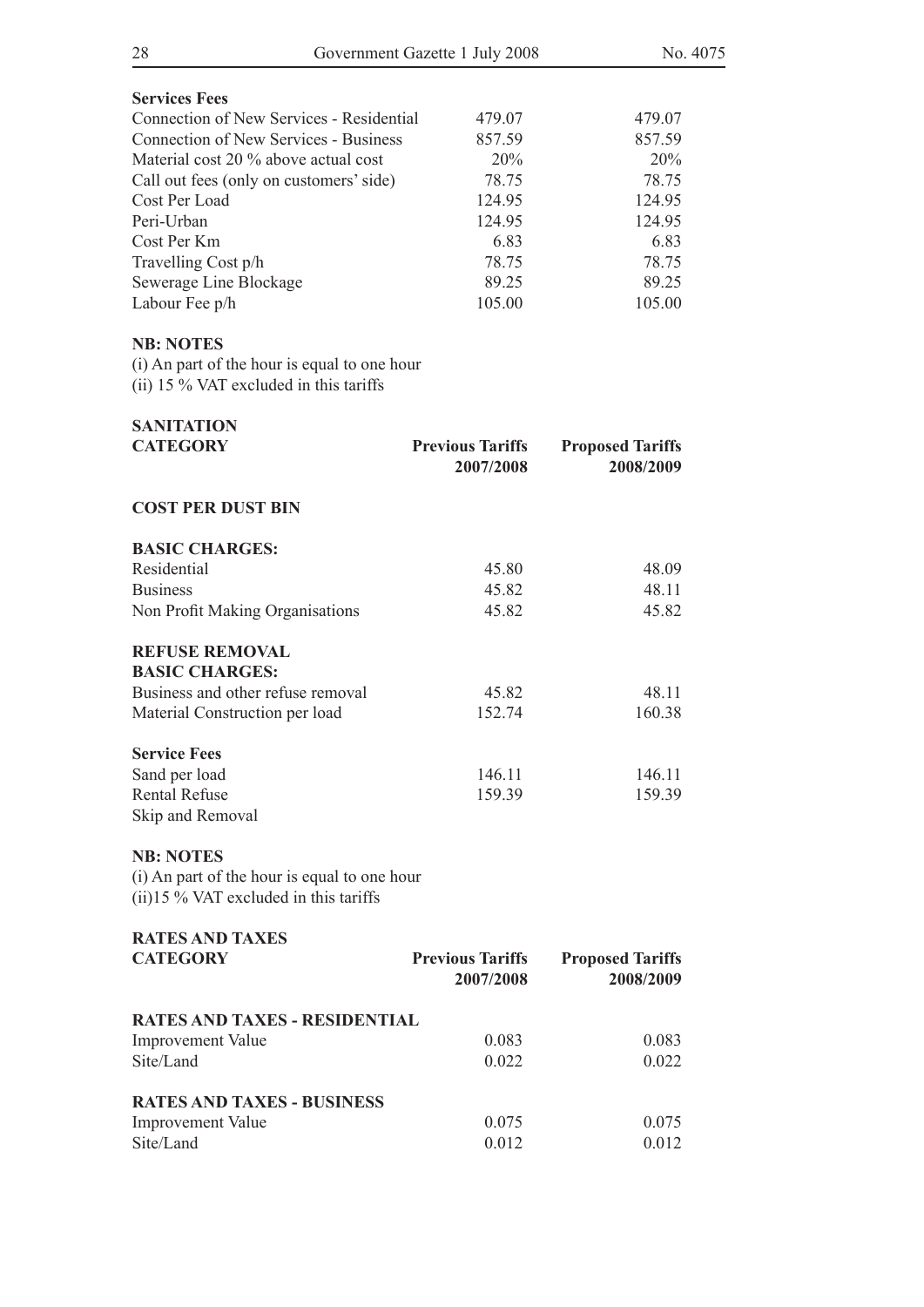| <b>Sport Grounds</b>           |        |        |
|--------------------------------|--------|--------|
| Non-Profit Sport Activities    | 105.00 | 105.00 |
| <b>Profit Sport Activities</b> | 210.00 | 210.00 |
| <b>Community Hall</b>          |        |        |
| Deposit                        | 63.00  | 63.00  |
| Non-Profit Activities          | 157.50 | 157.50 |
| <b>Profit Activities</b>       | 252.00 | 252.00 |
|                                |        |        |

Others 367.50 367.50

#### **NB: NOTES**

(i) All charges cost per day (ii) 15 % VAT excluded

| <b>PUBLIC HEALTH</b>                  |                                      |                                      |
|---------------------------------------|--------------------------------------|--------------------------------------|
| <b>CATEGORY</b>                       | <b>Previous Tariffs</b><br>2007/2008 | <b>Proposed Tariffs</b><br>2008/2009 |
| <b>BUILDING PLANS</b>                 |                                      |                                      |
| <b>Basic Charges</b>                  | 40.43                                | 40.43                                |
| Building plan per square meter        | 0.53                                 | 0.53                                 |
| Boundary wall per meter               | 0.58                                 | 0.58                                 |
| <b>Illegal Construction - without</b> |                                      |                                      |
| Council Approval                      | 2,100.00                             | 2,100.00                             |
| <b>ADMINISTRATION CHARGES (COST)</b>  |                                      |                                      |
| Adverts - Sales of property           | 367.50                               | 367.50                               |
| Adverts - In Town Boundary            | 472.50                               | 472.50                               |
| <b>INSPECTION FEES (Abattoir)</b>     |                                      |                                      |
| Cattle                                | 45.74                                | 45.74                                |
| Sheep                                 | 22.87                                | 22.87                                |
| Goats                                 | 22.87                                | 22.87                                |
| Pigs                                  | 25.70                                | 25.70                                |
| Storage fee -Small animal             | 0.00                                 | 2.50                                 |
| Storage fee - Cattle                  | 0.00                                 | 5.00                                 |
| Slautering fee - Goats/Sheeps         | 0.00                                 | 60.00                                |
| Slautering fee -Cattle                | 0.00                                 | 90.00                                |
| Others                                | 57.75                                | 57.75                                |
| <b>TOWN MAP</b>                       |                                      |                                      |
| Larger                                | 57.75                                | 57.75                                |
| Small                                 | 28.88                                | 28.88                                |
| Photocopy                             | 1.00                                 | 1.00                                 |
| Fax                                   | 5.00                                 | 5.00                                 |
| <b>FITNESS CERTIFICATE</b>            |                                      |                                      |
| Hawkers                               | 63.00                                | 63.00                                |
| Peddlers                              | 126.00                               | 126.00                               |
| <b>Business</b>                       | 189.00                               | 189.00                               |
| <b>BUSINESS CERTIFICATE</b>           |                                      |                                      |
| Registration                          | 27.72                                | 27.72                                |
| Business - Informal                   | 0.00                                 | 180.00                               |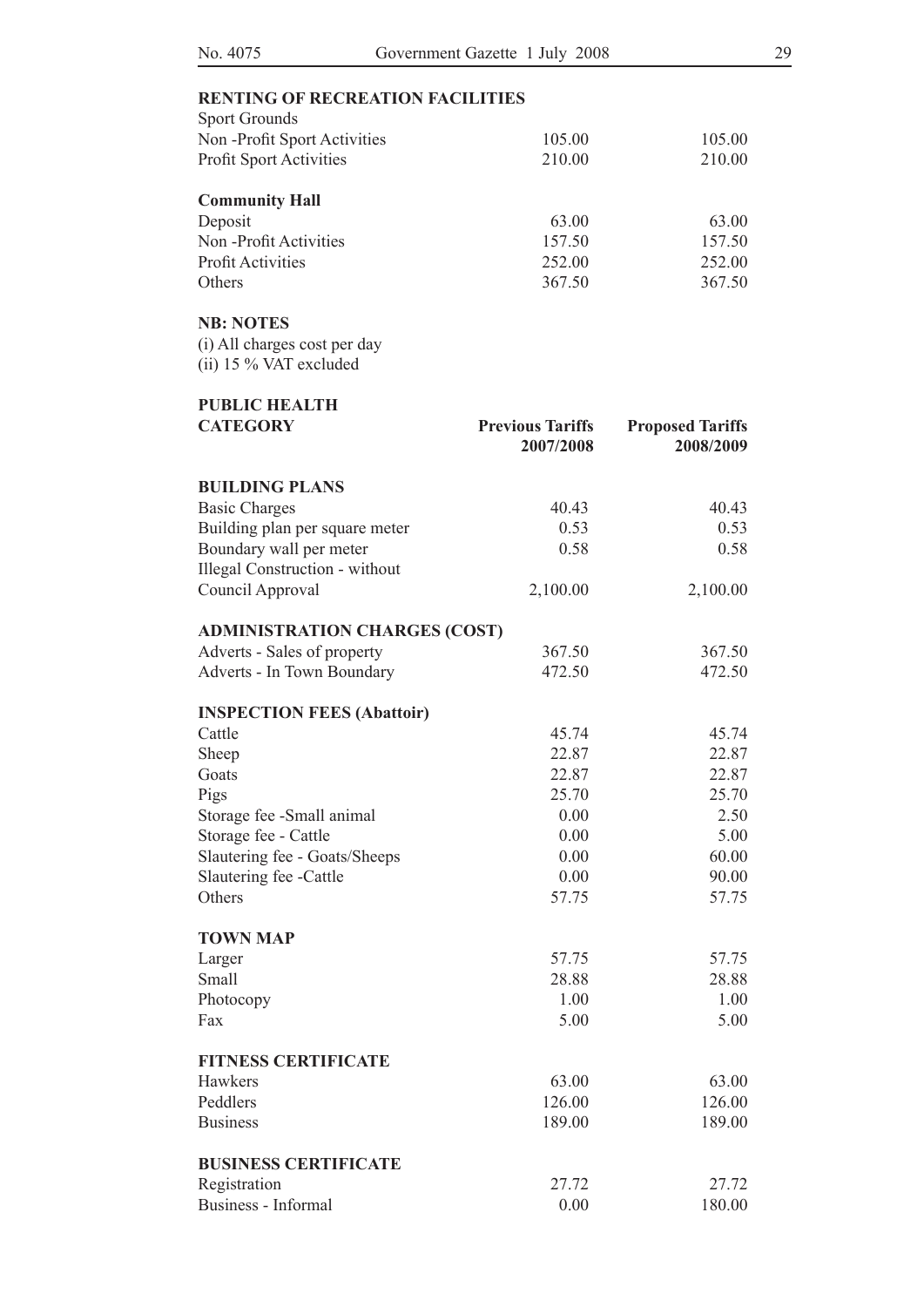| 30<br>Government Gazette 1 July 2008                                       |               | No. 4075        |  |
|----------------------------------------------------------------------------|---------------|-----------------|--|
|                                                                            |               |                 |  |
| <b>Business - Formal</b>                                                   | 0.00<br>13.86 | 250.00<br>13.86 |  |
| Inspection<br>Mileage (p/km)                                               | 7.88 p/km     | 7.88 p/km       |  |
|                                                                            |               |                 |  |
| <b>REMOVAL OF TREES/GARDENING REFUSE</b>                                   |               |                 |  |
| <b>Small Trees/bushes</b>                                                  | 31.50         | 31.50           |  |
| <b>Big Trees</b>                                                           | 52.50         | 52.50           |  |
| <b>GRAZING FEES-per day</b>                                                |               |                 |  |
| Larger livestock per animal -per day                                       | 7.88          | 7.88            |  |
| Small livestock per animal -per day                                        | 2.63          | 2.63            |  |
|                                                                            |               |                 |  |
| <b>DETENTION FEES</b>                                                      | 7.35          | 7.35            |  |
| Larger livestock per day<br>Small livestock per day                        | 6.30          | 6.30            |  |
|                                                                            |               |                 |  |
| <b>FEEDING FEES</b>                                                        |               |                 |  |
| Larger livestock per day                                                   | 8.40          | 8.40            |  |
| Small livestock per day                                                    | 3.15          | 3.15            |  |
| <b>WATERING FEES - PER DAY</b>                                             |               |                 |  |
| Per animal (larger stock)                                                  | 7.20          | 7.20            |  |
| Per Animal (small stock)                                                   | 7.20          | 4.20            |  |
|                                                                            |               |                 |  |
| <b>GRAVE FEES</b>                                                          |               |                 |  |
| Children under sixteen years                                               | 31.50         | 31.50           |  |
| <b>Adults</b>                                                              | 73.50         | 73.50           |  |
| <b>DIGGING OF GRAVES -</b>                                                 |               |                 |  |
| <b>PURCHASERS EXPENSE</b>                                                  |               |                 |  |
| Children under sixteen years                                               | 63.00         | 63.00           |  |
| Adults                                                                     | 105.00        | 105.00          |  |
| <b>RENTAL OF PROPERTIES</b>                                                |               |                 |  |
| Industrial Stall - Group A                                                 | 420.00        | 420.00          |  |
| Industrial Stall - Group B                                                 | 315.00        | 315.00          |  |
| Council Chamber (or any part)                                              | 210.00        | 210.00          |  |
| House Rent 2 Bedroom outside toilet                                        | 150.00        | 150.00          |  |
| House Rent 3 Bedroom inside toilet                                         | 300.00        | 300.00          |  |
| House Rent 2 Bedroom inside toilet                                         | 200.00        | 200.00          |  |
| 13 Houses                                                                  | 200.00        | 200.00          |  |
| <b>SITES - RESIDENTIAL</b>                                                 |               |                 |  |
| 0 up to 1000 square meter                                                  | 29.22         | 29.22           |  |
| above 1001 till 2000 square meter                                          | 53.13         | 53.13           |  |
| above 2001 till 3000 square meter                                          | 63.75         | 63.75           |  |
| above 3001 for every 1000 square meter                                     | 41.18         | 41.18           |  |
| <b>SITES - BUSINESS</b>                                                    |               |                 |  |
| Per square meter                                                           |               | 10.00           |  |
|                                                                            |               |                 |  |
| <b>SITES - NON PROFIT MAKING ORGANISATION</b><br>0 up to 1000 square meter | 42.25         | 42.25           |  |
| above 1001 till 2000 square meter                                          | 63.40         | 63.40           |  |
| above 2001 till 3000 square meter                                          | 65.89         | 65.89           |  |
| above 3001 for every 1000 square meter                                     | 21.16         | 21.16           |  |
|                                                                            |               |                 |  |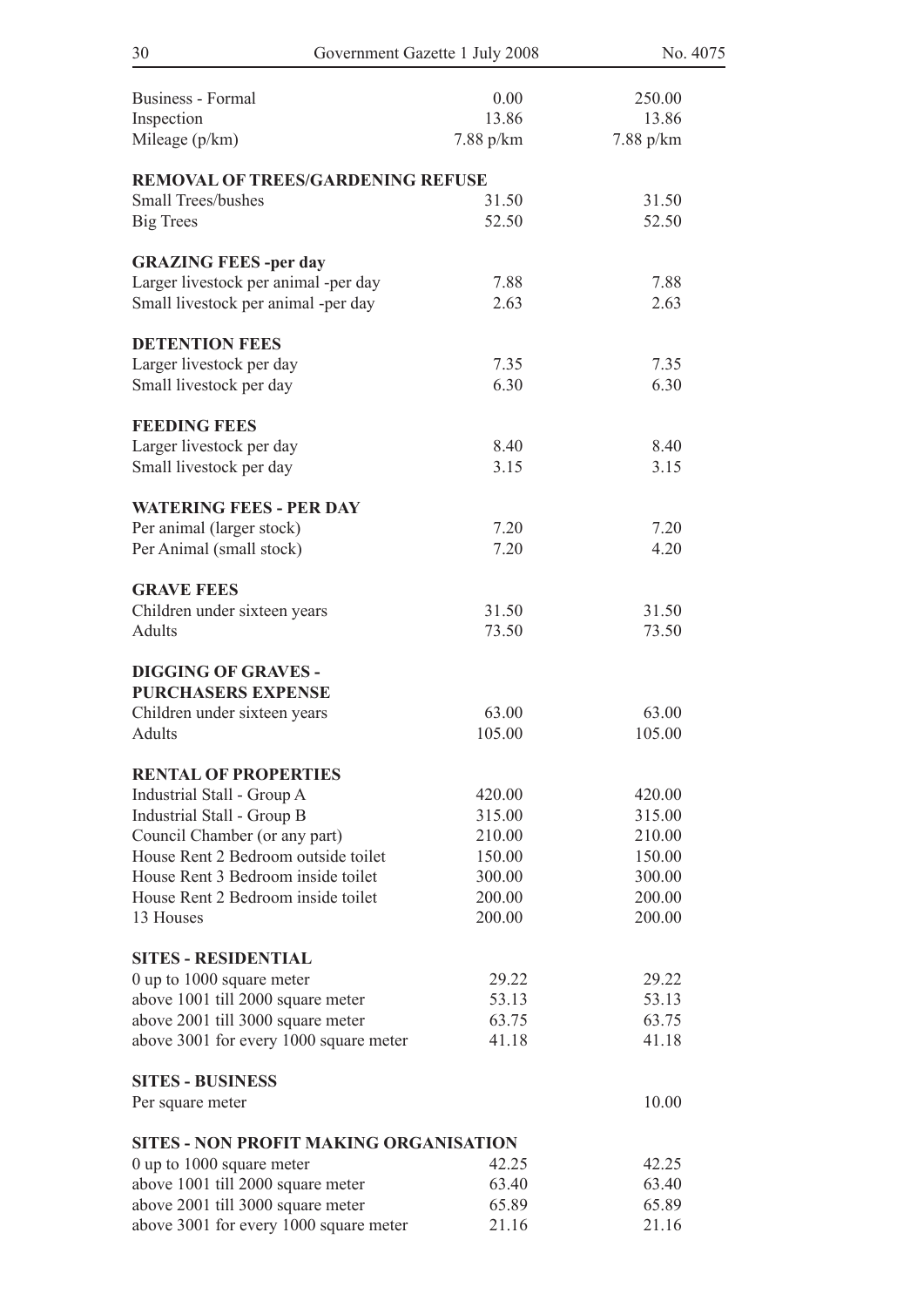## **NB:**

15% VAT Excluded

| <b>PLANT HIRE - Per Hour</b>          |                              |                              |
|---------------------------------------|------------------------------|------------------------------|
| <b>CATEGORY</b>                       | <b>Previous</b><br>2007/2008 | <b>Proposed</b><br>2008/2009 |
|                                       |                              |                              |
| <b>BULLDOZER</b>                      |                              |                              |
| In Town                               | 315.00                       | 330.75                       |
| Out of Town                           | 525.00                       | 551.25                       |
| <b>GRADER</b>                         |                              |                              |
| In Town                               | 315.00                       | 330.75                       |
| Out of Town                           | 367.50                       | 385.88                       |
| <b>Front End Loader</b>               |                              |                              |
| In Town                               | 262.50                       | 275.63                       |
| Out of Town                           | 262.50                       | 275.63                       |
| <b>Hydroblast Sewer -N\$2.00 P/Km</b> |                              |                              |
| In Town                               | 210.00                       | 220.50                       |
| Out of Town                           | 210.00                       | 220.50                       |
| Poclain Excavator (JCB)               | 315.00                       | 330.75                       |
| <b>Tipper Truck</b>                   |                              |                              |
| In Town                               | 210.00                       | 220.50                       |
| Out of Town                           | 262.50                       | 275.63                       |
| <b>Water Tanker</b>                   |                              |                              |
| In Town                               | 157.50                       | 165.38                       |
| Out of Town                           | 210.00                       | 220.50                       |
| <b>Sewerage Tanker</b>                |                              |                              |
| In Town                               | 210.00                       | 220.50                       |
| Out of Town                           | 262.50                       | 275.63                       |
| Non Profit Organisation               | 15.00                        | 15.00                        |

#### **NB:**

All cost per hour, except the water tanker cost per day: 15 % VAT excluded

#### **E.Katjiku Mayor of Okakarara Town Council**

#### **STAMPRIET VILLAGE COUNCIL**

**\_\_\_\_\_\_\_\_\_\_\_\_\_\_\_\_**

No. 196 2008

#### WATER SUPPLY TARIFFS, FEES AND OTHER CHARGES

Stampriet Village Council has under Section 30(l)(u) of the Local Authority Act, (Act No. 23 of 1992) determined the tariffs, fees and other charges as set out in the Schedule, with effect from 1 July 2008.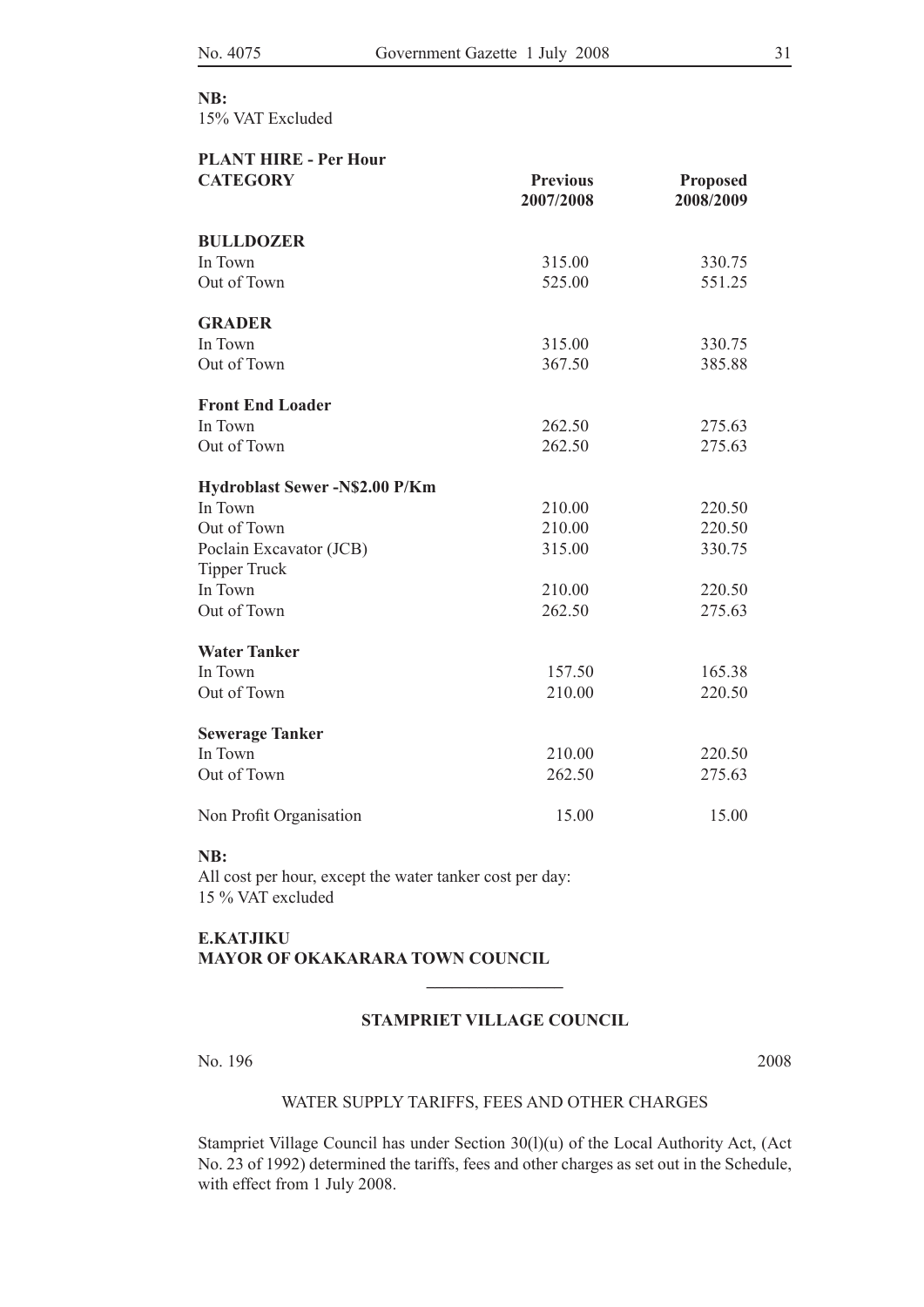#### **SCHEDULE**

#### **A. DEPOSITS**

| a) Residential per month                           | 170-00     |
|----------------------------------------------------|------------|
| b) All other consumers                             | 350-00     |
| <b>B. CONNECTION FEES</b>                          |            |
|                                                    |            |
| (lm within erf boundary)                           |            |
|                                                    |            |
| a) Residential                                     | $325 - 00$ |
| b) Business or other                               | 600-00     |
| Disconnection & Reconnection on request            | $65-00$    |
| Disconnection $&$ Reconnection due to none payment | 105-00     |
| <b>C. MONTHLY BASIC CHARGES</b>                    |            |
| a) Residential                                     | $33-00$    |
| b) Business or other                               | 180-00     |
| <b>D. CONSUMPTION COST</b>                         |            |
| Per 1000 litre                                     | 7-50       |

#### **E. DETECTIVE METERS**

The testing of meters is free of charge where it is found that the meter has a defect. If it is on good working order, the customer must pay the actual cost of the rest.

| Bypass of the meter, sabotage or tempering etc.  | $2000-00$ + legal costs<br>and water usage |
|--------------------------------------------------|--------------------------------------------|
|                                                  |                                            |
| <b>F. SITE RENT</b>                              |                                            |
| Residential shack per month for 300m             | $25-00$                                    |
| Residential shack with Shebeen per month         | 50-00                                      |
| Use of public open space per day                 | $40 - 00$                                  |
| <b>G. SEWERAGE BASIC CHARGES (VACUUM SYSTEM)</b> |                                            |
| a) Residential per month                         | $33 - 00$                                  |
| b) Business or other per month                   | $77-00$                                    |
| H. SEWERAGE DISCHARGE PER MONTH (VACUUM SYSTEM)  |                                            |
| a) Residential per toilet per month              | $33 - 00$                                  |
| b) Business or other per toilet per month        | $77-00$                                    |
| <b>I. NEW SEWERAGE CONNECTIONS</b>               |                                            |
| a) Residential                                   | 340-00                                     |
| b) Business                                      | 630-00                                     |
| <b>J. SEWERAGE SUMPS</b>                         |                                            |
| Removal per load or part thereof                 | $63 - 00$                                  |
| Removal outside scheme area per kilometer        | 4,50 plus 100-00 per hour                  |
| K. NIGHT SOIL REMOVAL                            |                                            |
| Removal per bucket per month                     | $33 - 00$                                  |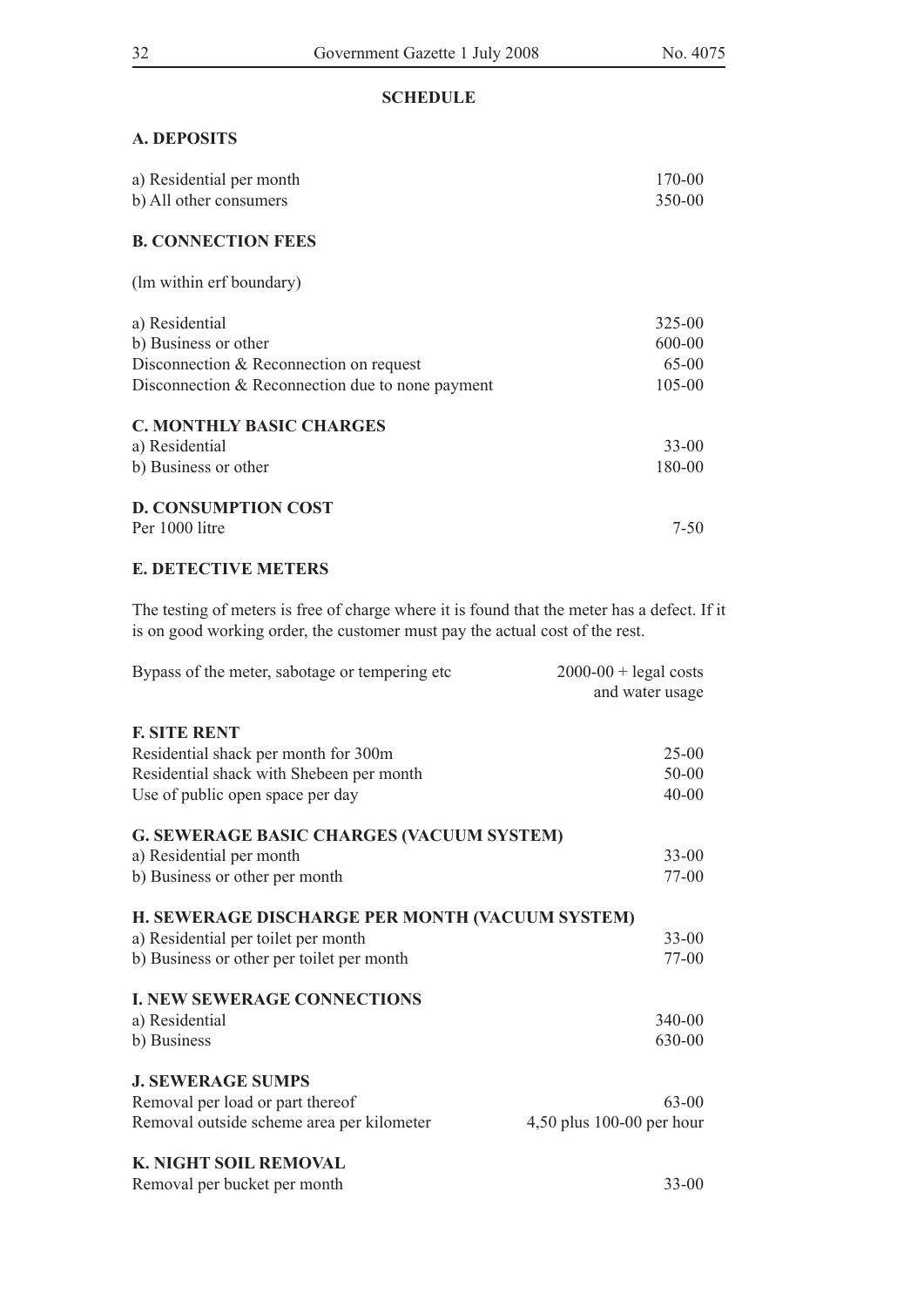| No. 4075<br>Government Gazette 1 July 2008                                    | 33                     |
|-------------------------------------------------------------------------------|------------------------|
| L. HOUSEHOLD REFUSE REMOVAL                                                   |                        |
| Residential per standard receptacle (bin) per month                           | $33 - 00$              |
| Business per standard receptacle per month                                    | 130-00                 |
| Business per non-standard receptacle per month                                | 150-00                 |
| Illegal refuse dumping                                                        | 500-00                 |
|                                                                               |                        |
| <b>M. OTHER WASTE REMOVALS</b>                                                |                        |
| Garden waste per loud                                                         | 80-00                  |
| Building rubbles, special domestic waste or other per loud                    | 130-00                 |
| Cutting or removal of small tree or bushes                                    | $90 - 00$              |
| Big trees                                                                     | 100-00                 |
| <b>N. HOUSE RENT</b>                                                          |                        |
| Single Quarter and flats per month                                            | 280-00                 |
| Alienation houses                                                             | 63-00                  |
| Community Hall (Meeting, Workshop etc.) per day                               | 200-00                 |
| Community Hall (Weddings, dance etc.) per day                                 | 300-00                 |
|                                                                               |                        |
| <b>O. CEMETERY</b>                                                            |                        |
| Town<br>Masonry grave                                                         | 2500-00                |
| Normal grave                                                                  | 1300-00                |
|                                                                               |                        |
| Soetdoringlaagte<br>Pensioners (60 yrs.), Disable and Children under 18 years | $60 - 00$              |
| Adults (from 18yrs. and above)                                                | 100-00                 |
|                                                                               |                        |
| P. DOG TAX                                                                    |                        |
| Gelding dog & Spayed bitch per annum                                          | $65 - 00$              |
| Un-spayed bitch per annum                                                     | $90 - 00$              |
| Q. POUNDAGE                                                                   |                        |
| Small stock per head per month                                                | $2 - 50$               |
| Large stock per head per month                                                | $5 - 00$               |
| Lease of Grazing camps per month                                              | 330-00                 |
|                                                                               |                        |
| <b>R. FITNESS CERTIFICATES</b>                                                |                        |
| Hawkers per annum                                                             | 130-00                 |
| Peddlers per annum                                                            | 130-00                 |
| <b>Businesses</b>                                                             | 275-00                 |
| Business registration per annum                                               | 275-00                 |
| Business inspection per annum                                                 | $40 - 00$              |
| Issuing of Clearance or Valuation certificate                                 | 70-00                  |
| <b>S. BUILDING PLAN</b>                                                       |                        |
| Building plan per square meter                                                |                        |
| Residential                                                                   | $5 - 50$               |
| <b>Business</b>                                                               | $7 - 35$               |
| <b>Boundary Wall</b>                                                          | $2 - 20$               |
| Submission of Building Plans                                                  | 100-00                 |
| Illegal construction without Council approval                                 | $2000-00$ + legal cost |
| <b>T. OTHER CHARGES</b>                                                       |                        |
| Sand                                                                          |                        |
| Sand per loud (own)                                                           | 100-00                 |
| Sand per scub/loud                                                            | 110-00                 |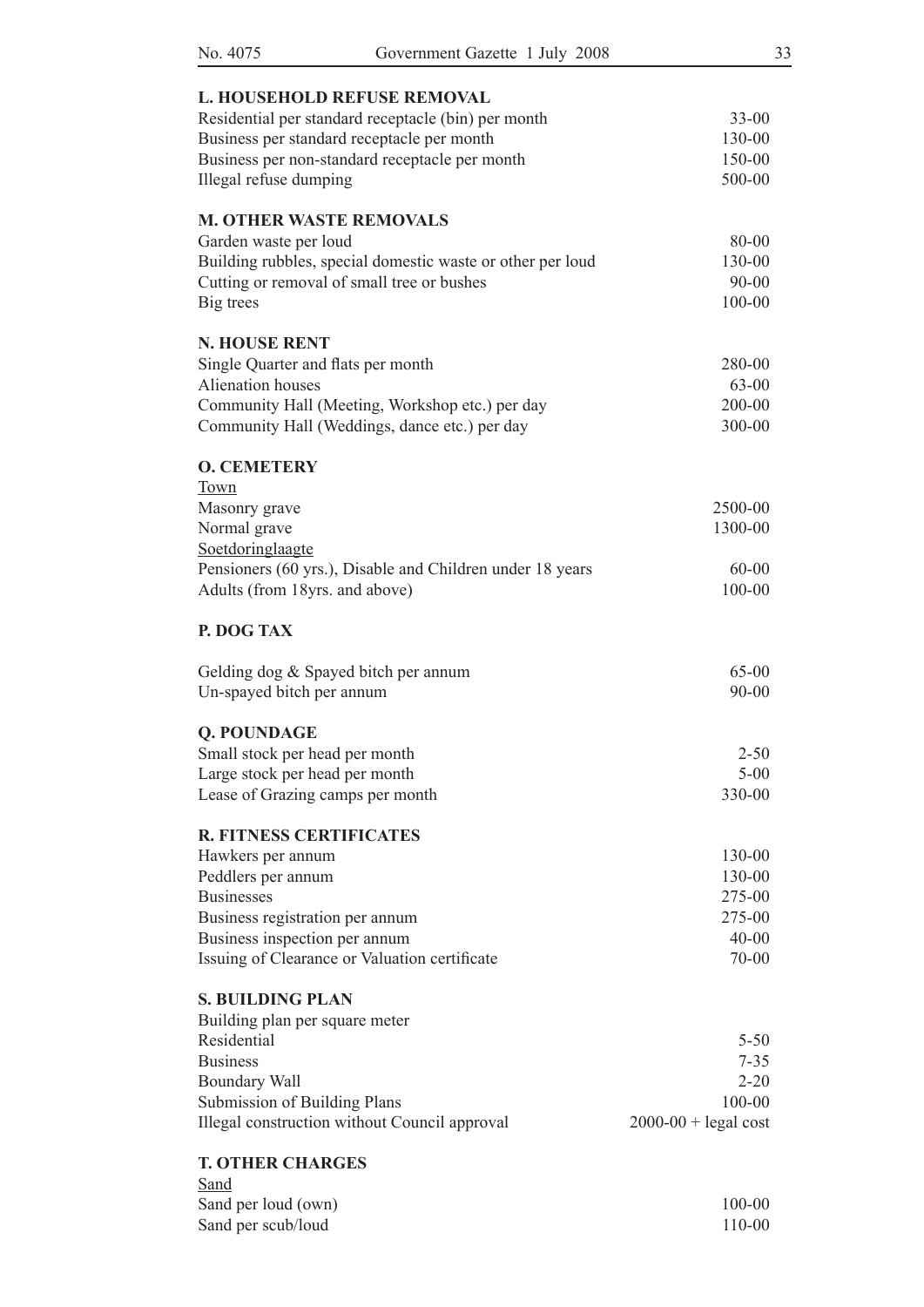| Stones                                               |          |
|------------------------------------------------------|----------|
| Stones per $m2$                                      | 220-00   |
| Fleet                                                |          |
| Hiring of Tipper truck or Front end Loader (per km.) | $9 - 00$ |
| Hiring of Tipper truck of Front end Loader (per Hr.) | 100-00   |
| Hiring of Tipper truck or Front end Loader (per day) | 150-00   |

#### **BY ORDER OF THE COUNCIL**

#### **A. DE KOCK CHAIRPERSON OF STAMPRIET VILLAGE COUNCIL**

#### **STAMPRIET VILLAGE COUNCIL**

**\_\_\_\_\_\_\_\_\_\_\_\_\_\_\_**\_

No. 197 2008

#### LEVYING OF RATES AND RATEABLE PROPERTY

The Village Council of Stampriet has under Section 73(1) of the Local Authorities Act of 1992 (Act No. 23 of 1992) as amended, determines the rates payable in respect of the rateable properties for the period 1 July 2008 to 30 June 2009 as follow.

#### **SCHEDULE**

#### **1. ASSESSMENT RATES**

| <b>Residential Land/site value</b> |       |
|------------------------------------|-------|
| Soetdoringlaagte                   | 0,636 |
| Town                               | 0,080 |
| Business and others                | 0,160 |
| <b>Improvement</b> value           |       |
| All Residential                    | 0,055 |
| All Businesses and others          | 0,085 |

#### **BY ORDER OF THE COUNCIL**

#### **A. DE KOCK CHAIRPERSON: STAMPRIET VILLAGE COUNCIL**

#### **STAMPRIET VILLAGE COUNCIL**

**\_\_\_\_\_\_\_\_\_\_\_\_\_\_\_**\_

No. 198 2008

#### SUMMARY OF APPLICABLE TARIFFS FOR 2008/2009

| <b>Tariff Description</b> | <b>Note</b> | <b>Existing</b><br><b>Tariff</b><br>N\$ | <b>Proposed</b><br><b>Tariff</b><br>N\$ | <b>Increase</b><br>$\frac{0}{0}$ |
|---------------------------|-------------|-----------------------------------------|-----------------------------------------|----------------------------------|
| Water Deposit             | Res.        | 160                                     | 170                                     | 6.3%                             |
|                           | Bus.        | 330                                     | 350                                     | 6.1%                             |
| Water Connection          | Res.        | 310                                     | 325                                     | 3.3%                             |
|                           | Bus.        | 325                                     | 350                                     | 3.3%                             |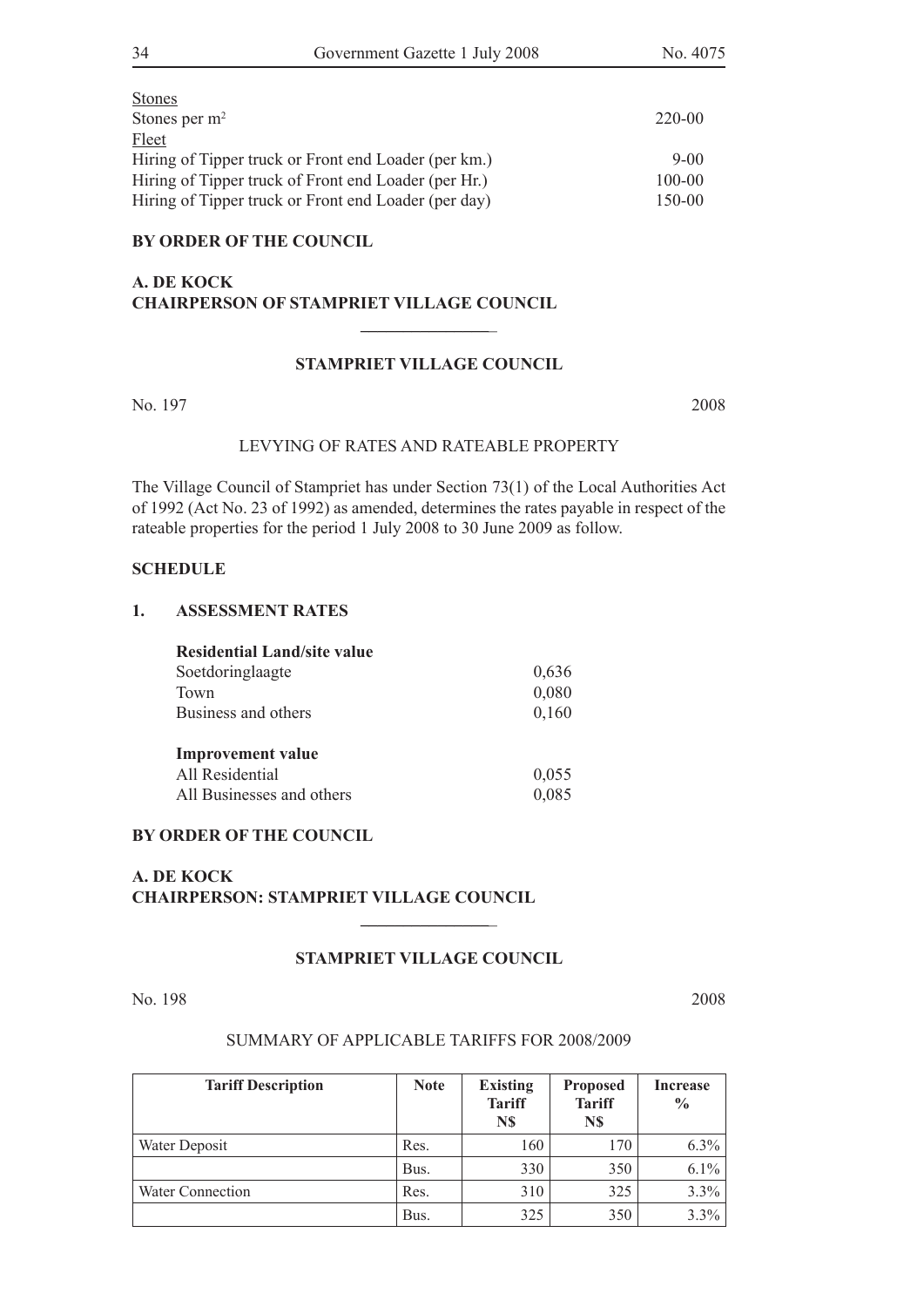| Dis/reconnection on request                     | all  | 60            | 65    | 5.0%             |
|-------------------------------------------------|------|---------------|-------|------------------|
| Dis/reconnection due to none payment            | all  | 100           | 105   | 5.0%             |
| <b>Water Basics</b>                             | Res. | 30            | 33    | 10.0%            |
|                                                 | Bus. | 170           | 180   | 6.2%             |
| Water Cost per 1000 litres                      | All  | 7,00          | 7,50  | 7.2%             |
| Bypass of meter, sabotage or tempering          | All  | $2000 + Cost$ |       |                  |
| Sewerage Connection                             | Res. | 325           | 340   | 4.6%             |
|                                                 | Bus. | 620           | 630   | 1.7%             |
| Vacuum discharge per month                      | Res. | 30            | 33    | 10.0%            |
|                                                 | Bus. | 70            | 77    | $10.0\%$         |
| Sewerage Sump per load                          | All  | 60            | 63    | 5.0%             |
| Night Soil per bucket p/m                       | Res. | 30            | 33    | 10.0%            |
| Refuse Removal per std bin p/m                  | Res. | 30            | 33    | 10.0%            |
|                                                 | Bus. | 125           | 130   | 4.0%             |
| Refuse Removal per non std bin p/m              | All  | 140           | 150   | 7.1%             |
| Garden waste per collection                     | All  | 70            | 80    | 14.3%            |
| Building rubbles per load                       | All  | 125           | 130   | 4.0%             |
| Housing rental: Single Quarters % Flats<br>p/m  | All  | 270           | 280   | 3.7%             |
| <b>Allienation Houses</b>                       | All  | 60            | 63    | 5.0%             |
| Flats hiring per day                            | all  | 70            | 80    | 14.3%            |
| Site Rental: Shebeen p/m                        | All  | 40            | 50    | 25.0%            |
| Site Rental: Shacks p/m                         | All  | 20            | 25    | 25.0%            |
| Cemeteries: Town: Build Grave                   |      | 2,100         | 2,500 | 19.0%            |
| Unbuild Grave                                   |      | 1,100         | 1,300 | 18.2%            |
| Soetdoringlaagte: Pensioners and under<br>18yrs |      | 60            | 60    | $0.0\%$          |
| Adults(from 18 and above)                       |      | 100           | 100   | $0.0\%$          |
| Dogs Licences: Gelding dog                      | All  | 60            | 65    | 8.3%             |
| Unspayed bitch                                  | All  | 80            | 90    | 13%              |
| Spayed bitch                                    | All  | 60            | 65    | 8.3%             |
| Grazing: Small stock p/head p/m                 | All  | 3,70          | 2,50  | $\theta$         |
| Large stock p/head p/m                          | All  | 6,80          | 5,00  | $\Omega$         |
| Lease of Townland per camp p/m                  | All  | 300           | 330   | $10\%$           |
| Hawkers/peddlers per annum                      | All  | 120           | 130   | 8.7%             |
| Business fitness certificate                    | All  | 250           | 275   | $10\%$           |
| Business registration per annum                 | All  | 250           | 275   | $10\%$           |
| Business inspection per annum                   | All  | 30            | 40    | 32%              |
| Clearance or valuation certificate              | All  | 60            | 70    | 17%              |
| Building plan per square metres                 | Res. | 5,00          | 5,50  | 10%              |
| Building plan per square metres                 | Bus. | 7,00          | 7,35  | 5%               |
| Boundary Wall per square metres                 | All  | 2,00          | 2,20  | 10%              |
| Building plan submission                        | All  | 70            | 100   | 43%              |
| Illegal construction without approval           | All  | 2000          | 2000  | $0.0\%$          |
| Sand per Load (Own)                             | all  | 100           | 100   | $0\%$            |
| Sand per Scub                                   | all  | 100           | 110   | 7%               |
| Stones per square meter                         | All  | 200           | 220   | $10\%$           |
| Property: Rates and Taxes                       |      |               |       |                  |
| Land value: Soetdoringlaagte                    | Res. | 0,0635        | 0,636 | $\boldsymbol{0}$ |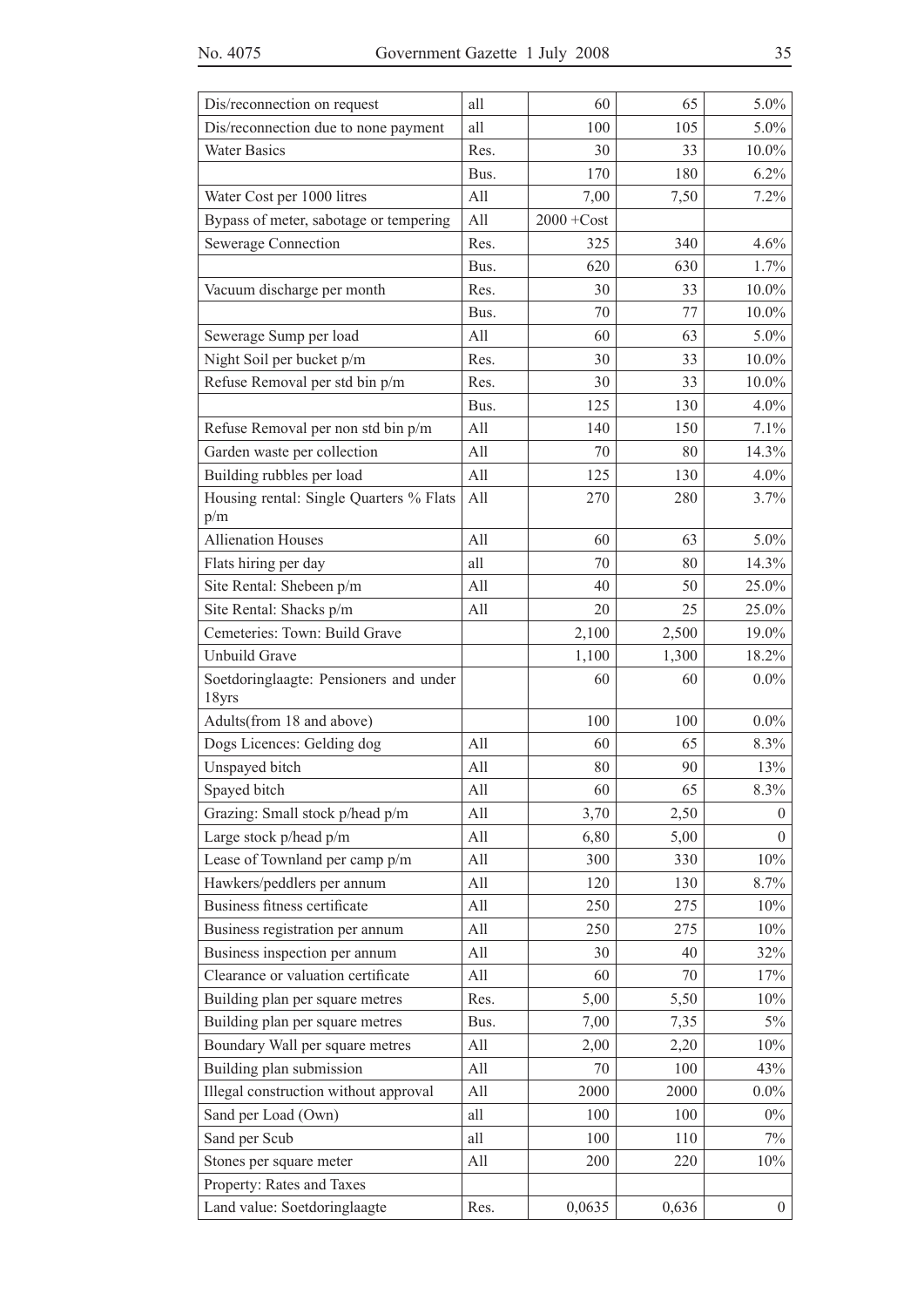| Land value: Town                               | Res.           | 0,079  | 0,080 | $\theta$ |
|------------------------------------------------|----------------|--------|-------|----------|
|                                                |                |        |       |          |
| Land value: Others                             | Bus.           | 0,159  | 0,160 | $\theta$ |
| Improvement                                    | Res.           | 0,0050 | 0,080 | $\theta$ |
|                                                | Bus.           | 0,0050 | 0,080 |          |
| Hiring of Tipper Truck and Front end<br>Loader | K <sub>m</sub> |        | 9,00  |          |
| Hiring of Tipper Truck and Front end<br>Loader | P/Hr           |        | 100   |          |
| Hiring of Tipper Truck and Front end<br>Loader | Day            |        | 150   |          |
| Community Hall rental: Workshop,<br>Meeting    | Day            |        | 200   |          |
| Community Hall rental: Weddings etc            | Day            |        | 300   |          |
|                                                |                |        |       |          |

#### **MUNICIPALITY OF HENTIES BAY**

No. 199 2008

#### TARIFF STRUCTURE : 2008/2009 FISCAL YEAR

The Council of the Municipality of Henties Bay, under Section 30(1)(u) of the Local Authorities Act, 1992 (Act No. 23 of 1992) hereby determines the charges, fees and other moneys payable in respect of the 2008/2009 fiscal year for the services as set out in the schedule. Effective : 1 July 2008

#### **SCHEDULE**

#### **MUNICIPALITY OF HENTIES BAY TARIFFS**

#### **01 JULY 2008**

#### **ASSESSMENT RATES**

|                             | <b>New Tariff</b> |
|-----------------------------|-------------------|
|                             | N\$               |
| <b>LAND VALUE PER ANNUM</b> |                   |
| Residential                 | 0.0495            |
| General Residential 1       | 0.0496            |
| General Residential 2       | 0.0498            |
| <b>General Business</b>     | 0.0499            |
| Light Industrial            | 0.0501            |
| General Industrial          | 0.0502            |
| Institutional               | 0.0495            |
| <b>BUILDINGS PER ANNUM</b>  | 0.0076            |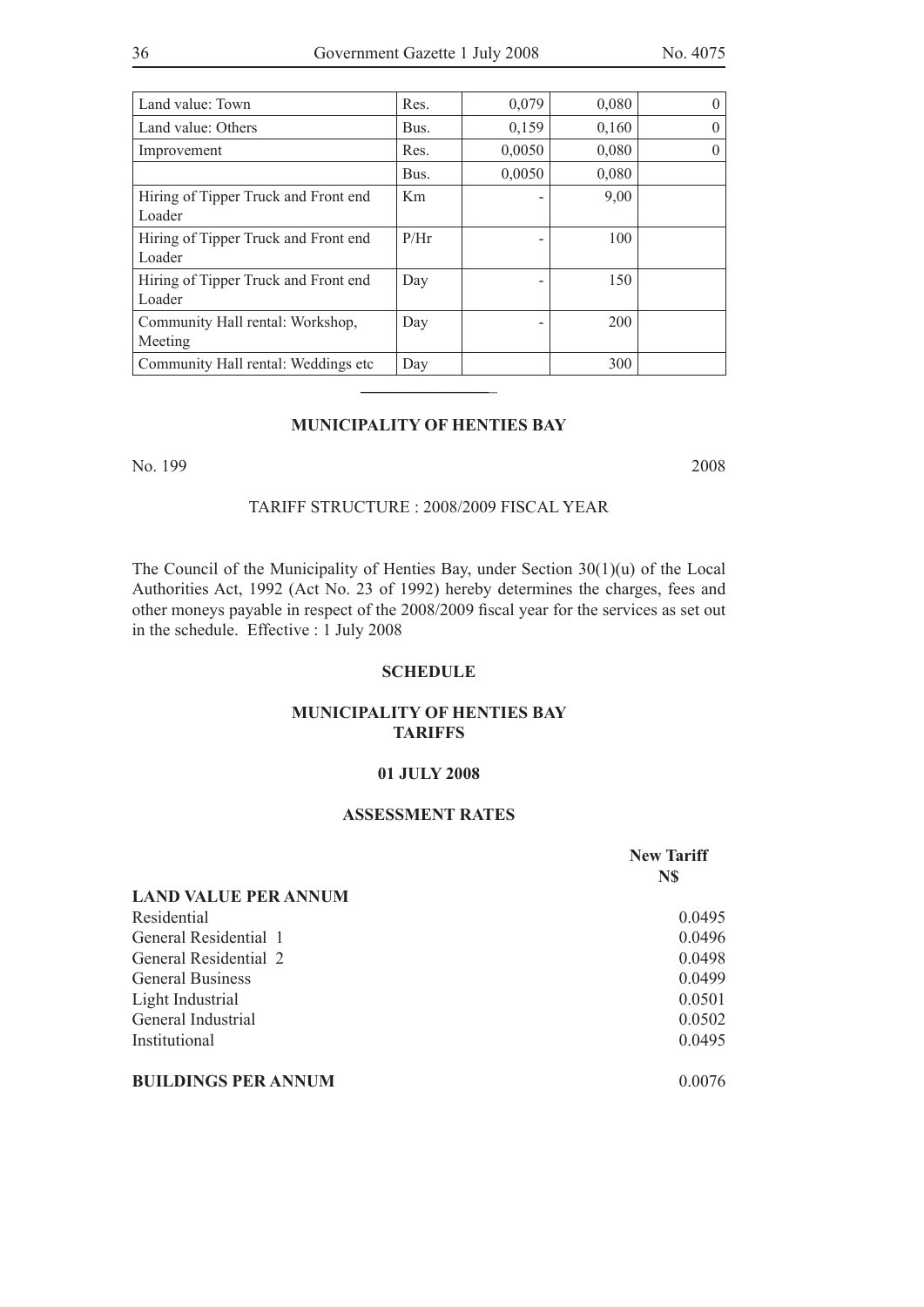| <b>WATER SERVICES</b>               |                          |
|-------------------------------------|--------------------------|
|                                     | <b>New Tariff</b><br>N\$ |
| <b>BASIC CHARGES (VAT excluded)</b> | 42.22                    |
| <b>SCALE</b>                        |                          |
| Kilo Litre                          |                          |
| $\theta$                            |                          |
| $1 - 15$                            | 7.51                     |
| $16 - 30$                           | 11.31                    |
| $31 - 45$                           | 16.09                    |
| $46 - 60$                           | 18.04                    |
| 61 - Upwards                        | 19.98                    |
| <b>PRE - PAID WATER</b>             |                          |
| $0 - 5$                             | 42.89                    |
| 6 - Upwards                         | 16.67                    |
| New Connection                      | $849.23 + VAT$           |
| Plus Deposit for owners             | 265.85                   |
| Deposit required for tenants        | 531.69                   |

#### **MISCELLANEOUS CHARGES**

### **FOR CONNECTION / DISCONNECTION OF SUPPLY ( VAT Excluded )**

Illegal connection or tempering with the water meter 2,000.00

| Disconnection on Agreement                                     | 44.31                 |
|----------------------------------------------------------------|-----------------------|
| Temporary Disconnection required by consumer                   | 44.31                 |
| Reconnection following temporary disconnection                 | 44.31                 |
| Disconnection and reconnection due to none payment of          |                       |
| account or breach of contract                                  | $59.35 + 15\%$ VAT    |
|                                                                | plus deposit of 34.29 |
| <b>SPECIAL READING OF METERS</b>                               |                       |
| Special reading taken at request of a consumer questioning     |                       |
| the accuracy of a reading and is found correct.                | 44.31                 |
| <b>TESTING OF METERS</b>                                       |                       |
| Not satisfied with a meter reading and wanted it tested the    |                       |
| following procedure:                                           |                       |
| Apply in writing to the Council within 10 days of the last day |                       |
| of the month during which the reading in question was taken,   |                       |
| and the meter shall be tested on payment of a deposit of:      | $520.88 + VAT$        |
| If the meter is correct, the deposit shall be forfeited;       |                       |

If the meter is proved incorrect, the Council shall refund the deposit, repair the meter and reconnect without charge.

The meter shall be considered to be registering correctly if the error is not more than 2,5% either way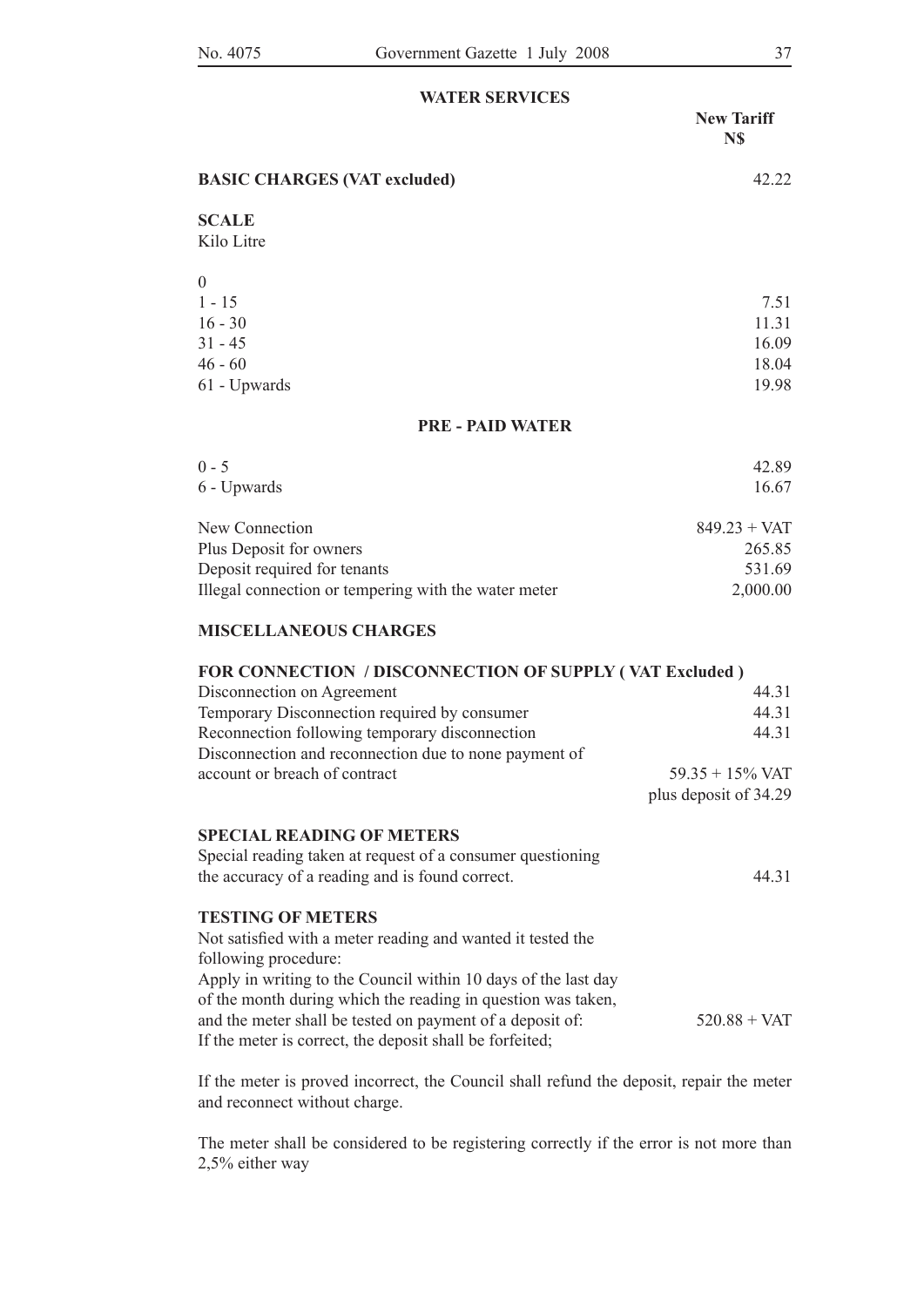### **BUSINESS REGISTRATION FEE: 01 APRIL 2008 TO 31 MARCH 2009 VAT INCLUDED**

|                                                     | <b>New Tariff</b><br>N\$ |
|-----------------------------------------------------|--------------------------|
|                                                     |                          |
| (A) Turnover up to $N\$ 50 000.00 per anum          | 195.69                   |
| (B) Turnover above N\$ 50 000.00 per anum           | 391.40                   |
| (C) Informal Trades or Business first day applicat. | 36.47                    |
| (D) For next days                                   | 24 31                    |
| (E) Home occupation                                 |                          |

Penalty clause "A late fee of 20% per anum shall be charged in addition to the registration fee in respect of each application submitted after 31 March 2009 or of that following year, the date of the official municipal receipt to be accepted as the date of application."

### **CLEANING SERVICES**

|                                                                         | <b>New Tariff</b><br>N\$ |
|-------------------------------------------------------------------------|--------------------------|
| Removal of domestic refuse at residential premises per polythene        |                          |
| bag one weekly per refuse container once weekly.                        | 35.02                    |
| Removal of domestic refuse at business premises per refuse container:   |                          |
| twice weekly                                                            | 46.80                    |
| thrice weekly                                                           | 66.86                    |
| Removal of refuse other than domestic refuse, per truck load            |                          |
| or part thereof.                                                        | 237.63                   |
| Penalty removal of refuse bags                                          | 33.43                    |
| Emptying of a bulk refuse container:                                    |                          |
| twice weekly                                                            | 200.56                   |
| thrice weekly                                                           | 267.41                   |
| Lease of chemical toilet unit:                                          |                          |
| for the first day                                                       | 37.08                    |
| for every following day                                                 | 80.89                    |
| Sewerage per load or part thereof:                                      |                          |
| Residential customers - Basic charges of:<br>Pumping will be done       |                          |
| free of charge during office hours. Penalty of N\$ 220 is applicable to |                          |
| residential customers who request for pumping without need.             |                          |
| Pumping requested during working days between 16H00 and 17H00,          |                          |
| after hours, weekends and public holidays amounts to N\$ 220            | 28.94                    |
| Other than residential - Pumping requested during working days          |                          |
| between 08H00 and 15H00:                                                | 127.34                   |
| Pumping requested during working days between 16H00 and 17H00,          |                          |
| after hours, weekends and public holidays:                              | 254.68                   |
| Sale of refuse bins                                                     |                          |
| Small refuse bins                                                       | 97.24 plus VAT           |
| Big refuse bins                                                         | 364.65 plus VAT          |
| Rental of refuse bins (First day)                                       | 60.20 plus VAT           |
| Rental of refuse bins                                                   | 24.31 thereafter         |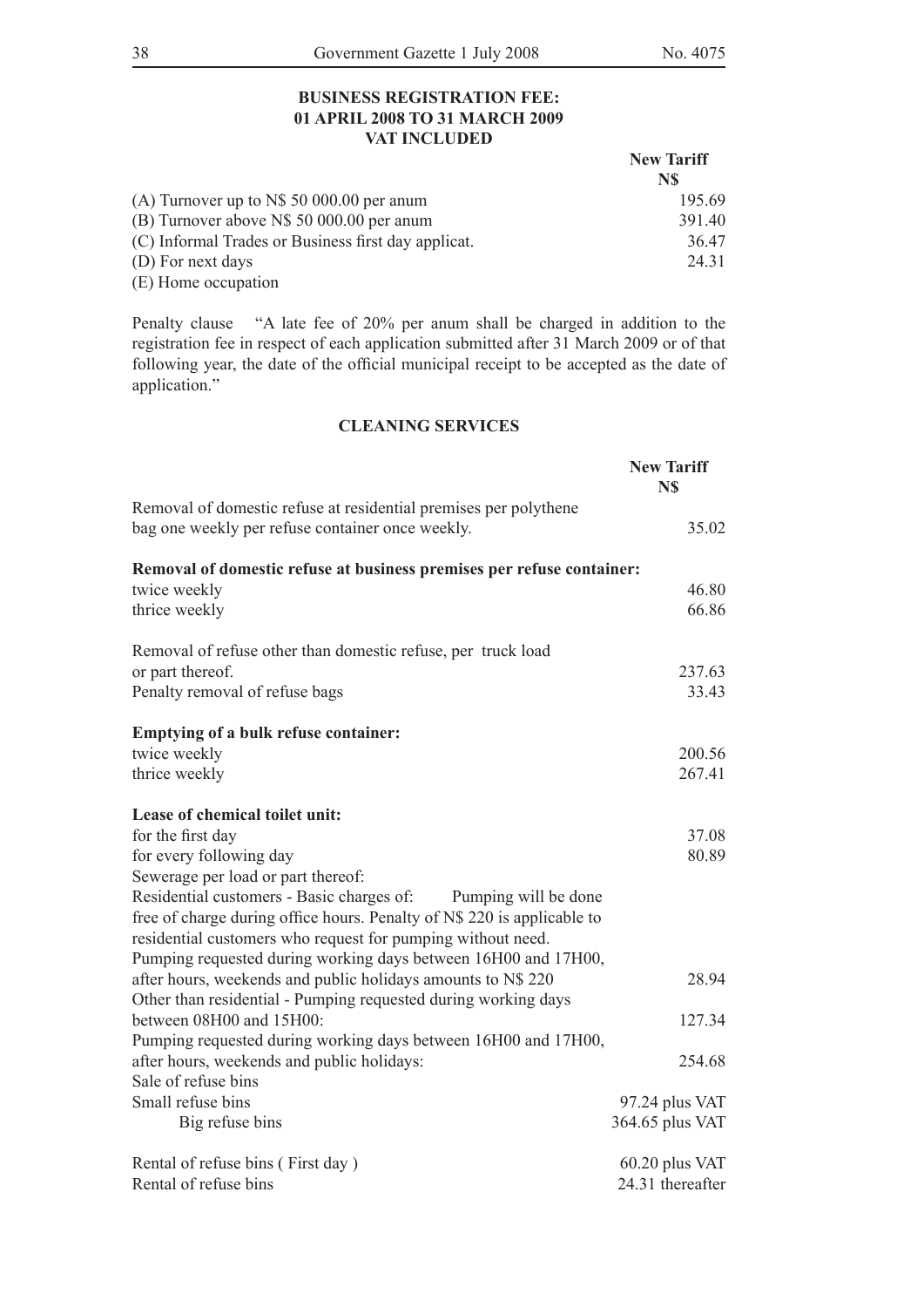### **CEMETERY**

|                                                                                                       | <b>New Tariff</b><br><b>VAT</b> |
|-------------------------------------------------------------------------------------------------------|---------------------------------|
|                                                                                                       | <b>Excluded</b><br>N\$          |
| For the exclusive right (reservation) of burial per grave                                             | 267.41                          |
| If prepared by the Council for interment in grave of the remains of:                                  |                                 |
| An adult - Normal grave                                                                               | 607.75                          |
| An adult with masonry grave                                                                           | 2,552.56                        |
| A child - Normal grave                                                                                | 425.43                          |
| An child with masonry grave                                                                           | 2,552.56                        |
| If prepared by an authorised person or a relative of the person to be<br>entered in such grave space: |                                 |
| An adult                                                                                              | 121.55                          |
| A child                                                                                               | 72.93                           |
| For the interment of ashes no niche 53                                                                | 127.63                          |
| Over weekends a surcharge of such fees                                                                | 50%                             |

# **DOG TAX**

|                                                       | NS.   |
|-------------------------------------------------------|-------|
| For each first unspayed bitch                         | 24 31 |
| For each add unspayed bitch                           | 48.62 |
| For the first and the second dog or spayed bitch      | 18 24 |
| For the third and the consecutive dog or spayed bitch | 30.38 |

#### **Note:**

No VAT applicable on dog tax

### **ADVERTISEMENT**

|                                             | <b>New Tariff</b> |  |
|---------------------------------------------|-------------------|--|
|                                             | N\$               |  |
| Boundary wall and or Sports fields per anum | $100/M^2$         |  |
| Site Rental - Sign Boards - PER ANUM        | 60.78             |  |

### **BUILDING REGULATIONS**

|                                                                                                                             | <b>New Tariff</b><br>N\$ |
|-----------------------------------------------------------------------------------------------------------------------------|--------------------------|
| Copy of erf diagram per copy A3                                                                                             | 3.05                     |
| Scrutinising of plans of any building, structure or advertising sign submitted in terms<br>of this regulations of approval: |                          |
| Basic charges for any plan or any structure of building                                                                     | 212.72                   |
| Additional amount payable based on floor area of building or                                                                |                          |
| structure unlimited                                                                                                         | 1.10 Per M2              |
| Contractor signs - per sign                                                                                                 | 151.94                   |
| Re-inspection after final inspection for purpose of rectifying anomalies as regards:                                        |                          |
| Re-inspection                                                                                                               | 121.55                   |
| Re-instatement of expired building building plans after 12 months                                                           | 121.55                   |
| Compulsory up front payment of building rubble deposit, refundable                                                          |                          |
| upon certification to the Council that no rubble heaps were sighted                                                         |                          |
| during the final inspection.                                                                                                | 364.65                   |
| Debtors namelist on request (VAT Excluded)                                                                                  | 243.11                   |

**New Tariff N\$**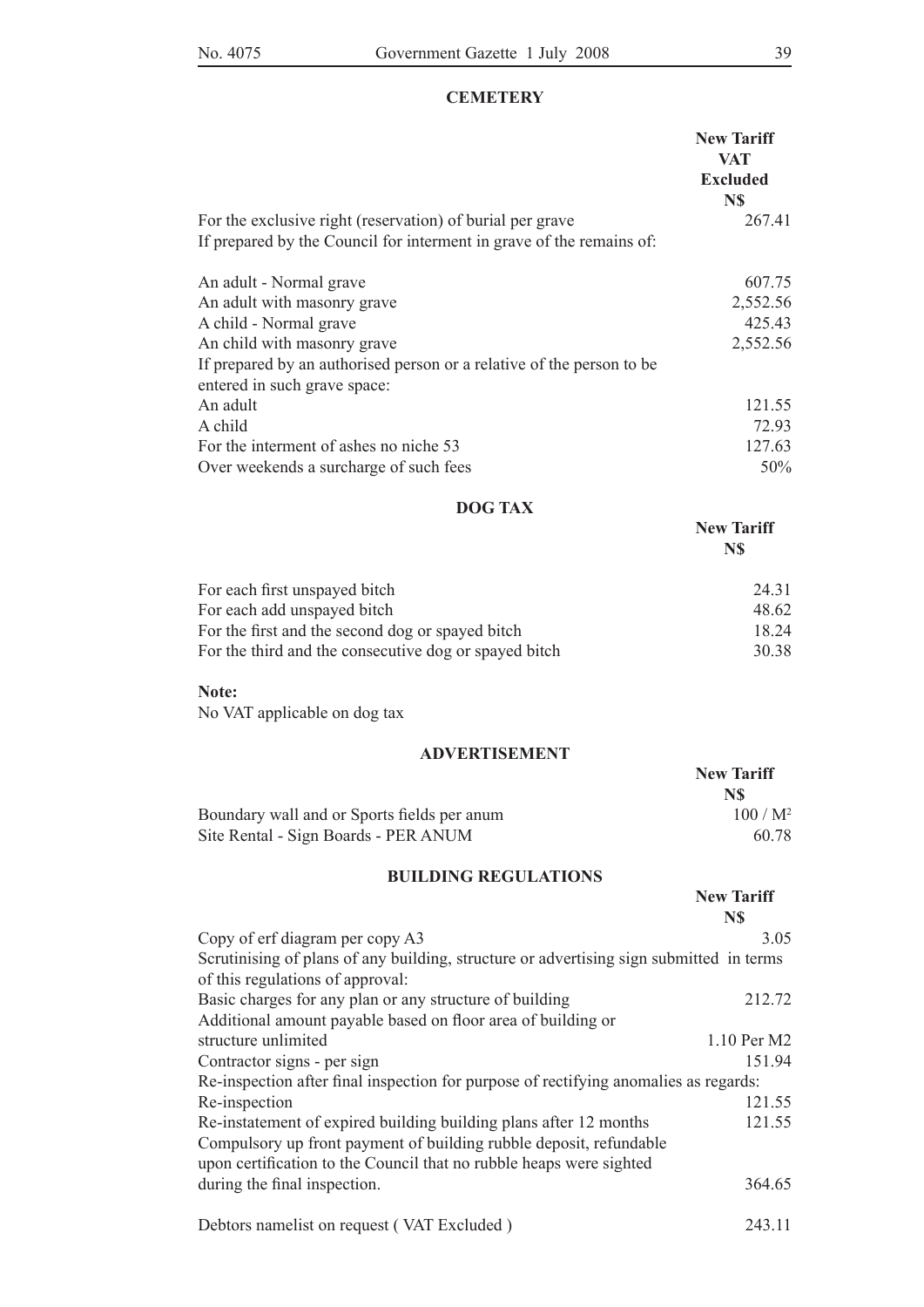### **FIRE BRIGADE**

## THE FOLLOWING FEES SHALL BE PAID TO THE COUNCIL IN RESPECT OF THE FOLLOWING SERVICES BY THE OWNER OR OCCUPIER OF THE PREMISES ON WHICH SERVICES ARE RENDERED:

|                                                                          | <b>New Tariff</b><br>N\$ |
|--------------------------------------------------------------------------|--------------------------|
| <b>FIRE FIGHTING</b>                                                     |                          |
| For each first 2 hours or portion thereof                                | 182.33                   |
| For each subsequent hour or portion thereof                              | 91.17                    |
| For the services of the Fire Master in respect of every fire             | 60.78                    |
| For the services of volunteered firemen, including the Fire Master - per |                          |
| hour or portion therefor in respect of each and every such fireman       | 24.31                    |
| For water used per m2 plus such other expenses in regard to the          |                          |
| supply of water as may be incurred (bulk tariff)                         | 4.81                     |
| The value of any actual damage to the property of the Council or its     |                          |
| agent or the firemen.                                                    | $+20%$                   |
| Such other actual expenses as may be incurred by the Council.            |                          |
| When Brigade is called out but renders no actual service:                |                          |
| For the fire engine                                                      | 91.17                    |
| For each fireman, including the fire master                              | 85.09                    |
| THE USE OF FIRE FIGHTING EQUIPMENT:                                      |                          |
| Fire extinguisher $CO2$                                                  | 230.95                   |
| Use of "Jaws of Life"                                                    | 97.02 per half an hour   |
| Fire extinguisher - Dry Power                                            | 230.95                   |

### **MISCELLANEOUS CHARGES**

|                                                     | <b>New Tariff</b><br>N\$ |
|-----------------------------------------------------|--------------------------|
| <b>GENERAL: STORES AND EQUIPMENT</b>                |                          |
| Actual cost plus surcharges of 20% on such cost     | $+$ VAT                  |
| <b>HAWKERS - PER DAY (VAT Excluded):</b>            |                          |
| First day                                           | 36.47                    |
| For every following day                             | 24.31                    |
| <b>LATE PAYMENT CHARGES</b>                         | 0.4800                   |
| <b>COMMISSION ON SALARY DEDUCTIONS</b>              | $5\%$                    |
| <b>CAR WASH</b>                                     | 32.60                    |
| <b>AMBULANCE OUTSIDE TOWN BOUNDARIES</b>            | 3.48/KM                  |
| <b>ISSUING OF CLEARANCE CERTIFICATE</b>             | 91.17                    |
| <b>ISSUING OF VALUATION CERTIFICATE</b>             | 60.78                    |
| <b>IMPLEMENT CHARGES: (SUNDRIES) - VAT Excluded</b> |                          |

#### **ALL TARIFFS AND MONTHLY TAX INVOICES TO BE ROUNDED OFF**

| Compactor (Per Hour)     | 61.35/H               |
|--------------------------|-----------------------|
| Graders (Per Hour)       | 426.10/H              |
| Water Tankers (per hour) | $181.74/H + 12.74/KM$ |
| Sand Blasting (per hour) | 72.77 / H             |
| Meagafoon                | 24.31 / DAY           |
| Front end Loader         | 303.30/H              |
| Red Gravel               | 20.84 / M3            |
| Building sand            | 20.84 / M3            |
| Sifted sand              | 42.83 / M3            |
| Tennis courts (keys)     | 18.52                 |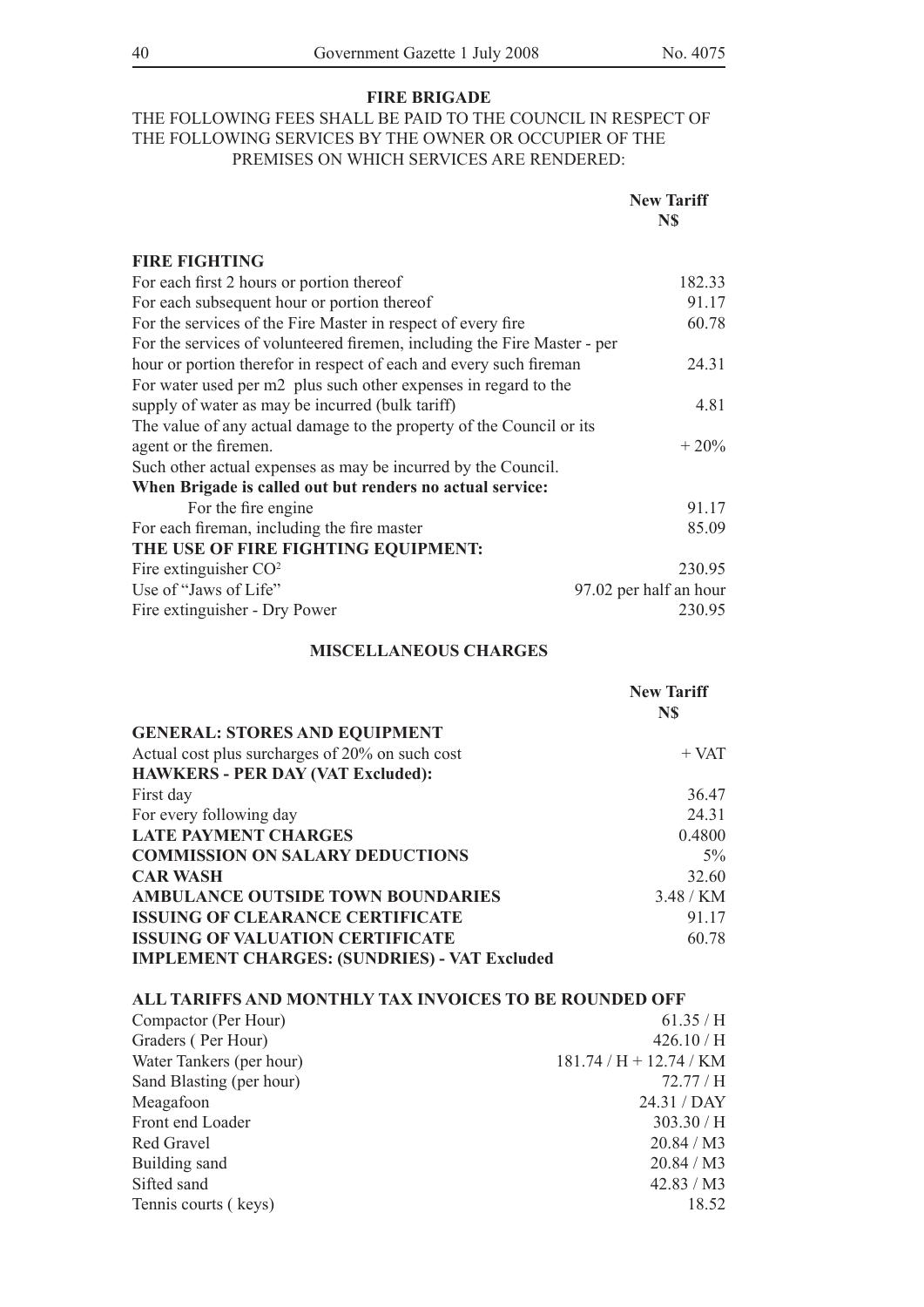Concrete Mixer 30/ph or 180 p/d Chainsaw 25.20 / day Public address system 254.10 / day Generator only 173.65 / day

## **G. CRAMER CHAIRPERSON OF COUNCIL**

### **ONDANGWA TOWN COUNCIL**

**\_\_\_\_\_\_\_\_\_\_\_\_\_\_\_**\_

No. 200 2008

### tariff structure for the financial year ending 30 June 2008

Ondangwa Town Council has, under section 30(1)(u) of Local Authorities of 1992(Act No. 23 of 1992), as amended, determined the tariff structure for the financial year ending 30 June 2008 as set out in this schedule with effect from the 1st July 2008.

### **1. RATE AND TAXES**

|                             | 2007/2008  | % INCREASE | 2008/2009  |
|-----------------------------|------------|------------|------------|
| Site/Land-Residential       | 0.04087    | $0\%$      | 0.04087    |
| Improvement: Residential    | 0.00915095 | $0\%$      | 0.00915095 |
| Land: Business              | 0.0974251  | $0\%$      | 0.0974251  |
| <b>Improvement Business</b> | 0.01017    | $0\%$      | 0.01017    |

Formula: Land value x tariff / 12.

### **Penalties**

| Illegal Constructions without Building plan approval                    | N\$ 2000.00 |
|-------------------------------------------------------------------------|-------------|
| Illegal excavations of sand on municipal land                           | N\$ 2000,00 |
| Illegal Slaughtering of animals at other places than slaughtering Slab. | N\$ 100.00  |

### **2. WATER**

| <b>WATER</b>                        | 2007/2008 | % INCREASE | 2008/2009 |
|-------------------------------------|-----------|------------|-----------|
| <b>Basic Charges</b>                |           |            |           |
| Houses/Residential                  | 35.00     | $2\%$      | 35.50     |
| Business/trading                    | 140.00    | $2\%$      | 142.50    |
| Churches/Charity institutions       | 95.00     | 4.21%      | 99.00     |
| <b>UNIT CHARGES</b>                 |           |            |           |
| Per Cubic meter                     | 9.81      | 7%         | 10.49     |
| <b>SERVICES FEES</b>                |           |            |           |
| <b>Connection fees-New Business</b> | 515.00    | 3%         | 530.00    |
| Existing                            | 260.00    | $4\%$      | 270.00    |
| <b>Informal setllement</b>          |           |            |           |
| Connection fees-new business        | 450.00    | $\Omega$   | 450.00    |
| Existing                            | 260.00    | $\Omega$   | 260.00    |
| Connection fees-New Residential     | 410.00    | 2.5%       | 420.00    |
| Existing                            | 210.00    | 2.5%       | 215.00    |
| <b>Informal settlement</b>          |           |            |           |
| Connection fee-new residential      | 225.00    | $\theta$   | 225.00    |
| existing                            | 210.00    | $\Omega$   | 210.00    |
| Re-connection fees                  | 125.00    | 5%         | 130.00    |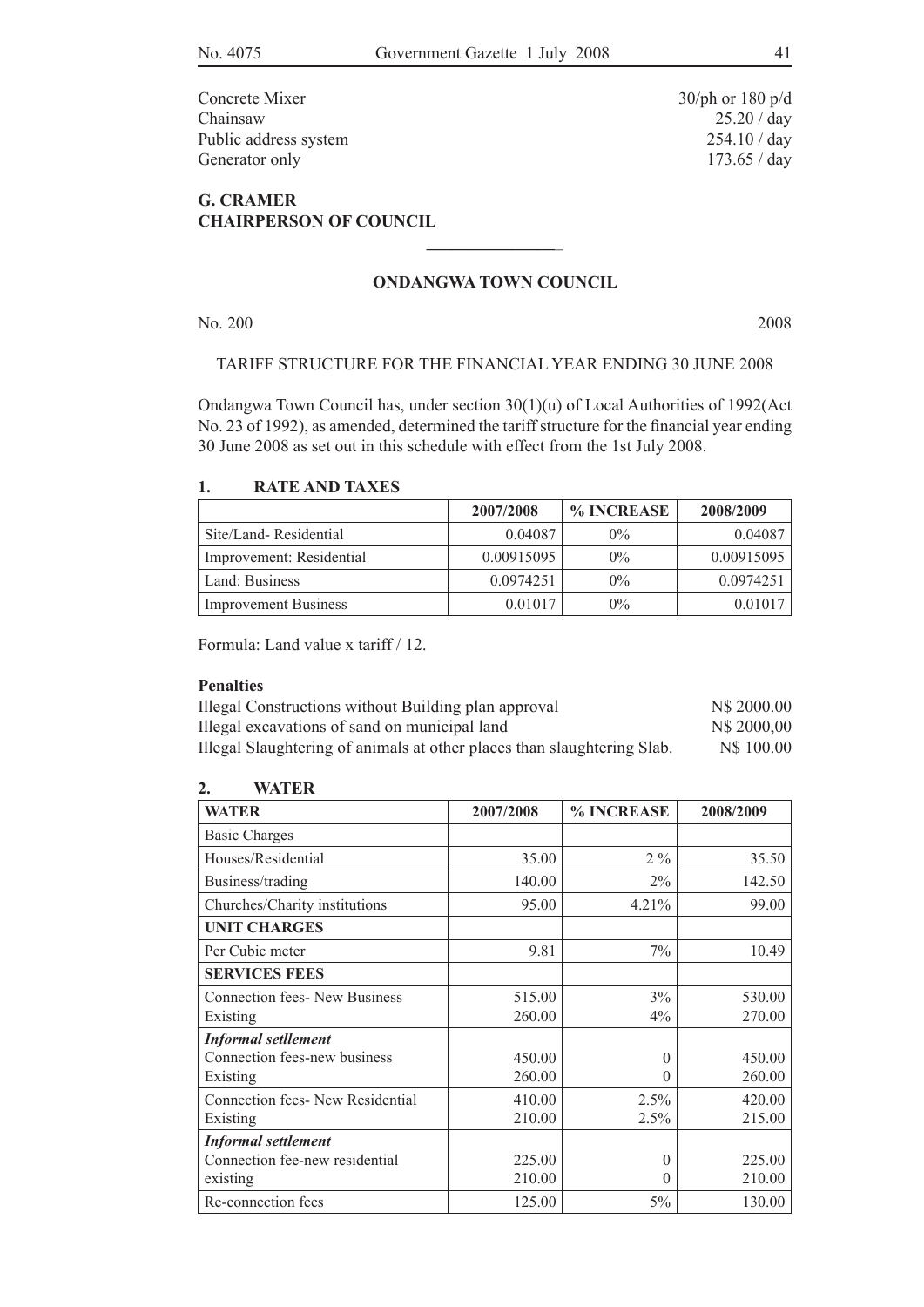| $On/Off$ (if one request it)                                      | 80.00        | $0\%$ | 80.00        |
|-------------------------------------------------------------------|--------------|-------|--------------|
| Deposit-House Holds                                               | 580.00       | $0\%$ | 580.00       |
| Deposit-Business                                                  | 1120.00      | $0\%$ | 1120.00      |
| <b>SERVICED FEE NEW</b>                                           |              |       |              |
| <b>APPLICATION</b>                                                |              |       |              |
| Category A-15mm-25mm                                              | 1195.00      | $0\%$ | 1195.00      |
| Category B-32mm-50mm                                              | 5035.00      | $0\%$ | 5035.00      |
| Category C-63mm-1 10mm                                            | 5240.00      | $0\%$ | 5240.00      |
| Late Payment                                                      | 2.5%         | $0\%$ | 2.5%         |
| Illegal Connection (water and<br>sewerage)                        |              |       |              |
| Bypass of the meter, sabotage or<br>tempering, etc-First offence. | 2000.00      | 5%    | 2100.00      |
| Second offence-Legal Action plus Cost                             | 2 000,00 and | $0\%$ | 2 000,00 and |
| and usage                                                         | Water usage  |       | Water Usage  |
| <b>CALL OUT FEES</b>                                              |              |       |              |
| (Payable only if fault is on the<br>customer side)                | 180.00       | 10%   | 200.00       |

### **3. SEWERAGE**

| <b>SEWERAGE</b>                   | 2007/2008      | % INCREASE | 2008/2009      |
|-----------------------------------|----------------|------------|----------------|
| Sewerage per Toilet-Private       | 21.50          | 2,5%       | 21.50          |
| Houses                            |                |            |                |
| Sewerage per Toilet-Business      | 23.00          | 2.5%       | 23.50          |
| Sewerage per Toilet-Hotel         | 23.00          | 2.5%       | 23.50          |
| Sewerage Toilet-Hospital          | 23.00          | 2.5%       | 23.50          |
| ScwerMe per Toilet-Hostel         | 23.00          | 2.5%       | 23.50          |
| Sewerage per Toilet-Sport grounds | 23.00          | 2.5%       | 23.50          |
| <b>SEWERAGE CONNECTIONS</b>       |                |            |                |
| Sewerage Connection-Residential   | 465.00         | 2.5%       | 476.60         |
| Sewerage Connection: Business     | 655.00         | 2.5%       | 672.00         |
| Sewerage Basic-trade              | 76.00          | 2.5%       | 77.00          |
| Sewerage Basics: Residential      | 36.00          | 2.5%       | 36.90          |
| <b>REMOVAL OF SEWERAGE</b>        |                |            |                |
| <b>WATER PER LOAD</b>             |                |            |                |
| 1 load                            | 270.00         | 5%         | 283.50         |
| Peri-Urban                        | 336.00         | $0\%$      | 336.           |
| Cost per Kilometer                | $15.00 \cos p$ | $0\%$      | $15.00 \cos p$ |
|                                   | km outside     |            | km outside     |
|                                   | town           |            | town           |
| Sewer-line Blockage               | 250.40         | $0\%$      | 250.00         |

## **4. SANITATION**

|                                            | 2007/2008 | % INCREASE | 2008/2009 |
|--------------------------------------------|-----------|------------|-----------|
| <b>Domestic and Garden refuse</b>          |           |            |           |
| <b>Basic Charges</b>                       |           |            |           |
| Garden Refuse                              | 16.00     | $5\%$      | 17,00     |
| Domestic Refuse                            | 26.00     | $4\%$      | 27.00     |
| Churches                                   | 40.00     | $5\%$      | 42.00     |
| Heavy Material (Constructions) per<br>load | 325.00    | $5\%$      | 340.00    |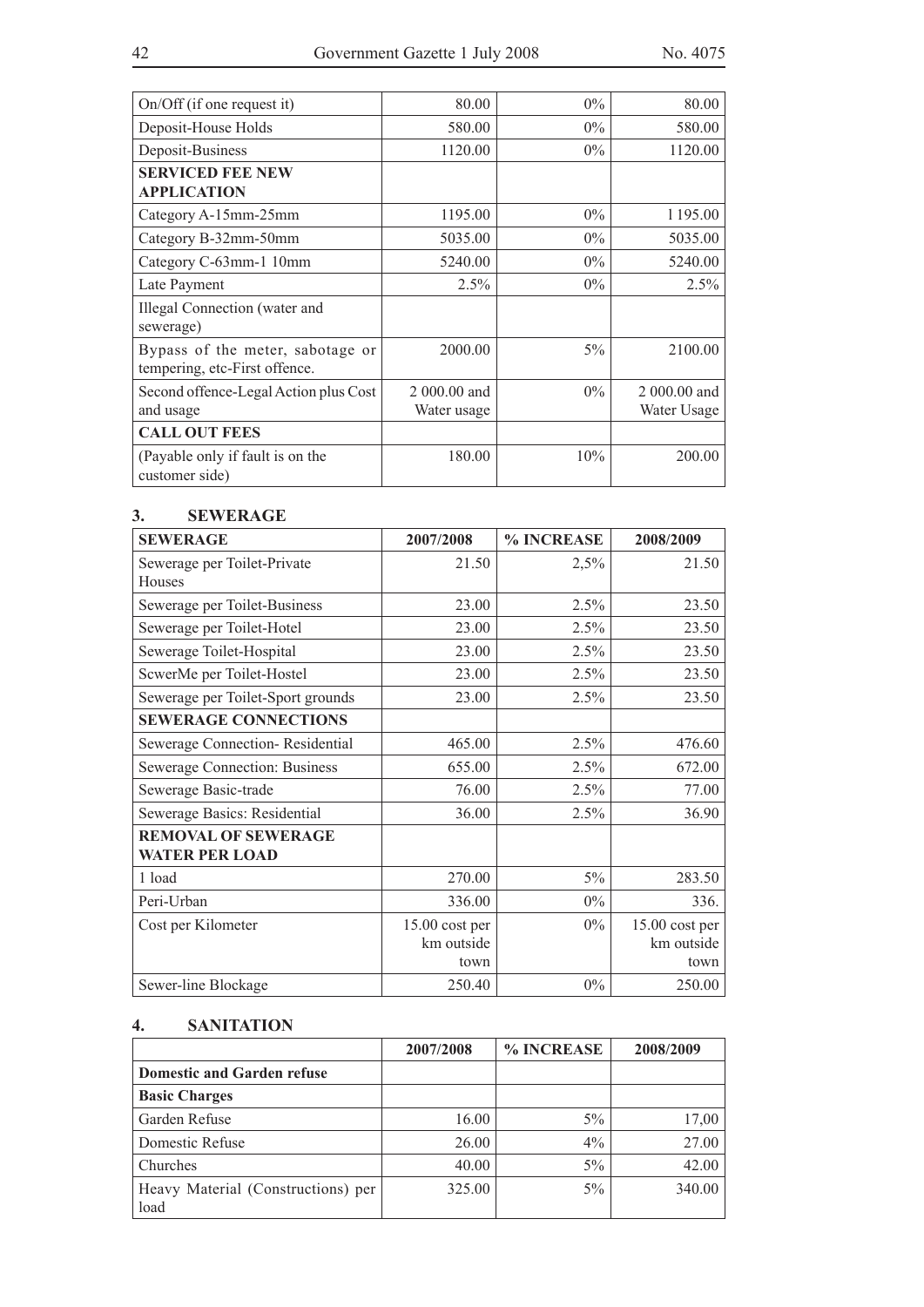| Illegal Refuse dumping  | 350.00 | $4\%$ | 364.00 |
|-------------------------|--------|-------|--------|
| Refuse Skip and Removal | 450.00 | $3\%$ | 460.00 |
| General Dealer w/sale   | 300.00 | $5\%$ | 315.00 |
| General Dealer Retail   | 170.00 | $4\%$ | 176.00 |
| And others              | 80.00  | $5\%$ | 84.00  |

## **5. PUBLIC HEALTH**

| <b>BUILDING PLAN COPIES</b>                     | 2007/2008                 | % INCREASE | 2008/2009                 |
|-------------------------------------------------|---------------------------|------------|---------------------------|
| <b>Black and white</b>                          |                           |            |                           |
| Paper size A0                                   | 100.00                    | $0\%$      | 100.00                    |
| Paper size A 1                                  | 90.00                     | 0%         | 90.00                     |
| Paper size A2                                   | 80.00                     | $0\%$      | 80.00                     |
| Paper size A3                                   | 40.00                     | $5\%$      | 42.00                     |
| Paper size A4                                   | 28.00                     | 5%         | 30.00                     |
| <b>APPROVAL OF BUILDING PLANS</b>               |                           |            |                           |
| On submission of building plan basic<br>charges | 60.00                     | 7.5%       | 65.00                     |
| Building plan per square meter:                 |                           |            |                           |
| Residential                                     | 2.50                      | $1\%$      | 2.52                      |
| <b>Business</b>                                 | 3.50                      | $1\%$      | 3.53                      |
| <b>ADMINISTRATIVE COST</b>                      |                           |            |                           |
| True Cost (Advert)                              | 610.00                    | $0\%$      | 610.00                    |
| <b>FUMIGATION FEE</b>                           |                           |            |                           |
| Per Standard Room                               | 15,00                     | $0\%$      | 15.00                     |
| <b>ABATTOIR: INSPECTION FEES</b>                |                           |            |                           |
| Cattle                                          | 20.00                     | $0\%$      | 20.00                     |
| Calves                                          | 15.00                     | $0\%$      | 15.00                     |
| Sheep                                           | 10.00                     | $0\%$      | 10.00                     |
| Goats                                           | 10.00                     | $0\%$      | 10.00                     |
| Pigs                                            | 10.00                     | $0\%$      | 10.00                     |
| Porklings                                       | 10.00                     | $0\%$      | 10.00                     |
| <b>TOWN MAP</b>                                 |                           |            |                           |
| Large                                           | True $cost + NS$<br>70.00 | 0%         | True $cost + NS$<br>70.00 |
| Small                                           | True $cost + NS$          | $0\%$      | True $cost + NS$          |
|                                                 | 35.00                     |            | 35.00                     |
| <b>GRAVE NUMBER PLATE</b>                       |                           |            |                           |
| Adult                                           | 35.00                     | $0\%$      | 35.00                     |
| Child                                           | 20.00                     | $0\%$      | 20.00                     |
| <b>REGISTRATION CERTIFICATE</b>                 |                           |            |                           |
| <b>FITNESS CERTIFICATE</b>                      |                           |            |                           |
| Hawkers                                         | 65.00                     | 3%         | 67.00                     |
| General Dealer W/Sale                           | 270.00                    | $5\%$      | 284.00                    |
| General Dealer Retail                           | 220.00                    | 5%         | 231.00                    |
| Hotel                                           | 325.00                    | $5\%$      | 342.00                    |
| Food Product                                    | 220.00                    | 2.4%       | 225.00                    |
| Factories                                       | 375.00                    | 5%         | 395.00                    |
| All non Food Retail                             | 189.00                    | 2.7%       | 194.00                    |
| Others                                          | 130.00                    | 4%         | 135.00                    |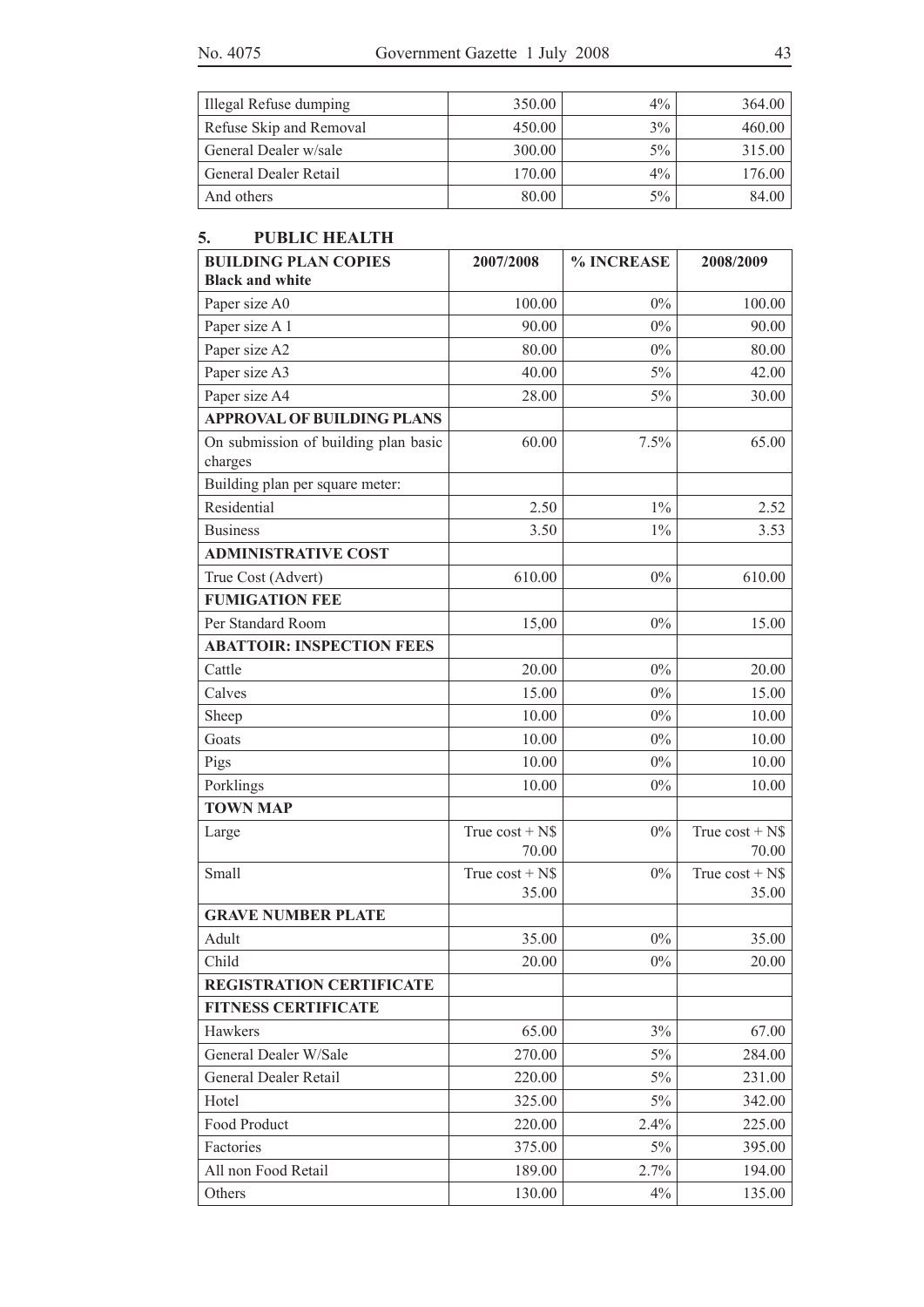| Cash Ioans | 200.00 | $5\%$ | $\angle 10.00$ |
|------------|--------|-------|----------------|
| Garages    | 200.00 | 5%    | 210.00         |

# **6. RENTiNG OF RECREATION FACILITIES**

|                                                                       | 2007/2008 | % INCREASE | 2008/2009 |
|-----------------------------------------------------------------------|-----------|------------|-----------|
| Soccer League                                                         | 250.00    | $0\%$      | 250.00    |
| Soccer                                                                | 250.00    | $0\%$      | 250.00    |
| Charitable Gathering                                                  | 100.00    | $0\%$      | 100.00    |
| Displaying of goods/Items on the street<br>(per month or part thereof | 250.00    | $0\%$      | 250.00    |
| <b>Cutting and removing of trees</b>                                  |           |            |           |
| Small trees or bushes                                                 | 378.00    | 6%         | 380.00    |
| Big Trees                                                             | 473.00    | $5\%$      | 475.00    |
| <b>RENTING OF A HALL</b>                                              |           |            |           |
| Non refundable Dep.<br><b>ADMIN FEES</b>                              | 2.5       | $0\%$      | 2.5       |
| Deposit refundable                                                    | 280.00    | $0\%$      | 280.00    |
| Charitable gathering                                                  | 200.00    | $5\%$      | 210.00    |
| Recreation                                                            | 250.00    | $2\%$      | 255 00    |
| Exams/Other                                                           | 250,00    | 2%         | 255,00    |
| Clearance certificate                                                 | 40.00     | 5%         | 42.00     |

# **7. PLANT hIRE**

| <b>DESCRIPTION</b>                  |                | 2007/2008     | 0% INCREASE | 2008/2009     |
|-------------------------------------|----------------|---------------|-------------|---------------|
| Bulldozer                           | D <sub>6</sub> | 500.00 P/H    | $0\%$       | 500.00 P/H    |
| Road Grader                         |                | 400.00 P/H    | $0\%$       | 400.00 P/H    |
| Front end loader                    | Cat 950        | 400.00        | $0\%$       | 400.00        |
|                                     |                | P/LOAD        |             | P/LOAD        |
| Sewer cleaner                       | Hydroblast     | 350.00        | $0\%$       | 350.00        |
|                                     |                | P/LOAD        |             | P/LOAD        |
| Excavator                           | Pocklain       | 350.00 P/H    | $0\%$       | 350.00 P/H    |
| Lowbed truck                        |                | 500.00 Load   | $0\%$       | 500.00 Load   |
|                                     |                | 13.00         |             | 13.00         |
| Tipper truck                        | 7 ton          | 200.00 P/Load | $0\%$       | 200.00 P/Load |
| Mobile Crane                        | Heavy Galleon  | 350.00 PIH    | $0\%$       | 350.00 P/H    |
| Water Tank                          |                | 150.00 P/Load | $0\%$       | 150.00 P/Load |
| Tractor                             |                | 155.00 P/Load | $0\%$       | 155.04 P/Load |
| Roller Galicon                      |                | 242.50 P/H    | $0\%$       | 242.50 P/H    |
| Water pump machine                  |                | 146.00 P/H    | $0\%$       | 146.00 P/H    |
| Fire Engine per day or part thereof |                |               | $0\%$       |               |
| <b>Businesses</b>                   |                | 1.50          | 33%         | 2.00          |
| Home stead and others<br>2          |                | 1.00          | $0\%$       | 1.00          |

## **8. BETTER HOUSES RENTAL FEES 2008/2009**

| <b>TYPES</b> | 2007/2008 | % INCREASE | 2008/2009 |
|--------------|-----------|------------|-----------|
| Types 1      |           | $0\%$      |           |
| Types 2      |           | $0\%$      |           |
| Types 3      | 680.00    | $0\%$      | 680.00    |
| Types 4      |           | $0\%$      |           |
| Types 5      |           | $0\%$      |           |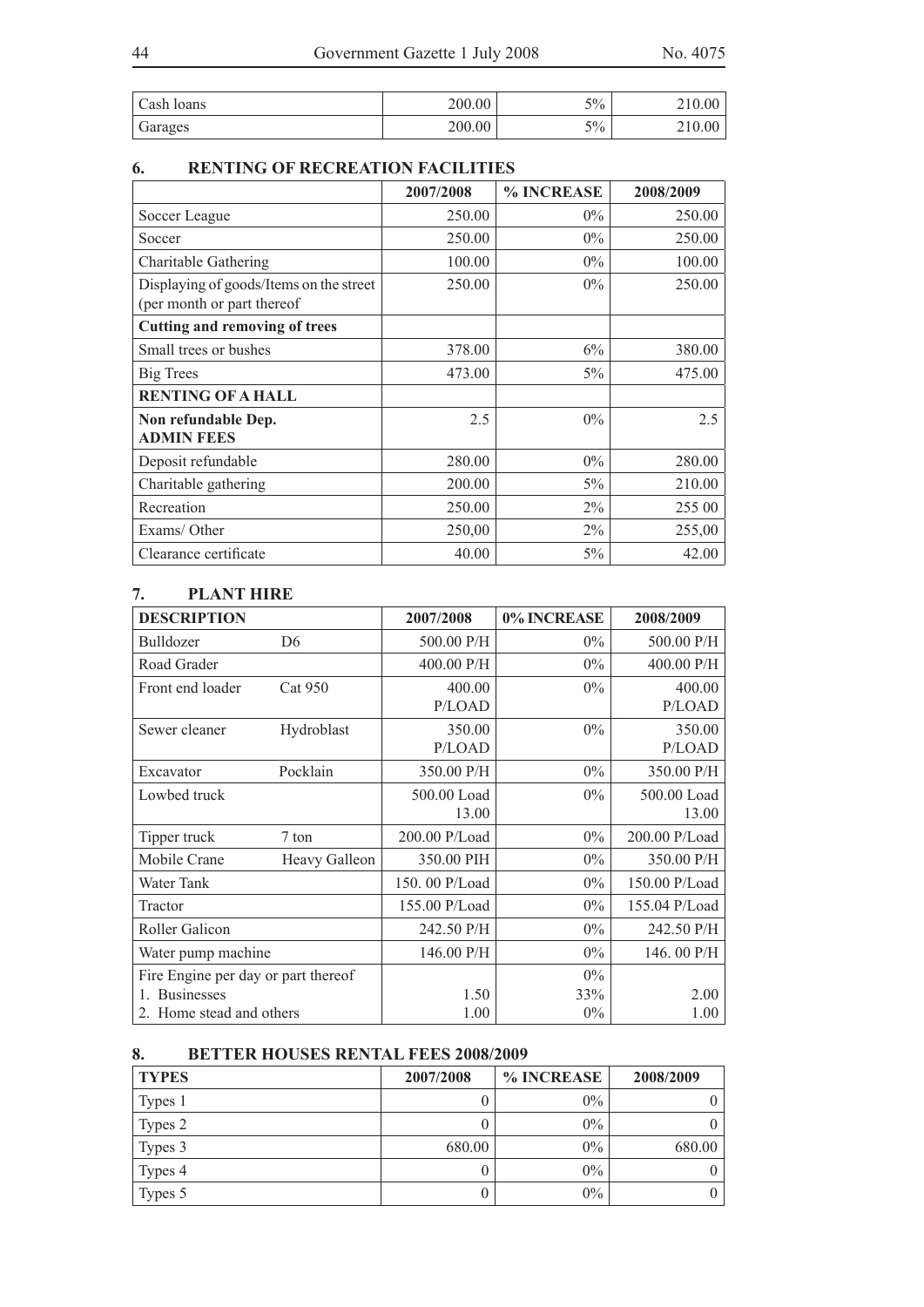| Oluno Old Houses       | 130.00  | $0\%$ | 130.00  |
|------------------------|---------|-------|---------|
| Old Age Flats          | 400.00  | $0\%$ | 400.00  |
| Municipality flats-New | 1000.00 | $0\%$ | 1000.00 |

## **9. MISCELLANEOUS**

|                                                                                   | 2007/2008     | % INCREASE | 2008/2009 |
|-----------------------------------------------------------------------------------|---------------|------------|-----------|
| <b>A. PRE - PAID WATER SYSTEM</b><br>(MBAMBAMAZI)                                 |               |            |           |
| 1 TOKEN (COST RECOVERY)                                                           | 134.80        | $1\%$      | 135 00    |
| <b>2 BASIC CHARGE PER CUBIC</b>                                                   | 7.00          | 15%        | 805       |
| UNIT CHARGE P/UNIT (Basic incl)                                                   | 13.00         | 77%        | 1400      |
| <b>B. BUSINESS ADVERTISEMENT</b><br><b>LEVY</b>                                   |               |            |           |
| 1. SMALL BOARD 4%                                                                 | 140.00        | $5\%$      | 147.00    |
| 2. BIGGER BOARD THAN 3M X3M<br>4%                                                 | 160.00        | 5%         | 168.00    |
| <b>C. CLUB &amp; OFFICE RENTALS</b>                                               |               |            |           |
| 1. TENNIS CLUB                                                                    | 1150.00       | $0\%$      | 1150.00   |
| 2. OFFICE RENTAL                                                                  | 1150.00       | $0\%$      | 1150.00   |
| <b>D. SITE RENTALS P/M IN</b><br><b>VARIOUS LOCATIONS</b><br>informal settlements |               |            |           |
| 1. BUSINESSES                                                                     | 165.00        | $0\%$      | 165.00    |
| 2. HOUSES                                                                         | 20.00         | $0\%$      | 20.00     |
| 3. SHEBEEN                                                                        | 25.00         | $0\%$      | 25.00     |
| E. TRADITIONAL HOMESTEAD/S                                                        |               |            |           |
| 1. HOMESTEAD                                                                      | 12.00         | $0\%$      | 12.00     |
| <b>F. COPIES</b>                                                                  |               |            |           |
| 1. Water Accounts                                                                 | 4.00 per copy | $0\%$      | 4.00      |
| 2. A4 Paper                                                                       | 2.00 per copy | 25%        | 2.50      |
| Final notice                                                                      | 50.00         | $0\%$      | 50.00     |

# **10. PTO/LEASE**

| <b>Residential Sites</b>                                            | 2007/2008 | % INCREASE | 2008/2009 |
|---------------------------------------------------------------------|-----------|------------|-----------|
| a) Up to $1000m^2$                                                  | 58 05     | $10.0\%$   | 6389      |
| b) From $1000m^2 - 2000m^2$                                         | 81.07     | $10.0\%$   | 89.18     |
| c) From 2001 $m^2$ - 3000 $m^2$                                     | 109.12    | $10.0\%$   | 120.04    |
| d) Above $3000m^2$ for every $1000m^2$<br>additional rental thereof | 70.18     | $10.0\%$   | 78.20     |
| <b>Business Sites</b>                                               |           |            |           |
| a) Up to $1000m^2$                                                  | 133.10    | 10%        | 145.41    |
| b) From $1000m^2 - 2000m^2$                                         | 182.93    | 10%        | 201.23    |
| c) From 2001 m <sup>2</sup> - 3000m <sup>2</sup>                    | 228.36    | 10%        | 251.20    |
| d) From $3001 \text{ m}^2 - 4000 \text{ m}^2$                       | 273.90    | 10%        | 301.29    |
| e) From $4001 \text{ m}^2 - 5000 \text{ m}^2$                       | 319.16    | 10%        | 351.06    |
| f) From 5001 m <sup>2</sup> - 6000m <sup>2</sup>                    | 364.54    | 10%        | 401.00    |
| g) From $6001 \text{ m}^2$ - $7000 \text{ m}^2$                     | 409.97    | $10\%$     | 450.97    |
| h) From $7001 \text{ m}^2 - 8000 \text{ m}^2$                       | 455 29    | 10%        | 500.82    |
| i) From 8001 m <sup>2</sup> - 9000m <sup>2</sup>                    | 448.20    | 10%        | 493.02    |
| i) From 9001 m <sup>2</sup> - 10000m <sup>2</sup>                   | 546.09    | 10%        | 600.70    |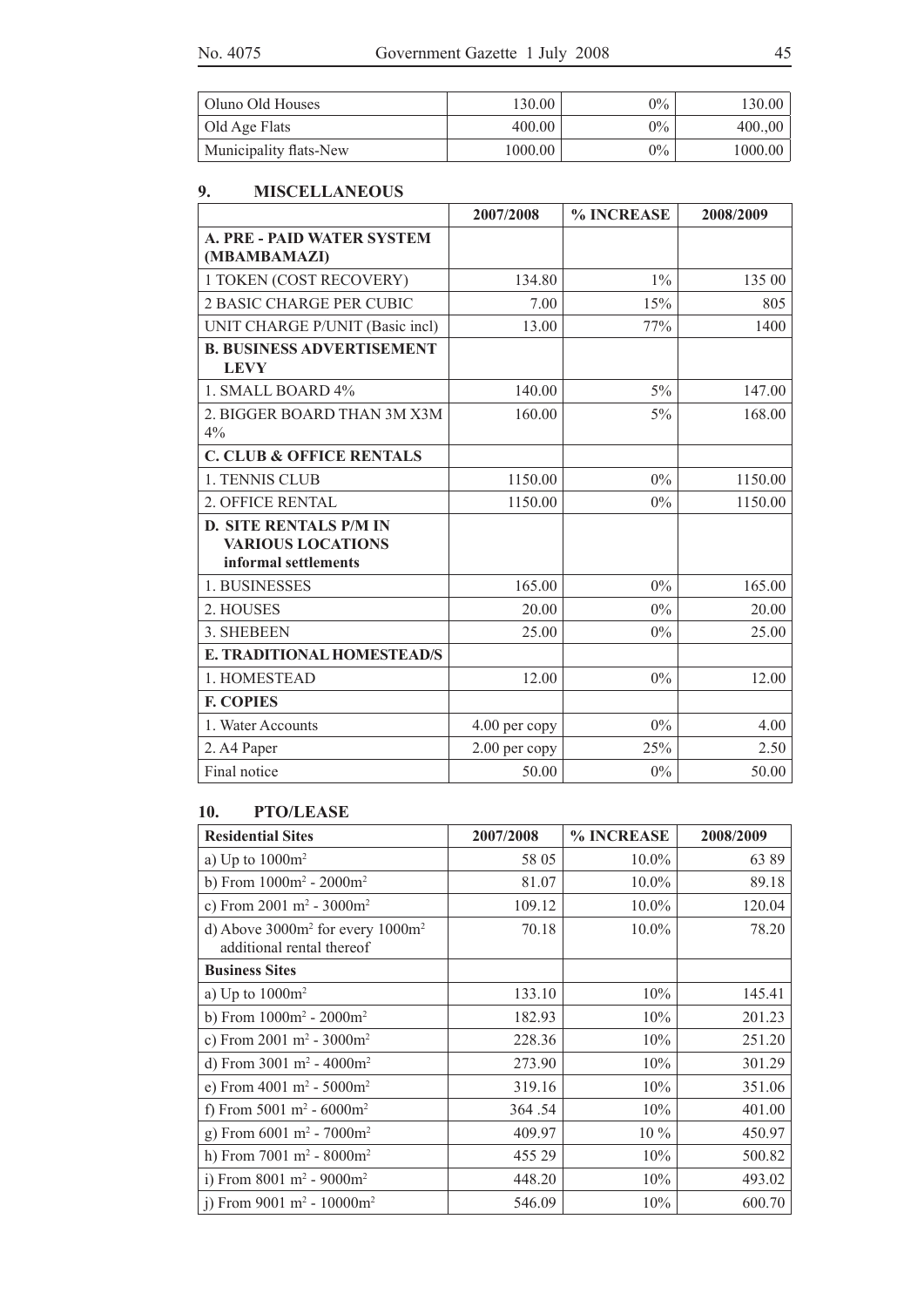| k) From $10001 \text{ m}^2 - 12000 \text{m}^2$                       | 636.90  | $10\%$ | 700.59  |
|----------------------------------------------------------------------|---------|--------|---------|
| 1) Above $12001m^2$ for every $1000m^2$<br>additional rental thereof | 55.66   | 10%    | 61.23   |
| <b>Church Sites</b>                                                  |         |        |         |
| N\$32 00 per year irrespective of $m2$                               | 38.72   | 35%    | 40.00   |
| Net work tower fee.                                                  | 1000.00 | $5\%$  | 1050.00 |

## **N. ANDIMBA MAYOR OF ONDANGWA TOWN COUNCIL** 18 April 2008

### **RUACANA VILLAGE COUNCIL**

**\_\_\_\_\_\_\_\_\_\_\_\_\_\_\_**\_

No. 201 2008

## AMENDMENT Of CHARGES, FEES, RATES AND OTHER CHARGES

The Village Council of Ruacana has, under section (30)(1)(u) of the Local Authorities Act of 1992 (Act No. 23 of 1992) as amended, amend the charges, fees and other money payable in respect of services rendered by council as set out in the schedule, with effect from 1 July 2008.

| <b>Tariff Description</b>                  | <b>Notes</b> | <b>Existing</b><br><b>Tariff</b><br>N\$ | <b>Proposed</b><br><b>Tariff</b><br>N\$ | <b>Increase</b><br>$\frac{0}{0}$ |
|--------------------------------------------|--------------|-----------------------------------------|-----------------------------------------|----------------------------------|
| <b>A. WATER</b>                            |              |                                         |                                         |                                  |
| per cubic meter                            |              | 8.72                                    | 8.72                                    | $0.0\%$                          |
| prepaid per cubic meter                    |              | 10.00                                   | 10.00                                   | $0.0\%$                          |
| <b>Basic charges per month</b>             |              |                                         |                                         |                                  |
| Business/Institution                       |              | 100.35                                  | 100.35                                  | $0.0\%$                          |
| Residential                                |              | 29.00                                   | 29.00                                   | $0.0\%$                          |
| <b>Informal Business</b>                   |              | 100.35                                  | 95.00                                   | $-5.3%$                          |
| <b>Connection fees</b>                     |              |                                         |                                         |                                  |
| <b>Business</b> /Institution               |              | 277.50                                  | 277.50                                  | $0.0\%$                          |
| Residential                                |              | 277.50                                  | 277.50                                  | $0.0\%$                          |
| Reconnection fees                          |              | 250.00                                  | 250.00                                  | $0.0\%$                          |
| Reconnection fees - on request             |              | 77.00                                   |                                         | $0.0\%$                          |
| <b>Consumer deposits</b>                   |              |                                         |                                         |                                  |
| Business/Institution                       |              | 500.00                                  | 500.00                                  | $0.0\%$                          |
| Residential                                |              | 250.00                                  | 250.00                                  | $0.0\%$                          |
| Callout fees (fault on customer's<br>side) |              | 15.00                                   | 15.00                                   | $0.0\%$                          |
| <b>SEWERAGE</b>                            |              |                                         |                                         |                                  |
| <b>Basic charges per month</b>             |              |                                         |                                         |                                  |
| Business/Institution                       |              | 56.00                                   | 56.00                                   | $0.0\%$                          |
| Residential                                |              | 25.00                                   | 25.00                                   | 0,0%                             |
| <b>Connection fees</b>                     |              |                                         |                                         |                                  |
| Business/Institution                       |              | 300.00                                  | 300.00                                  | $0.0\%$                          |
| Residential                                |              | 250.00                                  | 250.00                                  | $0.0\%$                          |
| Per additional toilet per month            |              |                                         |                                         |                                  |
| Business/Institution                       |              | 15.00                                   | 15.00                                   | $0.0\%$                          |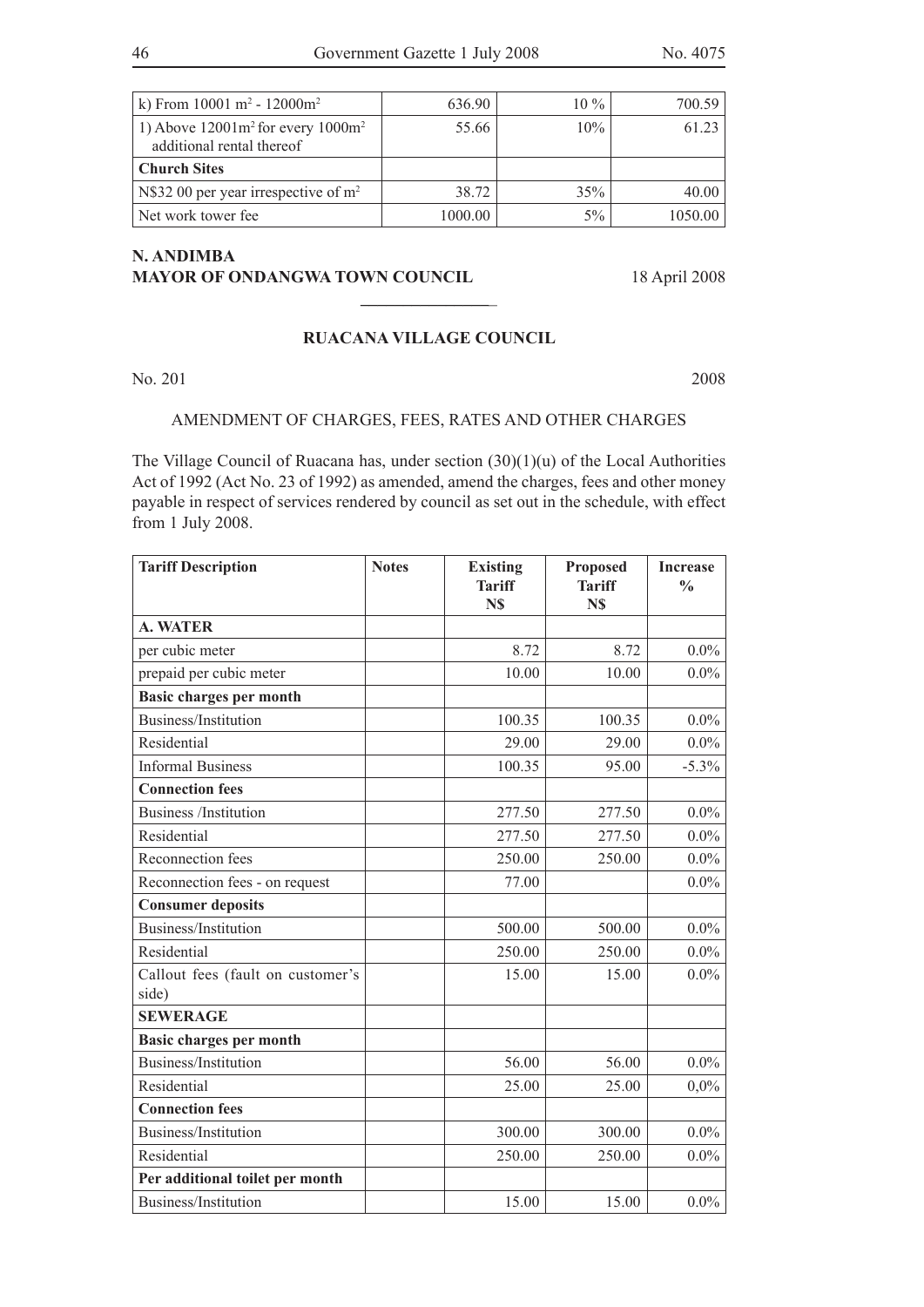| Residential                                                   |           | 10.00          | 10.00  | $0.0\%$ |
|---------------------------------------------------------------|-----------|----------------|--------|---------|
| <b>C. SANITATION</b>                                          |           |                |        |         |
| <b>Basic charges per month</b>                                |           |                |        |         |
| Business/Institution                                          |           | 30.00          | 30.00  | $0.0\%$ |
| Refuse Skip and removal                                       |           |                | 250.00 | $0.0\%$ |
| Residential                                                   |           | 20.00          | 20.00  | $0.0\%$ |
| Garden refuse                                                 |           | 20.00          | 25.00  | 25.0%   |
| Building rubbles (per load)                                   |           | 300.00         | 150.00 | $-50%$  |
| Illegal refuse dumping                                        |           | 250.00         | 250.00 | $0.0\%$ |
| Fine for lost bin                                             |           | 200.00         | 200.00 | $0.0\%$ |
| <b>D. PROPERTY MANAGEMENT</b>                                 |           |                |        |         |
| <b>House Rental</b>                                           |           | 150.00         | 150.00 | $0.0\%$ |
| <b>Renting of recreational facilities</b>                     |           |                |        |         |
| Sport Bar                                                     |           | 500.00         | 550.00 | 10.0%   |
| Netball, Volley and Tennis court                              | p/day     |                | 100.00 | 100.00% |
| Charitable gatherings                                         | p/day     |                | 100.00 | 100.00% |
| Displaying of good/items                                      | p/month   |                | 100.00 | 100.0%, |
| <b>Business sites</b>                                         |           |                |        |         |
| Up to $500m^2$                                                | p/month   | 50.00          | 50.00  | $0,0\%$ |
| From 500 up to 1000 $m2$                                      | p/month   | 100.00         | 100.00 | $0,0\%$ |
| From 1000 up to 3000 $m2$                                     | p/month   |                | 250.00 | $0,0\%$ |
| <b>Informal sites</b>                                         |           |                |        |         |
| Open Market                                                   | p/month   | 5.00           | 5.00   | $0.0\%$ |
| Church site                                                   | p.a       | $\overline{0}$ | 35.00  | 100.0%  |
| Assessment rate per annum                                     |           |                |        |         |
| Business/Institution/Residential                              |           |                |        |         |
| on site value                                                 |           | 0.0420         | 0.0420 | $0.0\%$ |
| on improvement value                                          |           | 0.0173         | 0.0173 | $0.0\%$ |
| <b>Approval of building plans</b>                             |           |                |        |         |
| Submission                                                    |           | 50.00          | 50.00  | $0.0\%$ |
| Residential per m <sup>2</sup>                                |           | 2.00           | 2.00   | $0.0\%$ |
| Business/Institution per m <sup>2</sup>                       |           | 3.00           | 3.00   | $0.0\%$ |
| <b>Sales of properties</b>                                    |           |                |        |         |
| Administration costs                                          |           | 150.00         | 150.00 | $0.0\%$ |
| Advertising costs                                             |           | 600.00         | 600.00 | $0.0\%$ |
| <b>E. PLANT HIRE</b>                                          |           |                |        |         |
| Sewer Cleaner - Hydro blast                                   | $P/$ hour |                | 200.00 | 100.0%  |
| Tractor                                                       | p/load    |                | 150.00 | 100.0%  |
| Welding plant                                                 | $P/$ hour |                | 75.00  | 100.0%  |
| Water pump machine                                            | P/hour    | -              | 15.00  | 100.0%  |
| Water tank                                                    | p/load    | ÷              | 75.00  | 100.0%  |
| Outside town (Additional)                                     | per km    | $\overline{a}$ | 3.50   | 100.0%  |
| <b>F. FITNESS/BUSINESS</b><br><b>REGISTRATION CERTIFICATE</b> |           |                |        |         |
| Hawkers                                                       |           |                | 60.00  |         |
| General dealer                                                |           |                | 184.00 |         |
| Hotel/lodge                                                   |           |                | 184.00 |         |
| All non food retail                                           |           |                | 184.00 |         |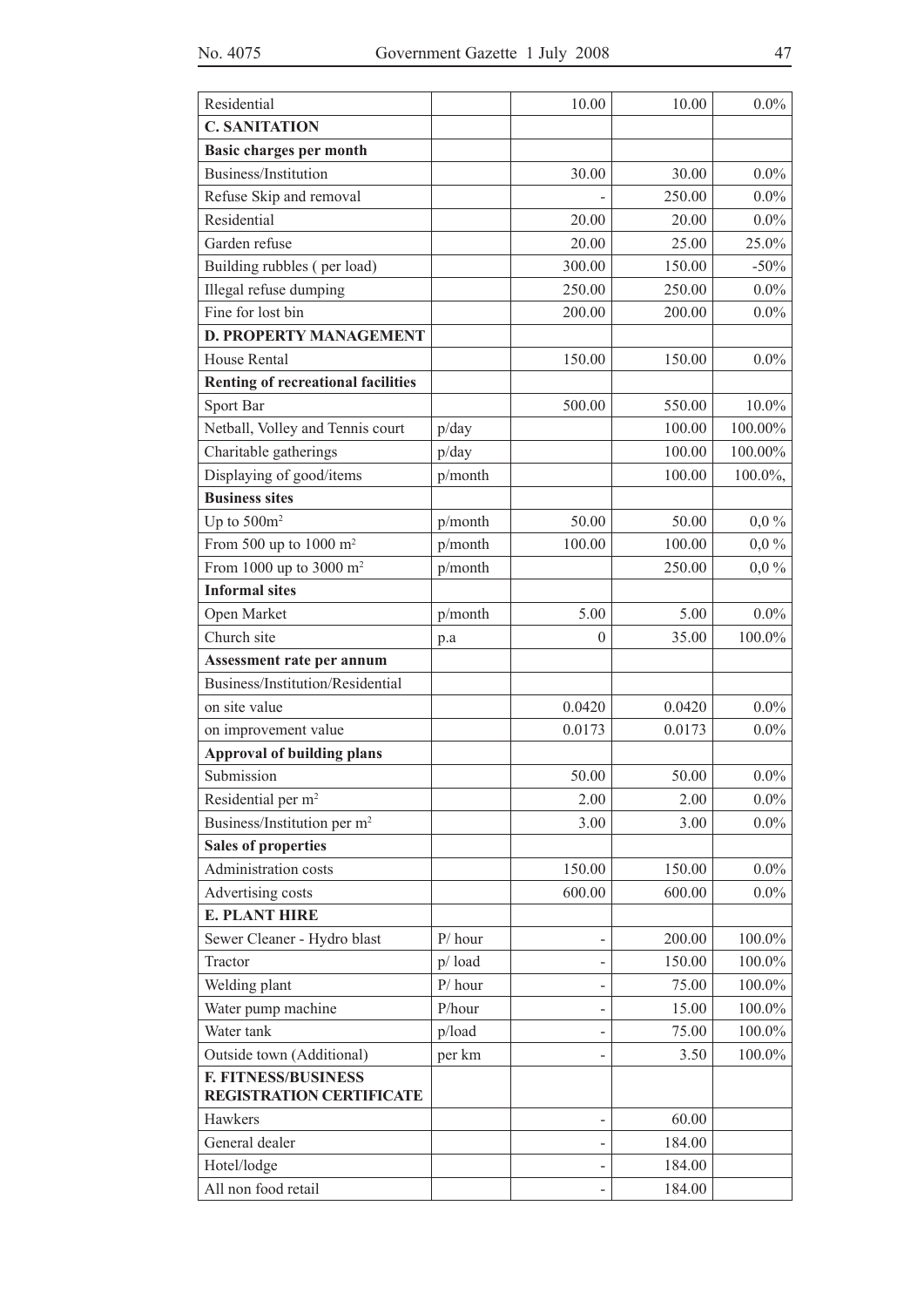| <b>G. MISCELLANEOUS</b>            |          |                          |        |         |
|------------------------------------|----------|--------------------------|--------|---------|
| <b>Copies</b>                      |          |                          |        |         |
| A4 Ordinary paper                  |          | 1.5                      | 1.15   | $0.0\%$ |
| A <sub>3</sub>                     |          | 2.30                     | 2.30   | $0.0\%$ |
| A4 map                             |          | 5.00                     | 5.00   | $0.0\%$ |
| A <sub>3</sub>                     |          | 10.00                    | 10.00  | $0.0\%$ |
| Lamination                         |          |                          |        |         |
| ID size                            |          | 3.50                     | 3.50   | $0.0\%$ |
| A <sub>5</sub>                     |          | 6.50                     | 6.50   | $0.0\%$ |
| A <sub>4</sub>                     |          | 8.50                     | 8.50   | $0.0\%$ |
| A <sub>3</sub>                     |          | 15.00                    | 15.00  | $0.0\%$ |
| <b>Business Advertisement Levy</b> |          |                          |        |         |
| On council notice board            | per week | $\overline{\phantom{0}}$ | 5.00   | $0.0\%$ |
| Small board                        | p/month  |                          | 25.00  | $0.0\%$ |
| Medium board                       | p/month  |                          | 50.00  | $0.0\%$ |
| <b>Big Board</b>                   | p/month  |                          | 100.00 | $0.0\%$ |
| <b>Notes</b>                       |          |                          |        |         |
| Above tariff does not include VAT. |          |                          |        |         |

### **BY ORDER OF THE COUNCIL**

### **L. MBWALE CHAIRPERSON OF COUNCIL**

## **AROAB VILLAGE COUNCIL**

**\_\_\_\_\_\_\_\_\_\_\_\_\_\_\_**\_

No. 202 2008

### TARIFF INCREMENTS FOR THE FINANCIAL YEAR 2008/2009

The Village Council of Aroab has under section 30(1) of the Local Authorities Act, 1992 (Act No. 23 of 1992) as amended, amend the shares, fees rates and other monies payable in respect of services rendered by the Council as set out in the Schedule, with effect from 1 July 2008.

#### **Property rates and taxes**

| <b>TAXES</b>    | <b>OLD</b> | <b>NEW</b> |
|-----------------|------------|------------|
| Residential     |            |            |
| Land            | 0.0135     | 0.0142     |
| Improvements    | 0.0323     | 0.0339     |
| <b>Business</b> |            |            |
| Land            | 0.0198     | 0.0208     |
| Improvements    | 0.0456     | 0.0479     |

### **Refuse and Night soil removal:**

| <b>SERVICES</b>           | <b>OLD</b> | <b>NEW</b> |
|---------------------------|------------|------------|
| Night Soil removal        |            |            |
| Removal per bucket        | 30.00      | 36.00      |
| Refuse removal per month  |            |            |
| Residential               | 40.00      | 48.00      |
| <b>Business Customers</b> | 70.00      | 84.00      |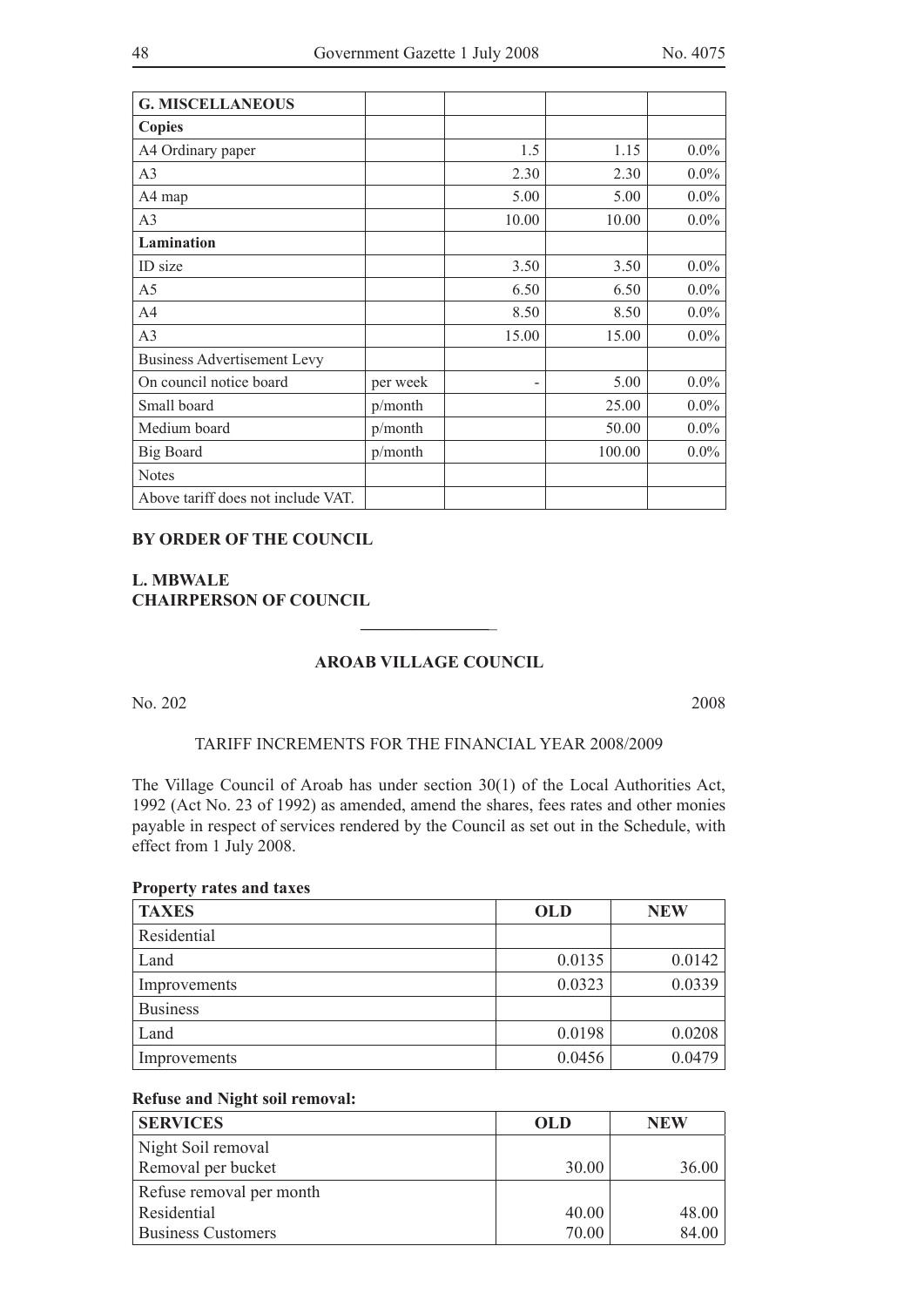| Sewerage Removal                    |       |       |
|-------------------------------------|-------|-------|
| Removal per sump or part thereof    | 50.00 | 60.00 |
| Sewerage Charges (Oosterheim ext 2) |       |       |
| Basic Levy                          | 20.00 | 24.00 |
| Sewerage Charges                    |       |       |
| Aoab                                | 30.00 | 36.00 |
| Wood and Sand                       |       |       |
| Per load                            | 60.00 | 72.00 |
| Pest Control                        | 10.00 | 12.00 |

# **Burial Charges:**

| <b>FEES</b>      | <b>OLD</b> | <b>NEW</b> |
|------------------|------------|------------|
| Un-digged graves | 100.00     | 100.00     |
| Digged graves    | 200.00     | 200.00     |

# **Building plan Fees and Environmental Health:**

| <b>FEES</b>                                                                         | <b>OLD</b> | <b>NEW</b> |
|-------------------------------------------------------------------------------------|------------|------------|
| <b>Registration of business</b>                                                     |            |            |
| Per Annum                                                                           | 150.00     | 180.00     |
| <b>Detention fees</b>                                                               |            |            |
| In respect of all animals, except sheep and goat per<br>day or part thereof         | 10.00      | 12.00      |
| Per sheep or goat per day or part thereof                                           | 3.00       | 3.60       |
| <b>Grazing Fees</b>                                                                 |            |            |
| In respect of all animals, except sheep and goat per<br>day of part thereof         | 20.00      | 24.00      |
| Per sheep or goat per day or part thereof                                           | 3.00       | 3.60       |
| <b>Feeding Fees</b>                                                                 |            |            |
| In respect of all animals, except sheep or goat per<br>day or part thereof          | 8.00       | 9.60       |
| Per sheep and goat per day or part thereof                                          | 3.00       | 3.60       |
| <b>Driving Fees</b>                                                                 |            |            |
| Delevering of animals to be pound per animal<br>irrespective of the distance driven | 10.00      | 12.00      |
| <b>SERVICE</b>                                                                      |            |            |
| Rent of Horserace Track                                                             | 500.00     | 600.00     |

## **Administrative:**

| <b>CATOGORY</b>                 | <b>OLD</b>     | <b>NEW</b>    |
|---------------------------------|----------------|---------------|
| Photocopies                     |                |               |
| General copies A4               | $1.50$ / page  | $1.50$ /page  |
| Large Copies A3                 |                | $2.50$ /page  |
| Cummunication                   |                |               |
| Faxes received                  | $3.00$ /page   | $3.60$ /page  |
| Faxes send inside Namibia       | $10.00$ ./page | $10.00$ /page |
| Faxes send outside Namibia      | $15.00$ /page  | 15.00/page    |
| Clearance/Valuation certificate | 36.00          | 43.20         |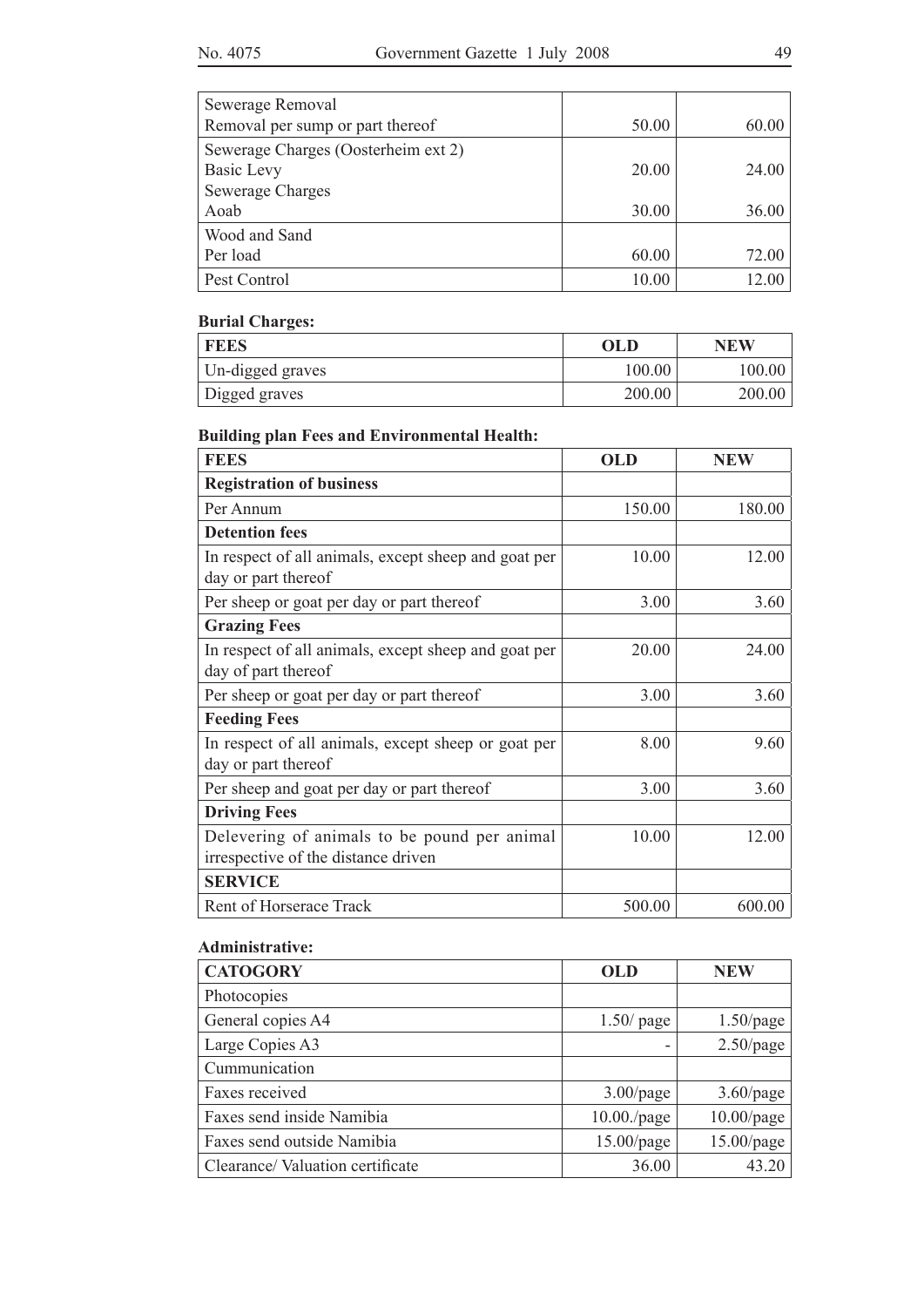| <b>WATER SUPPLY</b><br><b>CATEGORY</b>      | <b>OLD</b>                           | <b>NEW</b> |
|---------------------------------------------|--------------------------------------|------------|
| Deposit                                     |                                      |            |
| Residential                                 | 148.00                               | 148.00     |
| All other customers                         | 334.50                               | 334.50     |
| Connecting fees                             |                                      |            |
| Residential                                 | 319.00                               | 319.00     |
| All other customers                         | Actual cost<br>plus 15%<br>surcharge | The same   |
| Monthly basic charges                       |                                      |            |
| Residential                                 | 22.00                                | 25.30      |
| All other customers                         | 94.00                                | 108.10     |
| Customer costs                              |                                      |            |
| Per litre                                   | 0.07                                 | 0.09       |
| Per cubic litre                             | 9.30                                 | 10.70      |
| Extra charges                               |                                      |            |
| Disconnecting charges non-payment           | <b>NIL</b>                           | <b>NIL</b> |
| Disconnecting charges on request            | 20.00                                | 57.50      |
| Reconnection charges non payment            | 182.00                               | 182.00     |
| Reconnection charges on request             | 20.00                                | 57.50      |
| Prepayment customers                        |                                      |            |
| Pre-debit levy                              |                                      |            |
| Yard meter customers                        | 140.00                               | 161.00     |
| Standpipe customers per month               | 55.00                                | 63.30      |
| Consumption cost including maintenance levy | 18.00                                | 20.70      |

The charges and tariffs with regard to the provision of water to residential customers excludes VAT of 15% but will affects business and all other customers.

## **ELECTRICITY SUPPLY**

|                                         | OLD               | <b>NEW</b>         |
|-----------------------------------------|-------------------|--------------------|
| <b>CHARGES AND LEVIES</b>               |                   |                    |
| <b>Small Customers</b>                  |                   |                    |
| Basic charges                           | N\$2.89/Amp       | N\$3.47/Amp        |
| <b>Energy Charges</b>                   | N\$0.60/kWh       | N\$0.72/kWh        |
| <b>ECB</b> Levy                         | N\$0.0045kWh      | N \$0.0060/<br>kWh |
| Customers above 60 ampere - Three phase |                   |                    |
| Basic charge                            | N\$8.70/Amp       | N\$10.44/Amp       |
| Energy charge                           | N\$0.60/kWh       | N\$0.72/kWh        |
| <b>ECB</b> Levy                         | N\$0.0045/<br>kWh | N\$0.0060/<br>kWh  |
| <b>Large Customers - Three phase</b>    |                   |                    |
| <b>Basic Charge</b>                     | N\$8.70/Amp       | N\$10.44/Amp       |
| Energy charge                           | N\$0.57/kWh       | N\$0.68/kWh        |
| <b>ECB Levy</b>                         | N\$0.0045/<br>kWh | N\$0.0060/<br>kWh  |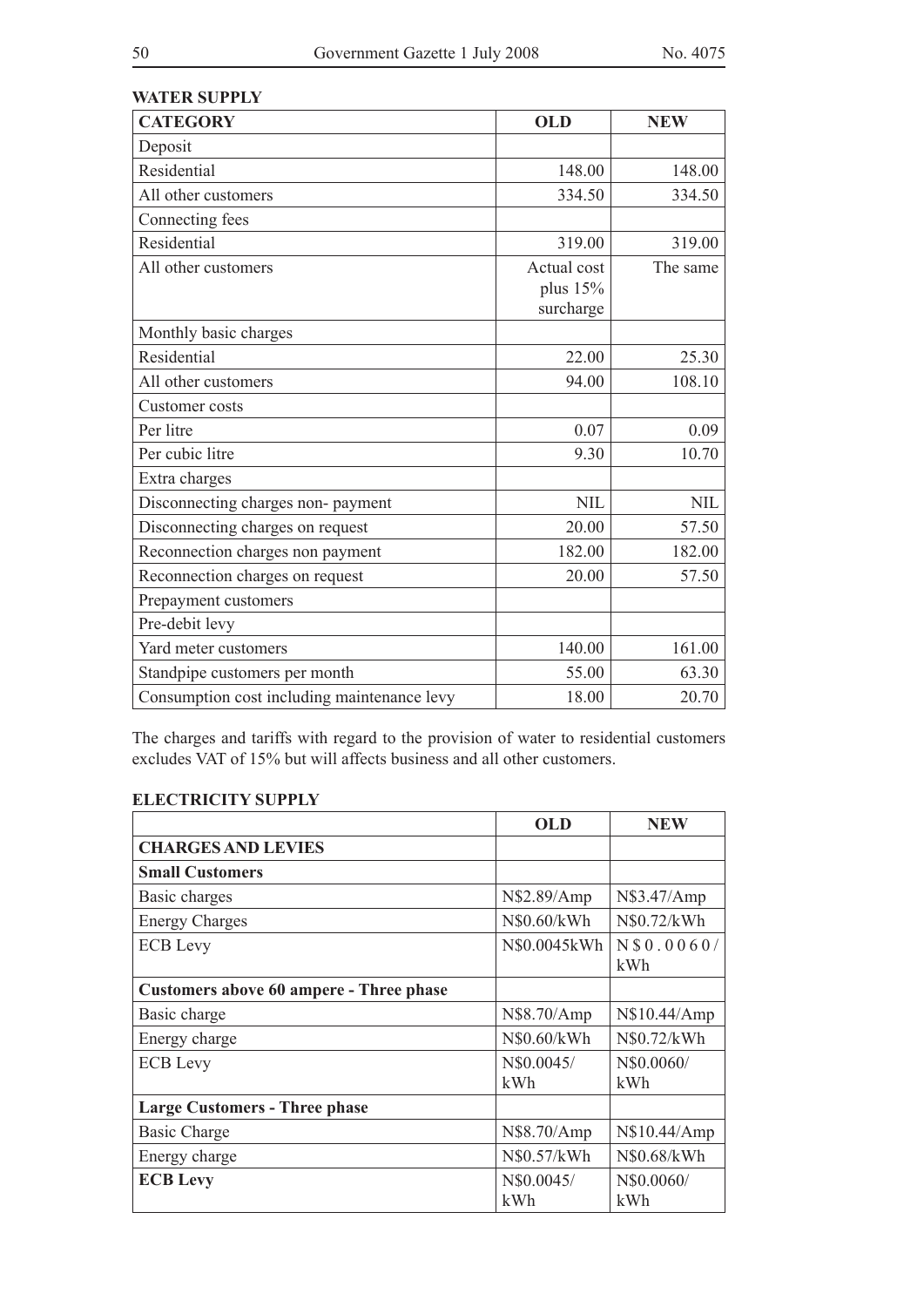| Minimum demand charge                                | N\$72.36 Per        | N\$86.83 Per      |
|------------------------------------------------------|---------------------|-------------------|
|                                                      | month for every     | month for every   |
|                                                      | kVa according       | kVa according     |
|                                                      | to max. deman       | to max. demand    |
|                                                      | meter. If a meter   | meter. If a meter |
|                                                      | registers less      | registers less    |
|                                                      | than $40kVa/$       | than 40kVa/       |
|                                                      | month the           | month the         |
|                                                      | customer shall      | customer shall    |
|                                                      | be assessed as      | be assessed as    |
|                                                      | if a demand         | if a demand       |
|                                                      | of 40kVa was        | of 40kVa was      |
|                                                      | delivered           | delivered         |
| <b>Prepayment meters</b>                             |                     |                   |
| Energy charge                                        | N\$0.67kWh          | N\$0.80/kWh       |
| <b>ECB</b> Levy                                      | N\$0.0045/          | N\$0.0060/        |
|                                                      | kWh                 | kWh               |
| <b>Other charges</b>                                 | <b>OLD</b>          | <b>NEW</b>        |
| Conventional metering                                |                     |                   |
| A. Deposists                                         |                     |                   |
| Small customers residential                          | N\$332.75           | N\$378.34         |
| All other customers                                  |                     |                   |
| Single phase                                         | N\$510.41           | N\$612.49         |
| Three phase                                          | N\$945.15           | N\$1134.18        |
| <b>B.</b> Connecting fees                            |                     |                   |
| Residential customers                                | <b>Nil</b>          | Nil               |
| Single phase up to 60 ampere                         | <b>Actual costs</b> | The same          |
|                                                      | plus $15%$          |                   |
|                                                      | surcharge           |                   |
| Three phase up to 16mm                               | <b>Actual costs</b> | Actual costs      |
|                                                      | plus $15%$          | plus $15%$        |
|                                                      | surcharge           | surcharge         |
| C. Extra costs                                       |                     |                   |
| Disconnecting charges                                | N\$139.15           | N\$158.21         |
| Reconnecting charges                                 | N\$139.15           | N\$158.21         |
| D. Readyboard installation                           |                     |                   |
| Readyboard installation without the meter, whereby   |                     |                   |
| no house reticulation is Involved, will be subjected |                     |                   |
| to the actual cost plus 15% surcharge                |                     |                   |
| <b>Prepayment metering</b>                           |                     |                   |
| A. Connecting fees                                   | N\$2 497.75         | N\$2 497.75       |
| Single phase                                         | (Vat 15%)           | (Vat 15%)         |
|                                                      | included)           | included)         |
|                                                      | Actual cost plus    | Actual cost plus  |
|                                                      | 15% surcharge       | 15% surcharge     |

### **BY ORDER OF THE VILLAGE COUNCIL OF AROAB**

**\_\_\_\_\_\_\_\_\_\_\_\_\_\_\_**\_

**B. ROOI CHAIRPERSON OF THE COUNCIL OF AROAB**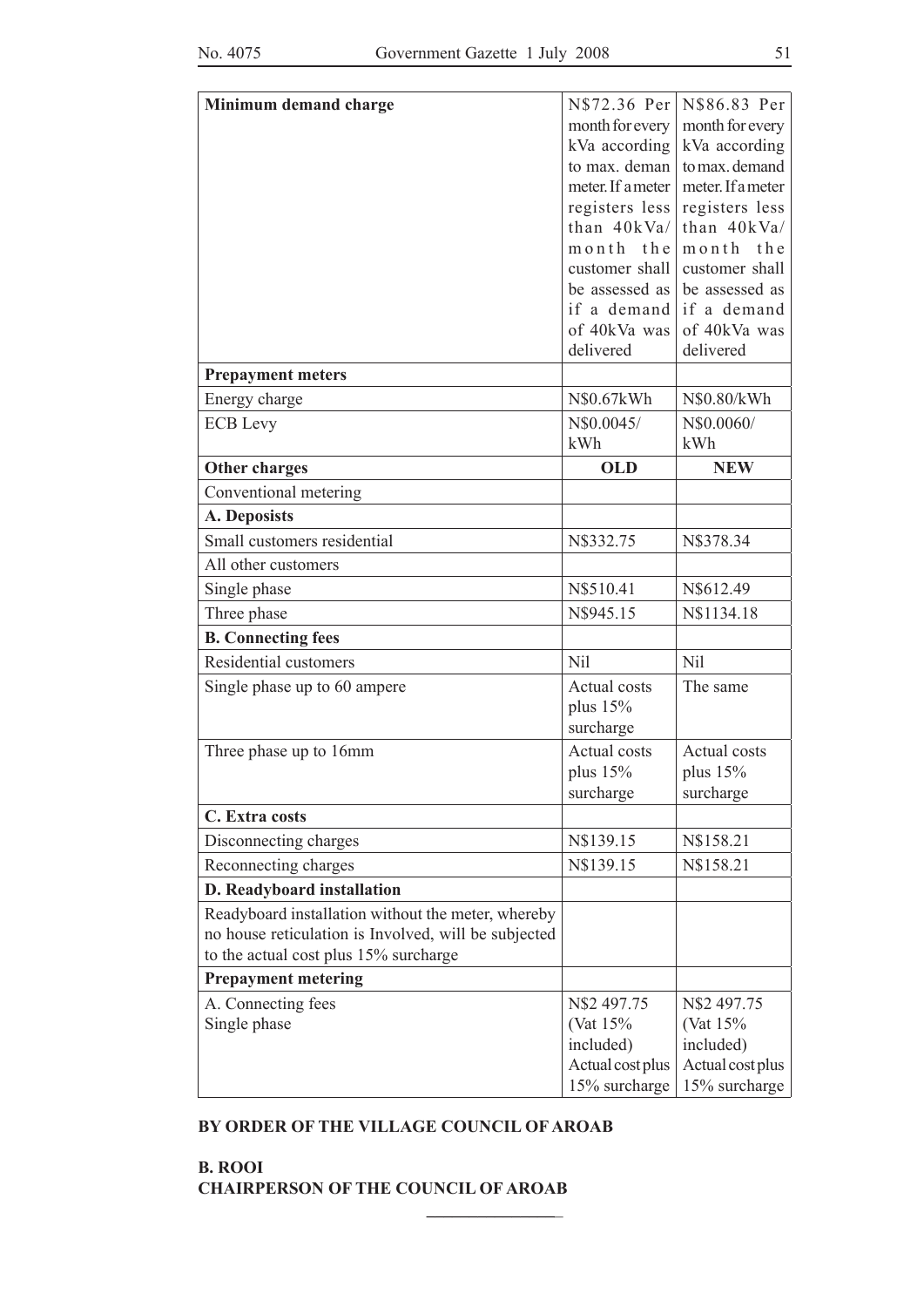### **KHORIXAS TOWN COUNCIL**

No. 203 2008

### TARIFF STRUCTURE FOR 2008/2009

Khorixas Town council has under section 30(1) of Local Authorities of 1992(Act No. 23 of 1992),as amended, determined the tariff structure for the financial year ending 30 June 2008 as set out in this schedule with effect from 1st July 2008.

## **1. WATER**

| <b>CATEGORY</b>            | 2007/2008    | <b>Tariff</b>                    | 2008/2009    |
|----------------------------|--------------|----------------------------------|--------------|
| <b>BASIC CHARGES</b>       |              |                                  |              |
| House/Residential          | 57.86        | -                                | 57.86        |
| <b>Business</b>            | 201.60       |                                  | 201.60       |
| Churches                   | 156.49       |                                  | 156.49       |
| <b>SERVICE FEES</b>        |              |                                  |              |
| Re-Connection fees Bus.    | 140.00       | 43%                              | 200.00       |
| Re-Connection fees Res.    | 60.00        | 66.7%                            | 100.00       |
| <b>ILLEGAL CONNECTIONS</b> |              |                                  |              |
| First Offence              | 2000.00      | $\overline{a}$                   | 2000.00      |
| <b>Second Offence</b>      | $2000.00 +$  |                                  | $2000.00 +$  |
|                            | Legal Action |                                  | Legal Action |
| <b>UNIT CHARGES</b>        |              |                                  |              |
| <b>Residential</b>         |              |                                  |              |
| Scale                      |              |                                  |              |
| Kilo Litre                 |              |                                  |              |
| $1 - 30$                   | 8.62         | 5%                               | 9.05         |
| $31 - 60$                  | 8.87         | 5%                               | 9.40         |
| 61 upwards                 | 8.94         | $5\%$                            | 9.66         |
| <b>Business</b>            |              |                                  |              |
| Scale                      |              |                                  |              |
| Kilo Liter                 |              |                                  |              |
| $1 - 30$                   | 9.90         | $5\%$                            | 10.40        |
| $31 - 60$                  | 10.09        | 5%                               | 10.70        |
| 61 upwards                 | 10.27        | 5%                               | 11.09        |
| <b>PRE-PAID WATER</b>      |              |                                  |              |
| <b>RESIDENTIAL</b>         |              |                                  |              |
| Unit charge                | 7.98         |                                  | 7.98         |
| Plus Basic Charge          | 3.85         | ٠                                | 3.85         |
| Plus Old Debt              | 9.33         |                                  | 9.33         |
| Plus Tag Cost              | 0.65         |                                  | 0.65         |
| Plus Garden Refuse         | 0.65         |                                  | 0.65         |
|                            | 21.51        | <b>TOTAL</b><br><b>UNIT COST</b> | 21.51        |
| <b>STAND-PIPES</b>         | 11.34        | 5%                               | 11.91        |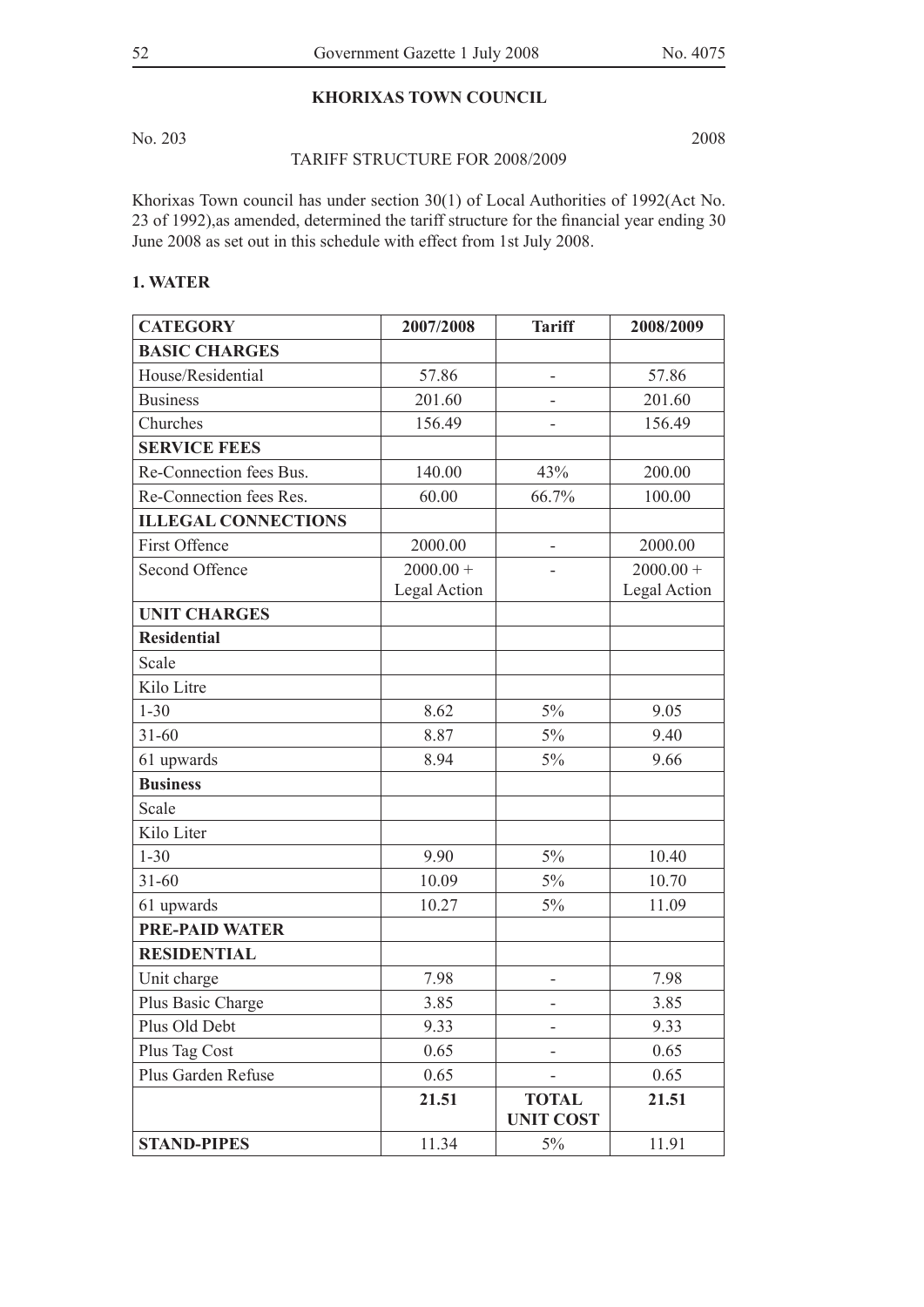## **2. SEWERAGE**

| <b>CATEGORY</b>                  | <b>TARIFF</b> | $\frac{0}{0}$   | <b>TARIFF</b>   |
|----------------------------------|---------------|-----------------|-----------------|
|                                  | 2007/2008     | <b>INCREASE</b> | <b>INCREASE</b> |
| Sewerage per toilet Residential  | 23.36         | 5%              | 24.53           |
| Sewerage per toilet Business     | 43.52         | 5%              | 45.86           |
| Sewerage per toilet Hotel        | 43.52         | 5%              | 45.86           |
| Sewerage per toilet Hospital     | 43.52         | 5%              | 45.86           |
| Sewerage per toilet Hostel       | 43.52         | 5%              | 45.86           |
| Sewerage per toilet Sport-Ground | 43.52         | 5%              | 45.86           |
| Charges for blockages between    | 66.76         |                 | 66.76           |
| House and headline               |               |                 |                 |
| Basic charge for Business        | 82.80         | 10.7%           | 91.75           |
| <b>BASIC CHARGES</b>             |               |                 |                 |
| <b>Business</b>                  | 87.05         | 5%              | 91.40           |
| Residential                      | 23.36         |                 | 23.36           |
| Hotel                            | 87.05         | 5%              | 91.40           |
| Hospital                         | 87.05         | 5%              | 91.40           |
| Hostel                           | 87.05         | 5%              | 91.40           |
| Sports-Ground                    | 87.05         | 5%              | 91.40           |
| New Connection                   | 378.00        | 5%              | 397.00          |

# **3.SANITATION**

| <b>CATEGORY</b>               | <b>TARIFF</b> | $\frac{0}{0}$   | <b>TARIFF</b> |
|-------------------------------|---------------|-----------------|---------------|
|                               | 2007/2008     | <b>INCREASE</b> | 2008/2009     |
| <b>BASIC CHARGES</b>          |               |                 |               |
| Residential                   | 23.99         | $5\%$           | 25.99         |
| <b>Business</b>               | 44.69         | $5\%$           | 46.92         |
| Churches                      | 30.98         | $5\%$           | 32.53         |
| <b>Heavy Material Removal</b> | 172.50        | 25%             | 215.65        |
| <b>ILLEGAL REFUSE DUMPING</b> | 200.00        | 25%             | 250.00        |
| <b>DELIVERY OF SAND</b>       | 200.00        | 50%             | 300.00        |
| <b>ILLEGAL SAND GATHERING</b> | 300.00        | 66.7%           | 500.00        |
| Refuse bin / bin actual cost  | 250.00        | 10%             | 275.00        |
| Garden Refuse Removal On      | 60.00         |                 | 60.00         |
| Request                       |               |                 |               |
| Refuse Container (Weekly)     | 30.00         | 67%             | 50.00         |

# **4. RATES AND TAXES**

| <b>CATEGORY</b> | <b>TARIFF</b><br>2007/2008 | $\frac{0}{0}$<br><b>INCREASE</b> | <b>TARIFF</b><br>2008/2009 |
|-----------------|----------------------------|----------------------------------|----------------------------|
| Site/Land       | 0.1241                     | $5\%$                            | 0.1303                     |
| Improvement     | 0.0270                     | $5\%$                            | 0.0284                     |

# **5. PUBLIC HEALTH**

| <b>CATEGORY</b>                    | <b>TARIFF</b><br>2007/2008 | $\frac{0}{0}$<br><b>INCREASE</b> | <b>TARIFF</b><br>2008/2009 |
|------------------------------------|----------------------------|----------------------------------|----------------------------|
| <b>BUILDING PLAN COPIES</b>        |                            |                                  |                            |
| Large $(100 \times 50 \text{ cm})$ | 26.57                      |                                  | 26.57                      |
| Small $(50 \times 25 \text{ cm})$  | 1594                       |                                  | 1594                       |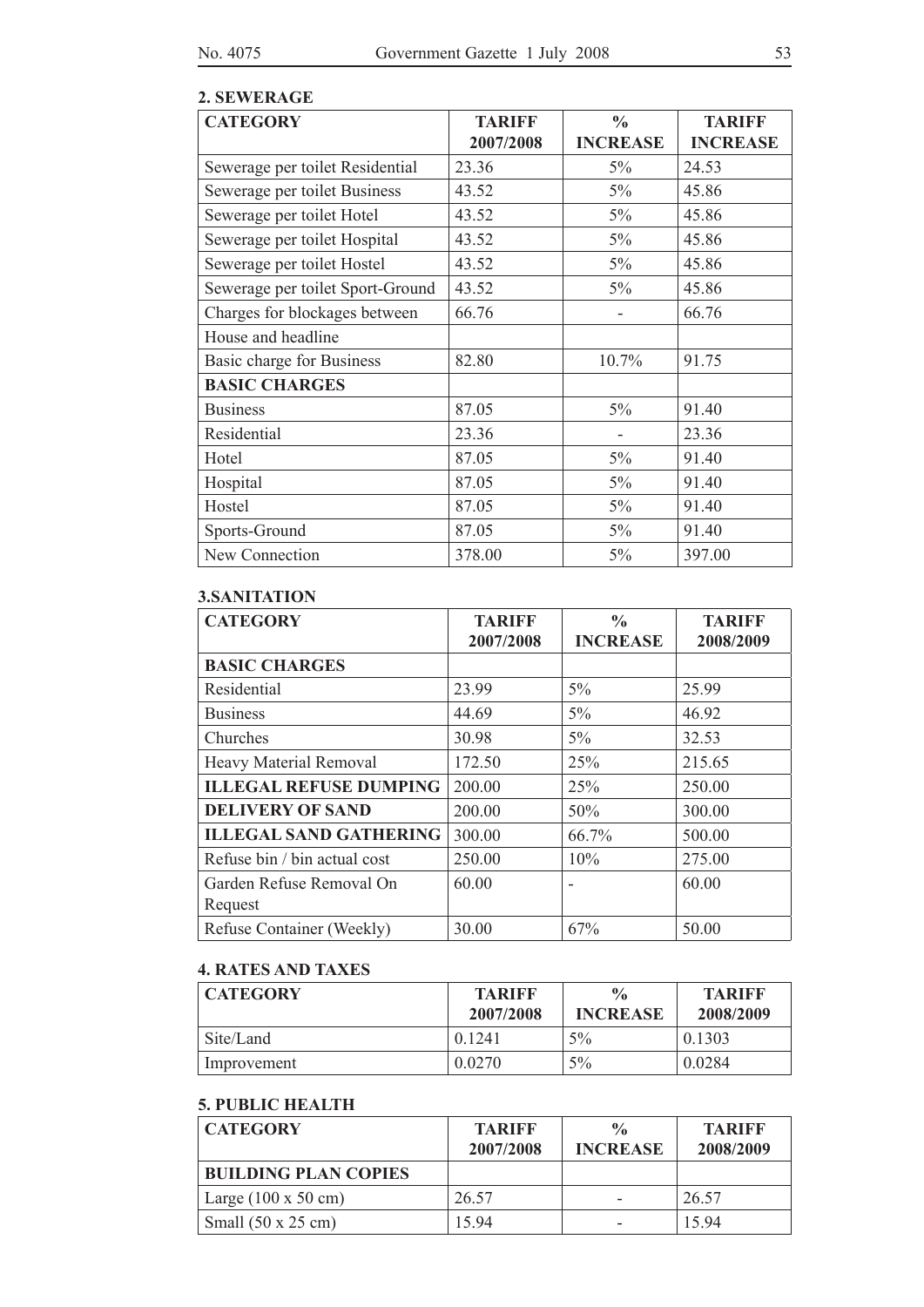| <b>APPROVAL OF BUILDING</b><br><b>PLANS</b>   |         |     |         |
|-----------------------------------------------|---------|-----|---------|
| Basic charge on submission                    | 92.99   | ÷   | 92.99   |
| Building plan per square meter                | 1.20    |     | 1.20    |
| Boundary wall per square meter                | 1.20    |     | 1.20    |
| <b>ADMINISTRATIVE COST</b>                    |         |     |         |
| Rent of Abbattoir                             | 3795.00 |     | 3795.00 |
| <b>SLAUGHTERING FEES</b>                      |         |     |         |
| Cattle/Donkeys                                | 29.10   |     | 29.10   |
| Calves (up to 1000kg)                         | 21.83   |     | 21.83   |
| Sheep, Goats, Pigs                            | 14.55   |     | 14.55   |
| <b>TOWN MAP</b>                               |         |     |         |
| Large                                         | 72.74   |     | 72.74   |
| Small                                         | 36.37   |     | 36.37   |
| <b>FITNESS CERTIFICATES</b>                   |         |     |         |
| Hawkers                                       | 69.58   |     | 69.58   |
| Peddlers                                      | 139.15  |     | 139.15  |
| <b>Business</b>                               | 208.73  |     | 208.73  |
| <b>CUTTING AND REMOVING</b><br><b>TREES</b>   |         |     |         |
| <b>Small Trees</b>                            | 69.58   |     | 69.58   |
| <b>Big Trees</b>                              | 97.41   |     | 97.41   |
| <b>REMOVAL OF DERELICT</b><br><b>VEHICLES</b> |         |     |         |
| Sedan/Station wagon                           | 37.95   |     | 37.95   |
| $\frac{3}{4}$ Ton                             | 63.25   |     | 63.25   |
| Truck 7 ton                                   | 88.55   |     | 88.55   |
| Rent of Council Chamber                       | 300.00  | 25% | 375.00  |

# **6. CEMETERY**

## **OLD CEMETERY**

| <b>CATEGORY</b>               | <b>TARIFF</b><br>2007/2008 | $\frac{0}{0}$<br><b>INCREASE</b> | <b>TARIFF</b><br>2008/2009 |
|-------------------------------|----------------------------|----------------------------------|----------------------------|
| Funerals $(0-10 \text{ Yrs})$ | 73.50                      | 50%                              | 110.25                     |
| Funerals (11 Yrs and above)   | 137.50                     | 49.5%                            | 215.85                     |
| Grave excavation              | 337.31                     |                                  | 337.31                     |
| <b>Reserved Graves</b>        | 132.83                     | 49.7%                            | 198.85                     |
| Information from register     | 15.10                      |                                  | 15.10                      |

# **NEW CEMETERY**

| <b>CATEGORY</b>               | <b>TARIFF</b> | $\frac{0}{0}$   | <b>TARIFF</b> |
|-------------------------------|---------------|-----------------|---------------|
|                               | 2007/2008     | <b>INCREASE</b> | 2008/2009     |
| Funerals $(0-10 \text{ Yrs})$ | 175.00        |                 | 175.00        |
| Funerals (11 Yrs and above)   | 350.00        |                 | 350.00        |
| Grave excavation              | 500.00        |                 | 500.00        |
| <b>Reserved Graves</b>        | 250.00        |                 | 250.00        |
| Information from register     | 40.00         |                 | 40.00         |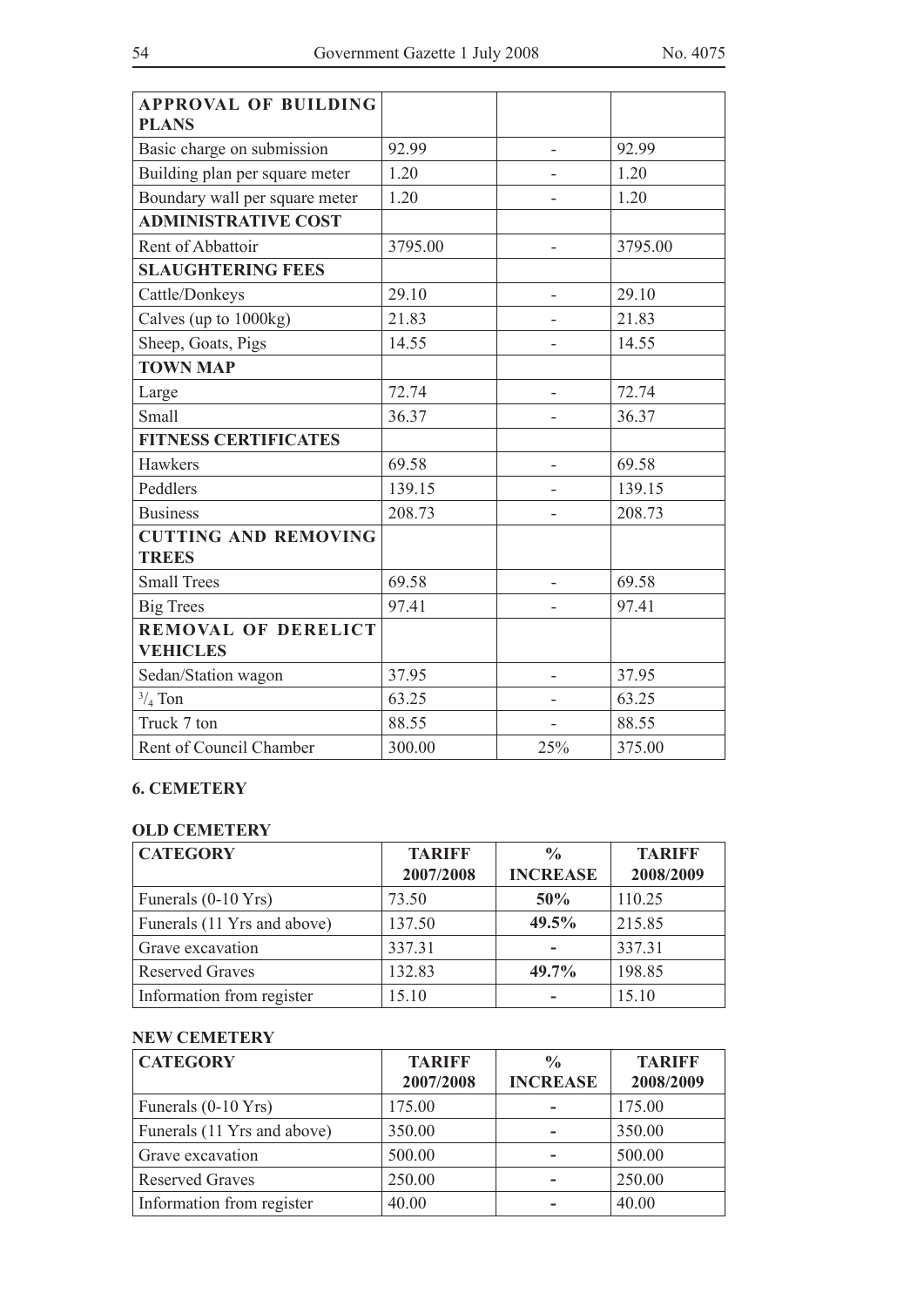# **7. PONDS**

| <b>CATEGORY</b>                                                          | <b>TARIFF</b>         | $\frac{0}{0}$   | <b>TARIFF</b>       |
|--------------------------------------------------------------------------|-----------------------|-----------------|---------------------|
|                                                                          | 2007/2008             | <b>INCREASE</b> | 2008/2009           |
| <b>DETENTION FEES IN</b><br><b>RESPECT OF ANIMALS</b><br><b>CAPTURED</b> |                       |                 |                     |
| Cattle                                                                   | 8.63/animal/<br>day   |                 | 8.63/animal/<br>day |
| Goat, Sheep                                                              | 5.75/animal/<br>day   |                 | 5.75/animal/<br>day |
| Horse, Donkey                                                            | 8.63/animal/<br>day   |                 | 8.63/animal/<br>day |
| Rent of pond                                                             | 8.63/animal/<br>day   |                 | 8.63/animal/<br>day |
| <b>GRAZING FEES</b>                                                      |                       |                 |                     |
| All animals mentioned above                                              | 11.50/day             |                 | 11.50/day           |
| <b>FEEDING FEES</b>                                                      |                       |                 |                     |
| All animals mentioned above                                              | 11.50/day             |                 | 11.50/day           |
| Sold after $(5)$ days on auction                                         |                       |                 |                     |
| Lease of Town Lands                                                      |                       |                 |                     |
| With Livestock from:                                                     |                       |                 |                     |
| $1 - 20$                                                                 | 50.00 <sub>p</sub> /m |                 | $50.00$ /pm         |
| $21 - 50$                                                                | 100.00/pm             |                 | 100.00/pm           |
| 51-100                                                                   | 200.00/pm             |                 | 200.00/pm           |
| 101-Above                                                                | 300.00/pm             |                 | 300.00/pm           |

# **8. ADMINISTRATIVE**

| <b>CATEGORY</b>           | <b>TARIFF</b> | $\frac{0}{0}$   | <b>TARIFF</b> |
|---------------------------|---------------|-----------------|---------------|
|                           | 2007/2008     | <b>INCREASE</b> | 2008/2009     |
| PHOTO COPIES              |               |                 |               |
| General copies A4         | 1.50          |                 | 1.50          |
| Large copies A5           | 2.50          |                 | 2.50          |
| <b>COMMUNICATION</b>      |               |                 |               |
| Faxes received            | $7.50$ /Page  |                 | 7.50/Page     |
| Faxes send                | 7.00/Page     |                 | 7.00/Page     |
| <b>SUNDRIES</b>           |               |                 |               |
| <b>ADVERTISING BOARDS</b> | 65.00         | 54%             | 100.00        |

# **9. PLANT HIRE**

| <b>CATEGORY</b>            | <b>TARIFF</b><br>2007/2008 | $\frac{0}{0}$<br><b>INCREASE</b> | <b>TARIFF</b><br>2008/2009 |
|----------------------------|----------------------------|----------------------------------|----------------------------|
| PER DAY TARIFF ON RENT OF  | 100.00/day                 |                                  | 100.00/day                 |
| <b>ALL MACHINERY</b>       |                            |                                  |                            |
| <b>Bull Dozer D6</b>       | 547.72/hr                  | 5%                               | 575.11 /hr                 |
| Road Grader                | 312.98/hr                  | 8%                               | 338.02/hr                  |
| Front-end-Loader           | 417.31/hr                  | 5%                               | 438.18/hr                  |
| Hydro blast                | 208.66/hr                  | 5%                               | 219.09/hr                  |
| Tipper Truck (7Ton)        | 260.86/test                | 5%                               | 273.90/test                |
| Mobile crane heavy galleon | 417.31/load                | 5%                               | 438.18/load                |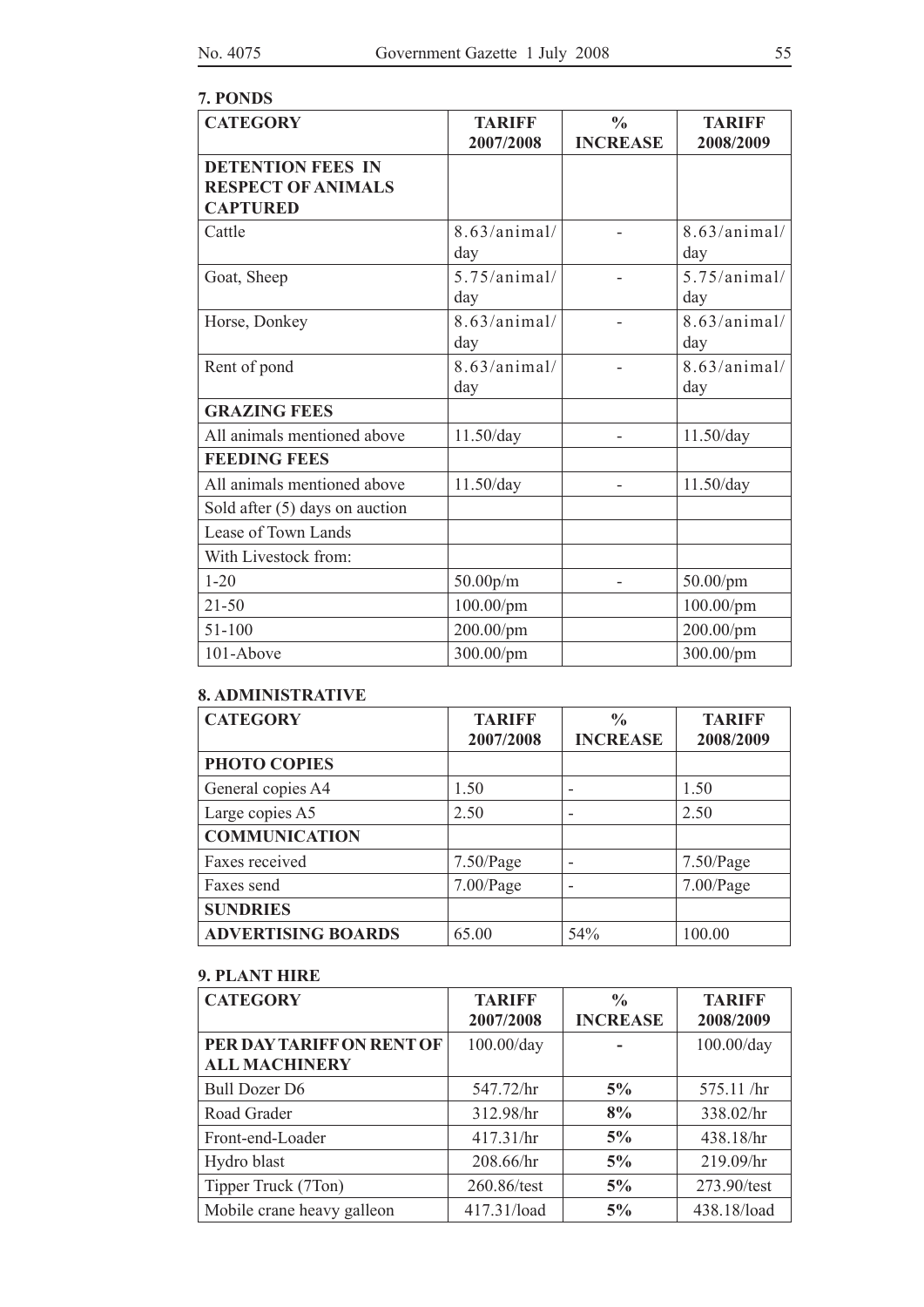| Water-Tanker            | 208.66/hr    | 8% | 255.35/hr    |
|-------------------------|--------------|----|--------------|
| Tractor                 | 226.04/hr    | 5% | 237.34/hr    |
| Compressor & Mixer      | $140.26$ /hr | 5% | $147.27$ /hr |
| Isuzu $(7$ Ton $)$      | 260.82/test  | 5% | 273.86/test  |
| Labour on all machinery | 130.41/hr    |    | 130.41/hr    |
| Kilometer-tariff        | 10.50/km     |    | 10.50/km     |

### **10. HOUSE RENT**

| <b>CATEGORY</b>         | <b>TARIFF</b> | $\frac{0}{0}$   | <b>TARIFF</b> |
|-------------------------|---------------|-----------------|---------------|
|                         | 2007/2008     | <b>INCREASE</b> | 2008/2009     |
| 2 Room Houses           | 45.37/month   |                 | 45.37/month   |
| Quarters                | 74.87/month   |                 | 74.87/month   |
| 4 Room House            | 102.09/month  |                 | 102.09/month  |
| 3 Bed-Room houses       | 136.13/month  |                 | 136.13/month  |
| 3 Bed-Room with Dinning | 170.16/month  |                 | 170.16/month  |
| <b>Luxury Houses</b>    | 206.46/month  |                 | 206.46/month  |

ADVANCE PAYMENT EQUAL TO 3 X THE HOUSE RENT BE PAID BY NEW TENANT PLUS THE CONNECTION FEE OF N\$ 378.00 PLUS DEPOSIT FEE OF N\$300.00.

### **11. RENT OF COUNCIL BUILDING**

N\$ 15 .00/M2

### **12. GENERAL**

Amount in arrear will be charged with 10 % interest per annum.

| <b>CATEGORY</b>               | <b>TARIFF</b> | $\frac{0}{0}$   | <b>TARIFF</b> |
|-------------------------------|---------------|-----------------|---------------|
|                               | 2007/2008     | <b>INCREASE</b> | 2008/2009     |
| <b>CONNECTION FEES</b>        |               |                 |               |
| Residential                   | 378.00        | 5%              | 397.00        |
| <b>Business</b>               | 434.00        | 5%              | 456.00        |
| <b>CALL-OUT FEES</b>          |               |                 |               |
| Payable if fault is customers | 90.00         |                 | 90.00         |
| Repair on seal tempered       | 60.00         |                 | 60.00         |
| Temporary shut off on request | 30.10         |                 | 30.10         |
| Reconnection on request       | 30.10         |                 | 30.10         |
| <b>FIRE-BRIGADE</b>           | 225/Call out/ |                 | 225/Call out/ |
|                               | hr            |                 | hr            |
| <b>DEPOSITS ON BILL</b>       |               |                 |               |
| Residential                   | 300.00        |                 | 300.00        |
| <b>Business</b>               | 400.00        |                 | 400.00        |

**\_\_\_\_\_\_\_\_\_\_\_\_\_\_\_**\_

### **APPROVED**

**BY ORDER OF COUNCIL**

**M. TSAEB CHAIRPERSON OF THE COUNCIL** Khorixas, 15 May 2008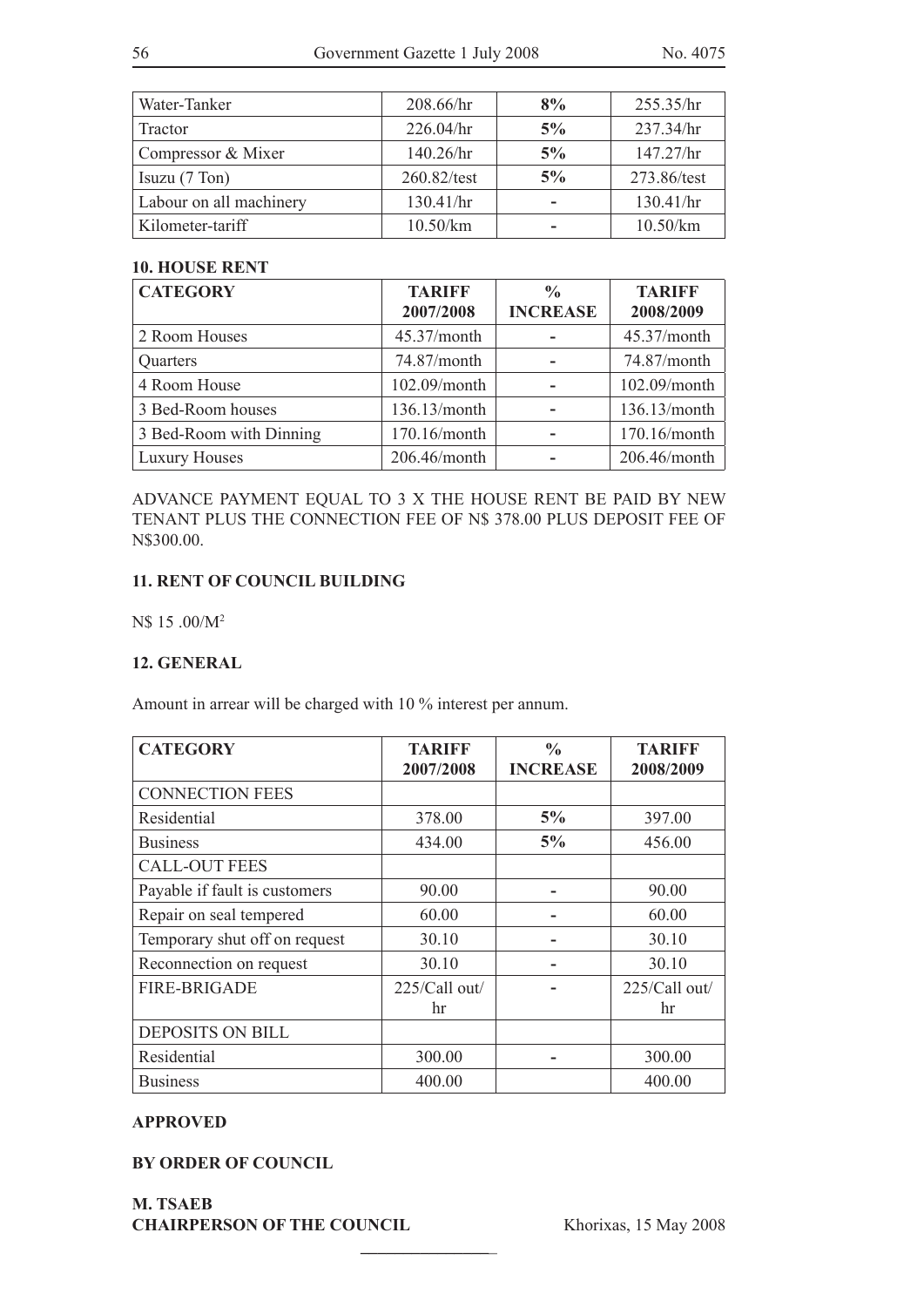## **BETHANIE VILLAGE COUNCIL**

### No. 204 2008

## AMENDMENT OF CHARGES, FEES, RATES AND OTHER CHARGES FISCAL YEAR 2008/2009

The Bethanie Village Council has under section 30(1) of the Local Authorities Act of 1992 (Act No. 23 of 1992) as amended, amends the charges, fees, rates and other moneys payable in respect of services rendered by the council as set out in the schedule, with effect from 1 July 2008

| <b>Tariff Description</b>                               | <b>Note</b>                | <b>Existing Tariffs</b><br>N\$ | <b>Proposed</b><br><b>Tariffs N\$</b> | <b>Increase</b><br>$\frac{0}{0}$ |
|---------------------------------------------------------|----------------------------|--------------------------------|---------------------------------------|----------------------------------|
| <b>ELECTRICITY SUPPLY</b><br><b>TARIFFS</b>             |                            |                                |                                       |                                  |
| Monthly basic charge<br><b>Residential and Business</b> |                            |                                |                                       |                                  |
| Single phase (Residential)                              | N\$ 2.50 x<br>Amp x creuit | 2.50                           | 3.00                                  | 20%                              |
| Three phase and single phase<br>(Business)              | N\$ 3.80 x<br>Amp x creuit | 3.80                           | 4.60                                  | 21%                              |
| Customers above 60 Amp                                  |                            |                                |                                       |                                  |
| Three phase                                             | N\$ 3.90 x<br>Amp x creuit | 3.90                           | 4.70                                  | 21%                              |
| <b>DEPOSIT</b>                                          |                            |                                |                                       |                                  |
| Residential (Conventional)                              |                            | 275.00                         | 300.00                                | 9%                               |
| Residential (Pre-Paid)                                  |                            | 275.00                         | 60.00                                 | $-78%$                           |
| <b>Business (Conventional)</b>                          |                            | 605.00                         | 700.00                                | 30%                              |
| Business (Pre-Paid)                                     |                            | 605.00                         | 120.00                                | $-80\%$                          |
| <b>CONNECTION FEES (new)</b>                            |                            |                                |                                       |                                  |
| <b>Residential:</b>                                     |                            |                                |                                       |                                  |
| Single phase (Conventional)                             |                            |                                | Actual cost +<br>15%                  |                                  |
| Single phase (Pre-Paid)                                 |                            |                                | Actual cost +<br>15%                  |                                  |
| <b>Business:</b>                                        |                            |                                |                                       |                                  |
| Three phase (Conventional)                              |                            |                                | Actual $cost +$<br>15%                |                                  |
| Three phase (Pre-Paid)                                  |                            |                                | Actual cost +<br>15%                  |                                  |
| All other customers                                     |                            |                                | Actual $cost +$<br>15%                |                                  |
| All phases                                              |                            |                                | Actual $cost +$<br>15%                |                                  |
| Re- /Disconnection (own<br>request)                     |                            | 150.00                         | 50.00                                 | $-67%$                           |
| Re/ Disconnection (Non-<br>payment)                     |                            | 250.00                         | 75.00                                 | $-70^{\circ}/6$                  |
| <b>ENERGY CHARGES</b><br>(Tariffs per kWh unit)         |                            |                                |                                       |                                  |
| <b>CONVENTIONAL</b>                                     |                            |                                |                                       |                                  |
| Residential                                             |                            | 0.80                           | 0.95                                  | 19%                              |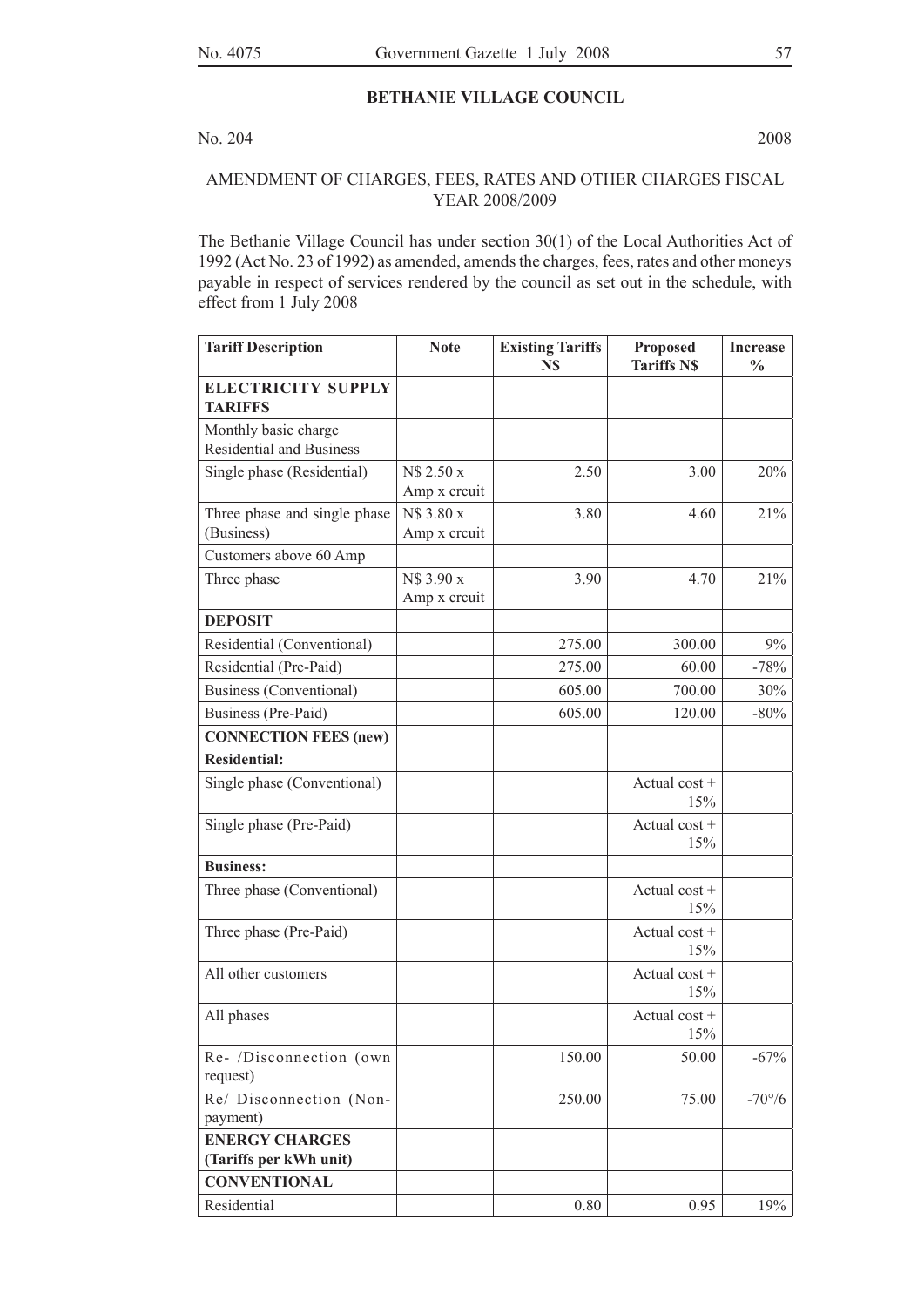| <b>Business</b>                                       | 0.85 | 1.05   | 24% |
|-------------------------------------------------------|------|--------|-----|
| <b>PREPAID</b>                                        |      |        |     |
| Residential                                           | 0.80 | 0.95   | 19% |
| Residential: Informal<br>Settlement                   | 0.80 | 1.00   | 25% |
| <b>Business</b>                                       | 0.85 | 1.02   | 20% |
| <b>ELECTRICITY</b>                                    |      |        |     |
| Testing of defect meters                              |      |        |     |
| Consumer must pay deposito<br>for testing of a meter: |      | 150.00 |     |

Testing of defective meters is free of charge where it is found that the meter has a defect. The Deposito will be refunded if it is found that the meter registered correctly, the customer must bear the actual cost of the test.

## **GENERAL/ELECTRICITY**

If meters are out of order, the Council reserves the right to determine an average consumption based on previous consumptions. If in the case of vandalism or theft, a penalty fee amounting to the actual coat of the meter will be payable.

| <b>WATER SUPPLY TARIFFS</b>                           |               |                        |                      |        |
|-------------------------------------------------------|---------------|------------------------|----------------------|--------|
| Residential                                           | unit price KI | 7.68                   | 8.45                 | 10%    |
| <b>Business</b>                                       | unit price KI | 7.90                   | 8.75                 | 11%    |
| Consumption per unit                                  |               |                        |                      |        |
| Prepaid Water Supply (All<br>prepaid customers)       |               | 8.00                   | 8.75                 | 9%     |
| Prepaid Water Supply<br>(Informal Settlement)         |               | 8.80                   |                      |        |
| <b>MONTHLY BASIC</b><br><b>CHARGES</b>                |               |                        |                      |        |
| Residential (from erf<br>boundary)                    |               | 45.00                  | 50.00                | $11\%$ |
| <b>Business</b>                                       |               | 90.00                  | 100.00               | $11\%$ |
| <b>CONNECTION FEES (1m</b><br>from Erf boundary)      |               |                        |                      |        |
| Residential (20mm standard)                           |               | 650.00                 | 650.00               | $0\%$  |
| <b>Business</b>                                       |               | 750.00                 | 750.00               | $0\%$  |
| Other customers                                       |               |                        |                      |        |
| (50mm and more)                                       |               |                        | Actual cost + $15\%$ |        |
| <b>DEPOSIT</b>                                        |               |                        |                      |        |
| Residential                                           |               | 130.00                 | 150.00               | 15%    |
| <b>Business</b>                                       |               | 260.00                 | 300.00               | 15%    |
| <b>Bulk Users</b>                                     |               | $\theta$               | 1000.00              |        |
| <b>DISCONNECTION</b>                                  |               |                        |                      |        |
| On own request                                        |               | 80.00                  | 50.00                | $-38%$ |
| Reconnection - non payment                            |               | 125.00                 | 75.00                | $-40%$ |
| <b>PREPAID WATER TOKENS</b>                           |               |                        |                      |        |
| New connection                                        |               | Actual $\cos t + 15\%$ |                      |        |
| Replacement                                           |               | Actual cost + $15%$    |                      |        |
| <b>WATER</b>                                          |               |                        |                      |        |
| Consumer must pay deposito<br>for testing of a meter: |               |                        | 150.00               |        |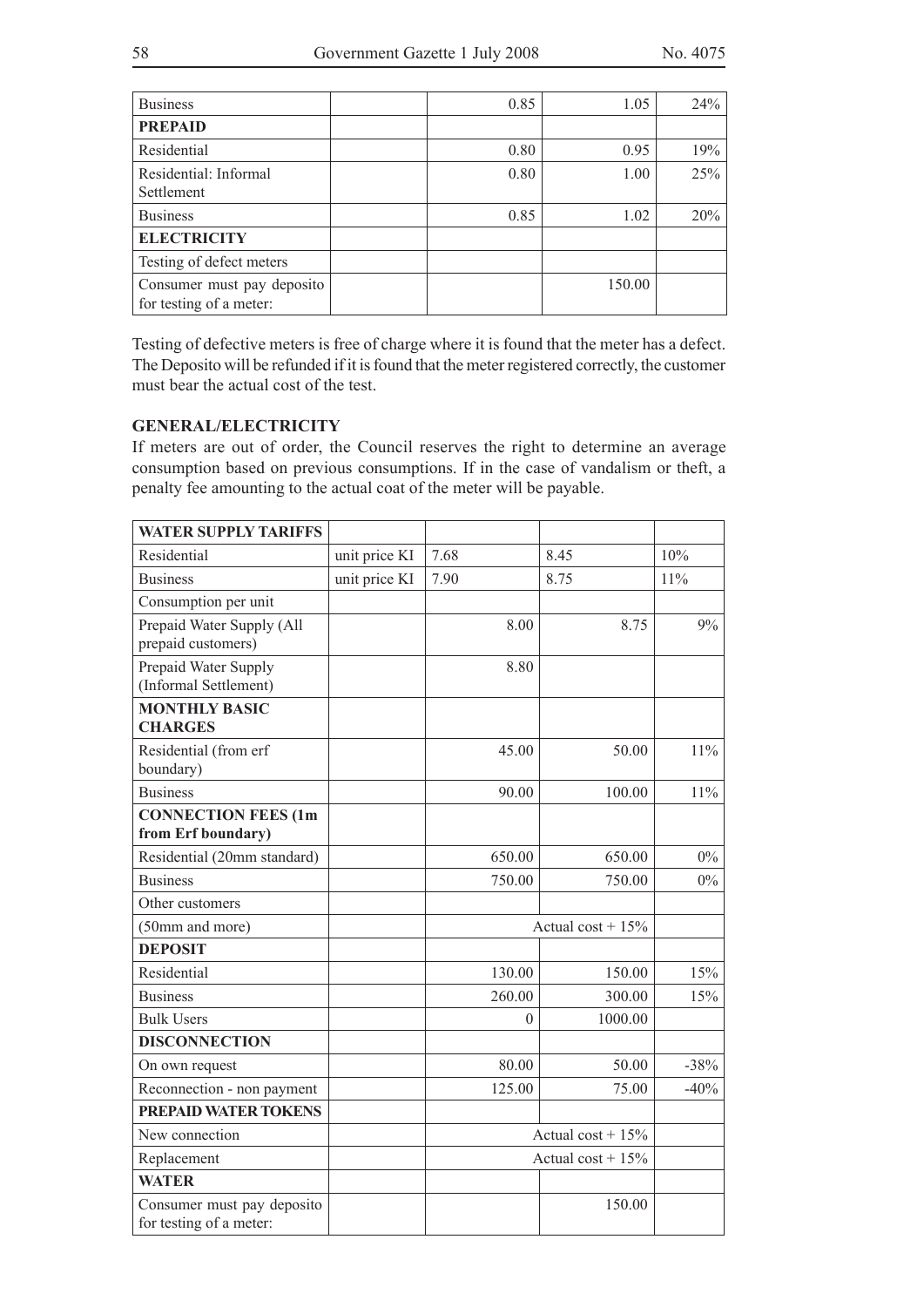| Testing of defective meters is free of charge where it is found that the meter has a defect. |                             |        |                             |       |
|----------------------------------------------------------------------------------------------|-----------------------------|--------|-----------------------------|-------|
| The Deposito will be refunded                                                                |                             |        |                             |       |
| If found in sound working condition, the customer must pay the actual cost.                  |                             |        |                             |       |
| <b>ILLEGAL WATER</b><br><b>CONNECTIONS</b>                                                   |                             |        |                             |       |
| Bypass, sabotage or tempering<br>water meter                                                 |                             |        |                             |       |
| First Offence                                                                                |                             |        | $1000 + \text{consumption}$ |       |
| Second Offence                                                                               |                             |        | Legal Action                |       |
| <b>SEWERAGE</b>                                                                              |                             |        |                             |       |
| New connection                                                                               |                             |        | Actual cost + $15%$         |       |
| <b>SEWERAGE BASIC</b><br><b>CHARGES</b>                                                      |                             |        |                             |       |
| Residential                                                                                  |                             | 20.00  | 25.00 2                     | $5\%$ |
| <b>Business</b>                                                                              |                             | 60.00  | 75.00 2                     | 5%    |
| Sewerage pumps:                                                                              |                             |        |                             |       |
| Removal per 1 Kilolitre or                                                                   |                             | 30.00  | 35.00                       | 17%   |
| part thereof                                                                                 |                             |        |                             |       |
| <b>REFUSE REMOVAL</b>                                                                        |                             |        |                             |       |
| <b>Removal per standard</b>                                                                  |                             |        |                             |       |
| Residential                                                                                  |                             | 25.00  | 30.00                       | 20%   |
| <b>Business</b>                                                                              |                             | 100.00 | 125.00                      | 25%   |
| Removal of garden refuse on<br>request                                                       |                             | 100.00 | 100.00                      | $0\%$ |
| Removal of Building Rubble<br>per lorry and part thereof                                     |                             | 150.00 | 175.00                      | 17%   |
| Delivery of sand/gravel garden<br>soil per load                                              |                             | 200.00 | 250.00                      | 25%   |
| Delivery of sand/gravel /<br>garden soil per load own<br>bakkie not more than 1 ton          |                             | 0.00   | 40.00                       | $0\%$ |
| <b>ILLEGAL DUMPING OF</b><br><b>REFUSE</b>                                                   |                             |        |                             |       |
| First offence                                                                                |                             |        | 100.00                      |       |
| Second Offence                                                                               |                             |        | 250.00                      |       |
| Third Offence                                                                                |                             |        | Legal Action                |       |
| <b>WOOD</b>                                                                                  |                             |        |                             |       |
| Bakkie (own)                                                                                 |                             | 200.00 | 200.00                      | $0\%$ |
| Lorry (Council)                                                                              |                             | 400.00 | 400.00                      | $0\%$ |
| Pack of wood per kg                                                                          |                             | 1.00   | 1.50                        | 50%   |
| <b>RENT TOWNLANDS</b>                                                                        | per small<br>stock p.m      | 5.50   | 6.50                        | 18%   |
|                                                                                              | per small<br>stock p.m      | 25.00  | 30.00                       | 20%   |
| <b>ILLEGALWOODMAKING</b><br><b>IN TOWNLANDS</b>                                              |                             |        |                             |       |
| First Offence                                                                                |                             |        | 400.00                      |       |
| Second Offence                                                                               |                             |        | 1000.00                     |       |
| Third Offence                                                                                |                             |        | Legal Action                |       |
| <b>RATES AND TAXES</b>                                                                       |                             |        |                             |       |
| Assesment rates - Land value<br>(businesses)                                                 | per N\$<br>valuation<br>p.m | 0.0090 | 0.0105                      | 17%   |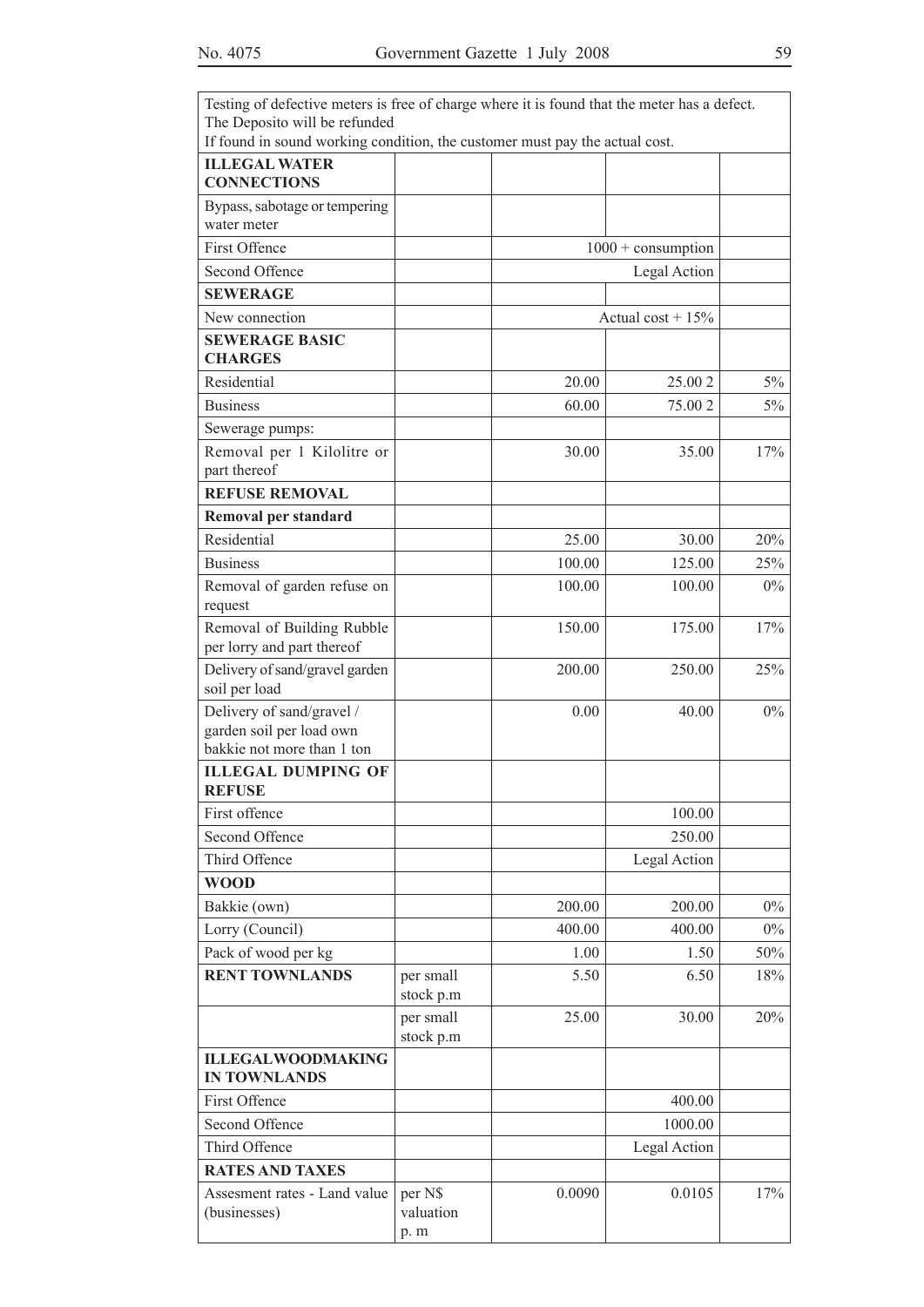| Assesment rates - Land value<br>(Residential)                                                                                                                                                                                                                        | per N\$<br>valuation<br>p.m | 0.0090 | 0.010  | $11\%$ |
|----------------------------------------------------------------------------------------------------------------------------------------------------------------------------------------------------------------------------------------------------------------------|-----------------------------|--------|--------|--------|
| <b>Improvements</b>                                                                                                                                                                                                                                                  |                             |        |        |        |
| Residential                                                                                                                                                                                                                                                          | per N\$<br>valuation<br>p.m | 0.0125 | 0.0140 | 12%    |
| <b>Business</b>                                                                                                                                                                                                                                                      | per N\$<br>valuation<br>p.m | 0.0125 | 0.0140 | 12%    |
| Central Government 80%                                                                                                                                                                                                                                               | per N\$<br>valuation<br>p.m | 0.0125 | 0.0140 | 12%    |
| <b>Building plan fees</b>                                                                                                                                                                                                                                            |                             |        |        |        |
| Decentralised Built Together<br>programme                                                                                                                                                                                                                            | sqm                         | 1.20   | 1.25   | 4%     |
| Residential                                                                                                                                                                                                                                                          | sqm                         | 1.20   | 1.25   | 4%     |
| <b>Business</b>                                                                                                                                                                                                                                                      | sqm                         | 3.30   | 3.70   | 12%    |
| <b>Upstairs building</b>                                                                                                                                                                                                                                             | sqm                         | 3.85   | 4.25   | 10%    |
| <b>BUILDING PLANS</b>                                                                                                                                                                                                                                                |                             |        |        |        |
| Building plans must be submitted to the Council before any person intends to erect a new<br>building or make alterations to an existing building within Local Authorities area. No building<br>shall be constructed/altered unless with the approval of the Council. |                             |        |        |        |
| <b>CEMETERY</b>                                                                                                                                                                                                                                                      |                             |        |        |        |
| Reserve grave                                                                                                                                                                                                                                                        | once off<br>payment         | 200.00 | 250.00 | 25%    |
| <b>Burial fees</b>                                                                                                                                                                                                                                                   |                             |        |        |        |
| Town                                                                                                                                                                                                                                                                 |                             | 60.00  | 150.00 | 150%   |
| Schmelendorf                                                                                                                                                                                                                                                         |                             | 50.00  | 75.00  | 50%    |
| Gobebfontein                                                                                                                                                                                                                                                         |                             | 50.00  | 75.00  | 50%    |
| Welfare case (with from<br>relevant authorities)                                                                                                                                                                                                                     |                             |        | 0.00   |        |
| <b>REGISTRATION OF</b><br><b>BUSINESS</b>                                                                                                                                                                                                                            |                             |        |        |        |
| First registration                                                                                                                                                                                                                                                   |                             | 300.00 | 325.00 | $8\%$  |
| Renewal                                                                                                                                                                                                                                                              |                             | 200.00 | 220.00 | 10%    |
| Hawkers                                                                                                                                                                                                                                                              |                             |        |        |        |
| <b>ADVERTISEMENT</b>                                                                                                                                                                                                                                                 |                             |        |        |        |
| <b>BOARD SIGNS</b>                                                                                                                                                                                                                                                   |                             |        |        |        |
| On pavements                                                                                                                                                                                                                                                         |                             |        |        |        |
| <b>Big business</b>                                                                                                                                                                                                                                                  |                             | 300.00 | 300.00 | $0\%$  |
| <b>Small Business</b>                                                                                                                                                                                                                                                |                             | 200.00 | 200.00 | $0\%$  |
| Advertising for of properties                                                                                                                                                                                                                                        |                             | 500.00 | 500.00 | $0\%$  |
| <b>DUPLICATING SERVICES</b>                                                                                                                                                                                                                                          |                             |        |        |        |
| <b>AND FAXES</b>                                                                                                                                                                                                                                                     |                             |        |        |        |
| A4 per copy                                                                                                                                                                                                                                                          |                             | 3.50   | 1.00   | $-71%$ |
| Incoming faxes                                                                                                                                                                                                                                                       |                             | 4.75   | 3.50   | $-26%$ |
| Outgoing fax with flexicall<br>card                                                                                                                                                                                                                                  |                             | 10.00  | 3.50   | $-65%$ |
| Outgoing fax per page                                                                                                                                                                                                                                                |                             | 10.00  | 3.50   | $-65%$ |
| <b>CERTIFICATES</b>                                                                                                                                                                                                                                                  |                             |        |        |        |
| Clearance Certificate                                                                                                                                                                                                                                                |                             | 120.00 | 130.00 | $8\%$  |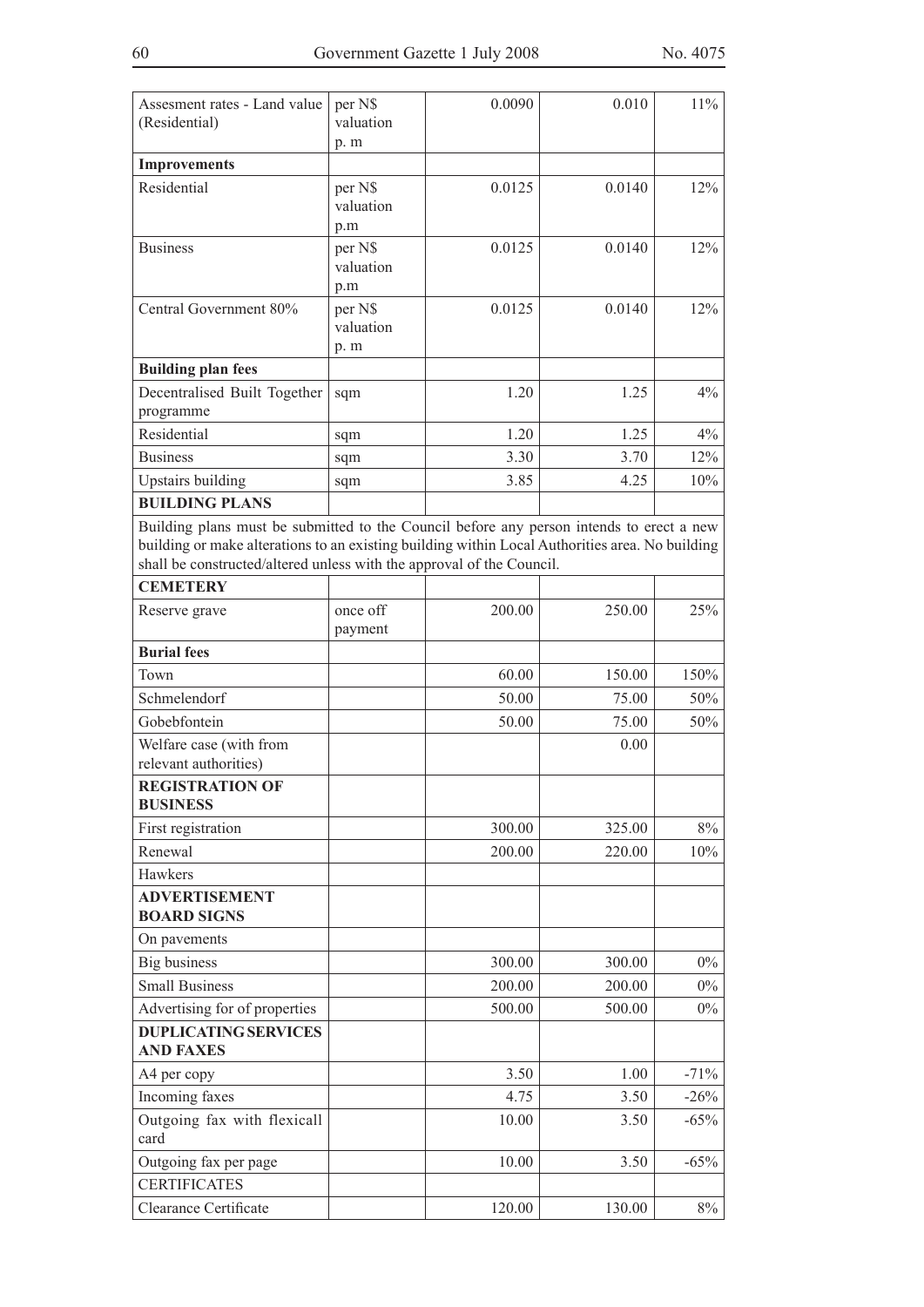| Valuation Certifcate                                                              |         | 120.00 | 130.00               | $8\%$ |
|-----------------------------------------------------------------------------------|---------|--------|----------------------|-------|
| <b>MACHINERY &amp;</b><br><b>EQUIPMENT</b>                                        |         |        |                      |       |
| Drain rods per day and part<br>thereof                                            |         | 80.00  | 80.00                | $0\%$ |
| Tractor per hour or part<br>thereof                                               |         | 160.00 | 160.00               | $0\%$ |
| Tipper per hour and part<br>thereof                                               |         | 335.00 | 335.00               | $0\%$ |
| Tata Lorry per/hour or part<br>thereof                                            |         | 335.00 | 335.00               | $0\%$ |
| Tata Lorry per/kilometer                                                          |         |        | 5.87                 |       |
| Chain Saw per/hour or part<br>thereof                                             |         | 21.00  | 25.00                | 19%   |
| <b>SALE OF ERVEN</b>                                                              |         |        |                      |       |
| <b>Residential</b>                                                                |         |        |                      |       |
| Gobebfontein                                                                      | per sqm | 5.00   | 5.00                 | $0\%$ |
| Schmlendorf                                                                       | per sqm | 5.00   | 5.00                 | $0\%$ |
| Bethanie town                                                                     | per sqm | 8.33   | 8.33                 | $0\%$ |
| <b>Business</b>                                                                   | per sqm | 10.00  | 10.00                | $0\%$ |
| <b>BRICKS</b>                                                                     |         |        |                      |       |
| Small bricks per brick                                                            |         | 0.90   | 1.00                 | 11%   |
| Big bricks per brick                                                              |         | 4.00   | 4.20                 | 5%    |
| <b>RENTAL OF HOUSES</b>                                                           |         |        |                      |       |
| Gobebfontein                                                                      | 2 rooms | 25.00  | 30.00                | 20%   |
|                                                                                   | 4 rooms | 40.00  | 50.00                | 25%   |
| Schmelendorf                                                                      | 1 room  | 60.00  | 75.00                | 25%   |
|                                                                                   | 2 rooms | 75.00  | 85.00                | 13%   |
|                                                                                   | 3 rooms | 90.00  | 100.00               | 11%   |
|                                                                                   | 4 rooms | 100.00 | 125.00               | 25%   |
| <b>POUNDING FEES</b>                                                              |         |        |                      |       |
| Large stock per day per head                                                      |         | 20.00  | 25.00                | 25%   |
| Small stock per day per head                                                      |         | 0.00   | 5.00                 |       |
| Water at pounding fees                                                            |         |        | 2.00 per small stock |       |
|                                                                                   |         |        | 5.00 per large stock |       |
| <b>DOG TAX</b>                                                                    |         |        |                      |       |
| Spayed per dog p.a                                                                |         |        | 30.00                |       |
| Unspayed per dog p.a                                                              |         |        | 15.00                |       |
| Illegal dumping                                                                   |         | 300.00 | 300.00               | $0\%$ |
| Delivering of animal to the<br>pound irrespective of the<br>distance (per animal) |         |        | 1.50                 |       |

### **Notes:**

- 1. Electricity tariffs has been approved by the ECB / NAMPOWER by 18%.
- 2. Water has been budgeted as per directive from MRLGRD and increase by 8%.
- 3. Increase in fuel & oil have been increased by ESCOM in RSA which resulted that imports ex RSA, will have a negative effect on every commercial products - 18% increase.
- 4. No future Site rental will be charged to the residents of the Informal Settlement, but a levy on water and electricity of N\$0.05 per unit will be applicable. **\_\_\_\_\_\_\_\_\_\_\_\_\_\_\_**\_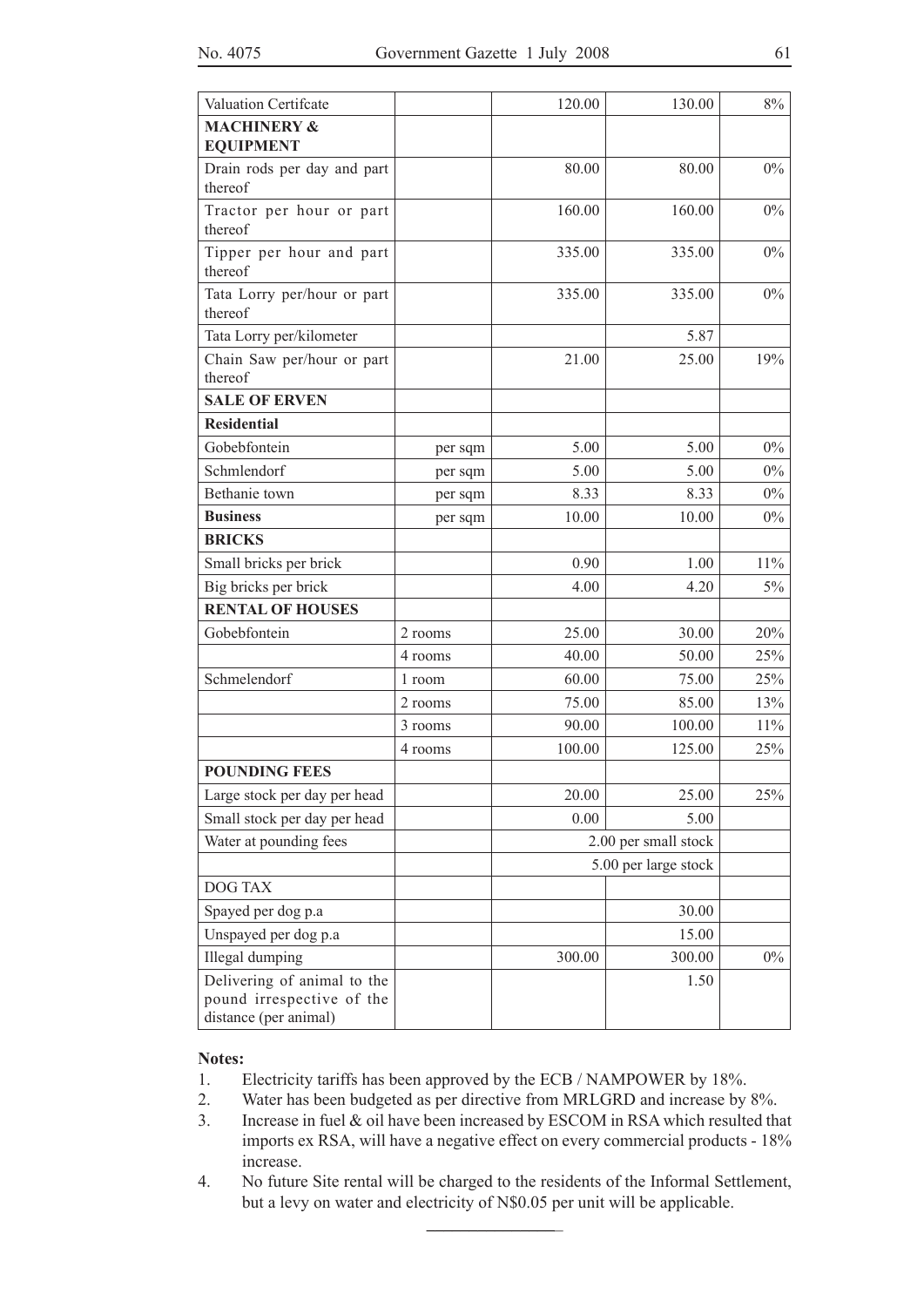### **BERSEBA VILLAGE COUNCIL**

No. 205 2008

### DETERMINATION OF CHARGES, FEES, RATES AND OTHER MONEYS

The Berseba Village Council has under section 30 (1) (u) and 73 (1) of the Local Authorities Act, 1992 (Act No. 23 of 1992), as amended hereby determines the charges, fees, rates and other moneys payable in respects of services rendered by the Council as set out in the schedule, with effect from 1st July 2008.

| <b>A. WATER</b>                                                                | <b>CURRENT</b><br><b>RATE NS</b> | <b>INCREASE</b><br>%2006/2007 | <b>INCREASE</b><br>%2008/2009 | <b>PROPOSED</b><br><b>NEW</b><br><b>TARIFFS</b><br>2008/2009 |
|--------------------------------------------------------------------------------|----------------------------------|-------------------------------|-------------------------------|--------------------------------------------------------------|
| <b>BASIC CHARGES</b>                                                           | 26.00                            | 30%                           | 20%                           | 31.20                                                        |
| (i) Domestic (Residential)                                                     |                                  |                               |                               |                                                              |
| (ii) Business                                                                  | 90.00                            | 10%                           | 20%                           | 118.80                                                       |
| (iii) Government and Others                                                    | 90.00                            | 10%                           | 20%                           | 118.80                                                       |
| (iv) Community Water Point                                                     | 0.00                             | $0\%$                         | $0\%$                         | 26.00                                                        |
| <b>UNIT COST</b>                                                               |                                  |                               |                               |                                                              |
| Per Cubic Meter                                                                |                                  |                               |                               |                                                              |
| (i) Domestic (Residential)                                                     | 6.25                             | 12%                           | 15%                           | 8.05                                                         |
| (ii) Business                                                                  | 6.25                             | 12%                           | 15%                           | 8.05                                                         |
| (iii) Government and Others                                                    | 6.25                             | 20%                           |                               |                                                              |
| (iv) Community Water                                                           | 6.25                             | 12%                           |                               |                                                              |
| <b>SERVICE FEES</b>                                                            |                                  |                               |                               |                                                              |
| <b>Connection Fees</b>                                                         |                                  |                               |                               |                                                              |
| (i) Domestic (Residential)<br>Serviced                                         | 250.00                           | $5\%$                         | 20%                           | 315.00                                                       |
| (ii) Domestic (Residential)<br>Unserviced                                      |                                  | 10%                           | 10%                           | 121.00                                                       |
| (iii) Business                                                                 | 250.00                           | 10%                           | 20%                           | 330.00                                                       |
| (iv) Government and Others                                                     | 250.00                           | 10%                           | 20%                           | 330.00                                                       |
| (v) Construction Companies                                                     |                                  |                               |                               |                                                              |
| $0-50$ mm                                                                      | 0.00                             | $0\%$                         | 20%                           | 780.00                                                       |
| 25-50 mm                                                                       | 0.00                             | $0\%$                         | 20%                           | 840.00                                                       |
| 50-100 mm                                                                      | 0.00                             | $0\%$                         | 20%                           | 1080.00                                                      |
| (vi) Developers                                                                | 0.00                             | $0\%$                         | 20%                           | 840.00                                                       |
| <b>DEPOSIT FEES</b>                                                            |                                  |                               |                               |                                                              |
| (i) Domestic (Residential)                                                     | 0.00                             | $0\%$                         | 10%                           | 165.00                                                       |
| (ii) Business & Others                                                         | 0.00                             | $0\%$                         | 20%                           | 240.00                                                       |
| (iii) Bulk users                                                               | 0.00                             | 0%                            | 20%                           | 720.00                                                       |
| <b>RECONNECTION/</b><br><b>DISCONNECTION FEES</b>                              |                                  |                               |                               |                                                              |
| (i) Non-payment (Business)                                                     | 0.00                             | $0\%$                         | 10%                           | 110.00                                                       |
| (ii) On-Request                                                                | 0.00                             | $0\%$                         | $10\%$                        | 22.00                                                        |
| (iii) Non-payment (Residential)                                                | 20.00                            | 50%                           | 10%                           | 33.00                                                        |
| <b>CALL OUT FEES</b>                                                           | 0.00                             | $0\%$                         | $10\%$                        | 55.00                                                        |
| Repair of water reticulation (payable if the fault<br>is on the customer side) |                                  |                               |                               |                                                              |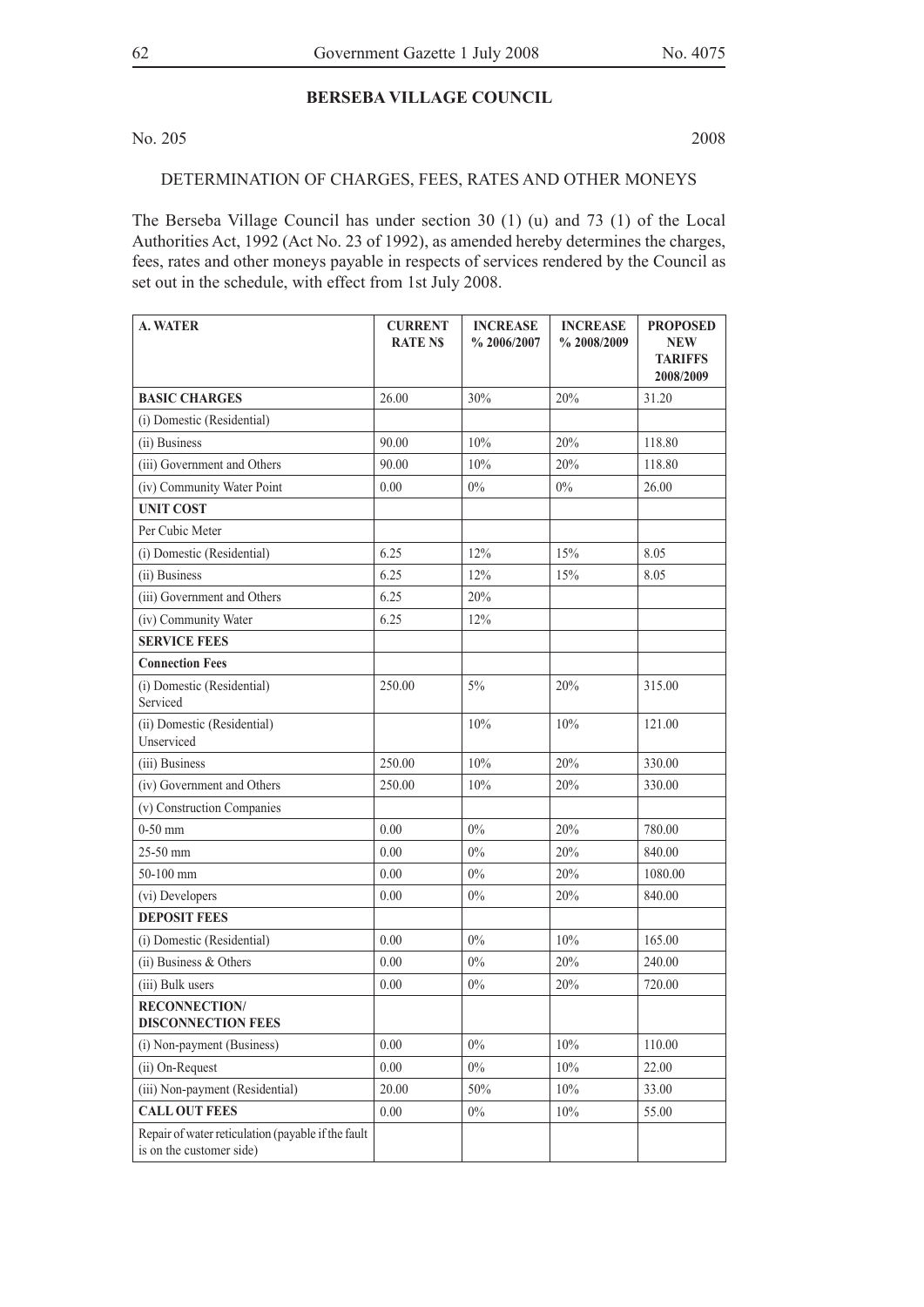| <b>ILLEGAL WATER CONNECTIONS</b>                               |        |       |       |                           |
|----------------------------------------------------------------|--------|-------|-------|---------------------------|
| By pass, sabotage or tempering with the water<br>meter         |        |       |       |                           |
| (i) First offence                                              | 0.00   | 05%   | 0%    | $500.00 +$<br>consumption |
| (ii) Second Offence                                            |        |       |       |                           |
| <b>B. REFUSE REMOVAL</b>                                       |        |       |       |                           |
| $(1)$ Business                                                 |        |       |       |                           |
| • Hairdresser                                                  | 0.00   | $0\%$ | 0%    | 20.00                     |
| • Shebeen                                                      | 0.00   | $0\%$ | 0%    | 18.00                     |
| • Restaurant                                                   | 0.00   | $0\%$ | $0\%$ | 18.00                     |
| • Super Market                                                 | 0.00   | $0\%$ | 0%    | 50.00                     |
| • Hotels & Lodges                                              | 0.00   | 0%    | $0\%$ | 50.00                     |
| • Cuca Shop                                                    | 0.00   | $0\%$ | 0%    | 20.00                     |
| (ii) Light industries                                          | 0.00   | $0\%$ | 0%    | 50.00                     |
| (iii) Hospital/Clinic                                          | 0.00   | $0\%$ | 20%   | 120.00                    |
| (iv) Secondary Schools                                         | 0.00   | $0\%$ | 10%   | 60.00                     |
| (v) Primary Schools                                            | 0.00   | $0\%$ | 20%   | 36.00                     |
| (vi) Police                                                    | 0.00   | $0\%$ | 20%   | 36.00                     |
| (vii) Parastatals                                              | 0.00   | $0\%$ | 20%   | 36.00                     |
| (viii) Pre-Schools                                             | 0.00   | $0\%$ | 20%   | 36.00                     |
| (ix) Churches                                                  | 0.00   | $0\%$ | 20%   | 36.00                     |
| (x) Residential                                                | 12.00  | 50%   | 20%   | 21.60                     |
| (xi) Construction Materials                                    | 0.00   | 0%    | 20%   | 120.00                    |
| <b>ILEGAL DUMPING OF REFUSE</b>                                |        |       |       |                           |
| (i) First Offence                                              | 0.00   | $0\%$ | 0%    | 70.00                     |
| (ii) Second Offence                                            | 0.00   | $0\%$ | $0\%$ | 150.00                    |
| (iii) Third Offence                                            |        |       |       |                           |
| <b>D. SEWERAGE</b>                                             |        |       |       |                           |
| <b>BASIC CHARGES</b>                                           |        |       |       |                           |
| (i) Domestic (Residential)                                     | 12.00  | 50%   | 20%   | 21.60                     |
| (ii) Business                                                  | 12.00  | 60%   | 20%   | 23.04                     |
| (iii) Government & Others                                      | 12.00  | 60%   | 30%   | 24.96                     |
| (iv) Bucket toilets                                            | 10.00  | $0\%$ | $0\%$ | 10.00                     |
| <b>SEWER PER TOILET</b>                                        |        |       |       |                           |
| (i) Domestic (Residential)                                     | 0.00   | $0\%$ | 10%   | 11.00                     |
| (ii) Business                                                  | 0.00   | $0\%$ | 20%   | 18.00                     |
| $(iii)$ Government & Others                                    | 0.00   | $0\%$ | 20%   | 18.00                     |
| <b>SERVICE FEES</b>                                            |        |       |       |                           |
| <b>CONNECTION FEES</b>                                         |        |       |       |                           |
| (i) Domestic (Residential)                                     | 250.00 | $0\%$ | 20%   | 300.00                    |
| (ii) Business                                                  | 250.00 | 10%   | 20%   | 330.00                    |
| (iii) Government $&$ Others                                    | 250.00 | 10%   | 20%   | 330.00                    |
| (iv) Developers                                                | 0.00   | $0\%$ | 20%   | 360.00                    |
| (v) Construction Companies (If it is at the<br>customers side) | 0.00   | $0\%$ | 20%   | 480.00                    |
| <b>ILLEGAL CONNECTIONS</b>                                     |        |       |       |                           |
| (i) First Offence                                              | 0.00   | $0\%$ | $0\%$ | 750.00                    |
| (ii) Second Offence                                            |        |       |       |                           |
| <b>E. BURIAL FEES</b>                                          |        |       |       |                           |
| $(i)$ Adults $(22$ and up)                                     | 15.00  |       | 50%   | 60.00                     |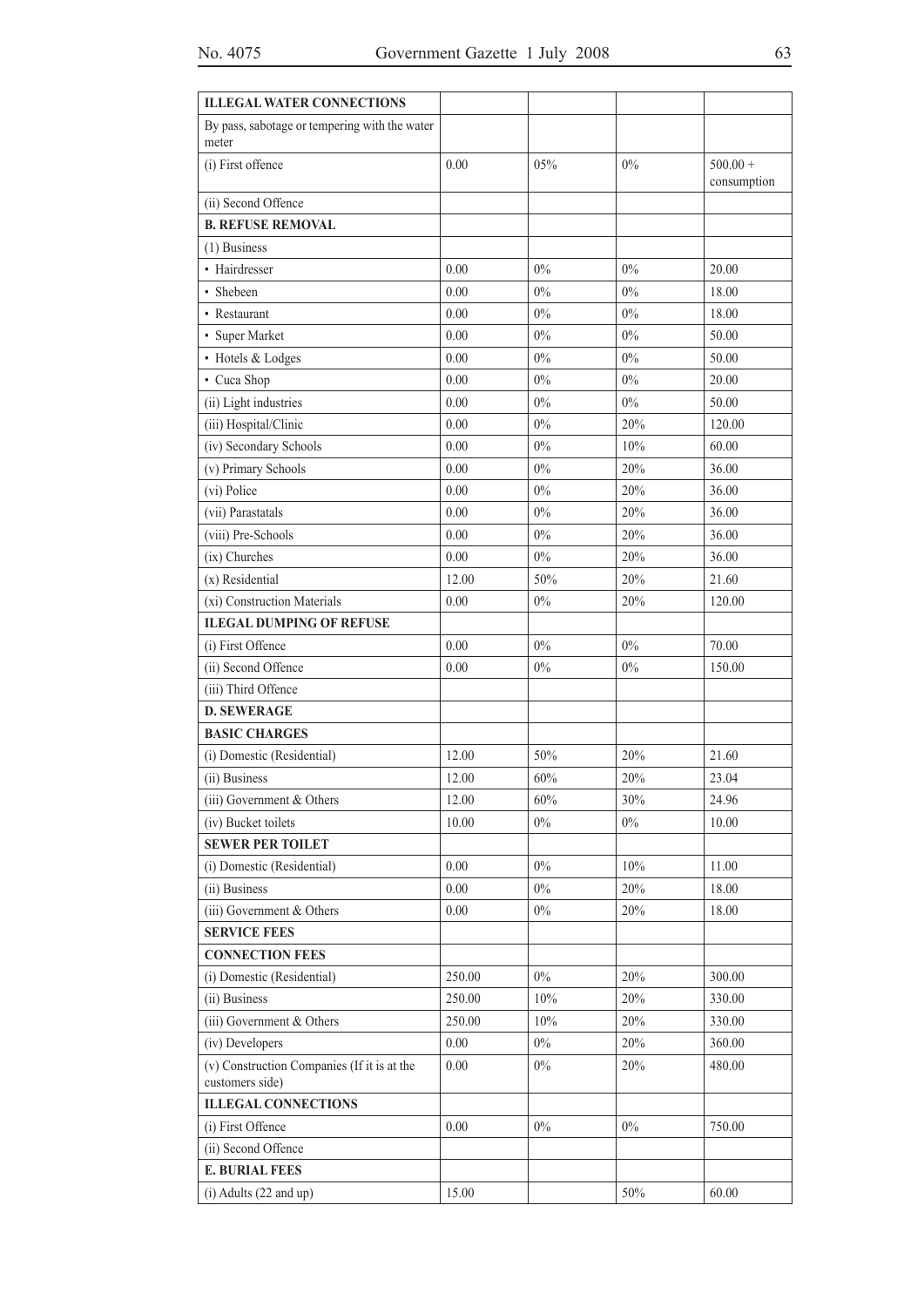| $(ii)$ Teenagers $(11-21)$                                                   | 15.00    |       | 50%   | 45.00                                             |
|------------------------------------------------------------------------------|----------|-------|-------|---------------------------------------------------|
| $(ii)$ Children $(0-10)$                                                     | 15.00    | 0%    | 20%   | 18.00                                             |
| <b>HALL RENTAL</b>                                                           |          |       |       |                                                   |
| -Per day                                                                     | 75.00    |       | $0\%$ | 100.00                                            |
| <b>RENTAL OF CHAIRS</b>                                                      |          |       |       |                                                   |
| -Per Chair                                                                   | 0.00     | $0\%$ | $0\%$ | 3.00                                              |
| TARIFFS FOR FLAT RENTAL AND OLD<br><b>AGE HOUSES</b>                         |          |       |       |                                                   |
| -Per Day (Per Person)                                                        | 0.00     | $0\%$ | 50%   | 150.00                                            |
| -Per Month                                                                   | 0.00     | $0\%$ | 20%   | 360.00                                            |
| -Old Age Houses (Per Month)                                                  | 0.00     | $0\%$ | $0\%$ | 50.00                                             |
| <b>PROPERTIES</b>                                                            |          |       |       |                                                   |
| <b>MANAGEMENT</b>                                                            |          |       |       |                                                   |
| <b>APPROVAL OF BUILDING PLANS</b>                                            |          |       |       |                                                   |
| (i) Domestic (Residential)                                                   | 0.00     | $0\%$ | $0\%$ | 50.00                                             |
| (ii) Business and Others                                                     | 0.00     | $0\%$ | $0\%$ | 100.00                                            |
| $(iii)$ Per m <sup>2</sup>                                                   | 0.00     | $0\%$ | 0%    | 0.50                                              |
| Construction without approved building plan                                  | 0.00     | $0\%$ | $0\%$ | 500.00                                            |
| Boundary Halls per square meter                                              | 0.00     | $0\%$ | $0\%$ | 0.50                                              |
| <b>BUILDING PLAN COPIES</b>                                                  |          |       |       |                                                   |
| (i) Small A3                                                                 | 0.00     | $0\%$ | $0\%$ | 10.00                                             |
| (ii) Large A4                                                                | 0.00     | $0\%$ | $0\%$ | 5.00                                              |
| <b>ADMINISTRATION COST</b>                                                   |          |       |       |                                                   |
| Advertising costs of properties                                              | 0.00     | $0\%$ | $0\%$ | 250.00                                            |
| <b>TOWN MAPS</b>                                                             |          |       |       |                                                   |
| (i) Small                                                                    | 0.00     | $0\%$ | $0\%$ | 50.00                                             |
| (ii) Medium                                                                  | 0.00     | $0\%$ | $0\%$ | 100.00                                            |
| (iii) Large                                                                  | 0.00     | $0\%$ | $0\%$ | 150.00                                            |
| (iv) X-Large                                                                 | 0.00     | $0\%$ | $0\%$ | 200.00                                            |
| RENTAL, RATES & TAXES                                                        |          |       |       |                                                   |
| <b>ASSESMENT RATES</b>                                                       | 0.00     | $0\%$ | $0\%$ | 0.04540 per N\$<br>of land                        |
| $(a)$ Land                                                                   |          |       |       | value P.A                                         |
| (b) Improvements                                                             | 0.00     | $0\%$ | $0\%$ | 0.0550<br>per N\$ of<br>improvements<br>value P.A |
| (c) Unimproved Land                                                          | $0.00\,$ | $0\%$ | $0\%$ | 0.9480 per N\$<br>of land<br>value P.A            |
| <b>PHOTOCOPIES</b>                                                           |          |       |       |                                                   |
| (i) A4 (without Paper)                                                       | 2.00     | $0\%$ | $0\%$ | 2.00                                              |
| (ii) A3 (without paper)                                                      | 2.00     | 10%   | $0\%$ | 4.00                                              |
| (iii) A4 (with paper)                                                        | 1.00     | $0\%$ | $0\%$ | 1.00                                              |
| (iv) A3 (with paper)                                                         | 2.00     | $0\%$ | $0\%$ | 2.00                                              |
| 2. BUSINESS                                                                  |          |       |       |                                                   |
| a) Building exceeding l0m <sup>2</sup>                                       | $0.00\,$ | $0\%$ | $0\%$ | 4.00                                              |
| b) Building exceeding 10m <sup>2</sup> but not exceeding<br>40m <sup>2</sup> | 0.00     | $0\%$ | $0\%$ | 7.00                                              |
| c) Building exceeding 40m <sup>2</sup> but not exceeding<br>60m <sup>2</sup> | 0.00     | $0\%$ | $0\%$ | 12.00                                             |
| d) Building exceeding 60m <sup>2</sup> but not 100m <sup>2</sup>             | 0.00     | $0\%$ | $0\%$ | 17.00                                             |
| e) Building exceeding 100m <sup>2</sup> but not 120m <sup>2</sup>            | $0.00\,$ | $0\%$ | $0\%$ | 20.00                                             |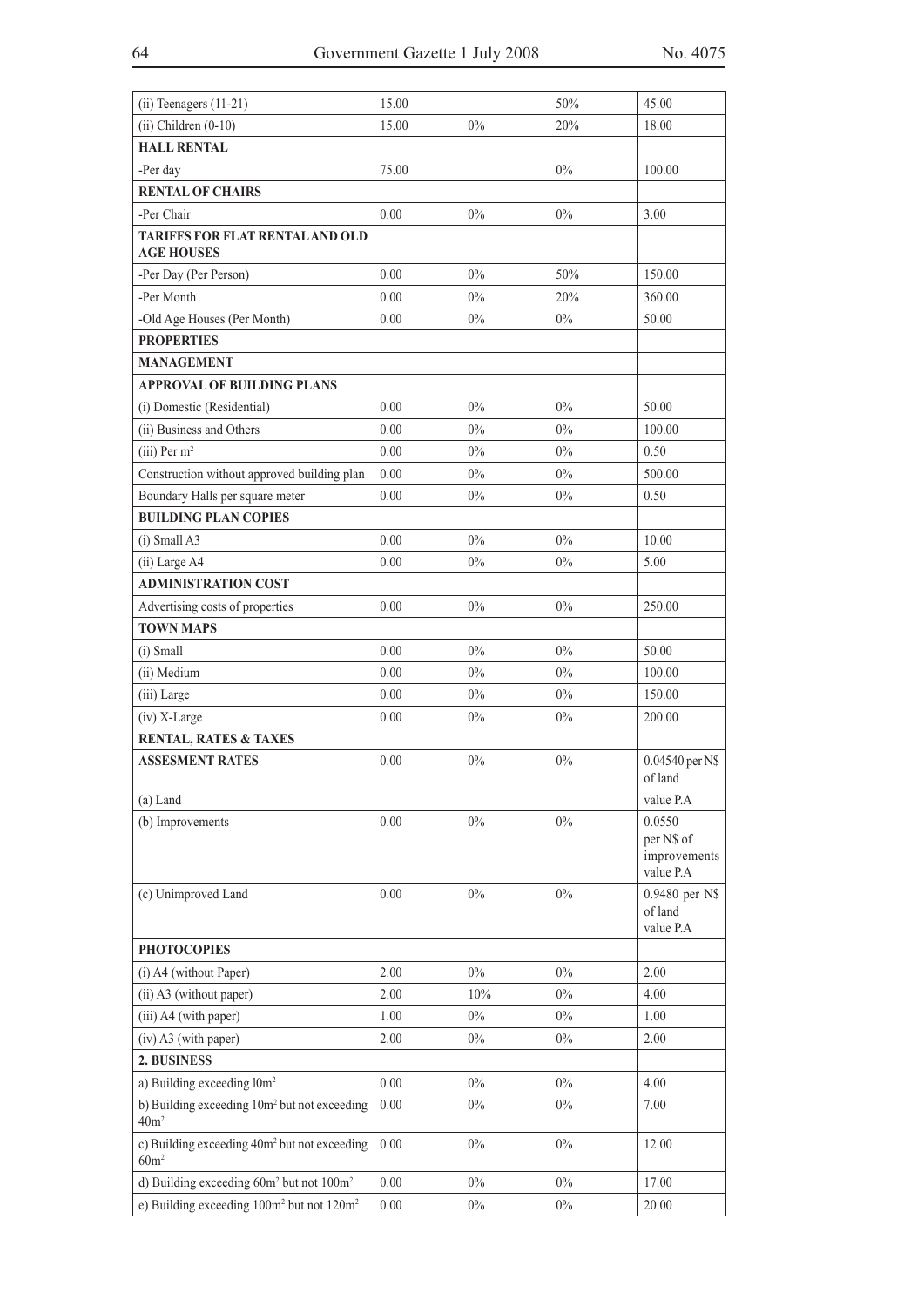| f) Building exceeding 120m <sup>2</sup> but not exceeding<br>$160m^2$            | 0.00     | 0%    | 0%    | 25.00                 |
|----------------------------------------------------------------------------------|----------|-------|-------|-----------------------|
| g) Building exceeding 160m <sup>2</sup> but not exceeding<br>$200m^2$            | 0.00     | $0\%$ | 0%    | 30.00                 |
| h) Building exceeding 200m <sup>2</sup> but not exceeding<br>250m <sup>2</sup>   | 0.00     | $0\%$ | 0%    | 35.00                 |
| i) Building exceeding 250m <sup>2</sup> but not exceeding<br>500m <sup>2</sup>   | 0.00     | $0\%$ | 0%    | 40.00                 |
| j) Building exceeding 500m <sup>2</sup> but not exceeding<br>$1000m^2$           | 0.00     | $0\%$ | $0\%$ | 45.00                 |
| k) Building exceeding 1000m <sup>2</sup> but not<br>exceeding 2000m <sup>2</sup> | 0.00     | $0\%$ | $0\%$ | 50.00                 |
| 1) Building exceeding 2000m <sup>2</sup> but not exceeding<br>5000m <sup>2</sup> | 0.00     | $0\%$ | 0%    | 52.00                 |
| m) Building exceeding 5000m <sup>2</sup>                                         | 0.00     | $0\%$ | 0%    | 60.00                 |
| n) Building with double storey                                                   | 0.00     | $0\%$ | $0\%$ | 125.00                |
| 3. RESIDENTIAL WITH BUSINESS                                                     |          |       |       |                       |
| a) Building not exceeding l0m <sup>2</sup>                                       | 0.00     | 0%    | $0\%$ | 2.50                  |
| b) Building exceeding l0m <sup>2</sup> but not exceeding<br>40m <sup>2</sup>     | 0.00     | $0\%$ | $0\%$ | 5.00                  |
| c) Building exceeding 40m <sup>2</sup> but not exceeding<br>60m <sup>2</sup>     | 0.00     | 0%    | 0%    | 8.00                  |
| d) Building exceeding 60m <sup>2</sup> but not exceeding<br>100m <sup>2</sup>    | 0.00     | $0\%$ | $0\%$ | 12.00                 |
| e) Building exceeding 100m <sup>2</sup> but not exceeding<br>120m <sup>2</sup>   | 0.00     | $0\%$ | 0%    | 15.00                 |
| f) Building exceeding 120m <sup>2</sup> but not exceeding<br>160m <sup>2</sup>   | 0.00     | $0\%$ | 0%    | 17.00                 |
| g) Building exceeding 160m <sup>2</sup> but not exceeding<br>200m <sup>2</sup>   | 0.00     | $0\%$ | 0%    | 20.00                 |
| h) Building exceeding 200m <sup>2</sup> but not exceeding<br>250m <sup>2</sup>   | 0.00     | $0\%$ | 0%    | 22.00                 |
| i) Building exceeding 250m <sup>2</sup> but not exceeding<br>500m <sup>2</sup>   | 0.00     | $0\%$ | 0%    | 27.00                 |
| i) Building exceeding 500m <sup>2</sup> but not exceeding<br>$1000m^2$           | 0.00     | $0\%$ | $0\%$ | 30.00                 |
| k) Building exceeding 1000m <sup>2</sup> but not<br>exceeding 2000m <sup>2</sup> | 0.00     | $0\%$ | 0%    | 32.00                 |
| 1) Building exceeding 2000m <sup>2</sup> but not exceeding<br>5000m <sup>2</sup> | 0.00     | $0\%$ | 0%    | 37.00                 |
| m) Building exceeding 5000m <sup>2</sup>                                         | 0.00     | $0\%$ | $0\%$ | 40.00                 |
| <b>FORMAL MARKETS</b>                                                            |          |       |       |                       |
| (OPEN MARKETS)                                                                   |          |       |       |                       |
| (i) Closed stands                                                                | 0.00     | $0\%$ | $0\%$ | 7.00                  |
| (ii) Open stands                                                                 | 0.00     | $0\%$ | $0\%$ | 75.00                 |
| <b>SALE OF PREPAID WATER CARDS</b>                                               |          |       |       |                       |
| (i) Per token: Water Master                                                      | 40.00    | 20%   | $0\%$ | 48.00                 |
| Nossop system                                                                    | 50.00    | $0\%$ | $0\%$ | 50.00                 |
| <b>PLANT HIRE</b>                                                                |          |       |       |                       |
| (i) Tractor Trailer                                                              | 0.00     | $0\%$ | $0\%$ | 300.00                |
| (ii) Trailer                                                                     | 300.00   | $0\%$ | $0\%$ | 300.00                |
| <b>RENTAL</b>                                                                    |          |       |       |                       |
| <b>RESIDENTIAL SITES</b>                                                         |          |       |       |                       |
| (a) Up to $1000m^2$                                                              | 0.00     | $0\%$ | $0\%$ | $20.00\mathrm{p/m^2}$ |
| (b) Above to $1000m^2 - 2000m^2$                                                 | $0.00\,$ | $0\%$ | $0\%$ | $30.00 p/m^2$         |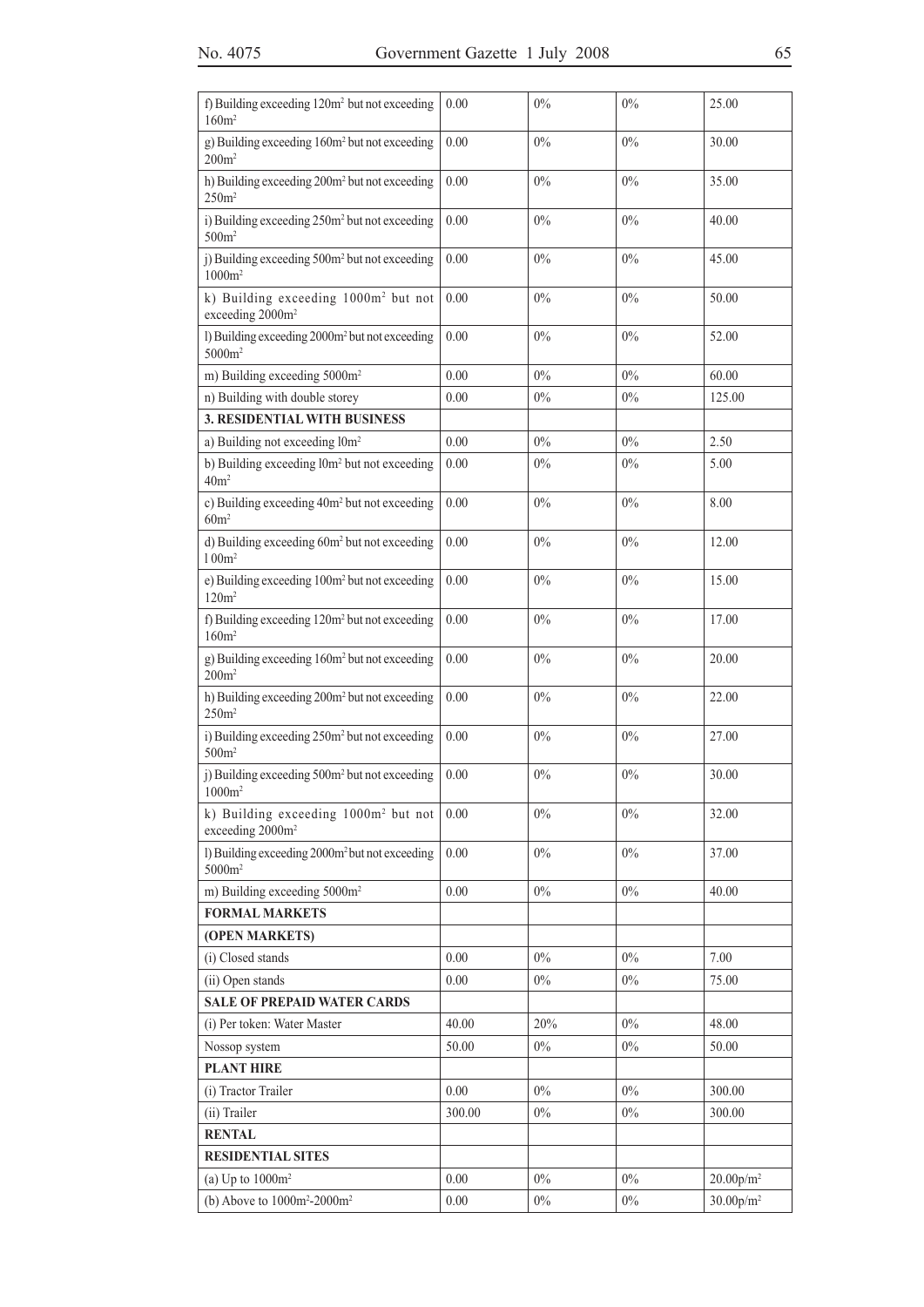| (c) Above $2000m^2 - 3000m^2$                                                                        | 0.00     | 0%            | 0%       | $50.00$ p/m <sup>2</sup>           |
|------------------------------------------------------------------------------------------------------|----------|---------------|----------|------------------------------------|
| (d) Above $3000m2$ for every $1000m2$ or                                                             | 0.00     | 0%            | 0%       | $50.00$ p/m <sup>2</sup>           |
| additional rental of                                                                                 |          |               |          |                                    |
| <b>BUSINESS SITES</b>                                                                                |          |               |          |                                    |
| (a) Up to $1000m^2$                                                                                  | 0.00     | 0%            | 0%       | $50.00$ p/m <sup>2</sup>           |
| (b) Above $1000m^2 - 2000m^2$                                                                        | 0.00     | $0\%$         | $0\%$    | $70.00$ p/m <sup>2</sup>           |
| (c) For every $100m^2$ or part thereof above<br>2000m <sup>2</sup> and additional rental of          | 0.00     | 0%            | 0%       | 30.00 p/m <sup>2</sup>             |
| <b>NON GOVERNMENT ORGANISATION</b><br><b>AND SPORT CLUBS</b>                                         |          |               |          |                                    |
| <b>RESIDENTIAL SITES</b>                                                                             |          |               |          |                                    |
| a) Up to $1000m^2$                                                                                   | 0.00     | 0%            | $0\%$    | 15.00 <sub>p</sub> /m <sup>2</sup> |
| b) Above 1000m <sup>2</sup> -2000m <sup>2</sup>                                                      | 0.00     | $0\%$         | 0%       | $25.00$ p/m <sup>2</sup>           |
| c) Above 3000m <sup>2</sup> for every 1000m <sup>2</sup> and<br>additional rental of                 | 0.00     | 0%            | $0\%$    | 35.00 <sub>p</sub> /m <sup>2</sup> |
| <b>BUSINESS SITES</b>                                                                                |          |               |          |                                    |
| a) Up to $1000m^2$                                                                                   | 0.00     | 0%            | 0%       | 13.00 p/m <sup>2</sup>             |
| b) Above $1000m^2 - 2000m^2$                                                                         | 0.00     | $0\%$         | $\bf{0}$ | 15.00 <sub>p</sub> /m <sup>2</sup> |
| c) For every 1000m <sup>2</sup> or part thereof above<br>2000m <sup>2</sup> and additional rental of | 0.00     | 0%            | 0%       | 5.00                               |
| <b>CHURCHES SITES</b>                                                                                |          |               |          |                                    |
| Irrespective of m <sup>2</sup>                                                                       | 0.00     | 0%            | 0%       | $20.00$ p/m <sup>2</sup>           |
| <b>INFORMAL SETTLEMENT</b>                                                                           |          |               |          |                                    |
| <b>1. RESIDENTIAL</b>                                                                                |          |               |          |                                    |
| a) Building not exceeding l0m <sup>2</sup>                                                           | 0.00     | 0%            | 0%       | 1.00                               |
| b) Building exceeding l0m <sup>2</sup> but not exceeding<br>40m <sup>2</sup>                         | 0.00     | $0\%$         | 0%       | 2.00                               |
| c) Building exceeding 40m <sup>2</sup> but not exceeding<br>60m <sup>2</sup>                         | 0.00     | 0%            | $0\%$    | 4.00                               |
| d) Building exceeding 60m <sup>2</sup>                                                               | 0.00     | 0%            | $0\%$    | 5.00                               |
| e) Building exceeding 100m <sup>2</sup> but not exceeding<br>120m <sup>2</sup>                       | 0.00     | $0\%$         | $0\%$    | 7.00                               |
| f) Building exceeding 120m <sup>2</sup> but not exceeding<br>160m <sup>2</sup>                       | 0.00     | $0\%$         | $0\%$    | 9.00                               |
| g) Building exceeding 160m <sup>2</sup> but not exceeding<br>$200m^2$                                | 0.00     | 0%            | $0\%$    | 9.50                               |
| h) Building exceeding 200m <sup>2</sup> but not exceeding<br>250m <sup>2</sup>                       | 0.00     | $0\%$         | $0\%$    | 10.00                              |
| i) Building exceeding 250m <sup>2</sup> but not exceeding<br>500m <sup>2</sup>                       | 0.00     | 0%            | $0\%$    | 12.50                              |
| j) Building exceeding 500m <sup>2</sup> but not exceeding<br>$1000m^2$                               | 0.00     | $0\%$         | $0\%$    | 14.00                              |
| k) Building exceeding 1000m <sup>2</sup> but not<br>exceeding 2000m <sup>2</sup>                     | 0.00     | 0%            | 0%       | 15.00                              |
| 1) Building exceeding 2000m <sup>2</sup> but not<br>exceeding 5000m <sup>2</sup>                     | 0.00     | 0%            | $0\%$    | 17.00                              |
| m) Building exceeding 5000m <sup>2</sup>                                                             | $0.00\,$ | $0\%$         | $0\%$    | 20.00                              |
| <b>ELECTRICITY</b>                                                                                   |          |               |          |                                    |
| 01. New Connections                                                                                  |          |               |          |                                    |
| <b>Deposit</b>                                                                                       |          |               |          |                                    |
| 50% increment<br>(a) Small customers (residential) single phase N\$ 300-00                           |          |               | 300.00   |                                    |
| (b) All other customers                                                                              |          |               |          |                                    |
| i. Single phase - N\$ 400-00                                                                         |          | 50% increment |          | 600.00                             |
| ii. Three phase - N\$ 600-00                                                                         |          | 50% increment |          | 900.00                             |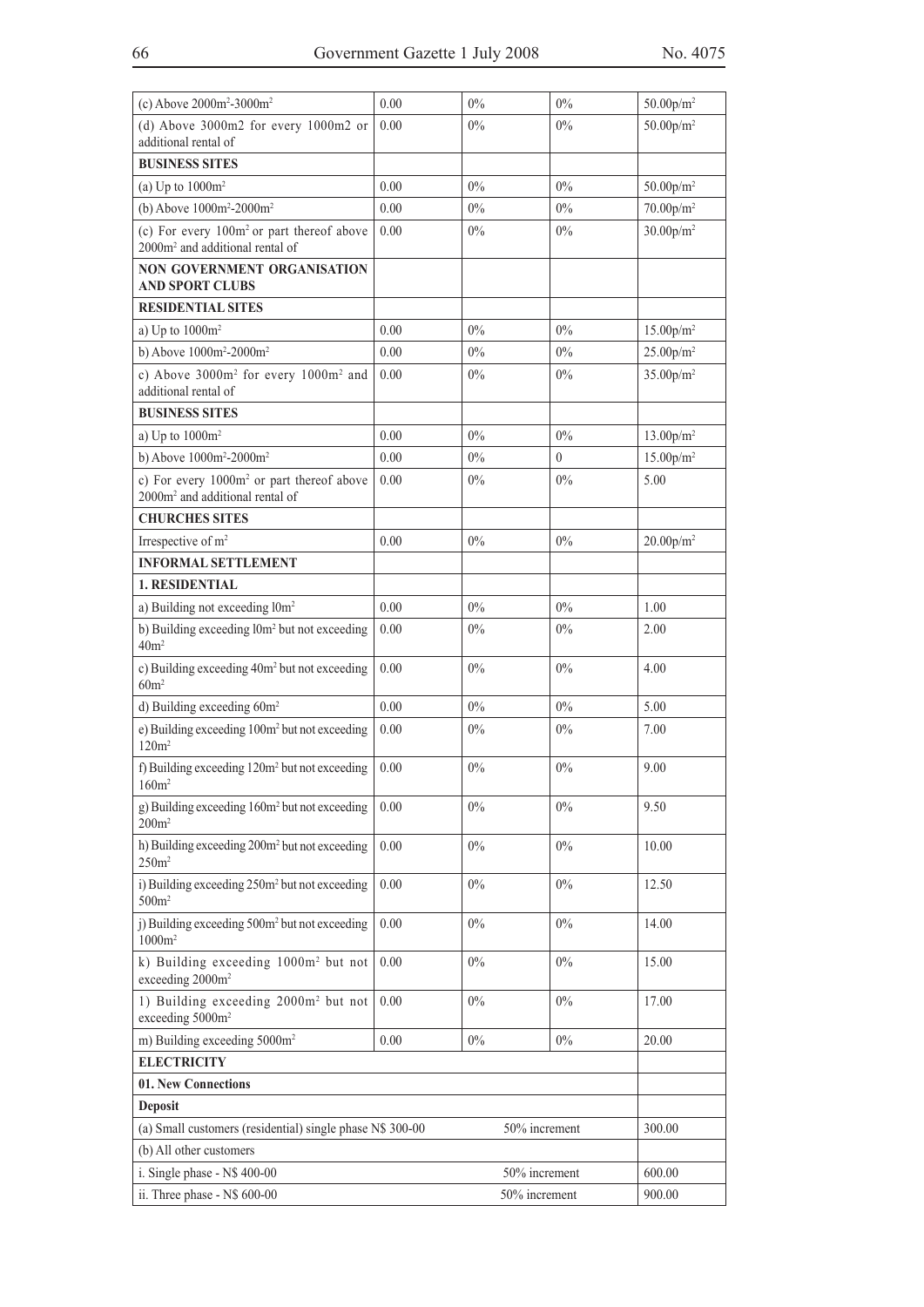| 02. Connection fees (new applications)                                                                                                                                                                                                                                                                         |                |
|----------------------------------------------------------------------------------------------------------------------------------------------------------------------------------------------------------------------------------------------------------------------------------------------------------------|----------------|
| (a) Small customers (residential)                                                                                                                                                                                                                                                                              |                |
| (i) Single phase (up to 60 Amp.) to cover cost of material, transport and labour (actual cost $+15$<br>% surcharge.                                                                                                                                                                                            |                |
| (ii) Three phase (cable sites to 16mm <sup>2</sup> ) to cover cost of material, transport and labour actual cost<br>$+15%$ surcharge.                                                                                                                                                                          |                |
| 03. Monthly basic charges                                                                                                                                                                                                                                                                                      |                |
| (a) Small customers (residential)                                                                                                                                                                                                                                                                              |                |
| Single phase-N\$ 1-70                                                                                                                                                                                                                                                                                          |                |
| (b) Low user business - N\$ 1-70                                                                                                                                                                                                                                                                               |                |
| (c) Medium user business                                                                                                                                                                                                                                                                                       |                |
| (i) Three phase (up to 80 Amp.) - N\$ 4-50 per Amp. Circuit breaker                                                                                                                                                                                                                                            |                |
| (d) Large power user (not available)                                                                                                                                                                                                                                                                           |                |
| (e) Above 60 Amp N\$ 75-18 P/KVA                                                                                                                                                                                                                                                                               |                |
| 04. Energy charges (tariff per KWH unit)                                                                                                                                                                                                                                                                       |                |
| (a) Small customers (residential) N\$ 0-40                                                                                                                                                                                                                                                                     |                |
| (b) Low user business                                                                                                                                                                                                                                                                                          |                |
| Single phase - N\$ 0-40                                                                                                                                                                                                                                                                                        |                |
| (c) Medium user business - N\$ 0-40                                                                                                                                                                                                                                                                            |                |
| (d) Large power user (not available)                                                                                                                                                                                                                                                                           |                |
| 05. Extra cost (All Customers)                                                                                                                                                                                                                                                                                 |                |
| (a) All disconnection charges N\$ I 10-00                                                                                                                                                                                                                                                                      |                |
| (b) Reconnection charges (single phase) N\$ 110-00                                                                                                                                                                                                                                                             |                |
| (c) Disconnection charges (on request) N\$ 110-00                                                                                                                                                                                                                                                              |                |
| (d) Reconnection charges (on request) N\$ 1 10-00                                                                                                                                                                                                                                                              |                |
| 06. Testing of defect meters                                                                                                                                                                                                                                                                                   |                |
| The testing of defect meters are free of charge, where it is found that the meter is defect. In the case<br>of vandalism a fee mounting to the actual cost of the meter will be payable. If it is found that the<br>meter registered correctly, the customer must bear the actual cost of the test as follows: |                |
| (a) Single phase meters - N\$ 180-00                                                                                                                                                                                                                                                                           |                |
| (b) Three phase meter - N\$ 250-00                                                                                                                                                                                                                                                                             |                |
| 07. Tampering by pass, sabotage, illegal reconnection or theft with electricity.                                                                                                                                                                                                                               |                |
| (a) First offence - $N$850-00$                                                                                                                                                                                                                                                                                 |                |
| (b) Second offence - Legal Action                                                                                                                                                                                                                                                                              |                |
| 08. Ready board installation                                                                                                                                                                                                                                                                                   |                |
| Ready board installation, (without the meter) whereby no house reticulation is involved, will be<br>subject to the actual cost installation plus 15% surcharge.                                                                                                                                                |                |
| Pre-paid metering                                                                                                                                                                                                                                                                                              |                |
| 1. Connection Fees                                                                                                                                                                                                                                                                                             |                |
| (a) Single phase pre-paid electricity (residential) N\$ 1300-00 excluding transport. 15% increment                                                                                                                                                                                                             | 1495.00        |
| (b) All other customers actual cost $+15\%$                                                                                                                                                                                                                                                                    |                |
| 09. Surcharge per month<br>- per pre-paid meter<br>- per conventional meter                                                                                                                                                                                                                                    | 15.00<br>15.00 |

# **Approved**

## **S.M. Esterhuizen Chairperson: Berseba Village Council**

**\_\_\_\_\_\_\_\_\_\_\_\_\_\_\_**\_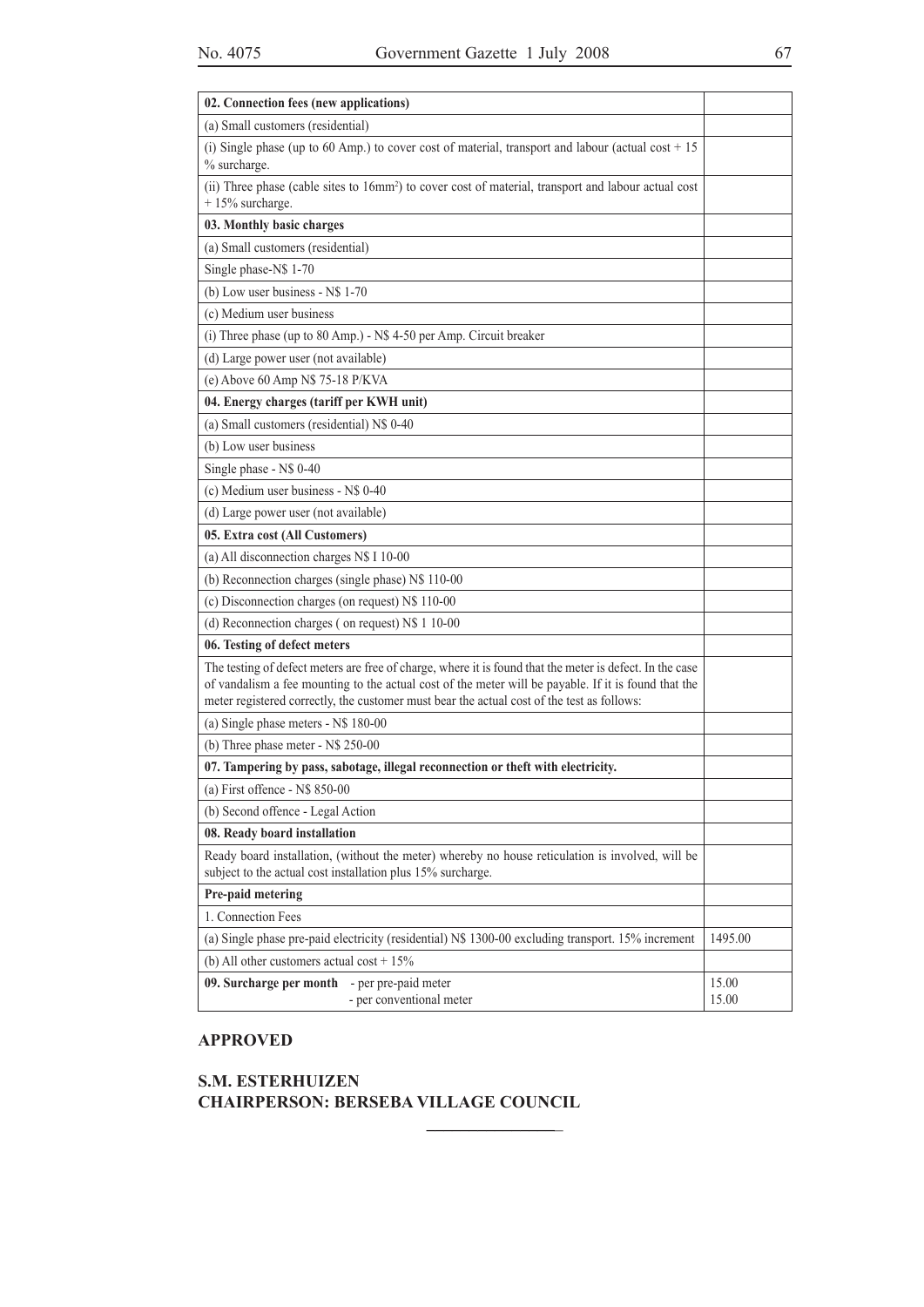## **OKAHAO TOWN COUNCIL**

No. 206 2008

SUMMARY OF APPLICABLE TARIFFS FOR 2008/2009

The Okahao Town Council has under Section 30(1)(u) and Section 7(1) of the Local Authorities Act, (Act No. 23 of 1993) as amended, amend the charges, fees, rates and other money payable in respects of services rendered by the Council as set out in the Schedule attached. These changes will be effected as from the 1st July 2008.

## **H. N.T. Haipinge The Mayor and Chairperson of the Council**

| <b>Tariff Description</b>                              | <b>Note</b> | <b>Existing</b><br><b>Tariff</b><br>N\$ | <b>Proposed</b><br><b>Tariff</b><br>N\$ | <b>Increase</b><br>$\frac{0}{0}$ |
|--------------------------------------------------------|-------------|-----------------------------------------|-----------------------------------------|----------------------------------|
| <b>A. WATER</b>                                        |             |                                         |                                         |                                  |
| <b>Basic Charges - Okahao Proper, Ext</b><br>1 and Ext |             |                                         |                                         |                                  |
| (i) Residential                                        |             | 35.00                                   | 35.00                                   | $0.0\%$                          |
| (ii) Business                                          |             | 90.00                                   | 90.00                                   | $0.0\%$                          |
| $(iii)$ Government $&$ others                          |             | 90.00                                   | 90.00                                   | $0.0\%$                          |
| <b>UNIT COST</b>                                       |             |                                         |                                         |                                  |
| (i) Residential                                        |             | 8.36                                    | 8.77                                    | 0.05                             |
| (ii) Business                                          |             | 8.86                                    | 9.30                                    | 0.05                             |
| $(iii)$ Government $&$ others                          |             | 8.86                                    | 9.30                                    | 0.05                             |
| Basic Charges - Ext 2 (Luxury<br>Suburb)               |             |                                         |                                         |                                  |
| Residential                                            |             | 35.00                                   | 39.00                                   | 11.4%                            |
| <b>UNIT COST</b>                                       |             |                                         |                                         |                                  |
| (i) Residential (Luxury Suburb)                        |             | 8.36                                    | 8.86                                    | 0.06                             |
| <b>SERVICE FEES</b>                                    |             |                                         |                                         |                                  |
| <b>CONNECTION FEES</b>                                 |             |                                         |                                         |                                  |
| (i) Residential                                        |             | 350.00                                  | 367.50                                  | 0.05                             |
| (ii) Business                                          |             | 450.00                                  | 472.50                                  | 0.05                             |
| $(iii)$ Government & others                            |             | 450.00                                  | 472.50                                  | 0.05                             |
| (iv) Developers                                        |             | 700.00                                  | 735.00                                  | 0.05                             |
| (v) Construction Companies                             |             |                                         |                                         |                                  |
| $0 - 25$ mm                                            |             | 700.00                                  | 735.00                                  | 0.05                             |
| $25 - 50$ mm                                           |             | 950.00                                  | 997.50                                  | 0.05                             |
| 50-110mm                                               |             | 1,250.00                                | 1,312.50                                | 0.05                             |
| <b>DEPOSIT FEES</b>                                    |             |                                         |                                         |                                  |
| (i) Residential                                        |             | 150.00                                  | 170.00                                  | 0.13                             |
| (ii) Business and others                               |             | 300.00                                  | 350.00                                  | 0.17                             |
| (iii) Bulk users                                       |             | 1,000.00                                | 1,100.00                                | 0.10                             |
| (IV) Luxury Suburb                                     |             | 150.00                                  | 250.00                                  | 0.67                             |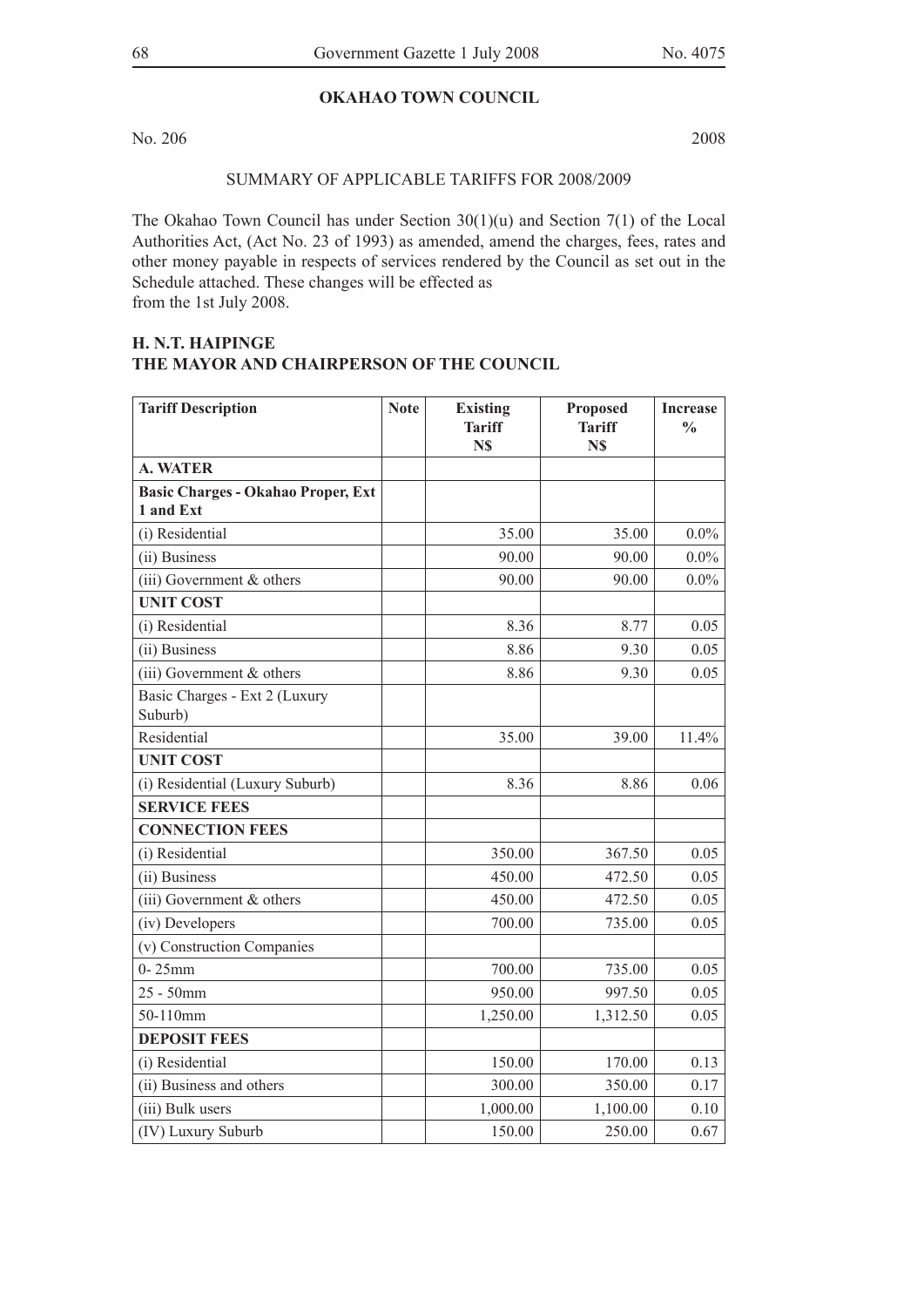| <b>RECONNECTION/</b><br><b>DISCONNECTION FEES</b>                              |                 |                 |      |
|--------------------------------------------------------------------------------|-----------------|-----------------|------|
| <b>Resdential</b>                                                              |                 |                 |      |
| (i) Non payment (reconnection/<br>disconnection fees)                          | 300.00          | 300.00          |      |
| (ii) on-request                                                                | 100.00          | 100.00          |      |
| <b>Business</b>                                                                |                 |                 |      |
| (i) Non payment (reconnection/<br>disconnection fees)                          | 300.00          | 350.00          | 0.17 |
| (ii) on-request                                                                | 100.00          | 150.00          | 0.50 |
| <b>CALL-OUT FEES</b>                                                           |                 |                 |      |
| Repair of water reticulation (payable if<br>the fault is on the customers side | $Cost+15\%$ VAT | $Cost+15\%$ VAT |      |
| <b>ILLEGAL WATER CONNECTIONS</b>                                               |                 |                 |      |
| Bypass, sabotage or tempering with the<br>water meter                          |                 |                 |      |
| (i) First offence                                                              | $2000 +$        | $2000 +$        |      |
|                                                                                | Consumption     | Consumption     |      |
| (ii) Second offence                                                            | Legal Action    | Legal Action    |      |
| <b>B. REFUSE</b>                                                               |                 |                 |      |
| Hairdresser                                                                    | 50.00 pm        | 50.00 pm        |      |
| Shebeen                                                                        | 50.00 pm        | 50.00 pm        |      |
| Restaurant                                                                     | 50.00 pm        | 50.00 pm        |      |
| Supermarket, Chain Stores and<br>Hardware Suppliers                            | 100.00 pm       | 100.00 pm       |      |
| Hotels & Lodges                                                                | 200.00 pm       | 200.00 pm       |      |
| <b>Light Industries</b>                                                        | $50.00$ pm      | 50.00 pm        |      |
| Hospital                                                                       | 300.00 pm       | 300.00 pm       |      |
| Secondary School                                                               | 150.00 pm       | 150.00 pm       |      |
| Primary School                                                                 | 150.00 pm       | 150.00 pm       |      |
| Police                                                                         | 150.00 pm       | 150.00 pm       |      |
| Parastatals                                                                    | 150.00 pm       | 150.00 pm       |      |
| Pre-school                                                                     | 35.00 pm        | 35.00 pm        |      |
| Churches                                                                       | 35.00 pm        | 35.00 pm        |      |
| Residential - Okahao Proper, Ext1 &<br>Ext 2                                   | 35.00 pm        | 35.00 pm        |      |
| Residential - Luxury Suburb                                                    | 35.00 pm        | 36.00 pm        | 0.02 |
| Refuse bins                                                                    | $Cost + 15\%$   | $Cost + 15\%$   |      |
| Garden Refuse                                                                  | $\theta$        | 5.00            |      |
| Construction Rubbles (on request)                                              | 100 per load    | 150 per load    | 0.50 |
| <b>ILLEGAL DUMPING OF REFUSE</b>                                               |                 |                 |      |
| (i) First offence                                                              | 150.00          | 150.00          |      |
| (ii) Second                                                                    | 300.00          | 300.00          |      |
| (iii) Third offence                                                            | Legal Action    | Legal Action    |      |
| <b>C. SEWERAGE</b>                                                             |                 |                 |      |
| <b>BASIC CHARGES</b>                                                           |                 |                 |      |
| (i) Residential                                                                | 26.00           | 26.00           |      |
| (ii) Business                                                                  | 55.00           | 55.00           |      |
| (iii) Government and Others                                                    | 80.00           | 80.00           |      |
| (iv) Luxury Suburb                                                             | 26.00           | 27.00           | 0.04 |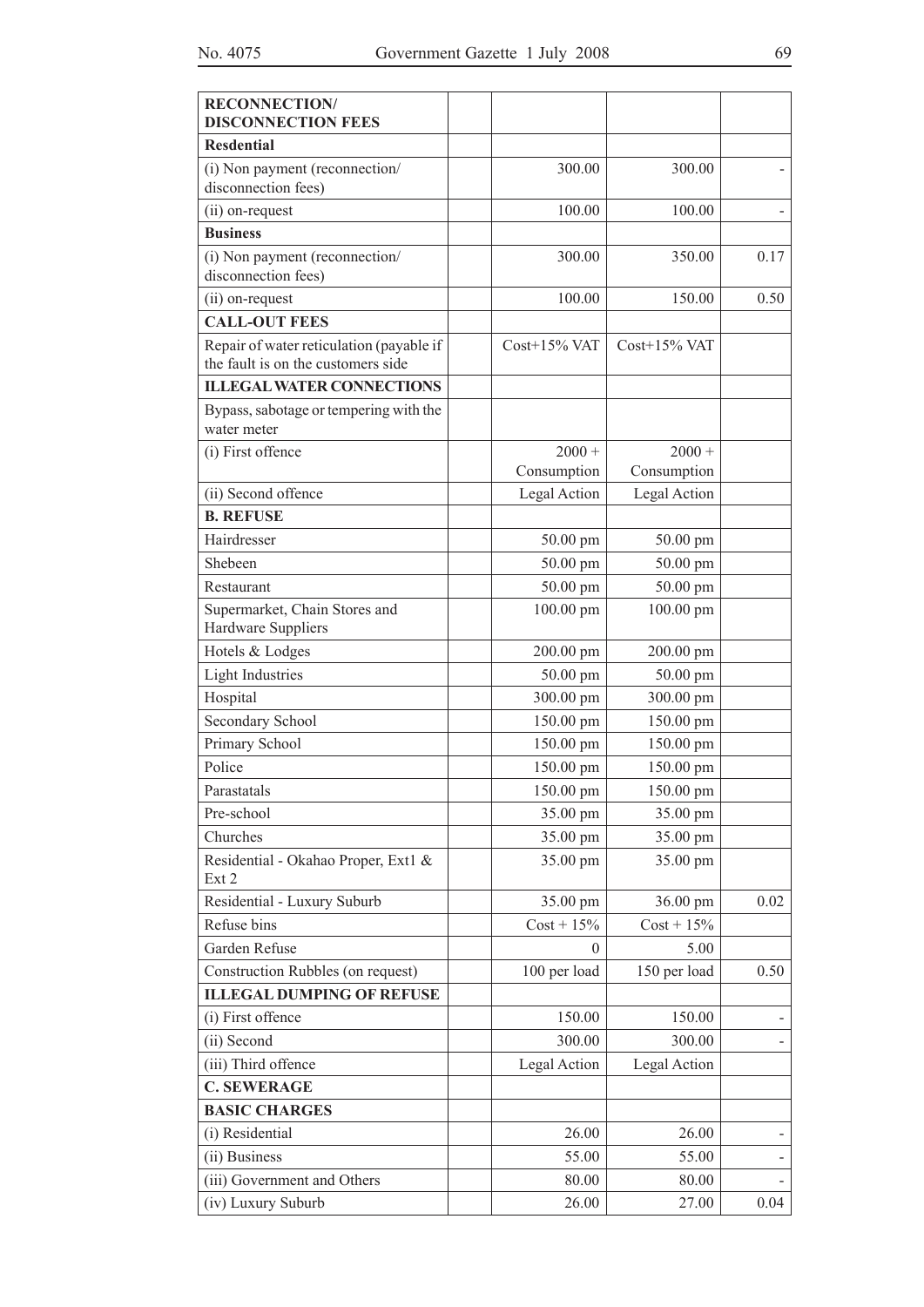| <b>SEWER PER TOILET</b>                                  |                |                 |      |
|----------------------------------------------------------|----------------|-----------------|------|
| (i) Residential                                          | 16.00          | 16.80           | 0.05 |
| (ii) Business                                            | 18.00          | 18.90           | 0.05 |
| (iii) Government and Others                              | 20.00          | 21.00           | 0.05 |
| (iv) Luxury Suburb                                       | 16.00          | 17.00           | 0.06 |
| <b>SEWER SERVICE FEES</b>                                |                |                 |      |
| <b>CONNECTION FEES</b>                                   |                |                 |      |
| (i) Residential                                          | 300.00         | 315.00          | 0.05 |
| (ii) Business                                            | 375.00         | 393.75          | 0.05 |
| (iii) Government and Others                              | 375.00         | 393.75          | 0.05 |
| (iv) Developers                                          | 400.00         | 420.00          | 0.05 |
| (v) Construction Companies                               | 600.00         | 630.00          | 0.05 |
| <b>ILLEGAL CONNECTIONS</b>                               |                |                 |      |
| (i) First offence                                        | 2,000.00       | 2,000.00        |      |
| (ii) Second offence                                      | Legal Action   | Legal Action    |      |
| <b>D. PROPERTY MANAGEMENT</b>                            |                |                 |      |
| <b>SELLING OF ERVEN (PLOTS)</b>                          |                |                 |      |
| (i) Residential plots (Okahao Proper,<br>Ext. 1 and $2)$ | 20.00 per m2   | 21.00 per m2    | 0.05 |
| (ii) Residential plots (Luxury Suburb)                   | 20.00 per m2   | 30.00 per m2    | 0.50 |
| (iii) Business Plots (Non Strategic)                     | 35.00 per m2   | 36.00 per m2    | 0.02 |
| (iv) Business Plots (Strategic)                          | 35.00 per m2   | 40.00 per mz    | 0.14 |
| <b>E. ASSESSMENT RATES AND</b><br><b>TAXES</b>           |                |                 |      |
| (i) Land value                                           | 0,0470 per N\$ | 0,0470 per N\$  |      |
| (ii) Improvement on land                                 | 0,0058 per N\$ | 0,0058 per N\$  |      |
| (iii) Unimproved land                                    |                | 0.7480 per N\$  |      |
| <b>APPROVAL OF BUILDING PLANS</b>                        |                |                 |      |
| (i) Residential                                          | 50.00          | 50.00           |      |
| (ii) Business and Others                                 | 100.00         | 110.00          | 0.10 |
| (iii) Constructions without approved<br>building plan    | 2,000.00       | 2,000.00        |      |
| (iv) Boundary walls per square meter                     | 1.50           | 1.50            |      |
| (v) Identification of erf pegs (second<br>request)       |                | $10.00$ per peg |      |
| <b>BUILDING PLAN COPIES</b>                              |                |                 |      |
| $(i)$ Small A1                                           | 15             | 15              |      |
| (ii) Large A                                             | 25             | 25              |      |
| <b>ADMINSTRATION COST</b>                                |                |                 |      |
| Advertisment and Administration costs                    | 500            | 500.00          |      |
| of property                                              |                |                 |      |
| <b>F. POUND FEES</b>                                     |                |                 |      |
| <b>DETENTION FEES</b>                                    |                |                 |      |
| (i) Cattle (per day per animal                           | 10.5           | 10.5            |      |
| (ii) Sheep (per day per animal)                          | 5              | 5               |      |
| (iii) Goats (per day per animal)                         | 6              | 6               |      |
| (iv) Pigs (per day per animal)                           | 11             | 11              |      |
| <b>G. GRAZING FEES</b>                                   |                |                 |      |
| (i) Cattle (per day per animal                           | 4.5            | 4.5             |      |
| (ii) Sheep (per day per animal)                          | 2.1            | 2.1             |      |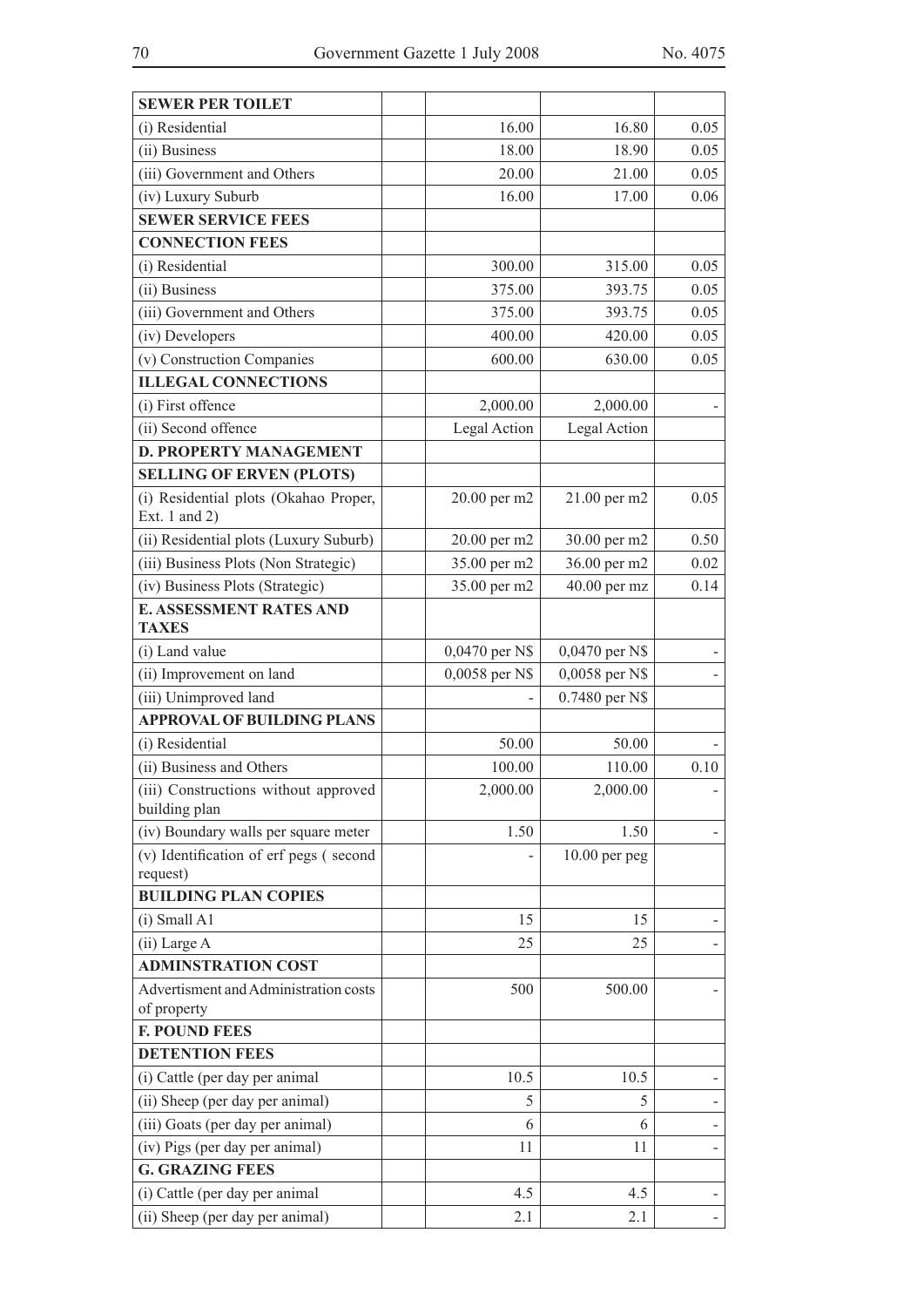| (iii) Goats (per day per animal)                                        | 2.1               | 2.1               |      |
|-------------------------------------------------------------------------|-------------------|-------------------|------|
| (iv) Pigs (per day per animal)                                          | 2.1               | 2.1               |      |
| Delivering of animals to the pound                                      | 2.1               | 2.1               |      |
| irrespective of the distance (per<br>animal)                            |                   |                   |      |
| <b>H. FITNESS CERTIFICATES</b>                                          |                   |                   |      |
| (i) Chain Store                                                         | 650.00            | 650 pa            |      |
| (ii) Large business                                                     | 420.00            | 420 pa            |      |
| (iii) Medium sized                                                      | 200.00            | 200 pa            |      |
| (iv) Small sized                                                        | 100.00            | $100$ pa          |      |
| (v) Hawkers                                                             | 60.00             | 60 pa             |      |
| (vi) Peddlers                                                           | 60.00             | 60 pa             |      |
| (vii) Business Registration                                             |                   | 100 on            |      |
| <b>I. PHOTO COPIES</b>                                                  |                   | registration      |      |
| $(i)$ A4                                                                | 1.00              | 1.00              |      |
| $(ii)$ A3                                                               | 2.00              | 2.00              |      |
| Fax                                                                     | 5.00 p.p          | 5.00 p.p          |      |
|                                                                         | (Namibia)         | (Namibia)         |      |
| Fax                                                                     | 10.00 p.p         | 10.00 p.p         |      |
|                                                                         | (outside Namibia) | (outside Namibia) |      |
| K. DOG TAX                                                              |                   |                   |      |
| For each unsprayed bitch                                                | 25.00             | 25.00             |      |
| For each added unsprayed bitch                                          | 30.00             | 30.00             |      |
| For the first and the second dog                                        | 20.00             | 20.00             |      |
| For the third and consecutive dog                                       | 30.00             | 30.00             |      |
| <b>L. ADVERTISEMENT FEES: BILL</b><br><b>BOARDS</b>                     |                   |                   |      |
| (i) Big business                                                        | 500.00 pm         | 500.00 pm         |      |
| (ii) Small business                                                     | 100.00 pm         | 100.00 pm         |      |
| (iii) Illegal Advertisement: Penalty                                    | 500.00            | 500.00            |      |
| <b>M. BURIAL FEES</b>                                                   |                   |                   |      |
| (i) still born                                                          | 20.00             | 20.00             |      |
| (ii) Child                                                              | 25.00             | 25.00             |      |
| (iii) Adult                                                             | 35.00             | 35.00             |      |
| <b>N. RENTAL</b>                                                        |                   |                   |      |
| <b>RESIDENTIAL SITES</b>                                                |                   |                   |      |
| (a) Up to $1000m^2$                                                     | 50.00 pm          | 52.50 pm          | 0.05 |
| (b) $1000 \text{ m}^2 - 2000 \text{ m}^2$                               | 70.00 pm          | 73.50 pm          | 0.05 |
| (b) $2000 \text{ m}^2 - 3000 \text{ m}^2$                               | 90.00 pm          | 94.50 pm          | 0.05 |
| (d) Above $3000m^2$ for every 1 000 $m^2$ or<br>an additional rental of | 75.00 pm          | 78.75 pm          | 0.05 |
| <b>BUSINESS SITES</b>                                                   |                   |                   |      |
| (a) Up to $1000m^2$                                                     | 150.00 pm         | 157.50 pm         | 0.05 |
| (b) Above 1000 m <sup>2</sup> - 2000 m <sup>2</sup>                     | 200.00 pm         | 210.00 pm         | 0.05 |
| (c) For every $1000 \text{ m}^2$ or part thereof                        | 50.00 pm          | 52.50 pm          | 0.05 |
| above 2000 m <sup>2</sup> an additional rental of                       |                   |                   |      |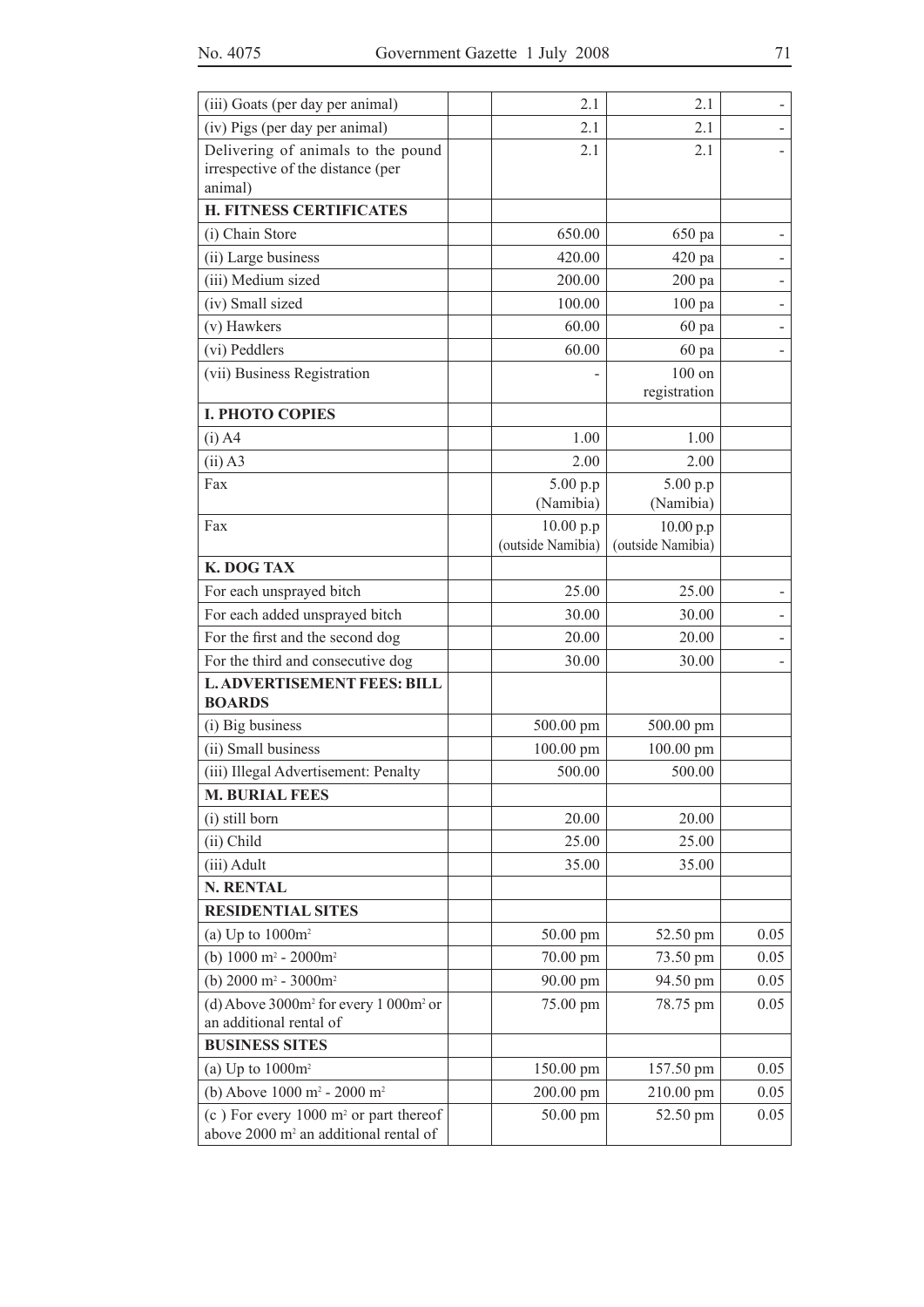| <b>NON GOVERNMENTAL</b><br>ORGANIZATION AND SPORT<br><b>CLUBS</b>                                     |                |                |  |
|-------------------------------------------------------------------------------------------------------|----------------|----------------|--|
| (a) up to $1000 \text{ m}^2$                                                                          | 30.00 pm       | 30.00 pm       |  |
| (b) Above $1000 \text{ m}^2$ - $2000 \text{ m}^2$                                                     | 40.00 pm       | 40.00 pm       |  |
| (c) For every $1000 \text{ m}^2$ or part thereof<br>above 2000 m <sup>2</sup> an additional rental of | 12.00 pm       | 12.00 pm       |  |
| <b>CHURCH SITES</b>                                                                                   |                |                |  |
| Per year irrespective of m <sup>2</sup>                                                               | 50.00 per year | 50.00 per year |  |
| <b>INFORMAL SETTLEMENT/</b><br><b>COMMON PROPERTIES</b>                                               |                |                |  |
| (a) Building not exceeding $10 \text{ m}^2$                                                           | 3.00 pm        | 3.00 pm        |  |
| (b) Building exceeding $10 \text{ m}^2$ but not<br>exceeding 40 m <sup>2</sup>                        | $6.00$ pm      | $6.00$ pm      |  |
| $(c)$ Building exceeding 40 m <sup>2</sup> but not<br>exceeding 60 m <sup>2</sup>                     | $10.00$ pm     | $10.00$ pm     |  |
| (d) Building exceeding 60 m <sup>2</sup> but not<br>exceeding 100 m <sup>2</sup>                      | 15.00 pm       | 15.00 pm       |  |
| (e) Building exceeding $100 \text{ m}^2$ but not<br>exceeding 120 m <sup>2</sup>                      | 17.00 pm       | 17.00 pm       |  |
| (f) Building exceeding $120 \text{ m}^2$ but not<br>exceeding 160 m <sup>2</sup>                      | 20.00 pm       | 20.00 pm       |  |
| (p) Building exceeding $160 \text{ m}^2$ but not<br>exceeding 200 m <sup>2</sup>                      | 25.00 pm       | 25.00 pm       |  |
| (h) Building exceeding 200 m <sup>2</sup> but not<br>exceeding 250 m <sup>2</sup>                     | 28.00 pm       | 28.00 pm       |  |
| (i) Building exceeding $250 \text{ m}^2$ but not<br>exceeding 500 m <sup>2</sup>                      | 31.00 pm       | 31.00 pm       |  |
| (i) Building exceeding $500 \text{ m}^2$ but not<br>exceeding 1000 m <sup>2</sup>                     | 34.00 pm       | 34.00 pm       |  |
| $(k)$ Building exceeding 1000 m <sup>2</sup> but not<br>exceeding 2000 m <sup>2</sup>                 | 37.00 pm       | 37.00 pm       |  |
| (I) Building exceeding $2000 \text{ m}^2$ but not<br>exceeding 5000 m <sup>2</sup>                    | 40.00 pm       | 40.00 pm       |  |
| (m) Building exceeding $5000 \text{ m}^2$                                                             | 44.00 pm       | 44.00 pm       |  |
| <b>BUSINESS</b>                                                                                       |                |                |  |
| (a) Building not exceeding $10 \text{ m}^2$                                                           | $10.00$ pm     | $10.00$ pm     |  |
| (b) Building exceeding $10 \text{ m}^2$ but not<br>exceeding 40 m <sup>2</sup>                        | 20.00 pm       | 20.00 pm       |  |
| $(c)$ Building exceeding 40 m <sup>2</sup> but not<br>exceeding 60 m <sup>2</sup>                     | 30.00 pm       | 30.00 pm       |  |
| (d) Building exceeding $60 \text{ m}^2$ but not<br>exceeding 100 m <sup>2</sup>                       | 40.00 pm       | 40.00 pm       |  |
| (e) Building exceeding $100 \text{ m}^2$ but not<br>exceeding 120 m <sup>2</sup>                      | 50.00 pm       | 50.00 pm       |  |
| (f) Building exceeding 120 m <sup>2</sup> but not<br>exceeding 160 m <sup>2</sup>                     | $60.00$ pm     | $60.00$ pm     |  |
| $(g)$ Building exceeding 160 m <sup>2</sup> but not<br>exceeding 200 m <sup>2</sup>                   | 70.00 pm       | 70.00 pm       |  |
| (h) Building exceeding $200 \text{ m}^2$ but not<br>exceeding 250 m <sup>2</sup>                      | 80.00 pm       | 80.00 pm       |  |
| (i) Building exceeding $250 \text{ m}^2$ but not<br>exceeding 500 m <sup>2</sup>                      | 90.00 pm       | 90.00 pm       |  |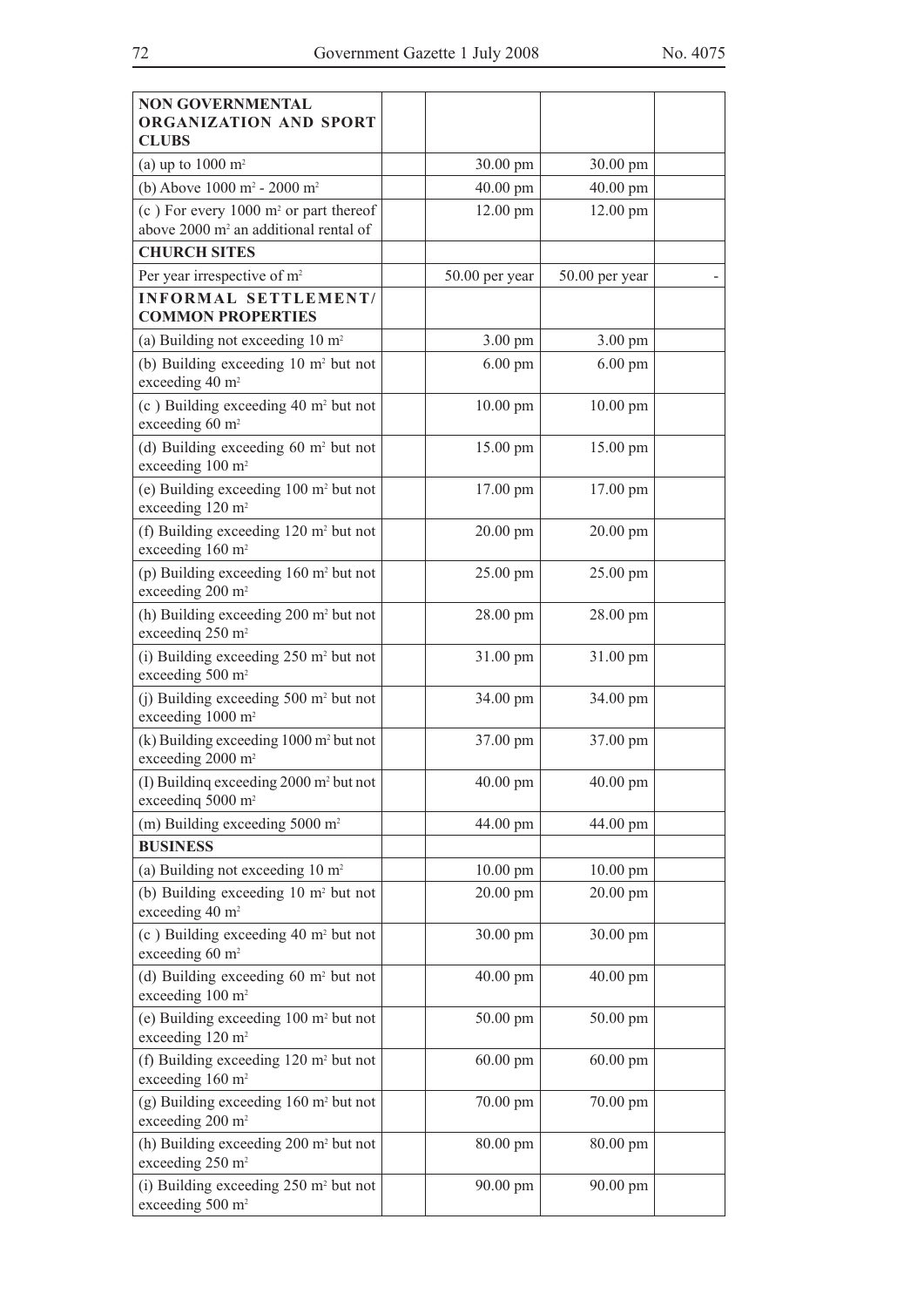| (i) Building exceeding $500 \text{ m}^2$ but not<br>exceeding 1000 m <sup>2</sup>     | 100.00 pm                | 100.00 pm  |  |
|---------------------------------------------------------------------------------------|--------------------------|------------|--|
| $(k)$ Building exceeding 1000 m <sup>2</sup> but not<br>exceeding 2000 m <sup>2</sup> | 110.00 pm                | 110.00 pm  |  |
| (I) Building exceeding $2000 \text{ m}^2$ but not<br>exceeding 5000 m <sup>2</sup>    | 120.00 pm                | 120.00 pm  |  |
| (m) Building exceeding $5000 \text{ m}^2$                                             | 130.00 pm                | 130.00 pm  |  |
| (n) Building with double storey                                                       | 250.00 pm                | 250.00 pm  |  |
| <b>3. RESIDENTIAL WITH BUSINESS</b>                                                   |                          |            |  |
| (a) Building not exceeding $10 \text{ m}^2$                                           | $6.00$ pm                | $6.00$ pm  |  |
| (b) Building exceeding $10 \text{ m}^2$ but not<br>exceeding 40 m <sup>2</sup>        | 12.00 pm                 | 12.00 pm   |  |
| $(c)$ Building exceeding 40 m <sup>2</sup> but not<br>exceeding 60 m <sup>2</sup>     | 20.00 pm                 | 20.00 pm   |  |
| (d) Building exceeding $60 \text{ m}^2$ but not<br>exceeding 100 m <sup>2</sup>       | 27.00 pm                 | 27.00 pm   |  |
| (e) Building exceeding $100 \text{ m}^2$ but not<br>exceeding 120 m <sup>2</sup>      | 34.00 pm                 | 34.00 pm   |  |
| (f) Building exceeding $120 \text{ m}^2$ but not<br>exceeding 160 m <sup>2</sup>      | 40.00 pm                 | 40.00 pm   |  |
| (q) Building exceeding $160 \text{ m}^2$ but not<br>exceeding 200 m <sup>2</sup>      | 47.00 pm                 | 47.00 pm   |  |
| (h) Building exceeding 200 m <sup>2</sup> but not<br>exceeding 250 m <sup>2</sup>     | 54.00 pm                 | 54.00 pm   |  |
| (i) Building exceeding $250 \text{ m}^2$ but not<br>exceeding 500 m <sup>2</sup>      | $60.00$ pm               | $60.00$ pm |  |
| (j) Building exceeding $500 \text{ m}^2$ but not<br>exceeding 1000 m <sup>2</sup>     | 69.00 pm                 | 69.00 pm   |  |
| $(k)$ Building exceeding 1000 m <sup>2</sup> but not<br>exceeding 2000 m <sup>2</sup> | 75.00 pm                 | 75.00 pm   |  |
| (I) Building exceeding 2000 m <sup>2</sup> but not<br>exceeding 5000 m <sup>2</sup>   | 80.00 pm                 | 80.00 pm   |  |
| (m) Building exceeding $5000 \text{ m}^2$                                             | 85.00 pm                 | 85.00 pm   |  |
| <b>OPEN MARKET</b>                                                                    |                          |            |  |
| Open Stand                                                                            | $\overline{\phantom{0}}$ | 20.00 pm   |  |
| Closed Stand/Kiosk                                                                    | -                        | 175.00 pm  |  |
| One day use Business Stand                                                            |                          | 10.00 pd   |  |
| Meat Stand                                                                            | -                        | 100.00 pm  |  |
| Storage                                                                               | -                        | 10.00 pm   |  |

#### **RUNDU TOWN COUNCIL**

**\_\_\_\_\_\_\_\_\_\_\_\_\_\_\_**\_

No. 207 2008

#### TARIFFS 2007/2008

#### **WATER SERVICES**

|                      | <b>Old Tariff</b><br>N\$ | <b>New Tariff</b><br>N\$ |
|----------------------|--------------------------|--------------------------|
| <b>BASIC CHARGES</b> |                          |                          |
| Domestic             | 4                        |                          |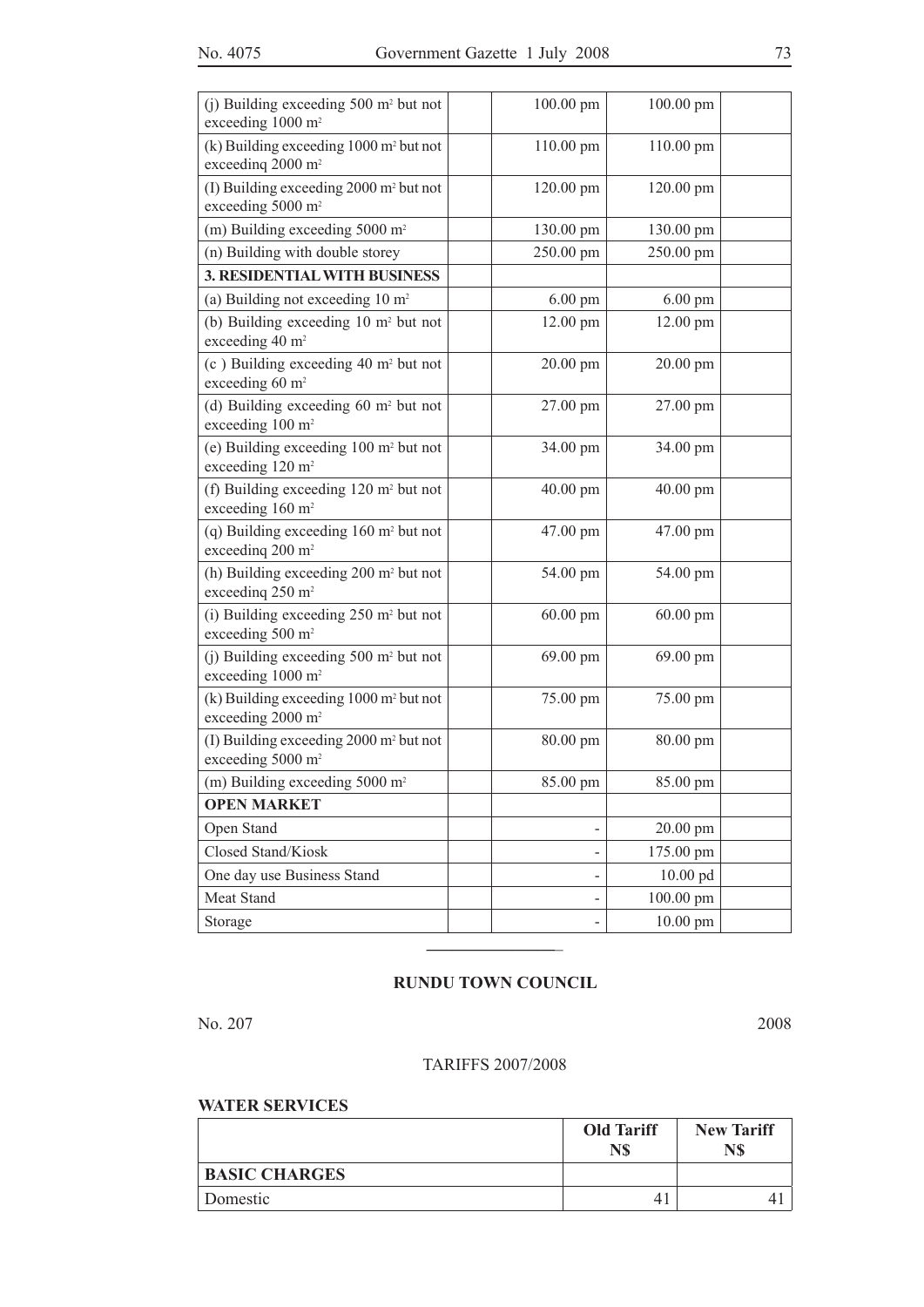| <b>Business</b>                                                   | 75           | 75    |
|-------------------------------------------------------------------|--------------|-------|
| Industrial                                                        | 75           | 75    |
| <b>NEW TIER SCALE</b>                                             |              |       |
| Kilo Litre                                                        | VAT excluded |       |
| $1 - 15$                                                          | 6.00         | 6.00  |
| $16 - 30$                                                         | 6.72         | 6.72  |
| $31 - 60$                                                         | 8.64         | 8.64  |
| 61-Upwards                                                        | 9.50         | 9.50  |
| <b>Boreholes</b>                                                  | 9.50         | 9.50  |
| <b>COMMUNAL PREPAID STAND</b>                                     |              |       |
| <b>Basic Charge</b>                                               | 13.32        | 13.32 |
| Per Cubic Litre                                                   | 6.25         | 6.25  |
| Tag/Token                                                         | 121.00       | 140.0 |
| <b>Residential (Informal Area)</b>                                |              |       |
| New Connection (20mm)                                             | 500          | 500   |
| Plus Deposito/Refundable                                          | 165          | 165   |
| <b>Residential (Formal Area)</b>                                  |              |       |
| New Connection (20mm)                                             | 760          | 760   |
| Plus Deposit/Refundable                                           | 165          | 165   |
| Non Residential Residential(Business, Industrial                  |              |       |
| and GRN institution)                                              |              |       |
| Deposit/Refundable                                                |              | 1,000 |
| Non Residential (Business, Industrial and GRN                     |              |       |
| institution)                                                      |              |       |
| New Connection Category A: 15mm - 25mm                            | 1,250        | 1,250 |
| Category B: 32mm - 50mm                                           | 6,180        | 6,180 |
| Category C: 63mm - 110mm                                          | 9,200        | 9,200 |
| Plus Deposit<br>Category A: 15mm - 25mm                           | 350          | 350   |
| Category B: 32mm - 50mm                                           | 450          | 450   |
| Category C: 63mm - 110mm                                          | 550          | 550   |
| <b>MISCELLANEOUS CHARGES</b>                                      |              |       |
| FOR CONNECTION I DISCONNECTION OF<br><b>SUPPLY (VAT excluded)</b> |              |       |
| Disconnection and Reconnection on request                         | 160          | 160   |
| Disconnection and reconnection due to none payment                | 560          | 560   |
| of account or breach of contract                                  |              |       |
| <b>SPECIAL READING OF METERS</b>                                  |              |       |
| A special reading taken at request of a consumer                  | 30           | 32    |
| questioning the accuracy of a reading and is found                |              |       |
| correct                                                           |              |       |
| Water Estimations due to non functioning (per<br>month) $m3$      |              |       |
| Residential                                                       | 60           | 35    |
| General GRN building                                              | 500          | 660   |
| Hospital                                                          | 3,080        | 5,000 |
| Clinics                                                           | 390          | 300   |
| Lodges / Hotels / Guesthouses                                     | 700          | 700   |
| <b>Industrial</b> (Making Bricks)                                 |              | 300   |
|                                                                   |              |       |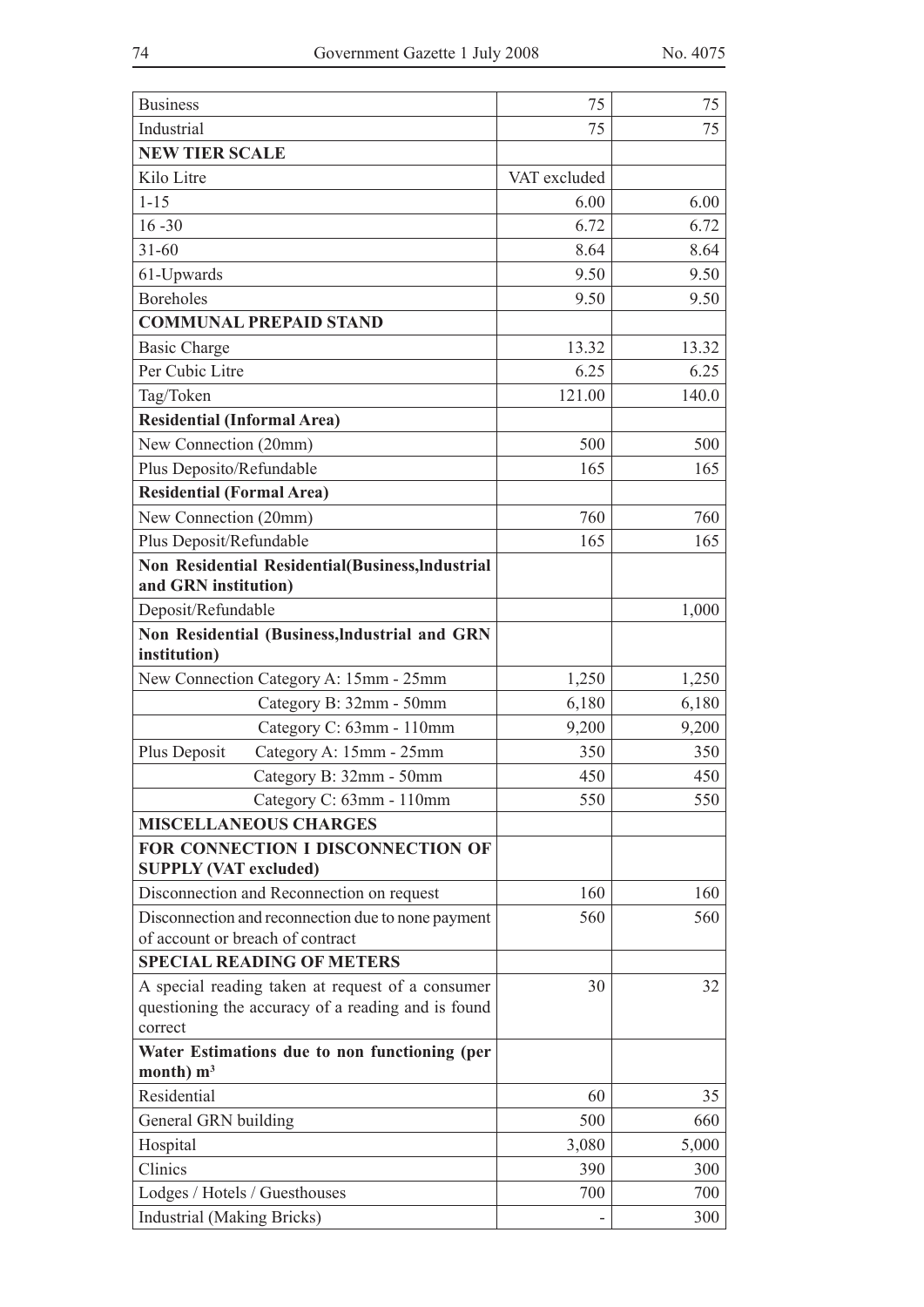| <b>Industrial General</b>                                 | 300   | 130   |
|-----------------------------------------------------------|-------|-------|
| <b>Small Business</b>                                     | 500   | 80    |
| <b>Hyper Markets</b>                                      | -     | 200   |
| <b>Super Markets</b>                                      | 399   | 500   |
| Sport Stadium                                             | 1,100 | 1,200 |
| Schools with hostels, Vocational Colleges, Youth<br>Camps | 2,640 | 5,000 |
| Schools without hostel                                    | 715   | 750   |
| Illegal Connection/Tempering of Meter                     | 2,000 | 2,000 |
| Plus the last 3 Month average                             |       |       |

#### **ASSESSMENT RATES**

|                                             | <b>Old Tariff</b> | <b>New Tariff</b> |
|---------------------------------------------|-------------------|-------------------|
|                                             | N\$               | N\$               |
| <b>Residential &amp; Church Properties:</b> |                   | 0.0303            |
| Land                                        | 0.0303            | 0.0047            |
| Improvement                                 | 0.0047            |                   |
| <b>GRN</b> / Institutional Properties       |                   |                   |
| Land                                        | 0.0303            | 0.0303            |
| Improvement                                 | 0.0047            | 0.0047            |
| <b>Commercial/Industrial/Business</b>       |                   |                   |
| Land                                        | 0.0369            | 0.0369            |
| Improvement                                 | 0.0061            | 0.0061            |
| <b>Land zoned for Agriculture</b>           |                   |                   |
| Land                                        | 0.0182            | 0.0182            |
| Improvement                                 | 0.231             | 0.2310            |

### **BUSINESS REGISTRATION FEE:**

| <b>15% VAT INCLUDED</b>                                                                                                                                                                                                                                               |                          |                          |
|-----------------------------------------------------------------------------------------------------------------------------------------------------------------------------------------------------------------------------------------------------------------------|--------------------------|--------------------------|
| <b>REGISTRATION FEES</b>                                                                                                                                                                                                                                              | <b>Old Tariff</b><br>N\$ | <b>New Tariff</b><br>N\$ |
| (A) Medium Business per annum                                                                                                                                                                                                                                         | 1,000                    | 1,000                    |
| (B) Large Business per annum                                                                                                                                                                                                                                          | 2,000                    | 2,000                    |
| (C) Shebeens                                                                                                                                                                                                                                                          | 350                      | 350                      |
| (D) Inspection Fee per annum                                                                                                                                                                                                                                          | 50                       | 50                       |
| <b>FITNESS CERTIFICATE</b>                                                                                                                                                                                                                                            |                          |                          |
| (A) Medium Business                                                                                                                                                                                                                                                   | 50                       | 80                       |
| (B) Large Business per annum                                                                                                                                                                                                                                          | 100                      | 150                      |
| (C) Shebeens per annum                                                                                                                                                                                                                                                | 25                       | 50                       |
| (D) TAXI REGISTRATION FEES per annum                                                                                                                                                                                                                                  | 240                      | 240                      |
| Penalty clause "A late fee of 20% per month or part of<br>a month shall be charged in addition to the registration<br>fee in respect of each application submitted after the<br>date of the official municipal receipt to be accepted<br>as the date of application." |                          |                          |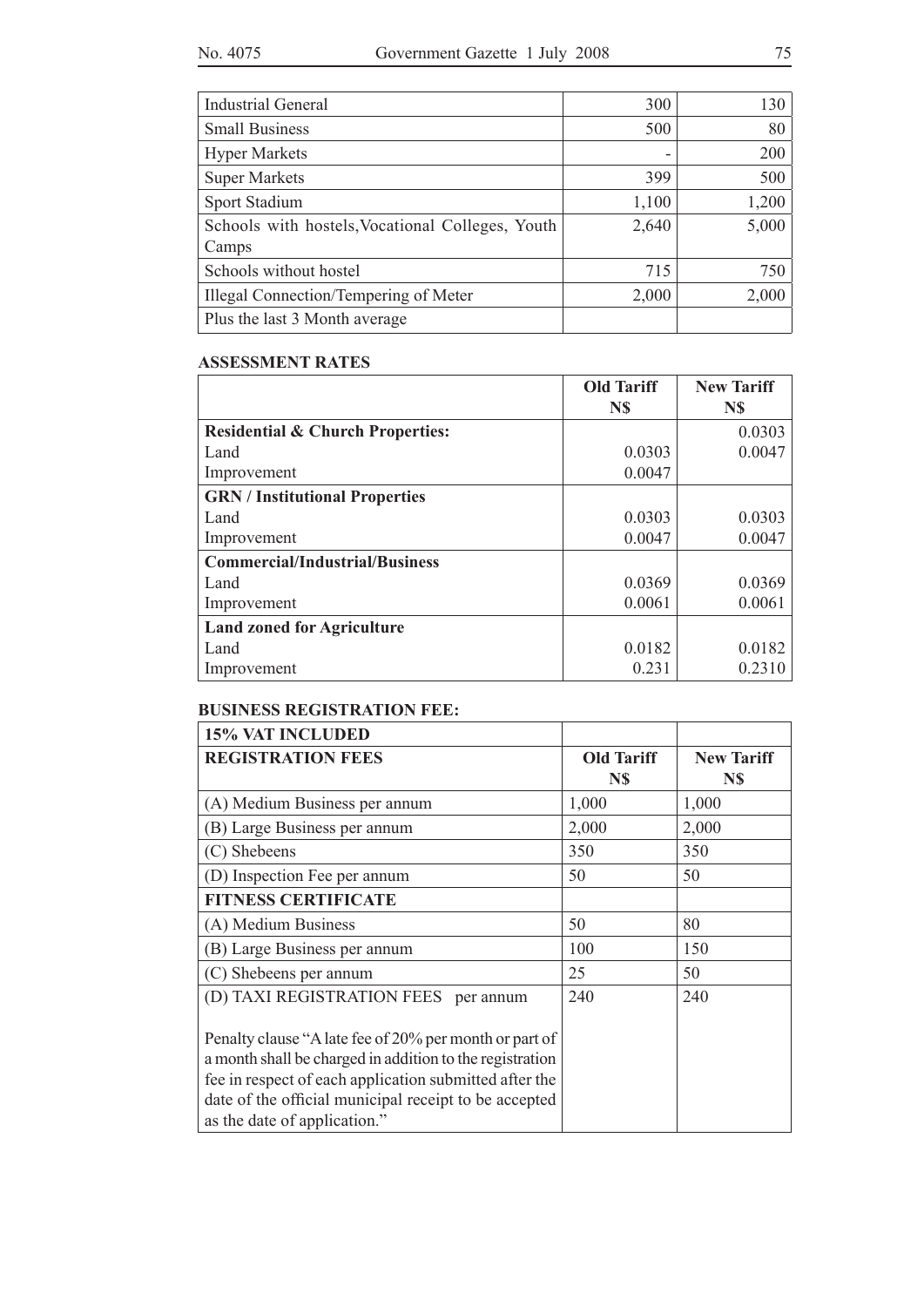# **CLEANING SERVICES**

|                                                                        | <b>Old Tariff</b><br>N\$ | <b>New Tariff</b><br>N\$ |
|------------------------------------------------------------------------|--------------------------|--------------------------|
| Removal of domestic refuse at residential &<br>churches.               | 35                       | 35                       |
| Per Month                                                              |                          |                          |
| Garden Refuse / Disposal (Unified)                                     | 165                      | 165                      |
| Removal of refuse at Small & Medium Business.<br>Per Month             | 132                      | 132                      |
| Removal of refuse at Large Business & Industrial<br>Area 4 x per month | 800                      | 800                      |
| Additional Refuse removal N\$200.00 per load                           | 200                      | 200                      |
| <b>Removal of refuse at Institution</b>                                |                          |                          |
| Schools                                                                | 400                      | 400                      |
| Hostel                                                                 | 500                      | 500                      |
| Offices                                                                | 200                      | 200                      |
| Clinics                                                                | 600                      | 600                      |
| Hospital                                                               | 2000                     | 2000                     |
| Parastatals                                                            | 300                      | 300                      |
| Leasing of dustbin Type A                                              |                          |                          |
| Residential                                                            | 30                       | 30                       |
| Business & Industrial Area                                             | 60                       | 60                       |
| Institution                                                            | 60                       | 60                       |
| <b>Leasing of Dustbin Type B(Wheell-bin)</b>                           |                          |                          |
| Residential                                                            | 30                       | 30                       |
| Business & Industrial Area                                             | 60                       | 60                       |
| Institution                                                            | 80                       | 60                       |
| <b>Sale of Refuse bins</b>                                             |                          |                          |
| Residential                                                            | 400                      | 400                      |
| Business & Industrial Area                                             | 600                      | 600                      |
| institution                                                            | 600                      | 600                      |
| Illegal Dumping of Refuse as per Act No. 3 of 1992                     | 2000                     | 2000                     |
| <b>SEWERAGE CHARGES</b>                                                |                          |                          |
| Basic Charges Residential & Churches                                   | 29                       | 30                       |
| Small & Medium Business                                                | 87                       | 90                       |
| Large Business & Industrial                                            | 150                      | 160                      |
| Institutional                                                          | 87                       | 90                       |
| Charges Per (Toilet) Residential & Churches                            | 17                       | 18                       |
| Small & Medium Business<br>Enfluent                                    | 28                       | 29                       |
| Large Business & Industrial                                            | 28                       | 29                       |
| Institutional                                                          | 28                       | 29                       |
| Sewerage Connection Residential & Churches                             | 1150                     | 500                      |
| Small & Medium Business                                                | 1150                     | 650                      |
| Large Business & Industrial                                            | 1150                     | 760                      |
| Institutional                                                          | 1150                     | 900                      |
| <b>SUNDRY CHARGES</b>                                                  |                          |                          |
| Removal of Sewerage Water per load 5000 L                              | 250                      | 263                      |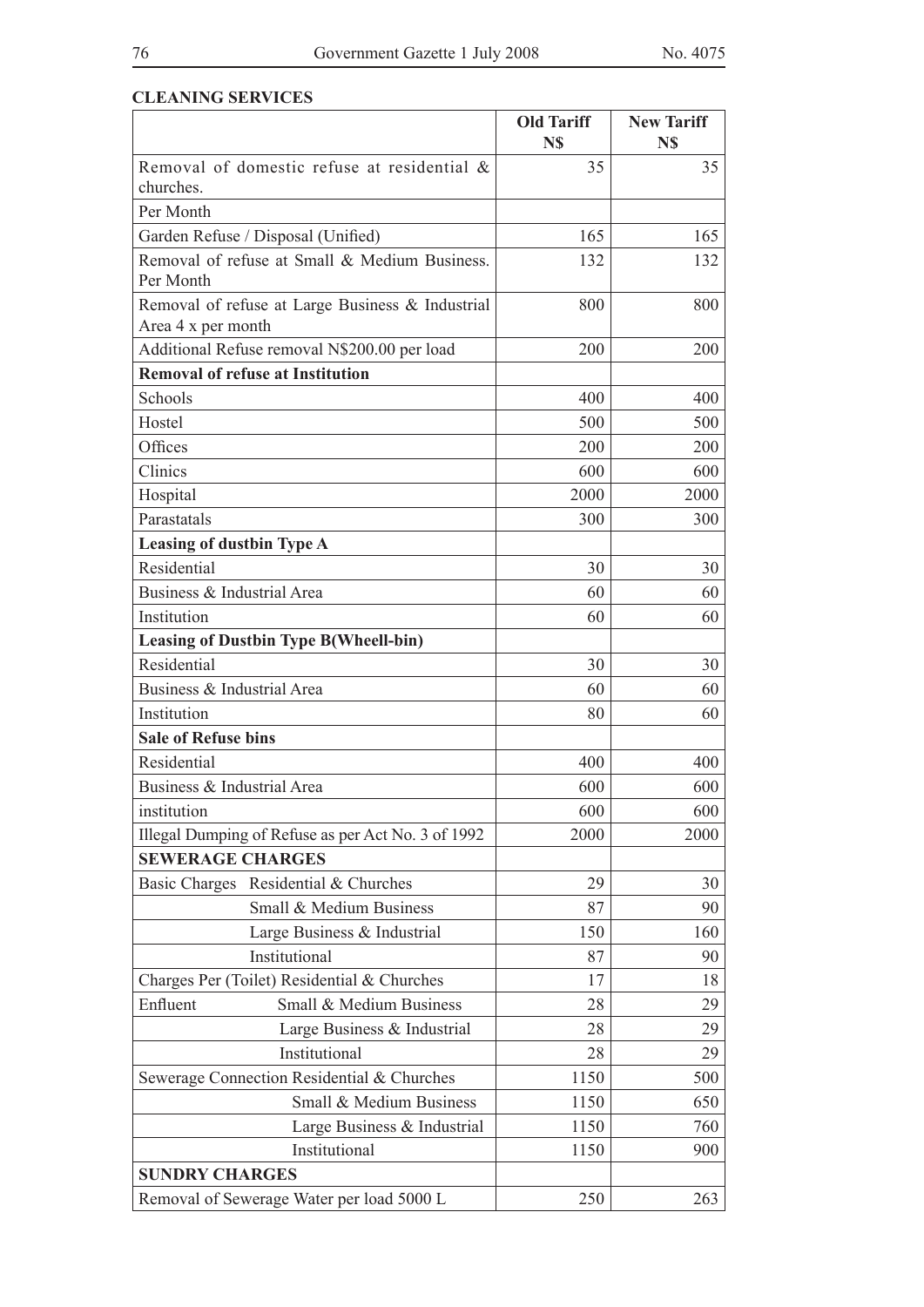| Opening and cleaning of Sewerage Blockages                                                                                                                           |      |      |
|----------------------------------------------------------------------------------------------------------------------------------------------------------------------|------|------|
| Weekdays                                                                                                                                                             | 340  | 357  |
| After Hours/Weekends/Public Holidays:                                                                                                                                | 620  | 651  |
| Repair on sewerage system(private property)                                                                                                                          |      |      |
| Repaire on sewerage system (on private) if any<br>material is need to repaire the problem, the cost<br>is calculated on a basis of actual costs plus 15%<br>charges. | 300  | 315  |
| Penality for dumping flamable contents in the                                                                                                                        | 2000 | 2000 |
| sewerage.                                                                                                                                                            |      |      |

# **PROPERTY MANAGEMENT**

| Map on demand                                                                                    | <b>Old Tariff</b> | <b>New Tariff</b> |
|--------------------------------------------------------------------------------------------------|-------------------|-------------------|
| Line Drawing A4, A3                                                                              | 16.00             | 20.00             |
| Coated A3                                                                                        | 26.00             | 30.00             |
| A2                                                                                               | 32.00             | 35.00             |
| Al                                                                                               | 47.00             | 50.00             |
| A <sub>0</sub>                                                                                   | 63.00             | 65.00             |
| Color Drawing, Images & Aeria Photos A4, A3                                                      | 32.00             | 35.00             |
| Coated A3                                                                                        | 53.00             | 55.00             |
| A2                                                                                               | 63.00             | 65.00             |
| Al                                                                                               | 84.00             | 90.00             |
| A <sub>0</sub>                                                                                   | 105.00            | 110.00            |
| P.T.O. tariffs (per month)                                                                       |                   |                   |
| <b>Residential &amp; Churchessites:</b>                                                          | 36.00             | 36.00             |
| Up to $1000 \text{ m}^2$                                                                         |                   |                   |
| Above 1000 - 2000 m <sup>2</sup>                                                                 | 48.00             | 48.00             |
| Above 2000 - 3000 m <sup>2</sup>                                                                 | 64.00             | 64.00             |
| Above 3001-4000m <sup>2</sup>                                                                    | 124.00            | 124.00            |
| an additional rental of N\$30.00 per every 1000m <sup>2</sup>                                    |                   |                   |
| <b>Business &amp; Industrial sites:</b>                                                          |                   |                   |
| Up to $1000 \text{ m}^2$                                                                         | 110.00            | 110.00            |
| Above 1000 - 2000 m <sup>2</sup>                                                                 | 164.00            | 164.00            |
| Above 2001-3000m <sup>2</sup>                                                                    | 205.00            | 205.00            |
| For every 1000 m <sup>2</sup> or part thereof above 3000 m <sup>2</sup>                          |                   |                   |
| an additional rental of N\$41.00 per every 1000m <sup>2</sup>                                    |                   |                   |
| Rental of plot for selling / Per occasion                                                        | 105.00            | 105.00            |
| <b>HOUSING</b>                                                                                   |                   |                   |
| <b>House Rents:</b>                                                                              |                   |                   |
| Type A                                                                                           | 125.00            | 125.00            |
| Type B                                                                                           | 160.00            | 160.00            |
| Type C                                                                                           | 195.00            | 195.00            |
| Type D                                                                                           | 305.00            | 305.00            |
| Type E                                                                                           | 370.00            | 370.00            |
| Type F (single quarters & caravan park)                                                          | 55.00             | 55.00             |
| Site Rental / Household Informal Settlement                                                      | 5.00              | 5.00              |
| Site Rental / Permanent Structure Informal as per<br>valuation roll and rates & taxes applicable |                   |                   |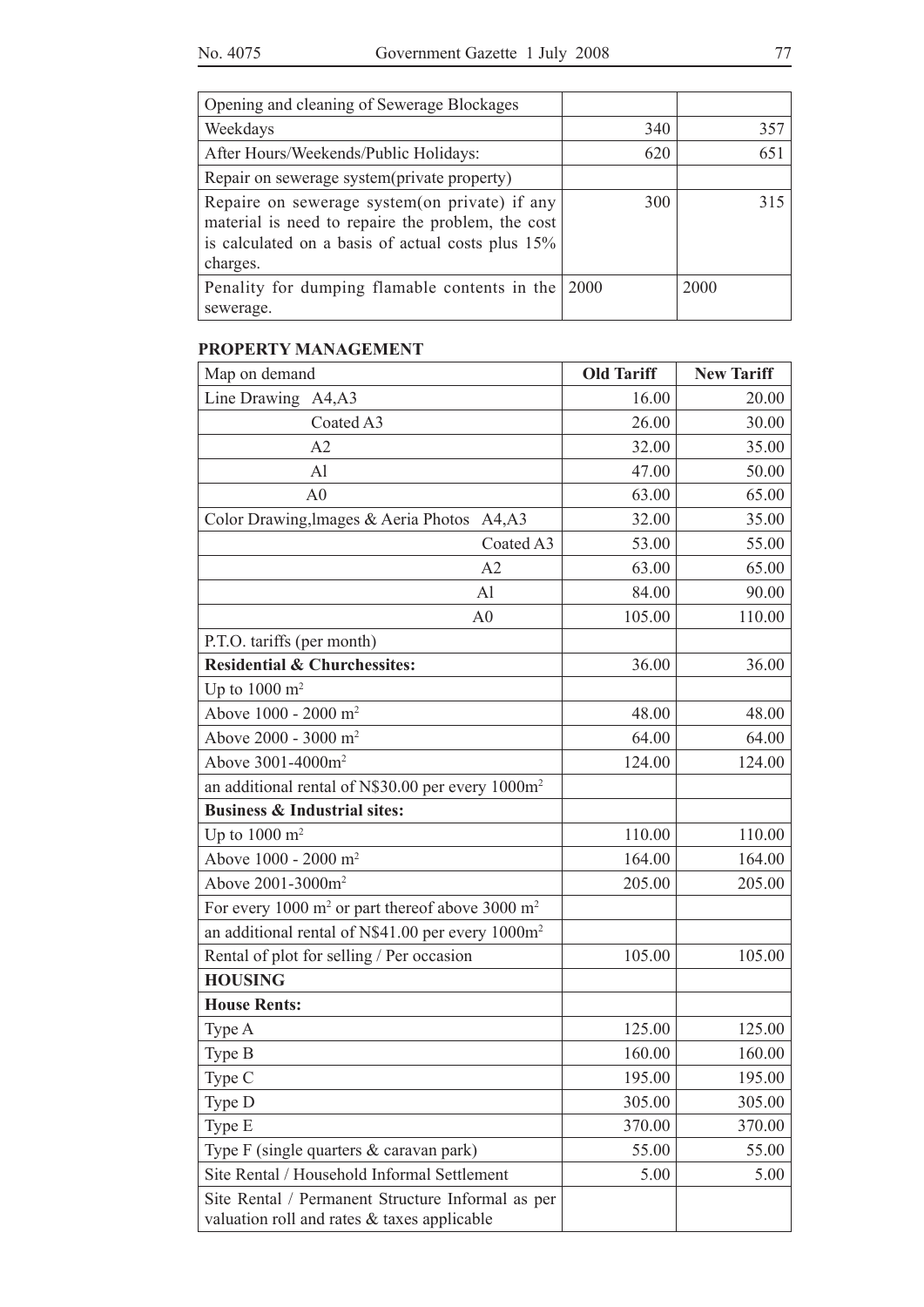| <b>PROPERTY MANAGEMENT</b>                              |                               |                               |
|---------------------------------------------------------|-------------------------------|-------------------------------|
| <b>SELLING PRICES FOR IMMOVABLE</b><br><b>PROPERTY</b>  |                               |                               |
| Map 1. Rundu Proper (Safari)                            |                               |                               |
|                                                         | Old Tariff                    | New Tariff                    |
| Residential                                             | $N$20,00/m^2$                 | $N$20,00/m^2$                 |
| Institutional                                           | N\$40,00 /m <sup>2</sup>      | N\$40,00 /m <sup>2</sup>      |
| Map 2. Rundu Ext 1(Nkarapamwe)                          | Old Tariff                    | New Tariff                    |
|                                                         | <b>Selling Price</b>          | <b>Selling Price</b>          |
| Residential                                             | N\$20,00 / m <sup>2</sup>     | $N$20,00/m^2$                 |
| Institutional                                           | N\$40,00 /m <sup>2</sup>      | N\$40,00 /m <sup>2</sup>      |
| Map 3 Rundu Ext 2 (Tutungeni A)                         | Old Tariff                    | New Tariff                    |
| Residential                                             | $N$20,00/m^2$                 | $N$20,00/m^2$                 |
| <b>General Residential</b>                              | $N$40,00 / m^2$               | $N$40,00 / m^2$               |
| Institutional                                           | N\$40,00 /m <sup>2</sup>      | $N$40,00/m^2$                 |
| Map 4 Rundu Ext 3 (Business, Tutungeni &<br>Donkerhoek) | Old Tariff                    | New Tariff                    |
| Residential                                             | $N$50,00 / m^2$               | $N$50,00/m^2$                 |
| <b>General Residential</b>                              | N\$100,00 /                   | N\$100,00 /                   |
|                                                         | m <sup>2</sup>                | m <sup>2</sup>                |
| <b>Business</b>                                         | $N$60,00/m^2$                 | N\$60,00 / m <sup>2</sup>     |
| Offices                                                 | $N$60,00/m^2$                 | $N$60,00/m^2$                 |
| Civic                                                   | N\$100,00 /<br>m <sup>2</sup> | N\$100,00 /<br>m <sup>2</sup> |
| Civic Reserve                                           | N\$100,00 /<br>m <sup>2</sup> | N\$100,00 /<br>m <sup>2</sup> |
| Institutional                                           | $N$40,00 / m^2$               | $N$40,00 / m^2$               |
| <b>Service Station</b>                                  | N\$120,00 /<br>m <sup>2</sup> | N\$120,00 /<br>m <sup>2</sup> |
| Map 5 Rundu Ext (Industrial Area)                       | Old Tariff                    | New Tariff                    |
| Heavy Industrial                                        | $N$50,00 / m^2$               | $N$50,00/m^2$                 |
| Light Industrial                                        | N\$100,00 /<br>m <sup>2</sup> | N\$100,00 /<br>m <sup>2</sup> |
| <b>Business</b>                                         | $N$60,00 / m^2$               | $N$60,00/m^2$                 |
| <b>Service Station</b>                                  | $N$60,00 / m^2$               | $N$60,00/m^2$                 |
| Map 6 Rundu Ext 5 (Tutungeni B and Queenspark)          | Old Tariff                    | New Tariff                    |
| Residential                                             | $N$20,00/m^2$                 | $N$20,00/m^2$                 |
| General Residential                                     | $N$60,00 / m^2$               | $N$60,00 / m^2$               |
| <b>Business</b>                                         | N\$100,00 /                   | N\$100,00 /                   |
|                                                         | m <sup>2</sup>                | m <sup>2</sup>                |
| Institutional                                           | N\$160,00 /m <sup>2</sup>     | N\$160,00 /m <sup>2</sup>     |
| Map 7 Rundu Ext 6 (Business and Safari)                 | Old Tariff                    | New Tariff                    |
| Residential                                             | $N$50,00/m^2$                 | $N$50,00/m^2$                 |
| <b>Business</b>                                         | N\$100,00 /<br>m <sup>2</sup> | N\$100,00 /<br>M <sub>2</sub> |
| Civic                                                   | $N$60,00/m^2$                 | $N$60,00/m^2$                 |
| Civic Reserve                                           | $N$40,00/m^2$                 | N\$40,00 /m <sup>2</sup>      |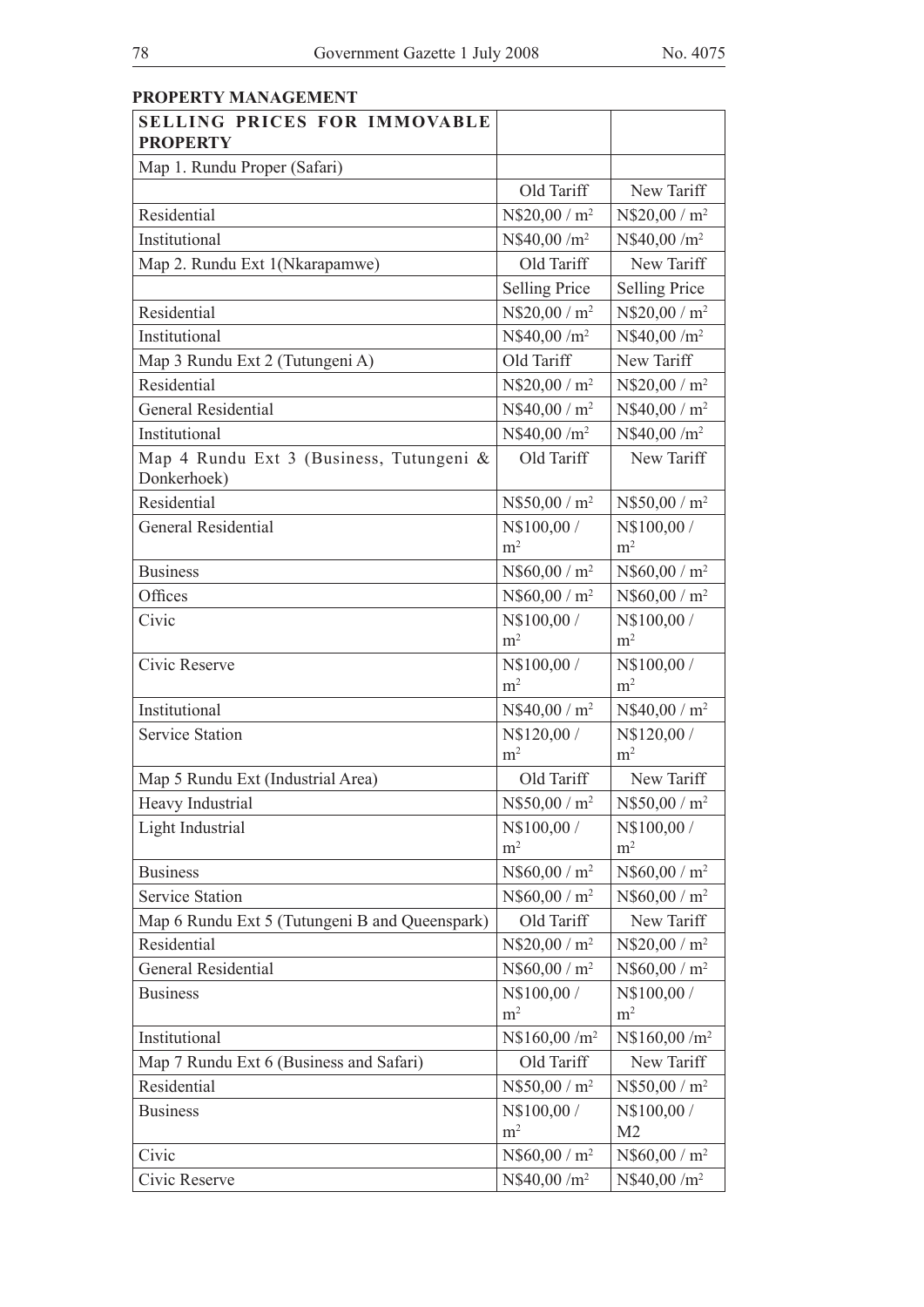| Map 8 Rundu Ext 7 Kehemu East)        | Old Tariff      | New Tariff    |
|---------------------------------------|-----------------|---------------|
| Residential                           | $N$20,00 / m^2$ | $N$20,00/m^2$ |
| General Residential                   | $N$40,00 / m^2$ | $N$40,00/m^2$ |
| <b>Business</b>                       | $N$60,00 / m^2$ | $N$60,00/m^2$ |
| Institutional                         | $N$40,00/m^2$   | $N$40,00/m^2$ |
| Map 9 Ndama Proper and Millenium Park | Old Tariff      | New Tariff    |
| Residential                           | $N$20,00/m^2$   | $N$20,00/m^2$ |
| General Residential                   | $N$40,00 / m^2$ | $N$40,00/m^2$ |
| <b>Business</b>                       | $N$60,00/m^2$   | $N$60,00/m^2$ |
| Institutional                         | $N$40,00/m^2$   | $N$40,00/m^2$ |

#### **CEMETERY**

|                                                   | <b>Old Tariff</b><br>VAT | <b>New Tariff</b><br>VAT |
|---------------------------------------------------|--------------------------|--------------------------|
|                                                   | <b>Excluded</b>          | <b>Excluded N\$</b>      |
| For the exclusive right of burial per grave       | 60.00                    | 60.00                    |
| If prepared by the council for interment in grave |                          |                          |
| of the remains of:                                |                          |                          |
| An Adult - Normal grave                           | 100                      | 100                      |
| An Adult with masonry grave                       | 150                      | 150                      |
| A child - Normal Grave                            | 50                       | 50                       |
| An child with masonry grave                       | 100                      | 100                      |
| If prepared by an authorised person or a relative |                          |                          |
| of the person to be entered in such grave space:  |                          |                          |
| An Adult                                          | 50.00                    | 50.00                    |
| A Child                                           | 25.00                    | 25.00                    |

### **DOG TAXES**

|                                                  | <b>Old Tariff</b> | <b>Tariff</b> |
|--------------------------------------------------|-------------------|---------------|
|                                                  | N\$               | N\$           |
| For each first unspayed bitch                    | 20.00             | 20.00         |
| For each unspayed bitch                          | 35.00             | 35.00         |
| For the first and the second dog or spayed bitch | 15.00             | 15.00         |
| For the third and the consecutive dog or spayed  | 25.00             | 25.00         |
| bitch                                            |                   |               |
| Dog Tags                                         | 50.00             | 50.00         |
| Note:                                            |                   |               |
| No VAT applicable on dog tax                     |                   |               |

#### **ADVERTISEMENTS**

|                               | <b>Old Tariff</b> | <b>New Tariff</b> |
|-------------------------------|-------------------|-------------------|
|                               | N\$               | N\$               |
| Up to $3 \text{ M2}$          |                   |                   |
| 1. Before Construction Per M2 | 20.00             | 20.00             |
| 2. Monthly Licence Fee        |                   | 42.00             |
| 3. Annual Licence Fee         | 500.00            | 500.00            |
| From 3 M2 Upwards             |                   |                   |
| 1. Before Construction Per M2 | 40.00             | 40.00             |
| 2. Monthly Licence Fee        |                   | 100.00            |
| 3. Annual Licence Fee         | 1200.00           | 1200.00           |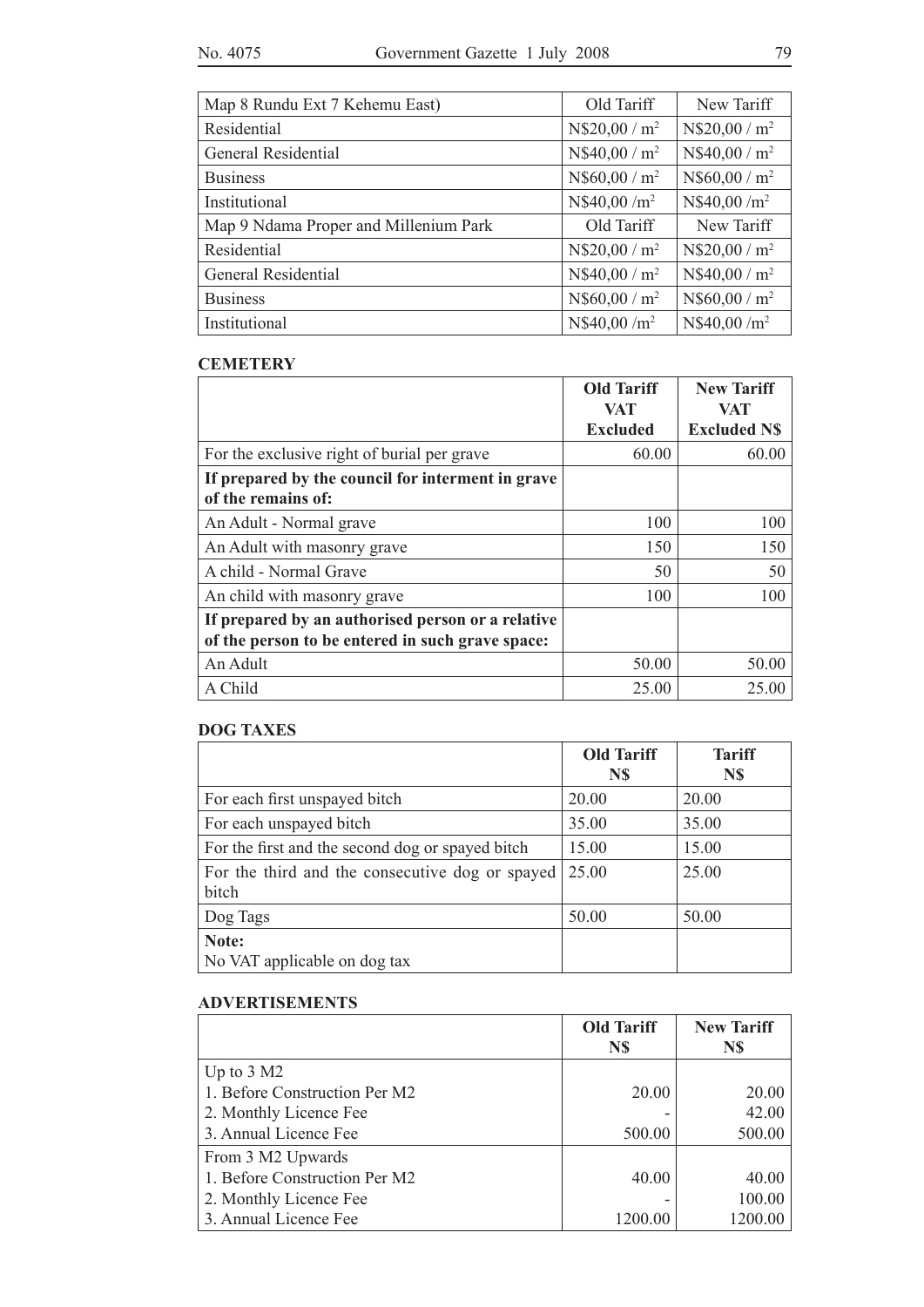$\overline{a}$ 

| Rotating boards                                | 115.00  | 115.00  |
|------------------------------------------------|---------|---------|
| Temporary sign-per month or part thereof       | 115.00  | 115.00  |
| Illegal adverts regardles of size              | 2000.00 | 2000.00 |
| Storage fees of illigal board advert / per day | 50.00   | 50.00   |

<u> 1980 - Johann Barn, mars an t-Amerikaansk kommunister (</u>

# **BUILDINGS REGULATIONS**

|                                                                                                                                                                                                                                                                                                                                                 | <b>Old Tariff</b><br>N\$ | <b>NewTariff</b><br>N\$ |
|-------------------------------------------------------------------------------------------------------------------------------------------------------------------------------------------------------------------------------------------------------------------------------------------------------------------------------------------------|--------------------------|-------------------------|
| <b>1. BUILDING PLAN</b>                                                                                                                                                                                                                                                                                                                         |                          |                         |
| (A) Buildings: In respect of buildings, other than<br>dwellings under a development scheme referred to<br>in subparagraph (b) or dwellings under a self-help<br>scheme referred to in subparagraph (c)                                                                                                                                          |                          |                         |
| Scrutinising of plans of any building, structure or<br>advertising sign submitted in terms of this regulations<br>of approval:                                                                                                                                                                                                                  |                          |                         |
| Buildings not exceeding 40m <sup>2</sup>                                                                                                                                                                                                                                                                                                        | 307.00                   | 307.00                  |
| Buildings exceeding 40m <sup>2</sup> but not exceeding 60m <sup>2</sup>                                                                                                                                                                                                                                                                         | 373.00                   | 373.00                  |
| Buildings exceeding 60m <sup>2</sup> but not exceeding 90m <sup>2</sup>                                                                                                                                                                                                                                                                         | 472.00                   | 472.00                  |
| Buildings exceeding 90m <sup>2</sup> but not exceeding<br>120m <sup>2</sup>                                                                                                                                                                                                                                                                     | 571.00                   | 571.00                  |
| Buildings exceeding 120m <sup>2</sup> but not exceeding<br>160m <sup>2</sup>                                                                                                                                                                                                                                                                    | 880.00                   | 703.00                  |
| Buildings exceeding 160m <sup>2</sup> but not exceeding<br>200m <sup>2</sup>                                                                                                                                                                                                                                                                    | 703.00                   | 835.00                  |
| Buildings exceeding 200m <sup>2</sup> but not exceeding<br>250m <sup>2</sup>                                                                                                                                                                                                                                                                    | 835.00                   | 880.00                  |
| Buildings exceeding 250m <sup>2</sup> but not exceeding<br>500m <sup>2</sup>                                                                                                                                                                                                                                                                    | 1,000.00                 | 1,307.00                |
| Buildings exceeding 500m <sup>2</sup> but not exceeding<br>$2000m^2$                                                                                                                                                                                                                                                                            | 1,825.00                 | 1,825.00                |
| Buildings exceeding 2000m <sup>2</sup> but comprising less<br>than three storeys                                                                                                                                                                                                                                                                | 6,775.00                 | 6,775.00                |
| Builidings exceeding 2000m <sup>2</sup> but comprising three<br>or more storeys                                                                                                                                                                                                                                                                 | 16,030.00                | 20,037.50               |
| (B) Development schemes - In case of dwellings<br>under a development scheme in the same township<br>comprosing 30 dwellings, non of which exceeds<br>$60m2$ , and to be erected exclusively on erven<br>'residential", with a density of not less than 250m <sup>2</sup><br>area per dwelling and to which value restriction is<br>applicable: |                          |                         |
| Per dwelling                                                                                                                                                                                                                                                                                                                                    | 200.00                   | 200.00                  |
| (C) Dwelling under a self-help scheme: In the case<br>of a dwelling not exceeding 60m <sup>2</sup> under a self-help<br>scheme to be erected on an erf zoned as "residential"<br>with a density of not less than 250m <sup>2</sup> area per<br>dwelling and to which no building value restriction<br>is applicable:                            |                          |                         |
| For a dwelling not exceeding 40m <sup>2</sup>                                                                                                                                                                                                                                                                                                   | 70.00                    | 70.00                   |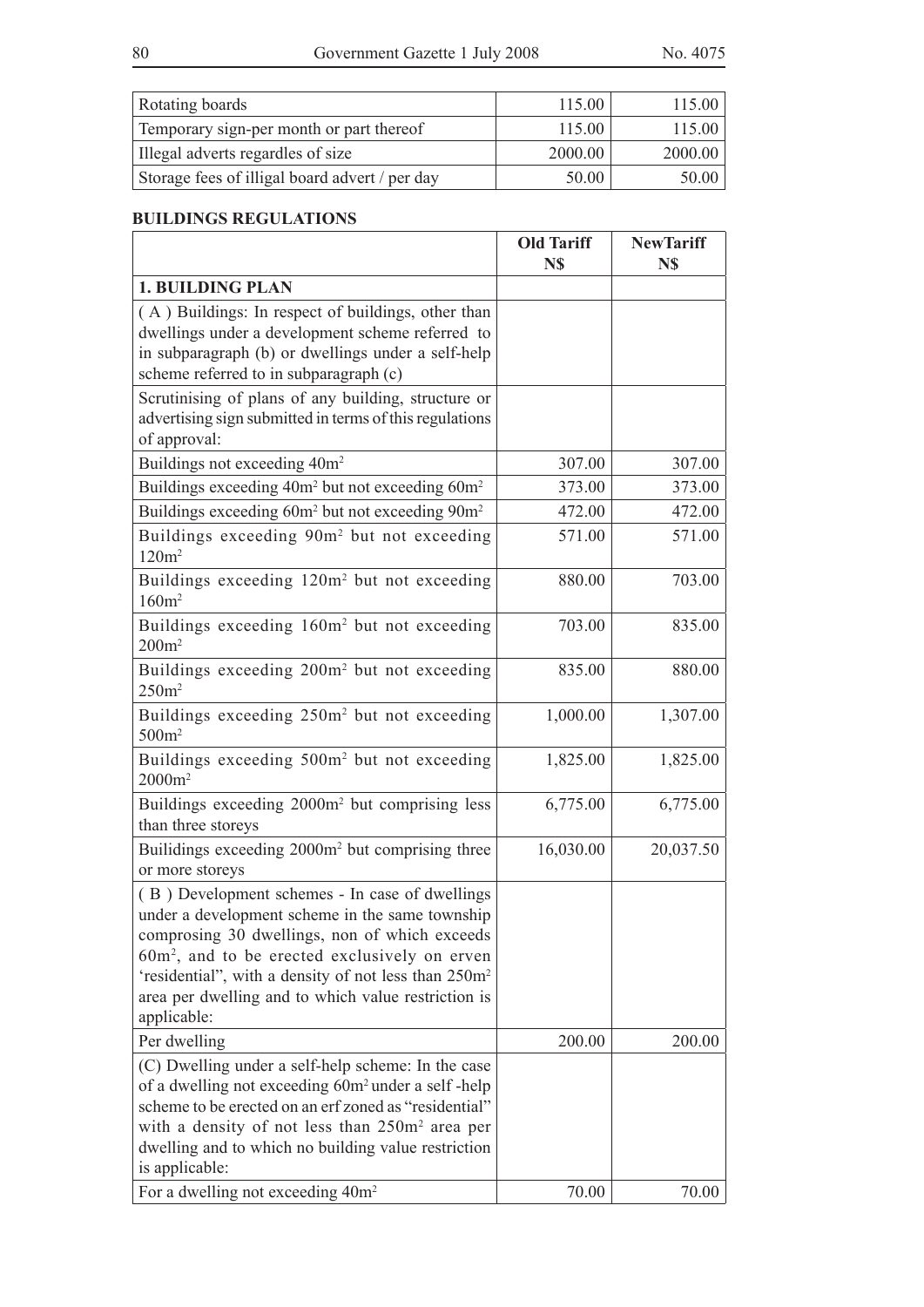| For a dwelling exceeding 40m <sup>2</sup> but not exceeding<br>60m <sup>2</sup>                                                                                                                                                                                                                                                                                                                                                                                                                                                                                                                             | 90.00    | 90.00    |
|-------------------------------------------------------------------------------------------------------------------------------------------------------------------------------------------------------------------------------------------------------------------------------------------------------------------------------------------------------------------------------------------------------------------------------------------------------------------------------------------------------------------------------------------------------------------------------------------------------------|----------|----------|
| In this subparagraph, "self-help scheme" means a<br>scheme provided by government or an institution<br>to assist people who do not qualify for an ordinary<br>housing loan from a bank or building society.                                                                                                                                                                                                                                                                                                                                                                                                 |          |          |
| (D) Boundary wall or swimming pool:                                                                                                                                                                                                                                                                                                                                                                                                                                                                                                                                                                         | 2.20     | 2.20     |
| <b>Basic Charges</b>                                                                                                                                                                                                                                                                                                                                                                                                                                                                                                                                                                                        | 175.00   | 175.00   |
| 2. INSPECTIONS:                                                                                                                                                                                                                                                                                                                                                                                                                                                                                                                                                                                             |          |          |
| (A) The fees prescribed under paragraph (1) include<br>fees for a first inspection of every stage of the<br>building operations required to be inspected and for<br>the final inspections upon completion of the building:<br>Provided that where, in relation to dwellings under<br>a development scheme refered to in paragraph (1)<br>b, any such inspection is called for, not less than<br>10 dwellings are presented ready for inspection per<br>attendance of the stage required to be inspected,<br>failing which an inspection fee of N\$200.00 shall be<br>payable for the inspection called for. |          |          |
| (C) If for any reason not attributable to the employee<br>of Council charged with the functions of carrying out<br>inspections, any stage of building operations required<br>to be inspected for approval is not approved upon the<br>fist inspection, a fee of N\$200.00 shall be payable for<br>each subsequent occasion such employee is required<br>to adttend at the building for inspecting that stage<br>for approval.                                                                                                                                                                               |          |          |
| (D) Building Rubble                                                                                                                                                                                                                                                                                                                                                                                                                                                                                                                                                                                         | 550.00   | 550.00   |
| (E) Illegal Construction                                                                                                                                                                                                                                                                                                                                                                                                                                                                                                                                                                                    | 2,000.00 | 2,000.00 |

#### **FIRE BRIGADE**

| THE FOLLOWING FEES SHALL BE PAID TO THE<br>COUNCIL IN RESPECT OF THE FOLLOWING | <b>Old Tariff</b><br>N\$ | <b>New Tariff</b><br>N\$ |
|--------------------------------------------------------------------------------|--------------------------|--------------------------|
| <b>SERVICES BY THE OWNER OR OCCUPIER OF</b>                                    |                          |                          |
| THE PREMISES ON WHICH SERVICES ARE                                             |                          |                          |
| <b>FIRE FIGHTING</b>                                                           | 71.50                    | 71.50                    |
| For each first 2 hours or portion thereof                                      |                          |                          |
| For each subsequent hour or portion thereof                                    | 66.00                    | 66.00                    |
| For the sevices of the Fire Chief in respect of every                          | 50.00                    | 50.00                    |
| fire                                                                           |                          |                          |
| For the services of volunteered firemen, including the                         | 20.00                    | 20.00                    |
| Fire Master - per hour or portion thereof in respect                           |                          |                          |
| of each and every such fireman.                                                |                          |                          |
| For water used per M3 plus such other expenses in                              | plus20%                  | $plus20\%$               |
| regard to the supply of water as may be incurred                               |                          |                          |
| (bulk tariff). The value of any actual damage to the                           |                          |                          |
| property of the council or its agent or Such other                             |                          |                          |
| actual expenses as may be incurred by the council.                             |                          |                          |
| When Brigade is called out but renders no actual                               |                          |                          |
| service                                                                        |                          |                          |
| For the fire engine                                                            | 71.50                    | 71.50                    |
| For each fireman, including the fire master                                    | 66.00                    | 66.00                    |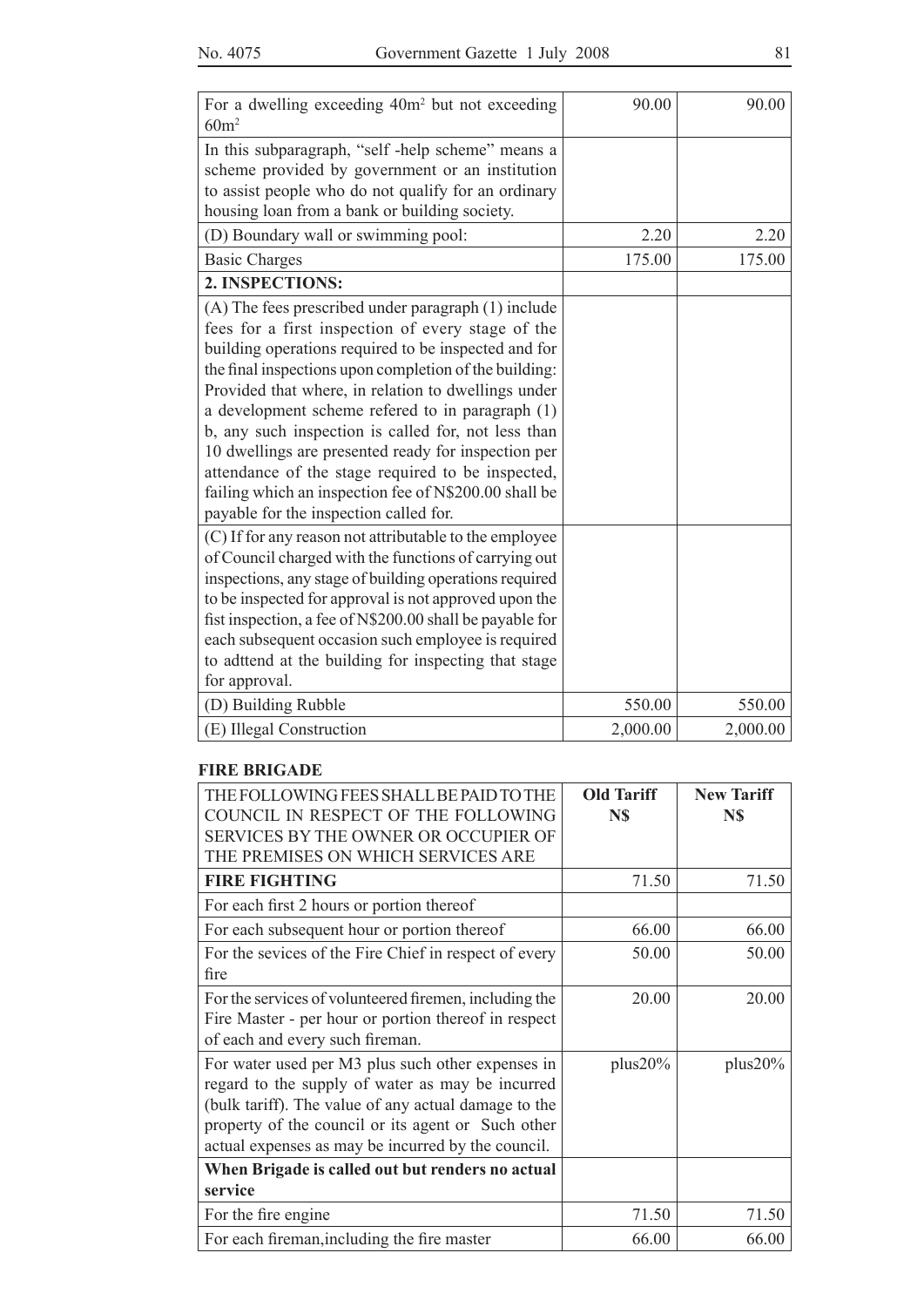| THE USE OF FIRE FIGHTING EQUIPMENT: | 150.00   | 150.00   |
|-------------------------------------|----------|----------|
| Fire extinguisher C02               | 70.00    | 70.00    |
| Use of "Jaws of Life"               | per half | per half |
|                                     | an hour  | an hour  |
| Fire extinguisher - Dry Power       | 150.00   | 150.00   |

# **MISCELLANEOUS CHARGES**

|                                               | <b>Old Tariff</b> | <b>New Tariff</b> |
|-----------------------------------------------|-------------------|-------------------|
| <b>Community Hall:</b>                        |                   |                   |
| Rent per occasion                             | 315.00            | 315.00            |
| Deposit                                       | 105.00            | 105.00            |
| Rental agreement per month                    | 500.00            | 500.00            |
| <b>Street Vendor (Temporary Per Month)</b>    |                   |                   |
| (E) Class: A Hawkers & Pedlars P/M            | 150.00            | 150.00            |
| (D) Class: B Cakes P/M                        | 50.00             | 50.00             |
| (F) Class: C Meat P/M                         | 100.00            | 100.00            |
| <b>Street Vendor (Temporary Per Day)</b>      |                   |                   |
| (E) Class: A Hawkers & Pedlars P/D            | 50.00             | 50.00             |
| (D) Class: B Cakes P/D                        | 10.00             | 10.00             |
| (F) Class: C Meat P/D                         | 50.00             | 50.00             |
| <b>IMPLEMENT CHARGES: (SUNDRIES)</b>          |                   |                   |
| <b>Leasing of Heavy Machinery</b>             |                   |                   |
| Bull Dozer D6 per hour                        | 750               | 750               |
| Road Grader per hour                          | 550               | 550               |
| Front - end loader per hour                   | 500               | 500               |
| Excavator - Poclain per hour                  | 450               | 450               |
| <b>Leasing of other Machinery</b>             |                   |                   |
| Water Tanker per load (1,5 000 L)             | $350.00 +$        | $350.00 +$        |
|                                               | N\$10 per KM      | N\$10 per KM      |
| Water Tanker per load (8000 L)                | $250.00 +$        | $250.00 +$        |
|                                               | N\$10 per KM      | N\$10 per KM      |
| Supply of building materials within town land |                   |                   |
| If collected by council:                      |                   |                   |
| Building Sand per Load (4                     | 350.00            | 350.00            |
| Building Clay per Load (4                     | 250.00            | 250.00            |
| Supply of Gravel                              | 300.00            | 300.00            |
| If collected by Private Customer              |                   |                   |
| Building Sand per Load (4                     | 50.00             | 50.00             |
| Building Clay per Load (4                     | 40.00             | 40.00             |
| Supply of Gravel                              | 30.00             | 30.00             |
| <b>If collected by Business</b>               |                   |                   |
| Building Sand per Load (4                     | 60.00             | 60.00             |
| Building Clay per Load (4                     | 50.00             | 50.00             |
| Supply of Gravel                              | 200.00            | 200.00            |
| <b>Sales of Bricks / Block</b>                |                   |                   |
| (A) Bricks                                    | 1.00              | 1.00              |
| (B) Blocks                                    | 3.00              | 3.00              |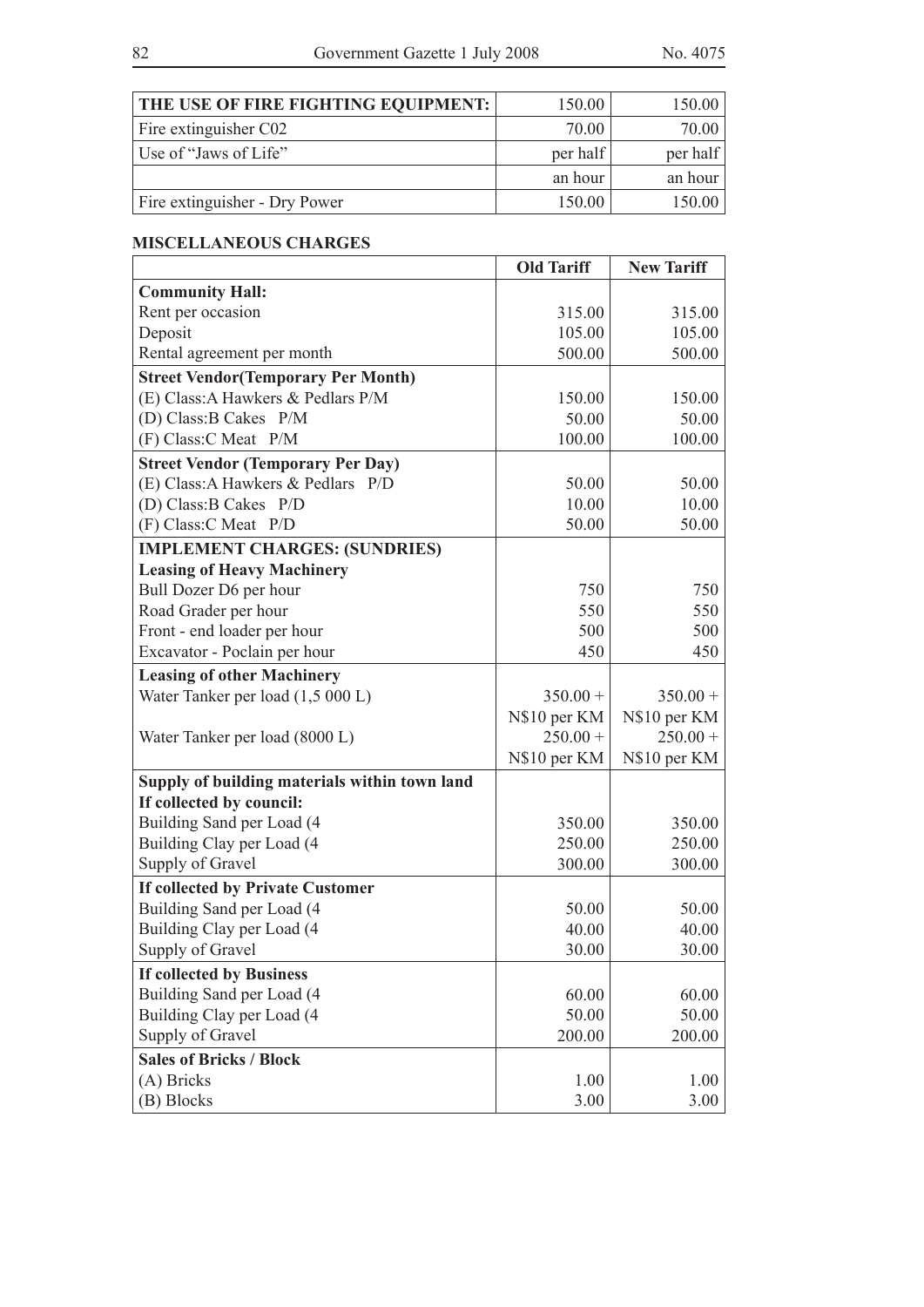| <b>Rundu Beach</b>                              |        |        |
|-------------------------------------------------|--------|--------|
| Carnaval - per day                              | 300.00 | 300.00 |
| Christmas & New Year (per day)                  | 150.00 | 150.00 |
| Refuse Removal (per trailler)                   | 100.00 | 100.00 |
| Any other undeveloped sites at the beach        | 200.00 | 200.00 |
| Refuse removal per drum on undeveloped sites in |        |        |
| advance                                         | 150.00 | 150.00 |
| Marry - Ground (per day)                        | 100.00 | 100.00 |
| Reproduction (Receipt, Tax Invoice etc.)        | 10.00  | 10.00  |
| <b>RENTAL OF SPORT FIELDS Per weekend</b>       |        |        |
| <b>LEAGUE GAMES</b>                             |        |        |
| Rundu Sport Stadium                             | 200.00 | 200.00 |
| Tutungeni Sport Stadium                         | 150.00 | 150.00 |
| Nkarapamwe Sport Stadium                        | 150.00 | 150.00 |
| <b>TOURNAMENT</b>                               |        |        |
| Rundu Sport Stadium                             | 500.00 | 500.00 |
| Tutungeni Sport Stadium                         | 300.00 | 300.00 |
| Nkarapamwe Sport Stadium                        | 250.00 | 250.00 |
| <b>SCHOOLS</b>                                  |        |        |
| Rundu Sport Stadium                             | 350.00 | 350.00 |
| Tutungeni Sport Stadium                         | 250.00 | 250.00 |
| Nkarapamwe Sport Stadium                        | 150.00 | 150.00 |

#### **OPEN MARKET**

| <b>KEHEMU OPEN MARKET</b>                       | <b>Old Tariff</b> | <b>New Tariff</b> |
|-------------------------------------------------|-------------------|-------------------|
| Fat Cakes & Mahangu                             | 25.00             | 25.00             |
| Meat                                            | 35.00             | 35.00             |
| <b>Traditional Soft Drinks</b>                  | 25.00             | 25.00             |
| Cooking Stand                                   | 65.00             | 65.00             |
| <b>Traditional Alcohol</b>                      | 25.00             | 25.00             |
| Fire wood                                       | 15.00             | 15.00             |
| Multipurpose                                    | 65.00             | 65.00             |
| Vegetables                                      | 25.00             | 25.00             |
| <b>Tailors</b>                                  | 55.00             | 55.00             |
| Fry Fish                                        | 25.00             | 25.00             |
| Salon                                           | 265.00            | 265.00            |
| Kiosk                                           | 265.00            | 265.00            |
| Milk Fridge                                     |                   |                   |
| <b>Second Hand Clothes</b>                      | 55.00             | 55.00             |
| <b>Renting Of Open Market</b>                   |                   |                   |
| 1. Music Perfomance: Category A: International  | 2,000.00          | 2,000.00          |
| Category B: National                            | 1,500.00          | 1,500.00          |
| Category C: Local                               | 600.00            | 600.00            |
| Category A: International<br>2. Beauty Contest: | 1,000.00          | 1,000.00          |
| Category B: National                            | 750.00            | 750.00            |
| Category C: Local                               | 450.00            | 450.00            |
| <b>SAUYEMWA</b>                                 |                   |                   |
| Vegetable                                       | 25.00             | 25.00             |
| Meat                                            | 65.00             | 65.00             |
| <b>Traditional Drinks</b>                       | 45.00             | 45.00             |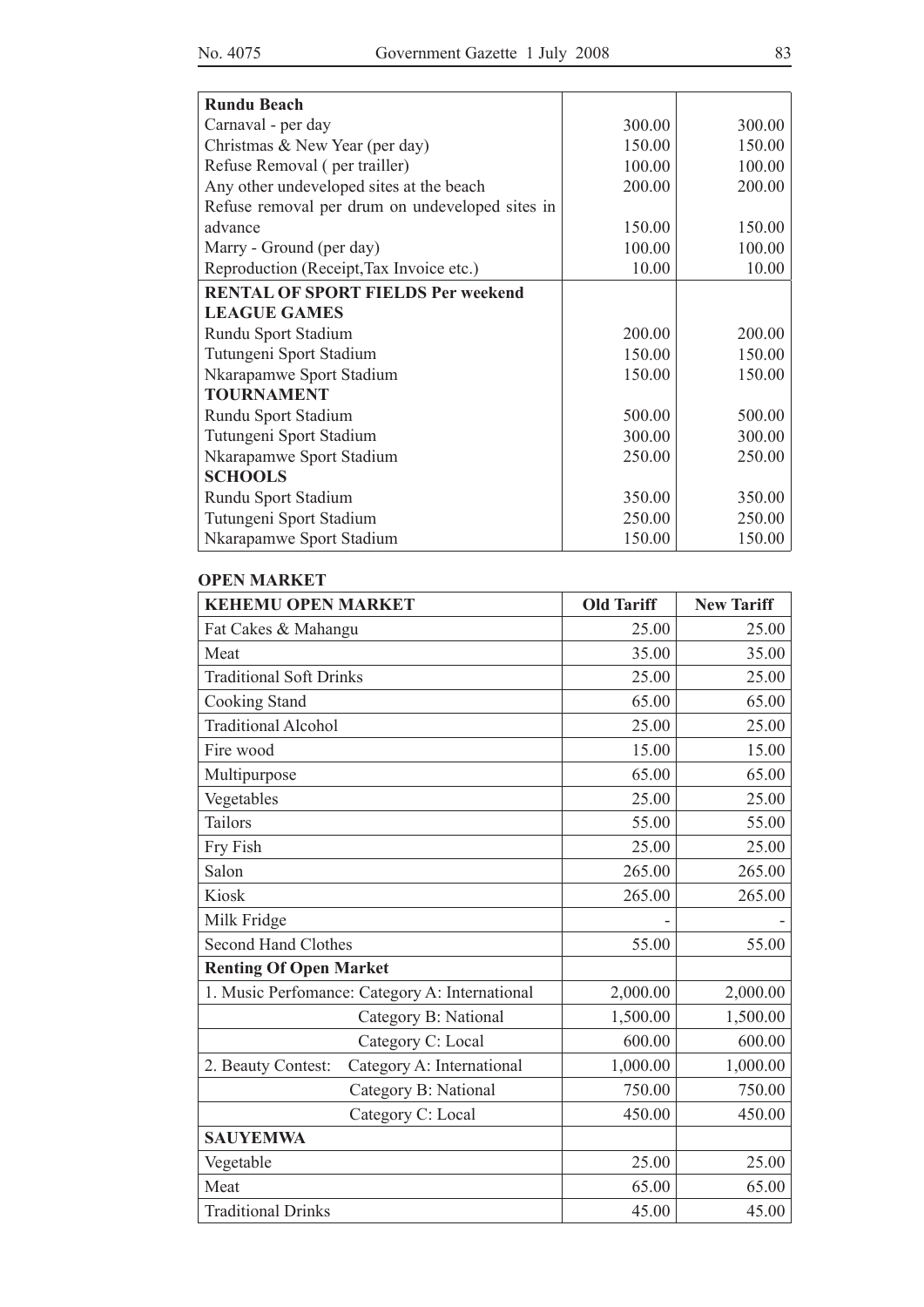| Kiosk                                              | 325.00   | 325.00   |
|----------------------------------------------------|----------|----------|
| Cooking                                            | 45.00    | 45.00    |
| Textiles                                           | 55.00    | 55.00    |
| Sikundu & Fat cakes                                | 25.00    | 25.00    |
| Multipurpose                                       | 20.00    | 20.00    |
| Firewood                                           | 15.00    | 15.00    |
| Other Income                                       | 2.5      | 2.5      |
| <b>Renting Of Open Market</b>                      |          |          |
| 1. Music Perfomance:<br>Category A: International  | 1,000.00 | 1,000.00 |
| Category B: National                               | 750.00   | 750.00   |
| Category C: Local                                  | 450.00   | 450.00   |
| Category A: International<br>2. Beauty Contest:    | 1,000.00 | 1,000.00 |
| Category B: National                               | 750.00   | 750.00   |
| Category C: Local                                  | 450.00   | 450.00   |
| D Salon                                            | 295.00   | 295.00   |
| D Kiosk                                            | 120.00   | 120.00   |
| D Shop                                             | 130.00   | 130.00   |
| F C Food                                           | 55.00    | 55.00    |
| <b>B</b> Muiltipurpose                             | 50.00    | 50.00    |
| H Textile                                          | 60.00    | 60.00    |
| A Fruits & Vegetable                               | 30.00    | 30.00    |
| I Sikundu & Fatcakes                               | 20.00    | 20.00    |
| E Textile                                          | 160.00   | 160.00   |
| D Bar                                              | 330.00   | 330.00   |
| D Bars & Tv                                        | 450.00   | 450.00   |
| D Take Away                                        | 270.00   | 270.00   |
| <b>E</b> 10 BIS                                    | 105.00   | 105.00   |
|                                                    | 55.00    | 55.00    |
| C Multipurpose<br>F C Food                         | 50.00    | 50.00    |
|                                                    |          |          |
| Fencing P                                          | 110.00   | 110.00   |
| Fire Wood                                          | 25.00    | 25.00    |
| K Woodcarvers                                      | 25.00    | 25.00    |
| Snoker                                             | 270.00   | 270.00   |
| Nam Sheeting cc                                    | 330.00   | 330.00   |
| Mahangu Bag                                        | 35.00    | 35.00    |
| A Mahangu Flour Bag                                | 40.00    | 40.00    |
| D Electricity & Freezer                            | 165.00   | 165.00   |
| D Site Walk                                        | 165.00   | 165.00   |
| Fish Container                                     | 330.00   | 330.00   |
| Renting Of Open Market                             |          |          |
| 1. Music Performance:<br>Category A: International | 2,000.00 | 2,000.00 |
| Category B: National                               | 1,500.00 | 1,500.00 |
| Category C: Local                                  | 600.00   | 600.00   |
| Category A: International<br>2. Beauty Contest:    | 2,000.00 | 2,000.00 |
| Category B: National                               | 1,500.00 | 1,500.00 |
| Category C: Local                                  | 600.00   | 600.00   |

**\_\_\_\_\_\_\_\_\_\_\_\_\_\_\_**\_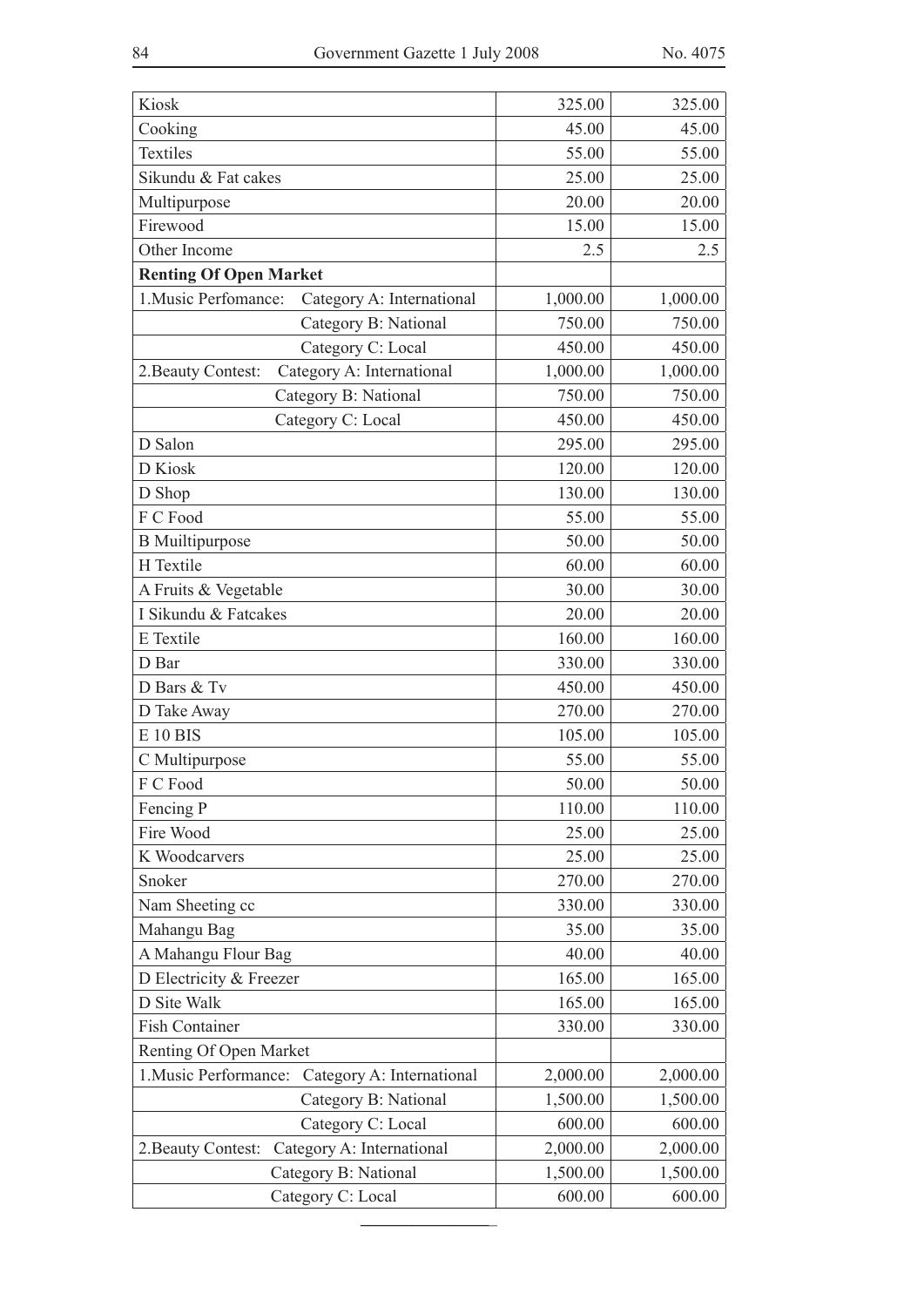#### **RUNDU TOWN COUNCIL**

No. 208 2008

#### TARIFFS 2008/2009

#### **WATER SERVICES**

|                                                                                        | <b>Old Tariff</b><br>N\$ | <b>New Tariff</b><br>N\$ |
|----------------------------------------------------------------------------------------|--------------------------|--------------------------|
| <b>BASIC CHARGES</b>                                                                   |                          |                          |
| Domestic                                                                               | 41                       | 41                       |
| <b>Business</b>                                                                        | 75                       | 75                       |
| Industrial                                                                             | 75                       | 75                       |
| <b>NEW TIER SCALE</b>                                                                  |                          |                          |
| Kilo Litre                                                                             | VAT excluded             |                          |
| $1 - 15$                                                                               | 6.00                     | 6.00                     |
| $16 - 30$                                                                              | 6.72                     | 6.72                     |
| $31 - 60$                                                                              | 8.64                     | 8.64                     |
| 61-Upwards                                                                             | 9.50                     | 9.50                     |
| <b>Boreholes</b>                                                                       | 9.50                     | 9.50                     |
| <b>COMMUNAL PREPAID STAND</b>                                                          |                          |                          |
| <b>Basic Charge</b>                                                                    | 13.32                    | 13.32                    |
| Per Cubic Litre                                                                        | 6.25                     | 6.25                     |
| Tag/Token                                                                              | 121.00                   | 140.0                    |
| <b>Residential (Informal Area)</b>                                                     |                          |                          |
| New Connection (20mm)                                                                  | 500                      | 500                      |
| Plus Deposito/Refundable                                                               | 165                      | 165                      |
| <b>Residential (Formal Area)</b>                                                       |                          |                          |
| New Connection (20mm)                                                                  | 760                      | 760                      |
| Plus Deposit/Refundable                                                                | 165                      | 165                      |
| Non Residential Residential(Business, Industrial<br>and GRN institution)               |                          |                          |
| Deposit/Refundable                                                                     |                          | 1,000                    |
| Non Residential (Business, Industrial and GRN<br>institution)                          |                          |                          |
| New Connection Category A: 15mm - 25mm                                                 | 1,250                    | 1,250                    |
| Category B: 32mm - 50mm                                                                | 6,180                    | 6,180                    |
| Category C: 63mm - 110mm                                                               | 9,200                    | 9,200                    |
| Plus Deposit<br>Category A: 15mm - 25mm                                                | 350                      | 350                      |
| Category B: 32mm - 50mm                                                                | 450                      | 450                      |
| Category C: 63mm - 110mm                                                               | 550                      | 550                      |
| <b>MISCELLANEOUS CHARGES</b>                                                           |                          |                          |
| FOR CONNECTION I DISCONNECTION OF<br><b>SUPPLY (VAT excluded)</b>                      |                          |                          |
| Disconnection and Reconnection on request                                              | 160                      | 160                      |
| Disconnection and reconnection due to none payment<br>of account or breach of contract | 560                      | 560                      |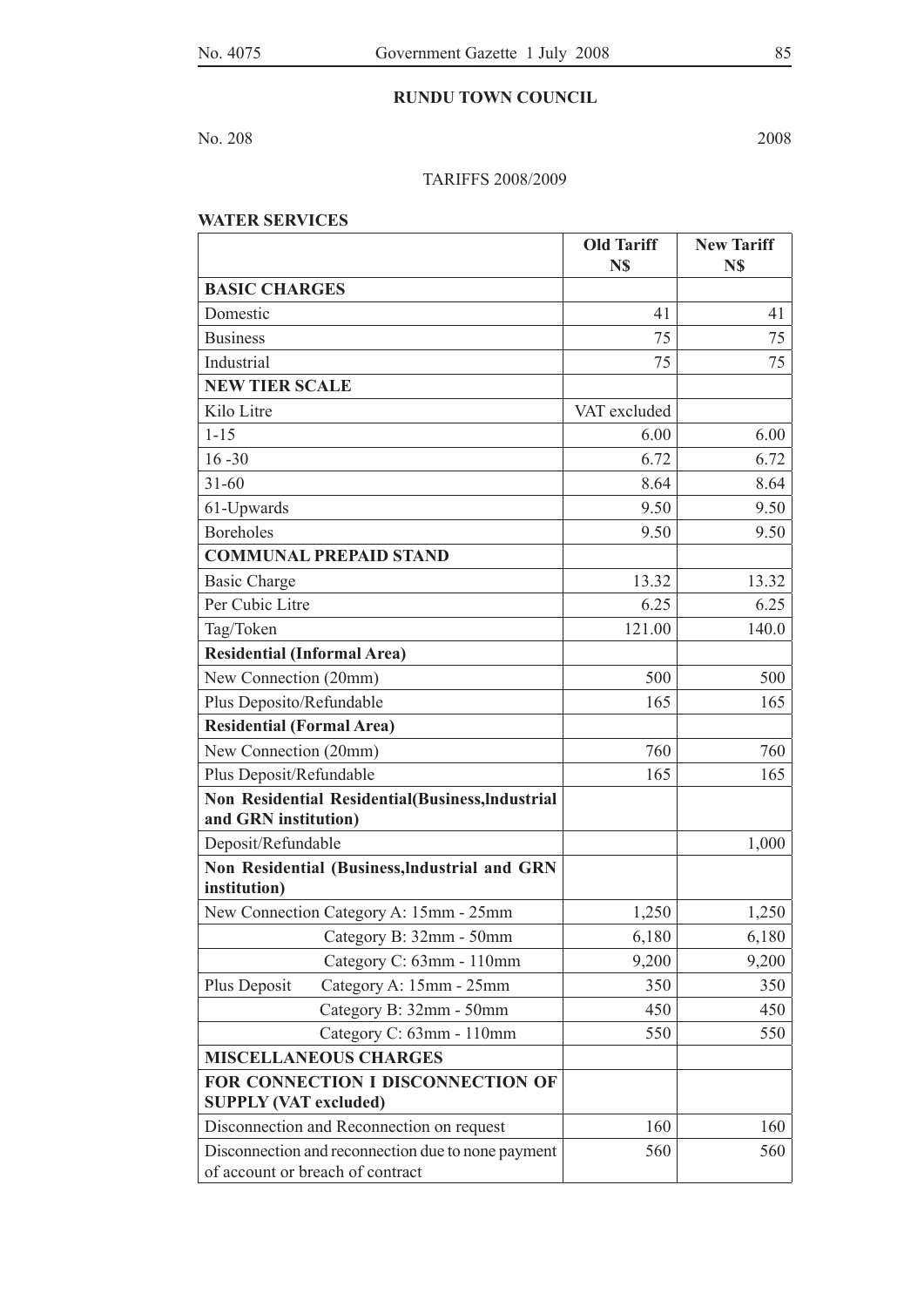| <b>SPECIAL READING OF METERS</b>                                                                                  |       |       |
|-------------------------------------------------------------------------------------------------------------------|-------|-------|
| A special reading taken at request of a consumer<br>questioning the accuracy of a reading and is found<br>correct | 30    | 32    |
| Water Estimations due to non functioning (per<br>month) $m3$                                                      |       |       |
| Residential                                                                                                       | 60    | 35    |
| General GRN building                                                                                              | 500   | 660   |
| Hospital                                                                                                          | 3,080 | 5,000 |
| Clinics                                                                                                           | 390   | 300   |
| Lodges / Hotels / Guesthouses                                                                                     | 700   | 700   |
| Industrial (Making Bricks)                                                                                        |       | 300   |
| <b>Industrial General</b>                                                                                         | 300   | 130   |
| <b>Small Business</b>                                                                                             | 500   | 80    |
| <b>Hyper Markets</b>                                                                                              |       | 200   |
| <b>Super Markets</b>                                                                                              | 399   | 500   |
| Sport Stadium                                                                                                     | 1,100 | 1,200 |
| Schools with hostels, Vocational Colleges, Youth<br>Camps                                                         | 2,640 | 5,000 |
| Schools without hostel                                                                                            | 715   | 750   |
| Illegal Connection/Tempering of Meter                                                                             | 2,000 | 2,000 |
| Plus the last 3 Month average                                                                                     |       |       |

#### **ASSESSMENT RATES**

|                                             | <b>Old Tariff</b> | <b>New Tariff</b> |
|---------------------------------------------|-------------------|-------------------|
|                                             | N\$               | N\$               |
| <b>Residential &amp; Church Properties:</b> |                   | 0.0303            |
| Land                                        | 0.0303            | 0.0047            |
| Improvement                                 | 0.0047            |                   |
| <b>GRN</b> / Institutional Properties       |                   |                   |
| Land                                        | 0.0303            | 0.0303            |
| Improvement                                 | 0.0047            | 0.0047            |
| <b>Commercial/Industrial/Business</b>       |                   |                   |
| Land                                        | 0.0369            | 0.0369            |
| Improvement                                 | 0.0061            | 0.0061            |
| <b>Land zoned for Agriculture</b>           |                   |                   |
| Land                                        | 0.0182            | 0.0182            |
| Improvement                                 | 0.231             | 0.2310            |

#### **BUSINESS REGISTRATION FEE:**

| <b>15% VAT INCLUDED</b>                 |                   |                   |
|-----------------------------------------|-------------------|-------------------|
| <b>REGISTRATION FEES</b>                | <b>Old Tariff</b> | <b>New Tariff</b> |
|                                         | N\$               | N\$               |
| (A) Medium Business per annum           | 1,000             | 1,000             |
| (B) Large Business per annum            | 2,000             | 2,000             |
| (C) Shebeens                            | 350               | 350               |
| (D) Inspection Fee per annum            | 50                | 50                |
| <b>RENEWAL OF BUSINESS REGISTRATION</b> |                   |                   |
| (A) Medium Business                     |                   |                   |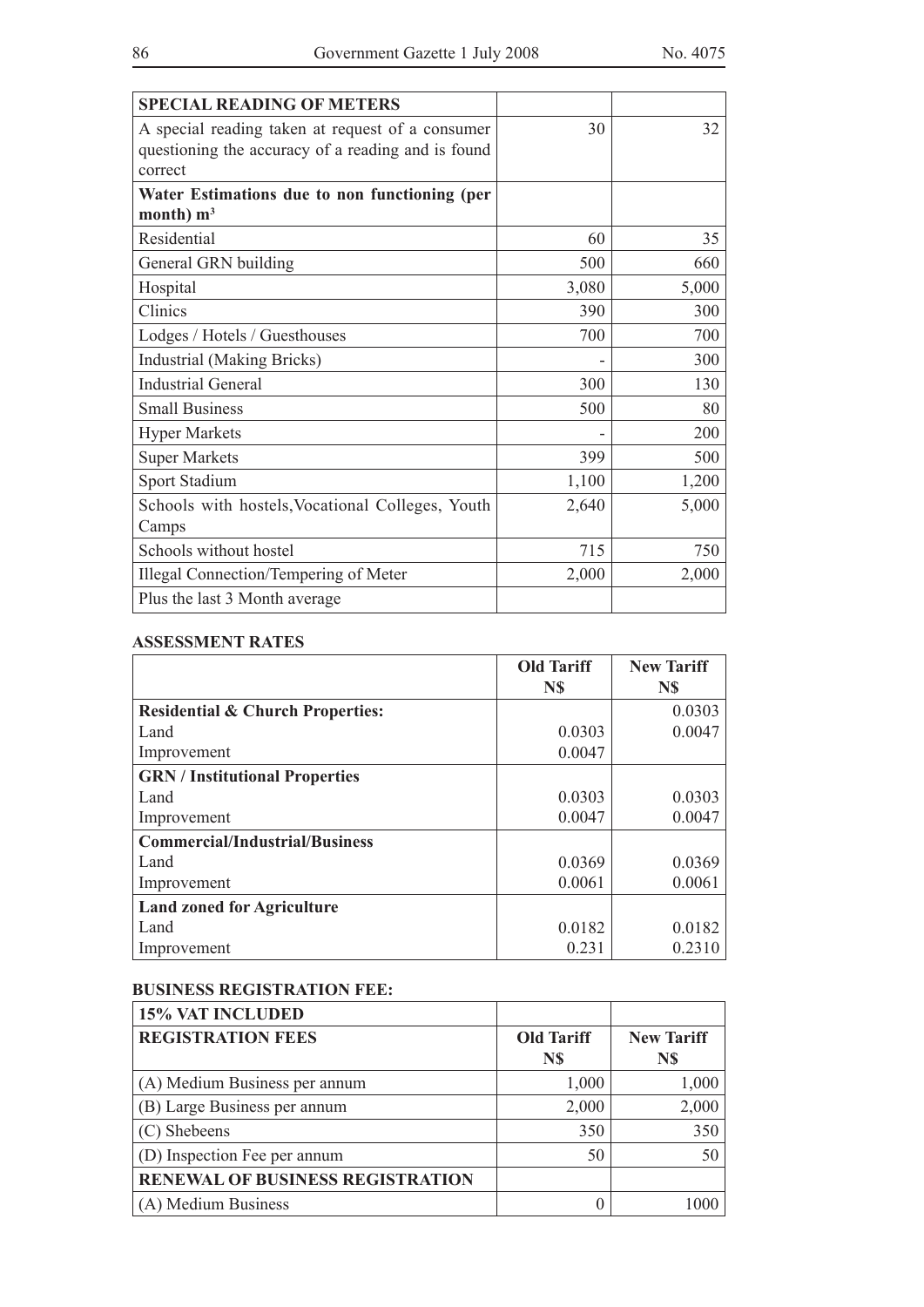| (B) Large Business                                                                                                                                                                                                                                                    | $\theta$ | 2000 |
|-----------------------------------------------------------------------------------------------------------------------------------------------------------------------------------------------------------------------------------------------------------------------|----------|------|
| (C) Shebeens                                                                                                                                                                                                                                                          | $\theta$ | 350  |
| <b>FITNESS CERTIFICATE</b>                                                                                                                                                                                                                                            |          |      |
| (A) Medium Business                                                                                                                                                                                                                                                   | 50       | 80   |
| (B) Large Business per annum                                                                                                                                                                                                                                          | 100      | 150  |
| (C) Shebeens per annum                                                                                                                                                                                                                                                | 25       | 50   |
| <b>RENEWAL OF FITNESS CERTIFICATE</b>                                                                                                                                                                                                                                 |          |      |
| (A) Medium Business                                                                                                                                                                                                                                                   | $\Omega$ | 80   |
| (B) Large Business                                                                                                                                                                                                                                                    | $\theta$ | 150  |
| (C) Shebeens                                                                                                                                                                                                                                                          | $\Omega$ | 50   |
| (D) TAXI REGISTRATION FEES per annum                                                                                                                                                                                                                                  | 240      | 240  |
| Penalty clause "A late fee of 20% per month or part of<br>a month shall be charged in addition to the registration<br>fee in respect of each application submitted after the<br>date of the official municipal receipt to be accepted<br>as the date of application." |          |      |

#### **CLEANING SERVICES**

|                                                                        | <b>Old Tariff</b><br>N\$ | <b>New Tariff</b><br>N\$ |
|------------------------------------------------------------------------|--------------------------|--------------------------|
| Removal of domestic refuse at residential &<br>churches.               | 35                       | 35                       |
| Per Month                                                              |                          |                          |
| Garden Refuse / Disposal (Unified)                                     | 165                      | 165                      |
| Removal of refuse at Small & Medium Business.<br>Per Month             | 132                      | 132                      |
| Removal of refuse at Large Business & Industrial<br>Area 4 x per month | 800                      | 800                      |
| Additional Refuse removal N\$200.00 per load                           | 200                      | 200                      |
| <b>Removal of refuse at Institution</b>                                |                          |                          |
| Schools                                                                | 400                      | 400                      |
| Hostel                                                                 | 500                      | 500                      |
| Offices                                                                | 200                      | 200                      |
| Clinics                                                                | 600                      | 600                      |
| Hospital                                                               | 2000                     | 2000                     |
| Parastatals                                                            | 300                      | 300                      |
| <b>Leasing of dustbin Type A</b>                                       |                          |                          |
| Residential                                                            | 30                       | 30                       |
| Business & Industrial Area                                             | 60                       | 60                       |
| Institution                                                            | 60                       | 60                       |
| <b>Leasing of Dustbin Type B(Wheell-bin)</b>                           |                          |                          |
| Residential                                                            | 30                       | 30                       |
| Business & Industrial Area                                             | 60                       | 60                       |
| Institution                                                            | 80                       | 60                       |
| <b>Sale of Refuse bins</b>                                             |                          |                          |
| Residential                                                            | 400                      | 400                      |
| Business & Industrial Area                                             | 600                      | 600                      |
| institution                                                            | 600                      | 600                      |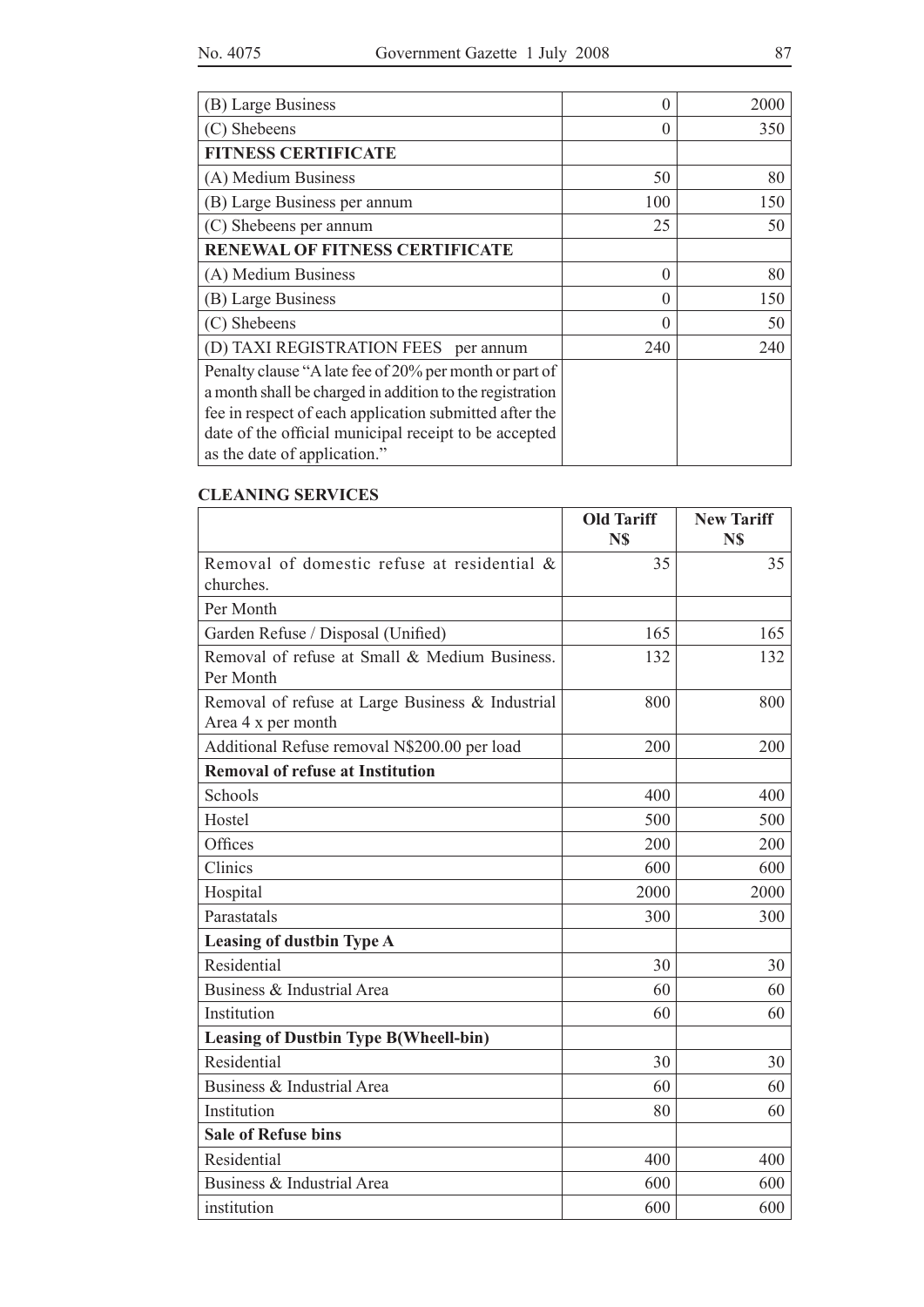|                         | Illegal Dumping of Refuse as per Act No. 3 of 1992                                                                                                      | 2000 | 2000 |
|-------------------------|---------------------------------------------------------------------------------------------------------------------------------------------------------|------|------|
| <b>SEWERAGE CHARGES</b> |                                                                                                                                                         |      |      |
|                         | Basic Charges Residential & Churches                                                                                                                    | 29   | 30   |
|                         | Small & Medium Business                                                                                                                                 | 87   | 90   |
|                         | Large Business & Industrial                                                                                                                             | 150  | 160  |
|                         | Institutional                                                                                                                                           | 87   | 90   |
|                         | Charges Per (Toilet) Residential & Churches                                                                                                             | 17   | 18   |
| Enfluent                | Small & Medium Business                                                                                                                                 | 28   | 29   |
|                         | Large Business & Industrial                                                                                                                             | 28   | 29   |
|                         | Institutional                                                                                                                                           | 28   | 29   |
|                         | Sewerage Connection Residential & Churches                                                                                                              | 1150 | 500  |
|                         | Small & Medium Business                                                                                                                                 | 1150 | 650  |
|                         | Large Business & Industrial                                                                                                                             | 1150 | 760  |
|                         | Institutional                                                                                                                                           | 1150 | 900  |
| <b>SUNDRY CHARGES</b>   |                                                                                                                                                         |      |      |
|                         | Removal of Sewerage Water per load 5000 L                                                                                                               | 250  | 263  |
|                         | Opening and cleaning of Sewerage Blockages                                                                                                              |      |      |
| Weekdays                |                                                                                                                                                         | 340  | 357  |
|                         | After Hours/Weekends/Public Holidays:                                                                                                                   | 620  | 651  |
|                         | Repair on sewerage system(private property)                                                                                                             |      |      |
| charges.                | Repaire on sewerage system(on private) if any<br>material is need to repaire the problem, the cost<br>is calculated on a basis of actual costs plus 15% | 300  | 315  |
| sewerage.               | Penality for dumping flamable contents in the                                                                                                           | 2000 | 2000 |

## **PROPERTY MANAGEMENT**

| Map on demand                                        | <b>Old Tariff</b> | <b>New Tariff</b> |
|------------------------------------------------------|-------------------|-------------------|
| Line Drawing<br>A4, A3                               | 16.00             | 20.00             |
| Coated A3                                            | 26.00             | 30.00             |
| A <sub>2</sub>                                       | 32.00             | 35.00             |
| Al                                                   | 47.00             | 50.00             |
| A <sub>0</sub>                                       | 63.00             | 65.00             |
| Color Drawing, Images $&$ Aeria Photos<br>A4, A3     | 32.00             | 35.00             |
| Coated A3                                            | 53.00             | 55.00             |
| A2                                                   | 63.00             | 65.00             |
| Al                                                   | 84.00             | 90.00             |
| A0                                                   | 105.00            | 110.00            |
| P.T.O. tariffs (per month)                           |                   |                   |
| <b>Residential &amp; Churchessites:</b>              | 36.00             | 36.00             |
| Up to $1000 \text{ m}^2$                             |                   |                   |
| Above $1000 - 2000$ m <sup>2</sup>                   | 48.00             | 48.00             |
| Above $2000 - 3000$ m <sup>2</sup>                   | 64.00             | 64.00             |
| Above $3001 - 4000$ m <sup>2</sup>                   | 124.00            | 124.00            |
| an additional rental of N\$30.00 per every $1000m^2$ |                   |                   |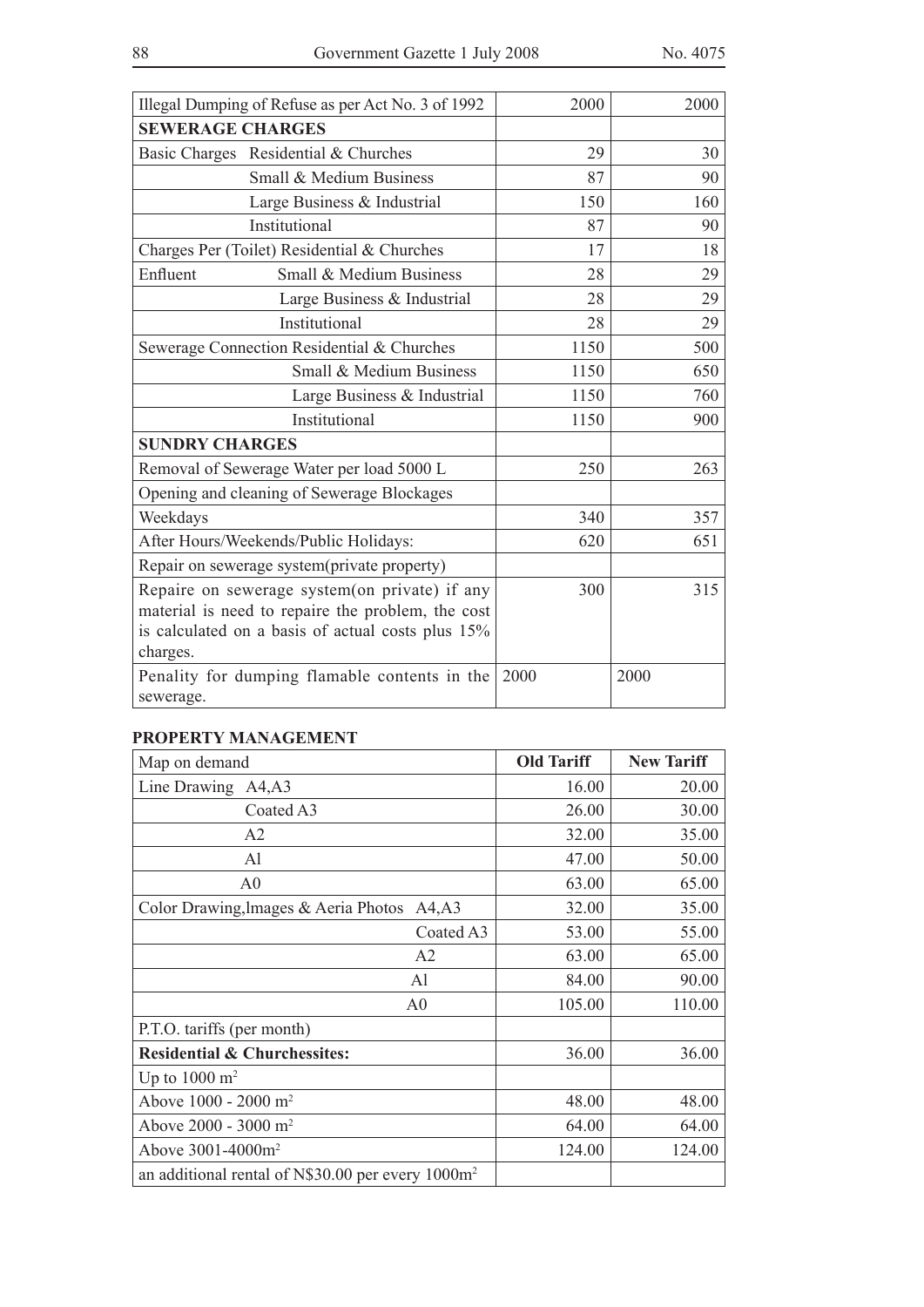| <b>Business &amp; Industrial sites:</b>                                                            |        |        |
|----------------------------------------------------------------------------------------------------|--------|--------|
| Up to $1000 \text{ m}^2$                                                                           | 110.00 | 110.00 |
| Above 1000 - 2000 m <sup>2</sup>                                                                   | 164.00 | 164.00 |
| Above 2001-3000m <sup>2</sup>                                                                      | 205.00 | 205.00 |
| For every 1000 $m^2$ or part thereof above 3000 $m^2$                                              |        |        |
| an additional rental of N\$41.00 per every 1000m <sup>2</sup>                                      |        |        |
| Rental of plot for selling / Per occasion                                                          | 105.00 | 105.00 |
| <b>HOUSING</b>                                                                                     |        |        |
| <b>House Rents:</b>                                                                                |        |        |
| Type A                                                                                             | 125.00 | 125.00 |
| Type B                                                                                             | 160.00 | 160.00 |
| Type C                                                                                             | 195.00 | 195.00 |
| Type D                                                                                             | 305.00 | 305.00 |
| Type E                                                                                             | 370.00 | 370.00 |
| Type $F$ (single quarters $\&$ caravan park)                                                       | 55.00  | 55.00  |
| Site Rental / Household Informal Settlement                                                        | 5.00   | 5.00   |
| Site Rental / Permanent Structure Informal as per<br>valuation roll and rates $&$ taxes applicable |        |        |

#### **PROPERTY MANAGEMENT**

| <b>SELLING PRICES FOR IMMOVABLE</b><br><b>PROPERTY</b> |                          |                          |
|--------------------------------------------------------|--------------------------|--------------------------|
| Map 1. Rundu Proper (Safari)                           |                          |                          |
|                                                        | Old Tariff               | New Tariff               |
| Residential                                            | $N$20,00/m^2$            | $N$20,00/m^2$            |
| Institutional                                          | N\$40,00 /m <sup>2</sup> | $N$40,00/m^2$            |
| Map 2. Rundu Ext 1(Nkarapamwe)                         | Old Tariff               | New Tariff               |
|                                                        | <b>Selling Price</b>     | <b>Selling Price</b>     |
| Residential                                            | $N$20,00/m^2$            | $N$20,00/m^2$            |
| Institutional                                          | N\$40,00 /m <sup>2</sup> | N\$40,00 /m <sup>2</sup> |
| Map 3 Rundu Ext 2 (Tutungeni A)                        | Old Tariff               | New Tariff               |
| Residential                                            | $N$20,00/m^2$            | $N$20,00/m^2$            |
| <b>General Residential</b>                             | $N$40,00 / m^2$          | $N$40,00 / m^2$          |
| Institutional                                          | N\$40,00 /m <sup>2</sup> | N\$40,00 /m <sup>2</sup> |
| Map 4 Rundu Ext 3 (Business, Tutungeni &               | Old Tariff               | New Tariff               |
| Donkerhoek)                                            |                          |                          |
| Residential                                            | $N$50,00 / m^2$          | $N$50,00 / m^2$          |
| <b>General Residential</b>                             | N\$100,00 /              | N\$100,00 /              |
|                                                        | m <sup>2</sup>           | m <sup>2</sup>           |
| <b>Business</b>                                        | $N$60,00/m^2$            | $N$60,00/m^2$            |
| Offices                                                | $N$60,00 / m^2$          | $N$60,00 / m^2$          |
| Civic                                                  | N\$100,00 /              | N\$100,00 /              |
|                                                        | m <sup>2</sup>           | m <sup>2</sup>           |
| Civic Reserve                                          | N\$100,00 /              | N\$100,00 /              |
|                                                        | m <sup>2</sup>           | m <sup>2</sup>           |
| Institutional                                          | $N$40,00 / m^2$          | $N$40,00 / m^2$          |
| <b>Service Station</b>                                 | N\$120,00 /              | N\$120,00 /              |
|                                                        | m <sup>2</sup>           | m <sup>2</sup>           |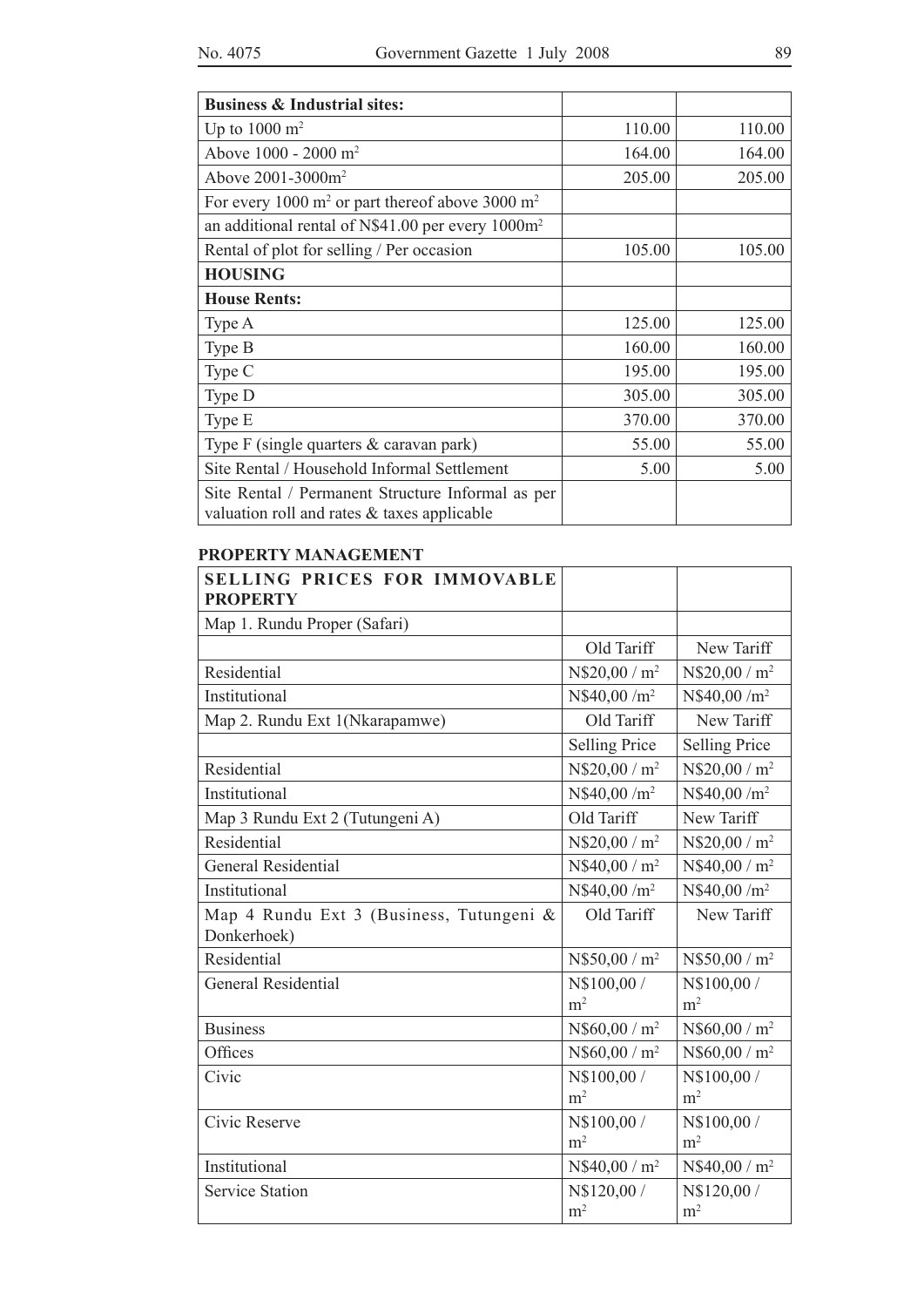| Map 5 Rundu Ext (Industrial Area)              | Old Tariff                | New Tariff                |
|------------------------------------------------|---------------------------|---------------------------|
| Heavy Industrial                               | N\$50,00 / m <sup>2</sup> | N\$50,00 / m <sup>2</sup> |
| Light Industrial                               | N\$100,00 /               | N\$100,00 /               |
|                                                | m <sup>2</sup>            | m <sup>2</sup>            |
| <b>Business</b>                                | $N$60,00/m^2$             | $N$60,00 / m^2$           |
| <b>Service Station</b>                         | $N$60,00 / m^2$           | $N$60,00 / m^2$           |
| Map 6 Rundu Ext 5 (Tutungeni B and Queenspark) | Old Tariff                | New Tariff                |
| Residential                                    | N\$20,00 / m <sup>2</sup> | $N$20,00 / m^2$           |
| General Residential                            | $N$60,00/m^2$             | $N$60,00 / m^2$           |
| <b>Business</b>                                | N\$100,00 /               | N\$100,00 /               |
|                                                | m <sup>2</sup>            | m <sup>2</sup>            |
| Institutional                                  | N\$160,00 /m <sup>2</sup> | N\$160,00 /m <sup>2</sup> |
| Map 7 Rundu Ext 6 (Business and Safari)        | Old Tariff                | New Tariff                |
| Residential                                    | N\$50,00 / m <sup>2</sup> | N\$50,00 / m <sup>2</sup> |
| <b>Business</b>                                | N\$100,00 /               | N\$100,00 /               |
|                                                | m <sup>2</sup>            | M <sub>2</sub>            |
| Civic                                          | $N$60,00 / m^2$           | $N$60,00 / m^2$           |
| Civic Reserve                                  | N\$40,00 /m <sup>2</sup>  | N\$40,00 /m <sup>2</sup>  |
| Map 8 Rundu Ext 7 Kehemu East)                 | Old Tariff                | New Tariff                |
| Residential                                    | $N$20,00/m^2$             | $N$20,00/m^2$             |
| <b>General Residential</b>                     | $N$40,00 / m^2$           | $N$40,00 / m^2$           |
| <b>Business</b>                                | $N$60,00/m^2$             | $N$60,00 / m^2$           |
| Institutional                                  | N\$40,00 /m <sup>2</sup>  | N\$40,00 /m <sup>2</sup>  |
| Map 9 Ndama Proper and Millenium Park          | Old Tariff                | New Tariff                |
| Residential                                    | $N$20,00/m^2$             | N\$20,00 / m <sup>2</sup> |
| <b>General Residential</b>                     | N\$40,00 / m <sup>2</sup> | N\$40,00 / m <sup>2</sup> |
| <b>Business</b>                                | $N$60,00/m^2$             | $N$60,00 / m^2$           |
| Institutional                                  | N\$40,00 /m <sup>2</sup>  | N\$40,00 /m <sup>2</sup>  |
| <b>VALUATION CERTIFICATE</b>                   |                           |                           |
| Certificate on demand                          | $\overline{\phantom{0}}$  | 50.00                     |

# **CEMETERY**

|                                                   | <b>Old Tariff</b><br>VAT | <b>New Tariff</b><br>VAT |
|---------------------------------------------------|--------------------------|--------------------------|
|                                                   | <b>Excluded</b>          | <b>Excluded NS</b>       |
| For the exclusive right of burial per grave       | 60.00                    | 60.00                    |
| If prepared by the council for interment in grave |                          |                          |
| of the remains of:                                |                          |                          |
| An Adult - Normal grave                           | 100                      | 100                      |
| An Adult with masonry grave                       | 150                      | 150                      |
| A child - Normal Grave                            | 50                       | 50                       |
| An child with masonry grave                       | 100                      | 100                      |
| If prepared by an authorised person or a relative |                          |                          |
| of the person to be entered in such grave space:  |                          |                          |
| An Adult                                          | 50.00                    | 50.00                    |
| A Child                                           | 25.00                    | 25.00                    |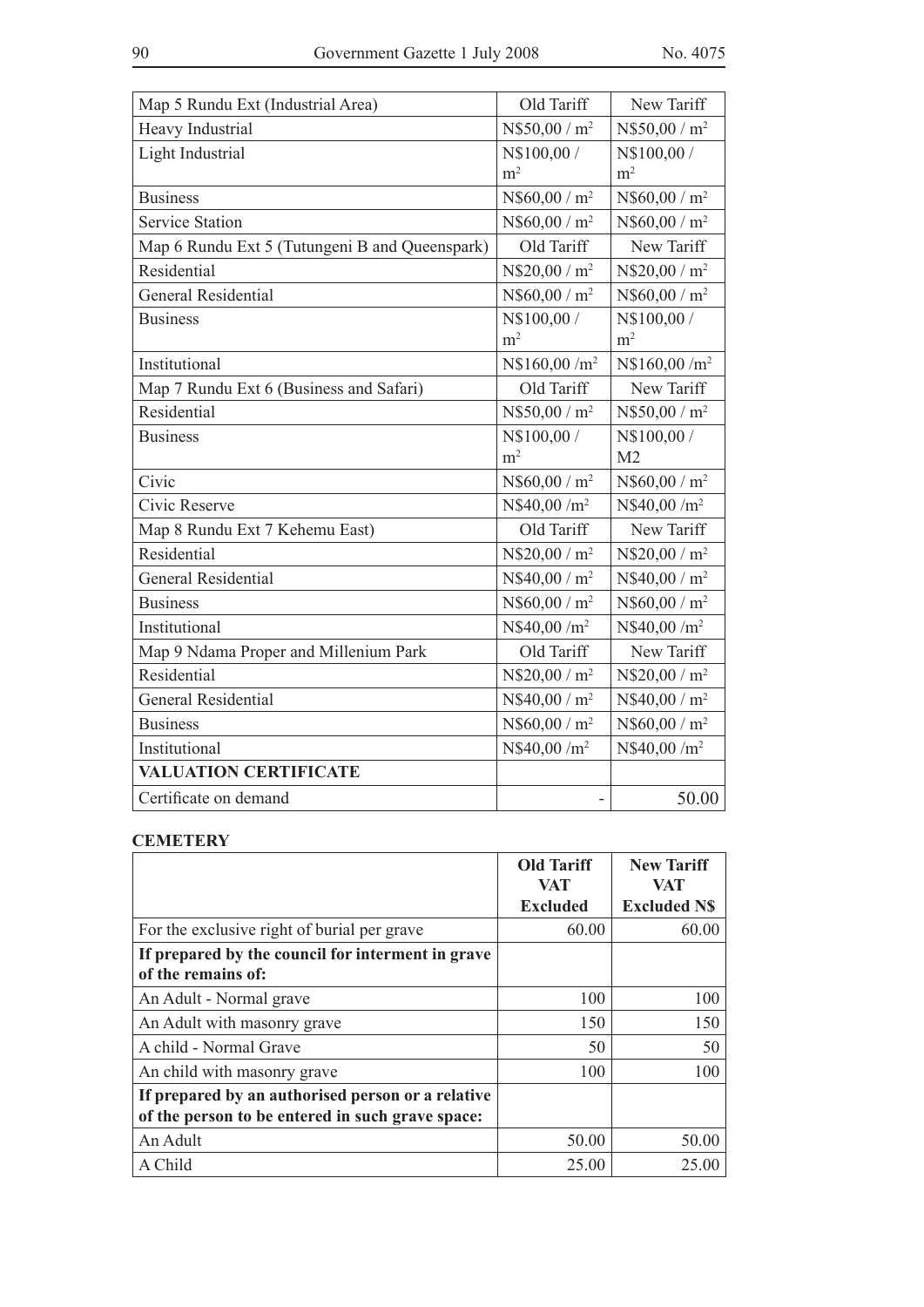# **DOG TAXES**

|                                                          | <b>Old Tariff</b> | <b>Tariff</b> |
|----------------------------------------------------------|-------------------|---------------|
|                                                          | N\$               | N\$           |
| For each first unspayed bitch                            | 20.00             | 20.00         |
| For each unspayed bitch                                  | 35.00             | 35.00         |
| For the first and the second dog or spayed bitch         | 15.00             | 15.00         |
| For the third and the consecutive dog or spayed<br>bitch | 25.00             | 25.00         |
|                                                          |                   |               |
| Dog Tags                                                 | 50.00             | 50.00         |
| Note:                                                    |                   |               |
| No VAT applicable on dog tax                             |                   |               |

## **ADVERTISEMENTS**

|                                                | <b>Old Tariff</b> | <b>New Tariff</b> |
|------------------------------------------------|-------------------|-------------------|
|                                                | N\$               | N\$               |
| Up to $3 \text{ M2}$                           |                   |                   |
| 1. Before Construction Per M2                  | 20.00             | 20.00             |
| 2. Monthly Licence Fee                         |                   | 42.00             |
| 3. Annual Licence Fee                          | 500.00            | 500.00            |
| From 3 M2 Upwards                              |                   |                   |
| 1. Before Construction Per M2                  | 40.00             | 40.00             |
| 2. Monthly Licence Fee                         |                   | 100.00            |
| 3. Annual Licence Fee                          | 1200.00           | 1200.00           |
| Rotating boards                                | 115.00            | 115.00            |
| Temporary sign-per month or part thereof       | 115.00            | 115.00            |
| Illegal adverts regardles of size              | 2000.00           | 2000.00           |
| Storage fees of illigal board advert / per day | 50.00             | 50.00             |

## **BUILDINGS REGULATIONS**

|                                                                              | <b>Old Tariff</b> | <b>NewTariff</b> |
|------------------------------------------------------------------------------|-------------------|------------------|
|                                                                              | N\$               | N\$              |
| <b>1. BUILDING PLAN</b>                                                      |                   |                  |
| (A) Buildings: In respect of buildings, other than                           |                   |                  |
| dwellings under a development scheme referred to                             |                   |                  |
| in subparagraph (b) or dwellings under a self-help                           |                   |                  |
| scheme referred to in subparagraph (c)                                       |                   |                  |
| Scrutinising of plans of any building, structure or                          |                   |                  |
| advertising sign submitted in terms of this regulations                      |                   |                  |
| of approval:                                                                 |                   |                  |
| Buildings not exceeding 40m <sup>2</sup>                                     | 307.00            | 307.00           |
| Buildings exceeding 40m <sup>2</sup> but not exceeding 60m <sup>2</sup>      | 373.00            | 373.00           |
| Buildings exceeding 60m <sup>2</sup> but not exceeding 90m <sup>2</sup>      | 472.00            | 472.00           |
| Buildings exceeding 90m <sup>2</sup> but not exceeding<br>120m <sup>2</sup>  | 571.00            | 571.00           |
| Buildings exceeding 120m <sup>2</sup> but not exceeding<br>160m <sup>2</sup> | 880.00            | 703.00           |
| Buildings exceeding 160m <sup>2</sup> but not exceeding<br>200m <sup>2</sup> | 703.00            | 835.00           |
| Buildings exceeding 200m <sup>2</sup> but not exceeding<br>250m <sup>2</sup> | 835.00            | 880.00           |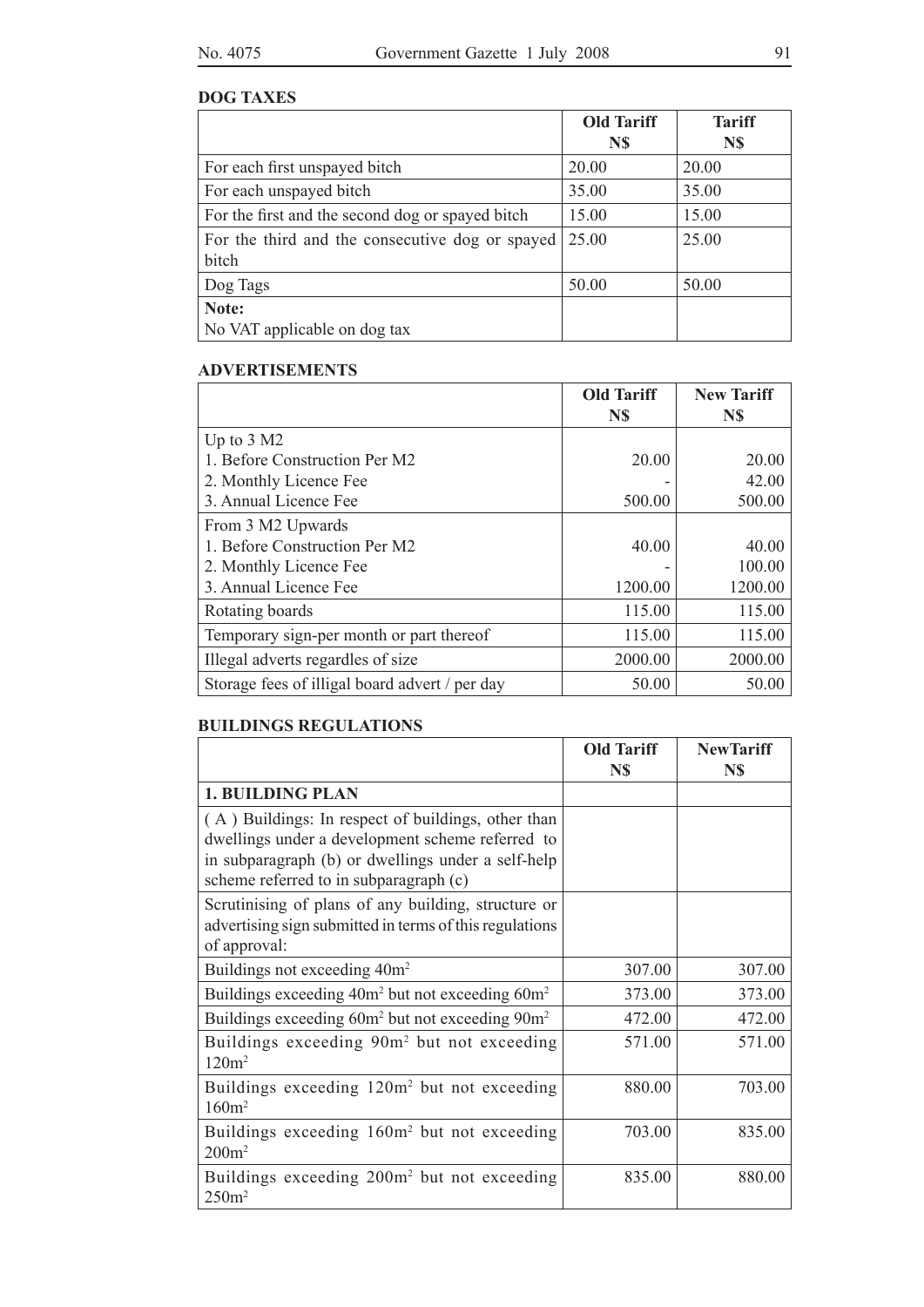| Buildings exceeding 250m <sup>2</sup> but not exceeding<br>500m <sup>2</sup>                                                                                                                                                                                                                                                                                                                                                                                                                                                                                                                                | 1,000.00  | 1,307.00  |
|-------------------------------------------------------------------------------------------------------------------------------------------------------------------------------------------------------------------------------------------------------------------------------------------------------------------------------------------------------------------------------------------------------------------------------------------------------------------------------------------------------------------------------------------------------------------------------------------------------------|-----------|-----------|
| Buildings exceeding 500m <sup>2</sup> but not exceeding<br>$2000m^2$                                                                                                                                                                                                                                                                                                                                                                                                                                                                                                                                        | 1,825.00  | 1,825.00  |
| Buildings exceeding 2000m <sup>2</sup> but comprising less<br>than three storeys                                                                                                                                                                                                                                                                                                                                                                                                                                                                                                                            | 6,775.00  | 6,775.00  |
| Builidings exceeding 2000m <sup>2</sup> but comprising three<br>or more storeys                                                                                                                                                                                                                                                                                                                                                                                                                                                                                                                             | 16,030.00 | 20,037.50 |
| (B) Development schemes - In case of dwellings<br>under a development scheme in the same township<br>comprosing 30 dwellings, non of which exceeds<br>60m <sup>2</sup> , and to be erected exclusively on erven<br>'residential", with a density of not less than 250m <sup>2</sup><br>area per dwelling and to which value restriction is<br>applicable:                                                                                                                                                                                                                                                   |           |           |
| Per dwelling                                                                                                                                                                                                                                                                                                                                                                                                                                                                                                                                                                                                | 200.00    | 200.00    |
| (C) Dwelling under a self-help scheme: In the case<br>of a dwelling not exceeding 60m <sup>2</sup> under a self-help<br>scheme to be erected on an erf zoned as "residential"<br>with a density of not less than 250m <sup>2</sup> area per<br>dwelling and to which no building value restriction<br>is applicable:                                                                                                                                                                                                                                                                                        |           |           |
| For a dwelling not exceeding 40m <sup>2</sup>                                                                                                                                                                                                                                                                                                                                                                                                                                                                                                                                                               | 70.00     | 70.00     |
| For a dwelling exceeding 40m <sup>2</sup> but not exceeding<br>60m <sup>2</sup>                                                                                                                                                                                                                                                                                                                                                                                                                                                                                                                             | 90.00     | 90.00     |
| In this subparagraph, "self-help scheme" means a<br>scheme provided by government or an institution<br>to assist people who do not qualify for an ordinary<br>housing loan from a bank or building society.                                                                                                                                                                                                                                                                                                                                                                                                 |           |           |
| (D) Boundary wall or swimming pool:                                                                                                                                                                                                                                                                                                                                                                                                                                                                                                                                                                         | 2.20      | 2.20      |
| <b>Basic Charges</b>                                                                                                                                                                                                                                                                                                                                                                                                                                                                                                                                                                                        | 175.00    | 175.00    |
| 2. INSPECTIONS:                                                                                                                                                                                                                                                                                                                                                                                                                                                                                                                                                                                             |           |           |
| (A) The fees prescribed under paragraph (1) include<br>fees for a first inspection of every stage of the<br>building operations required to be inspected and for<br>the final inspections upon completion of the building:<br>Provided that where, in relation to dwellings under<br>a development scheme refered to in paragraph (1)<br>b, any such inspection is called for, not less than<br>10 dwellings are presented ready for inspection per<br>attendance of the stage required to be inspected,<br>failing which an inspection fee of N\$200.00 shall be<br>payable for the inspection called for. |           |           |
| (C) If for any reason not attributable to the employee<br>of Council charged with the functions of carrying out<br>inspections, any stage of building operations required<br>to be inspected for approval is not approved upon the<br>fist inspection, a fee of N\$200.00 shall be payable for<br>each subsequent occasion such employee is required<br>to adttend at the building for inspecting that stage<br>for approval.                                                                                                                                                                               |           |           |
| (D) Building Rubble                                                                                                                                                                                                                                                                                                                                                                                                                                                                                                                                                                                         | 550.00    | 550.00    |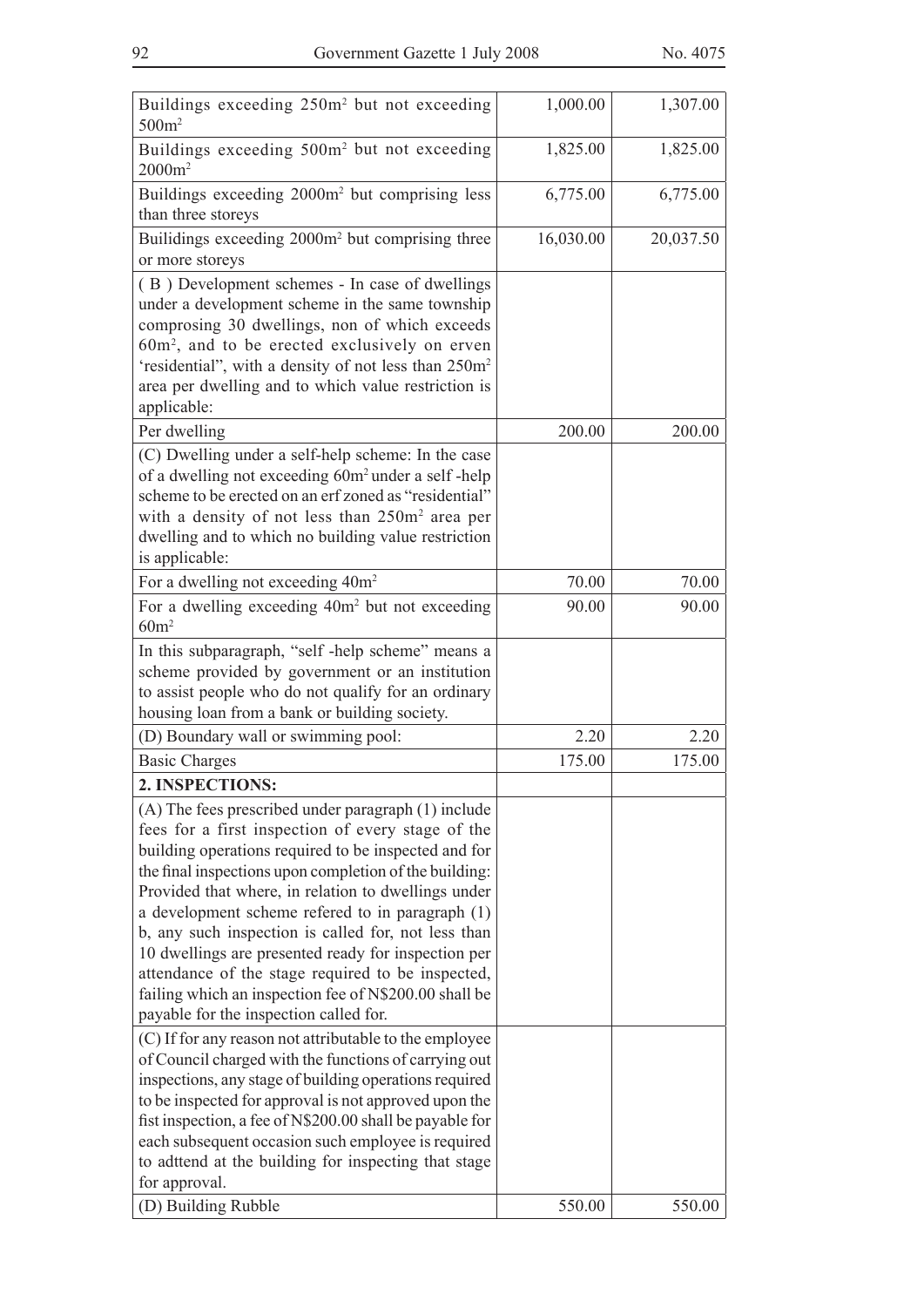| (E) Illegal Construction | 2,000.00 | 2,000.00 |
|--------------------------|----------|----------|
|--------------------------|----------|----------|

#### **FIRE BRIGADE**

| THE FOLLOWING FEES SHALL BE PAID TO THE<br>COUNCIL IN RESPECT OF THE FOLLOWING | <b>Old Tariff</b> | <b>New Tariff</b> |
|--------------------------------------------------------------------------------|-------------------|-------------------|
| SERVICES BY THE OWNER OR OCCUPIER OF                                           | N\$               | N\$               |
|                                                                                |                   |                   |
| THE PREMISES ON WHICH SERVICES ARE                                             |                   |                   |
| <b>FIRE FIGHTING</b>                                                           | 71.50             | 71.50             |
| For each first 2 hours or portion thereof                                      |                   |                   |
| For each subsequent hour or portion thereof                                    | 66.00             | 66.00             |
| For the sevices of the Fire Chief in respect of every                          | 50.00             | 50.00             |
| fire                                                                           |                   |                   |
| For the services of volunteered firemen, including the                         | 20.00             | 20.00             |
| Fire Master - per hour or portion thereof in respect                           |                   |                   |
| of each and every such fireman.                                                |                   |                   |
| For water used per M3 plus such other expenses in                              | plus20%           | plus20%           |
| regard to the supply of water as may be incurred                               |                   |                   |
| (bulk tariff). The value of any actual damage to the                           |                   |                   |
| property of the council or its agent or Such other                             |                   |                   |
| actual expenses as may be incurred by the council.                             |                   |                   |
| When Brigade is called out but renders no actual                               |                   |                   |
| service                                                                        |                   |                   |
| For the fire engine                                                            | 71.50             | 71.50             |
| For each fireman, including the fire master                                    | 66.00             | 66.00             |
| THE USE OF FIRE FIGHTING EQUIPMENT:                                            | 150.00            | 150.00            |
| Fire extinguisher C02                                                          | 70.00             | 70.00             |
| Use of "Jaws of Life"                                                          | per half          | per half          |
|                                                                                | an hour           | an hour           |
| Fire extinguisher - Dry Power                                                  | 150.00            | 150.00            |

#### **MISCELLANEOUS CHARGES**

|                                            | <b>Old Tariff</b> | <b>New Tariff</b> |
|--------------------------------------------|-------------------|-------------------|
| <b>Community Hall:</b>                     |                   |                   |
| Rent per occasion                          | 315.00            | 315.00            |
| Deposit                                    | 105.00            | 105.00            |
| Rental agreement per month                 | 500.00            | 500.00            |
| <b>Street Vendor (Temporary Per Month)</b> |                   |                   |
| (E) Class: A Hawkers & Pedlars P/M         | 150.00            | 150.00            |
| (D) Class: B Cakes $P/M$                   | 50.00             | 50.00             |
| $(F) Class:C$ Meat $P/M$                   | 100.00            | 100.00            |
| <b>Street Vendor (Temporary Per Day)</b>   |                   |                   |
| (E) Class: A Hawkers & Pedlars P/D         | 50.00             | 50.00             |
| (D) Class: B Cakes P/D                     | 10.00             | 10.00             |
| (F) Class:C <sub>1</sub> <i>P</i> /D       | 50.00             | 50.00             |
| <b>IMPLEMENT CHARGES: (SUNDRIES)</b>       |                   |                   |
| <b>Leasing of Heavy Machinery</b>          |                   |                   |
| Bull Dozer D6 per hour                     | 750               | 750               |
| Road Grader per hour                       | 550               | 550               |
| Front - end loader per hour                | 500               | 500               |
| Excavator - Poclain per hour               | 450               | 450               |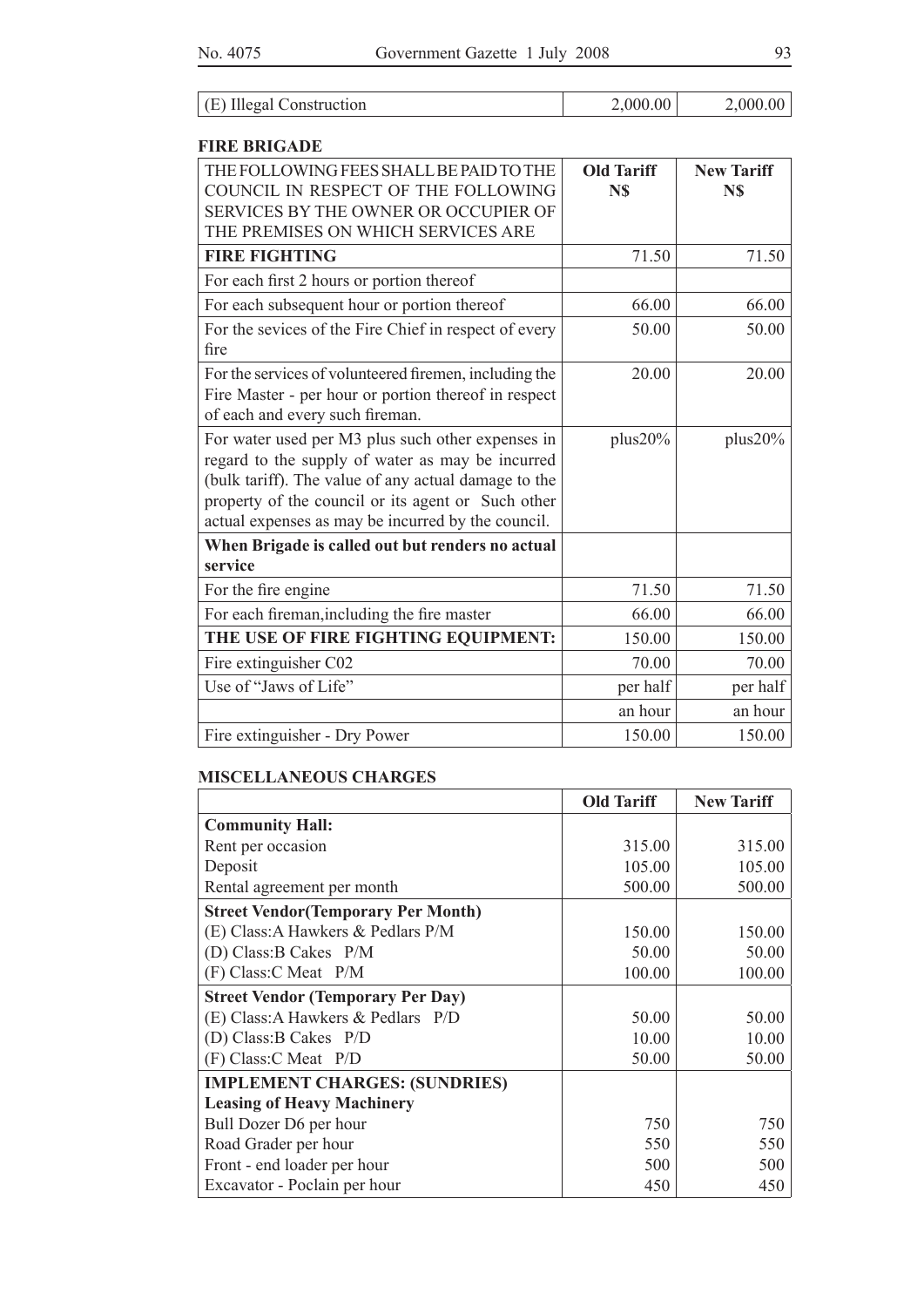| <b>Leasing of other Machinery</b>                                    |              |              |
|----------------------------------------------------------------------|--------------|--------------|
| Water Tanker per load (1,5 000 L)                                    | $350.00 +$   | $350.00 +$   |
|                                                                      | N\$10 per KM | N\$10 per KM |
| Water Tanker per load (8000 L)                                       | $250.00 +$   | $250.00 +$   |
|                                                                      | N\$10 per KM | N\$10 per KM |
| Supply of building materials within town land                        |              |              |
| If collected by council:                                             |              |              |
| Building Sand per Load (4                                            | 350.00       | 350.00       |
| Building Clay per Load (4                                            | 250.00       | 250.00       |
| Supply of Gravel                                                     | 300.00       | 300.00       |
| If collected by Private Customer                                     |              |              |
| Building Sand per Load (4                                            | 50.00        | 50.00        |
| Building Clay per Load (4                                            | 40.00        | 40.00        |
| Supply of Gravel                                                     | 30.00        | 30.00        |
| <b>If collected by Business</b>                                      |              |              |
| Building Sand per Load (4                                            | 60.00        | 60.00        |
| Building Clay per Load (4                                            | 50.00        | 50.00        |
| Supply of Gravel                                                     | 200.00       | 200.00       |
| <b>Sales of Bricks / Block</b>                                       |              |              |
| (A) Bricks                                                           | 1.00         | 1.00         |
| (B) Blocks                                                           | 3.00         | 3.00         |
|                                                                      |              |              |
| <b>Rundu Beach</b>                                                   |              |              |
| Carnaval - per day                                                   | 300.00       | 300.00       |
| Christmas & New Year (per day)                                       | 150.00       | 150.00       |
| Refuse Removal (per trailler)                                        | 100.00       | 100.00       |
| Any other undeveloped sites at the beach                             | 200.00       | 200.00       |
| Refuse removal per drum on undeveloped sites in<br>advance           |              |              |
|                                                                      | 150.00       | 150.00       |
| Marry - Ground (per day)<br>Reproduction (Receipt, Tax Invoice etc.) | 100.00       | 100.00       |
|                                                                      | 10.00        | 10.00        |
| <b>RENTAL OF SPORT FIELDS Per weekend</b>                            |              |              |
| <b>LEAGUE GAMES</b>                                                  |              |              |
| Rundu Sport Stadium                                                  | 200.00       | 200.00       |
| Tutungeni Sport Stadium                                              | 150.00       | 150.00       |
| Nkarapamwe Sport Stadium                                             | 150.00       | 150.00       |
| <b>TOURNAMENT</b>                                                    |              |              |
| Rundu Sport Stadium                                                  | 500.00       | 500.00       |
| Tutungeni Sport Stadium                                              | 300.00       | 300.00       |
| Nkarapamwe Sport Stadium                                             | 250.00       | 250.00       |
| <b>SCHOOLS</b>                                                       |              |              |
| Rundu Sport Stadium                                                  | 350.00       | 350.00       |
| Tutungeni Sport Stadium                                              | 250.00       | 250.00       |
| Nkarapamwe Sport Stadium                                             | 150.00       | 150.00       |
| Interest fee of 20% per annum shall be charged                       |              |              |
| monthly in addition to the municipal services if the                 |              |              |
| account is not paid on or before the due date as the                 |              |              |
| approved Council Credit Control Policy.                              |              |              |

#### **OPEN MARKET**

| KEHEMU OPEN MARKET  | <b>Old Tariff</b> | <b>New Tariff</b> |
|---------------------|-------------------|-------------------|
| Fat Cakes & Mahangu | 25.00             | 25.00             |
| Meat                | 35.00             | 35.00             |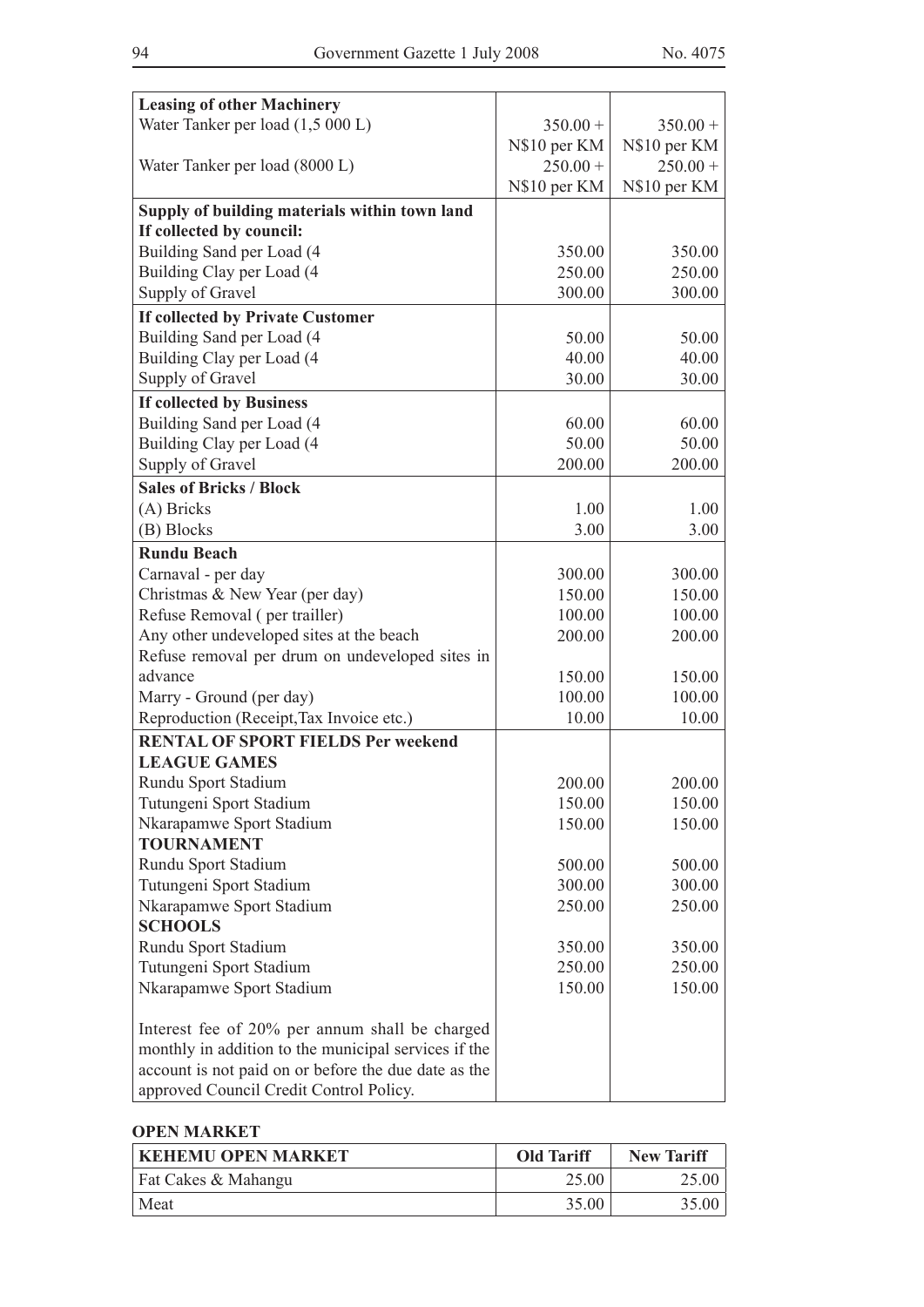| <b>Traditional Soft Drinks</b>                     | 25.00    | 25.00    |
|----------------------------------------------------|----------|----------|
| Cooking Stand                                      | 65.00    | 65.00    |
| <b>Traditional Alcohol</b>                         | 25.00    | 25.00    |
| Fire wood                                          | 15.00    | 15.00    |
| Multipurpose                                       | 65.00    | 65.00    |
| Vegetables                                         | 25.00    | 25.00    |
| Tailors                                            | 55.00    | 55.00    |
| Fry Fish                                           | 25.00    | 25.00    |
| Salon                                              | 265.00   | 265.00   |
| Kiosk                                              | 265.00   | 265.00   |
| Milk Fridge                                        |          |          |
| <b>Second Hand Clothes</b>                         | 55.00    | 55.00    |
| <b>Renting Of Open Market</b>                      |          |          |
| 1. Music Perfomance: Category A: International     | 2,000.00 | 2,000.00 |
| Category B: National                               | 1,500.00 | 1,500.00 |
| Category C: Local                                  | 600.00   | 600.00   |
| Category A: International<br>2. Beauty Contest:    | 1,000.00 | 1,000.00 |
| Category B: National                               | 750.00   | 750.00   |
| Category C: Local                                  | 450.00   | 450.00   |
| <b>SAUYEMWA</b>                                    |          |          |
| Vegetable                                          | 25.00    | 25.00    |
| Meat                                               | 65.00    | 65.00    |
| <b>Traditional Drinks</b>                          | 45.00    | 45.00    |
| Kiosk                                              | 325.00   | 325.00   |
| Cooking                                            | 45.00    | 45.00    |
| <b>Textiles</b>                                    | 55.00    | 55.00    |
| Sikundu & Fat cakes                                | 25.00    | 25.00    |
| Multipurpose                                       | 20.00    | 20.00    |
| Firewood                                           | 15.00    | 15.00    |
| Other Income                                       | 2.5      | 2.5      |
| <b>Renting Of Open Market</b>                      |          |          |
| 1. Music Performance:<br>Category A: International | 1,000.00 | 1,000.00 |
| Category B: National                               | 750.00   | 750.00   |
| Category C: Local                                  | 450.00   | 450.00   |
| Category A: International<br>2. Beauty Contest:    | 1,000.00 | 1,000.00 |
| Category B: National                               | 750.00   | 750.00   |
| Category C: Local                                  | 450.00   | 450.00   |
| D Salon                                            | 295.00   | 295.00   |
| D Kiosk                                            | 120.00   | 120.00   |
| D Shop                                             | 130.00   | 130.00   |
| F C Food                                           | 55.00    | 55.00    |
| <b>B</b> Muiltipurpose                             | 50.00    | 50.00    |
| H Textile                                          | 60.00    | 60.00    |
| A Fruits & Vegetable                               | 30.00    | 30.00    |
| I Sikundu & Fatcakes                               | 20.00    | 20.00    |
| E Textile                                          | 160.00   | 160.00   |
| D Bar                                              | 330.00   | 330.00   |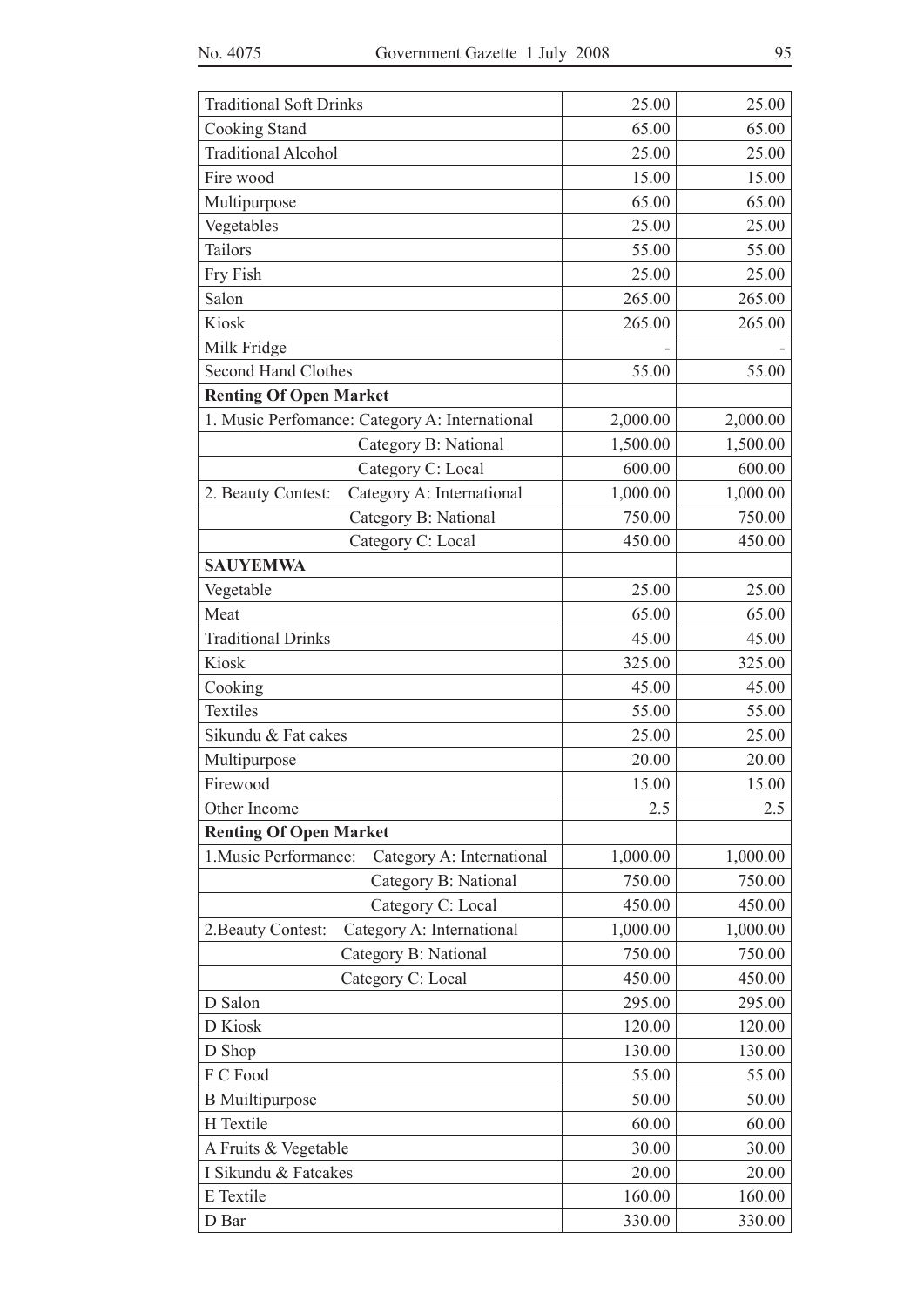| D Bars & Tv                                        | 450.00   | 450.00   |
|----------------------------------------------------|----------|----------|
| D Take Away                                        | 270.00   | 270.00   |
| <b>E</b> 10 BIS                                    | 105.00   | 105.00   |
| C Multipurpose                                     | 55.00    | 55.00    |
| F C Food                                           | 50.00    | 50.00    |
| Fencing P                                          | 110.00   | 110.00   |
| Fire Wood                                          | 25.00    | 25.00    |
| K Woodcarvers                                      | 25.00    | 25.00    |
| Snoker                                             | 270.00   | 270.00   |
| Nam Sheeting cc                                    | 330.00   | 330.00   |
| Mahangu Bag                                        | 35.00    | 35.00    |
| A Mahangu Flour Bag                                | 40.00    | 40.00    |
| D Electricity & Freezer                            | 165.00   | 165.00   |
| D Site Walk                                        | 165.00   | 165.00   |
| <b>Fish Container</b>                              | 330.00   | 330.00   |
| Renting Of Open Market                             |          |          |
| 1. Music Performance:<br>Category A: International | 2,000.00 | 2,000.00 |
| Category B: National                               | 1,500.00 | 1,500.00 |
| Category C: Local                                  | 600.00   | 600.00   |
| Category A: International<br>2. Beauty Contest:    | 2,000.00 | 2,000.00 |
| Category B: National                               | 1,500.00 | 1,500.00 |
| Category C: Local                                  | 600.00   | 600.00   |
|                                                    |          |          |

#### **BANK OF NAMIBIA**

No. 209 2008

# STATEMENT OF ASSETS AND LIABILITIES As at close of business on 31 May 2008

|                                     |                    | $31 - 05 - 08$<br>N\$ | 30-04-08<br>N\$ |
|-------------------------------------|--------------------|-----------------------|-----------------|
| <b>ASSETS</b>                       |                    |                       |                 |
| External:                           |                    |                       |                 |
| Rand Cash                           |                    | 138, 862, 788         | 119, 131, 625   |
| <b>IMF</b> - Special Drawing Rights |                    | 242,474               | 242,694         |
| Investments                         | - Rand Currency    | 2,245,468,941         | 2,091,298,663   |
|                                     | - Other Currency   | 7,007,785,876         | 7,685,376,272   |
|                                     | - Interest Accrued | 7,130,139             | 7,499,045       |
| Domestic:                           |                    |                       |                 |
| <b>Currency Inventory Account</b>   |                    | 22,745,706            | 23,976,988      |
| Loans and Advances                  |                    | 913, 530, 182         | 936,786,178     |
| <b>Fixed Assets</b>                 |                    | 156,327,414           | 157,494,007     |
| <b>Other Assets</b>                 |                    | 55,999,004            | 47,640,086      |
|                                     |                    | 10,548,092,524        | 11,069,445,558  |